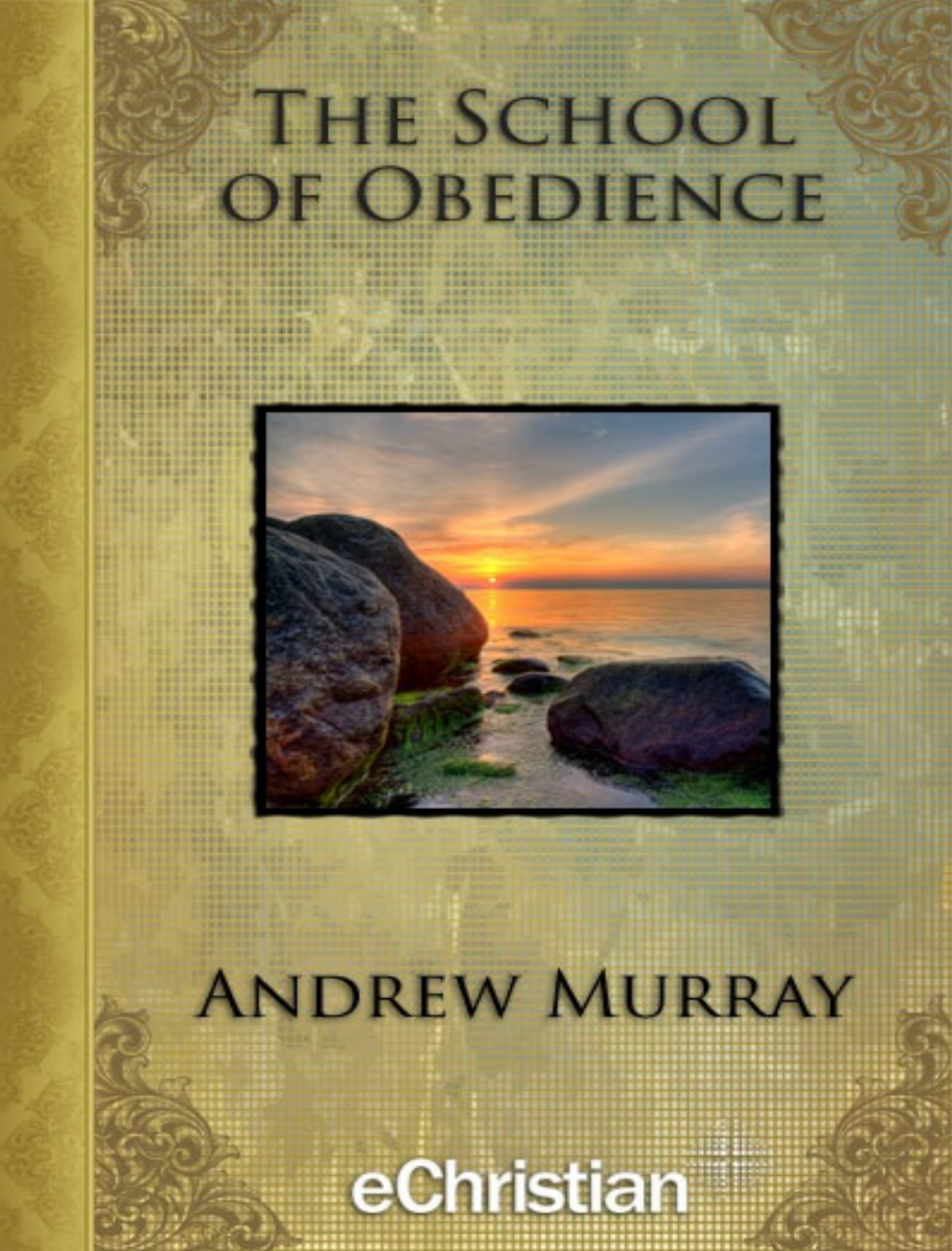Title: The School of Obedience Creator(s): Murray, Andrew (1828-1917) Print Basis: First published by Fleming H. Revell, 1898

\_\_\_\_\_\_\_\_\_\_\_\_\_\_\_\_\_\_\_\_\_\_\_\_\_\_\_\_\_\_\_\_\_\_\_\_\_\_\_\_\_\_\_\_\_\_\_\_\_\_\_\_\_\_\_\_\_\_\_\_\_\_\_\_\_\_

Rights: Public Domain CCEL Subjects: All; Classic; Christian Life LC Call no: BV4647.02

LC Subjects: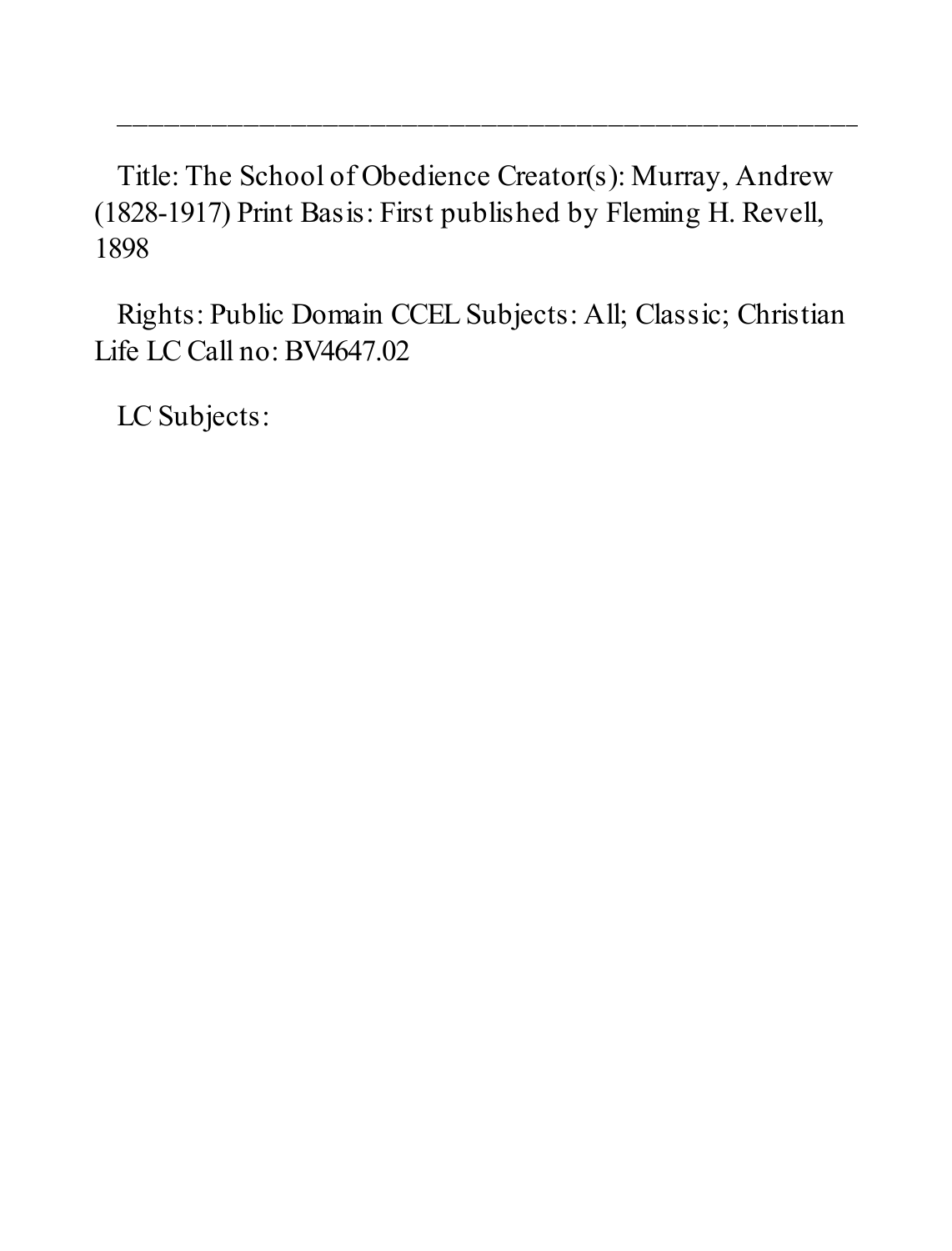Practical theology

Practical religion. The Christian life Moral theology

[Notes: The following text is in public domain and was first published in 1898. Roman numerals in Scripture references in the original printing have been replaced with Arabic numerals.]

\_\_\_\_\_\_\_\_\_\_\_\_\_\_\_\_\_\_\_\_\_\_\_\_\_\_\_\_\_\_\_\_\_\_\_\_\_\_\_\_\_\_\_\_\_\_\_\_\_\_\_\_\_\_\_\_\_\_\_\_\_\_\_\_\_\_

The School of Obedience by Rev. Andrew Murray

Author of "Absolute Surrender," "The Ministry of Intercession,"

"Abide in Christ," *etc.*

Chicago : New York : Toronto Fleming H. Revell Company Publishers of Evangelical Literature To the Members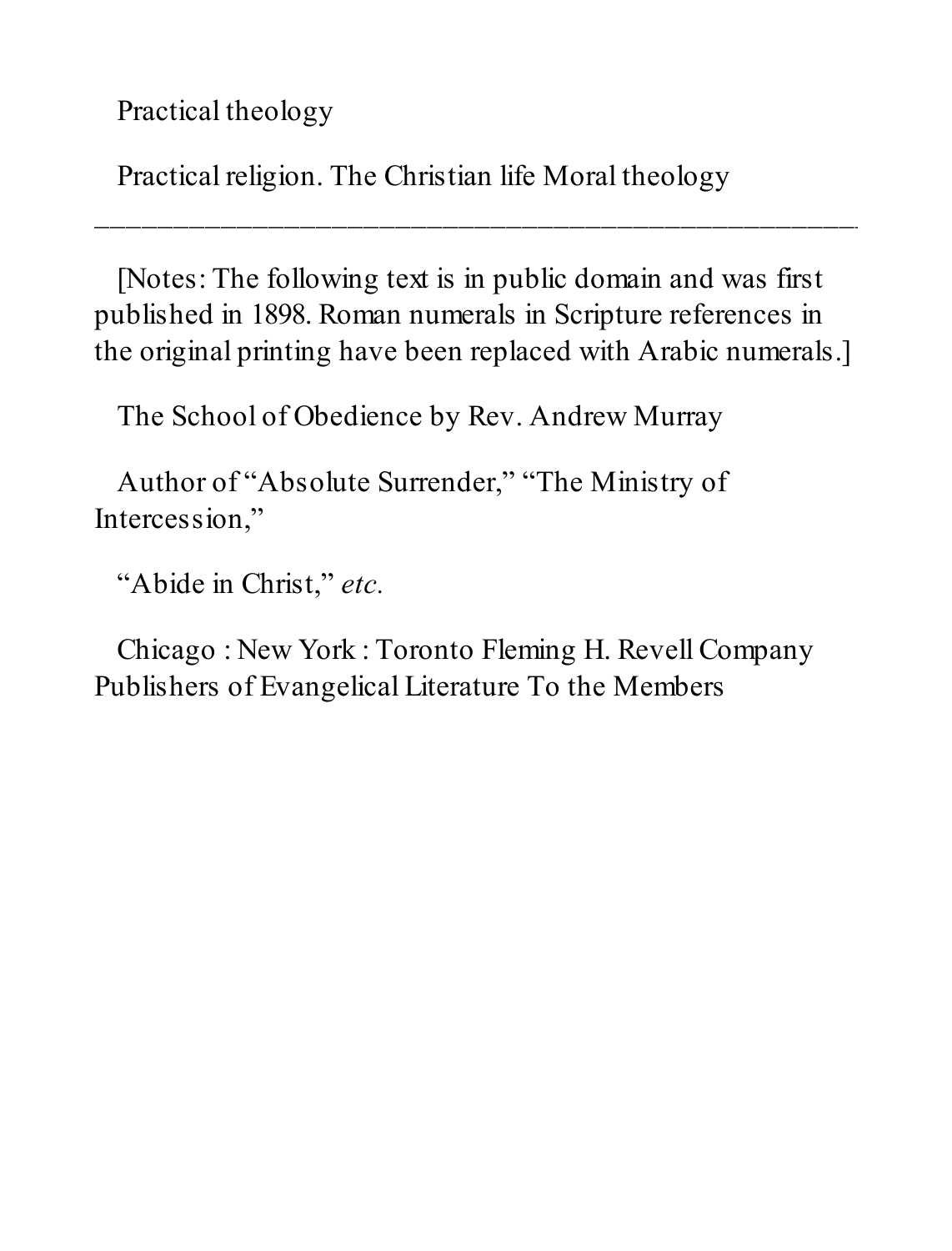The Students' Christian Association Of South Africa

and All Christian Students Throughout the World This Volume Is Prayerfully Dedicated

\_\_\_\_\_\_\_\_\_\_\_\_\_\_\_\_\_\_\_\_\_\_\_\_\_\_\_\_\_\_\_\_\_\_\_\_\_\_\_\_\_\_\_\_\_\_\_\_\_\_\_\_\_\_\_\_\_\_\_\_\_\_\_\_\_\_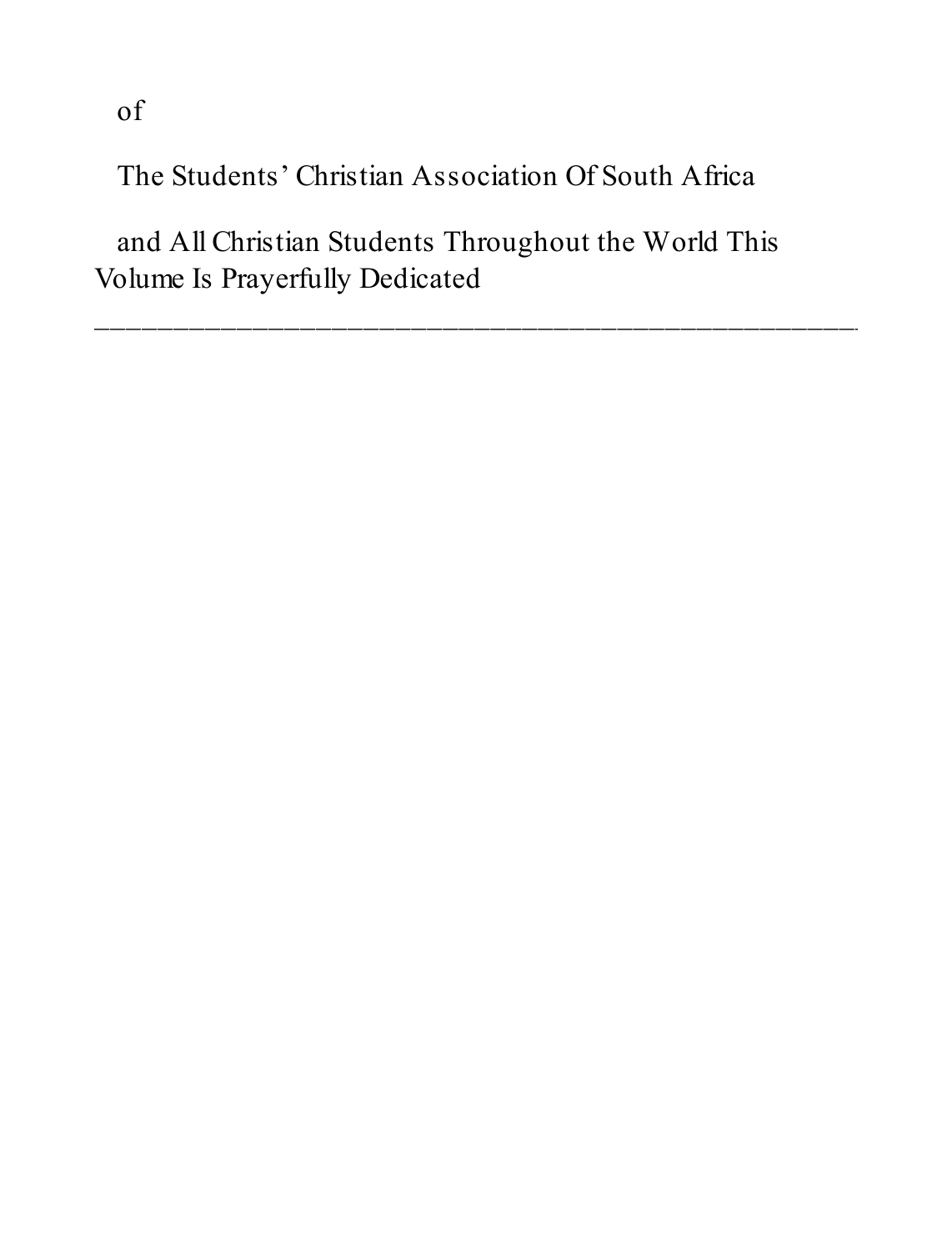# **PREFACE**

These addresses on Obedience are issued with the very fervent prayer that it may please our gracious Father to use themfor the instruction and strengthening of the young men and women, on whose obedience and devotion so much depends for the Church and the world. To all of themwho read this I send my loving greeting. The God of all grace bless them abundantly!

It often happens after a Conference, or even after writing a book, that it is as if one only then begins to see the meaning and importance of the truth with which one has been occupied. So I do indeed feel as if I had utterly failed in grasping or expounding the spiritual character, the altogether indispensable necessity, the divine and actual possibility, the inconceivable blessedness of a life of true and entire obedience to our Father in heaven. Let me, therefore, just in a few sentences gather up the main points which have come home to myself with special power, and ask every reader at starting to take note of themas some of the chief lessons to be learnt in Christ's school of obedience.

The Father in heaven asks, and requires, and actually expects, that every child of His yield Himwhole-hearted and entire obedience, day by day, and all the day.

To enable His child to do this, He has made a most abundant and altogether sufficient provision in the promise of the New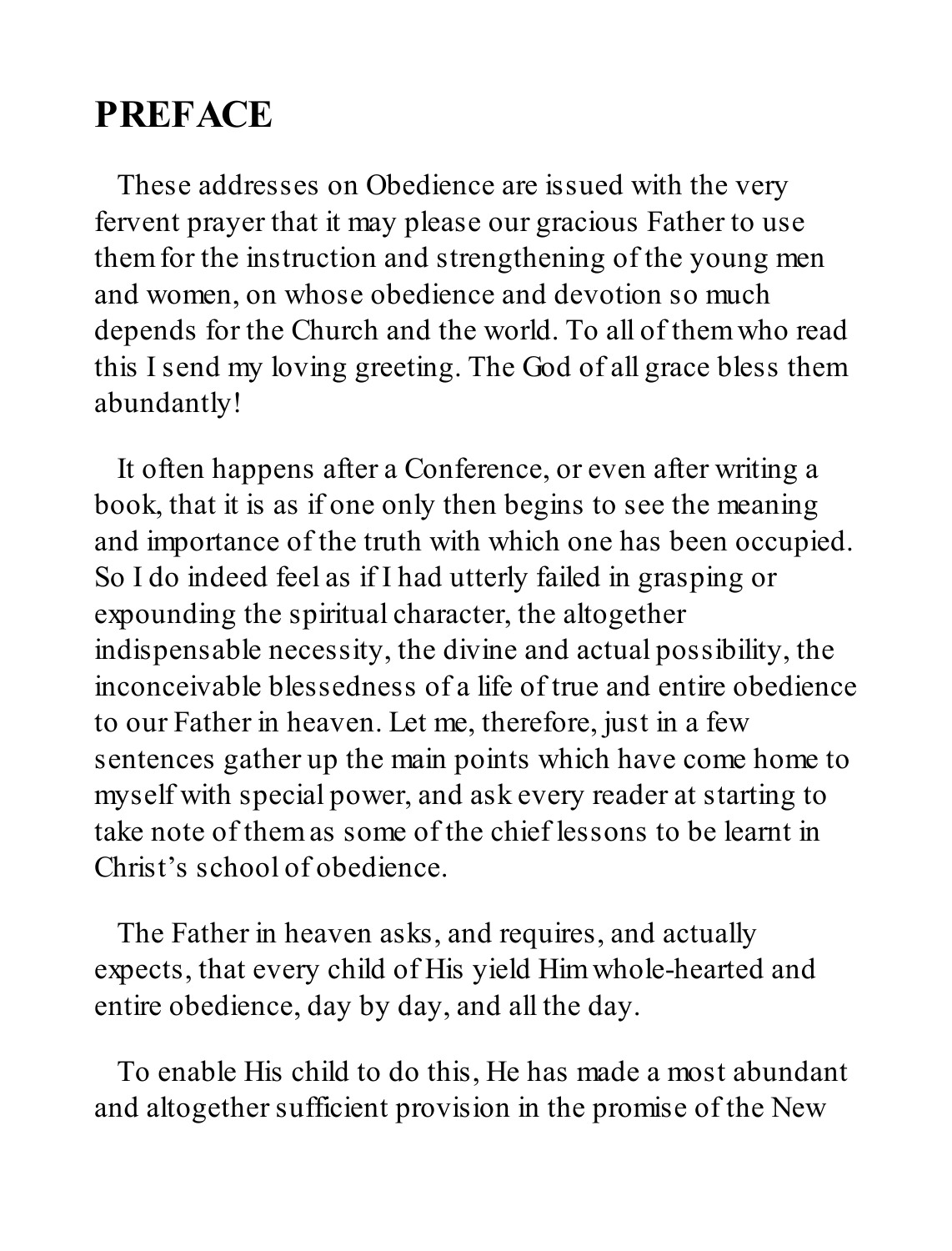Covenant, and in the gift of His Son and Spirit.

This provision can alone, but can most certainly, be enjoyed, and these promises fulfilled, in the soul that gives itself up to a life in the abiding communion with the Three-One God, so that His presence and power work in it all the day.

The very entrance into this life demands the vow of absolute obedience, or the surrender of the whole being, to be, think, speak, do, every moment, nothing but what is according to the will of God, and well-pleasing to Him.

If these things be indeed true, it is not enough to assent to them: we need the Holy Spirit to give us such a vision of their glory and divine power, and the demand they make on our immediate and unconditionalsubmission, that there may be no rest till we accept all that God is willing to do for us.

Let us all pray that God may, by the light of His Spirit, so show His loving and almighty will concerning us, that it may be impossible for us to be disobedient to the heavenly vision.

Andrew Murray.

Wellington, 9th August, 1898.

I. Obedience: Its place In Holy Scripture.

In undertaking the study of a Bible word, or of a truth of the

\_\_\_\_\_\_\_\_\_\_\_\_\_\_\_\_\_\_\_\_\_\_\_\_\_\_\_\_\_\_\_\_\_\_\_\_\_\_\_\_\_\_\_\_\_\_\_\_\_\_\_\_\_\_\_\_\_\_\_\_\_\_\_\_\_\_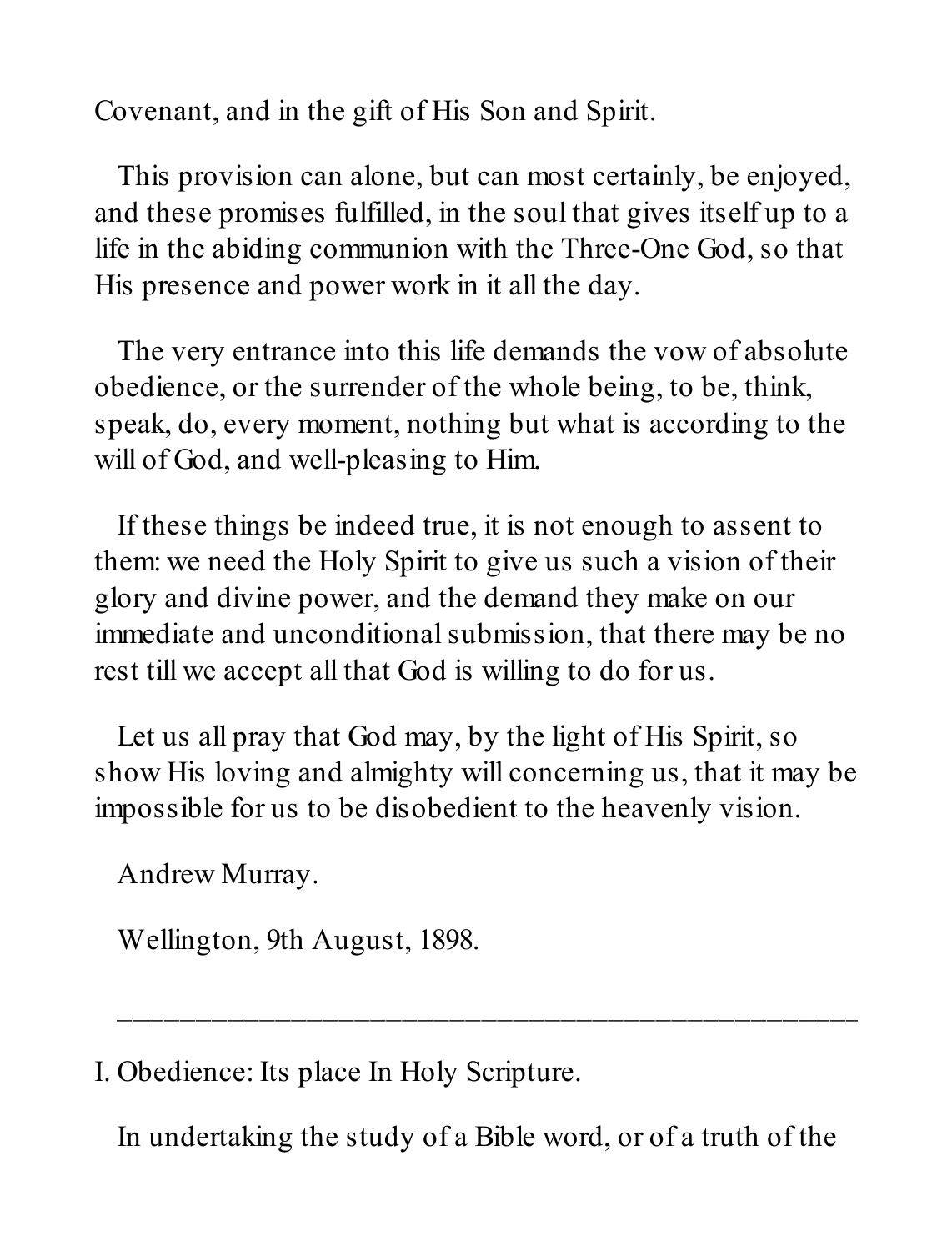Christian life, it is a great help to take a survey of the place it takes in Scripture. As we see where, and how often, and in what connections it is found, its relative importance may be apprehended as well as its bearing on the whole of revelation. Let me try in this first chapter to prepare the way for the study of what obedience is, by showing you where to go in God's Word to find the mind of God concerning it.

## 1. TAKE SCRIPTURE AS A WHOLE.

We begin with Paradise. In Gen. 2:16, we read: And the Lord God commanded the man, saying.' And later (3:11), Hast thou eaten of the tree, whereof I commanded thee that thou shouldest not eat?'

Note how obedience to the command is the one virtue of Paradise, the one condition of man's abiding there, the one thing his Creator asks of him. Nothing is said of faith, or humility, or love: obedience includes all. As supreme as is the claimand authority of God is the demand for obedience as the one thing that is to

### DECIDE HIS DESTINY.

In the life of man, to obey is the one thing needful.

Turn now fromthe beginning to the close of the Bible. In its last chapter you read (Rev. 22:14), Blessed are they that do His commandments, that they may have a right to the tree of life.' Or, if we accept the Revised Version, which gives another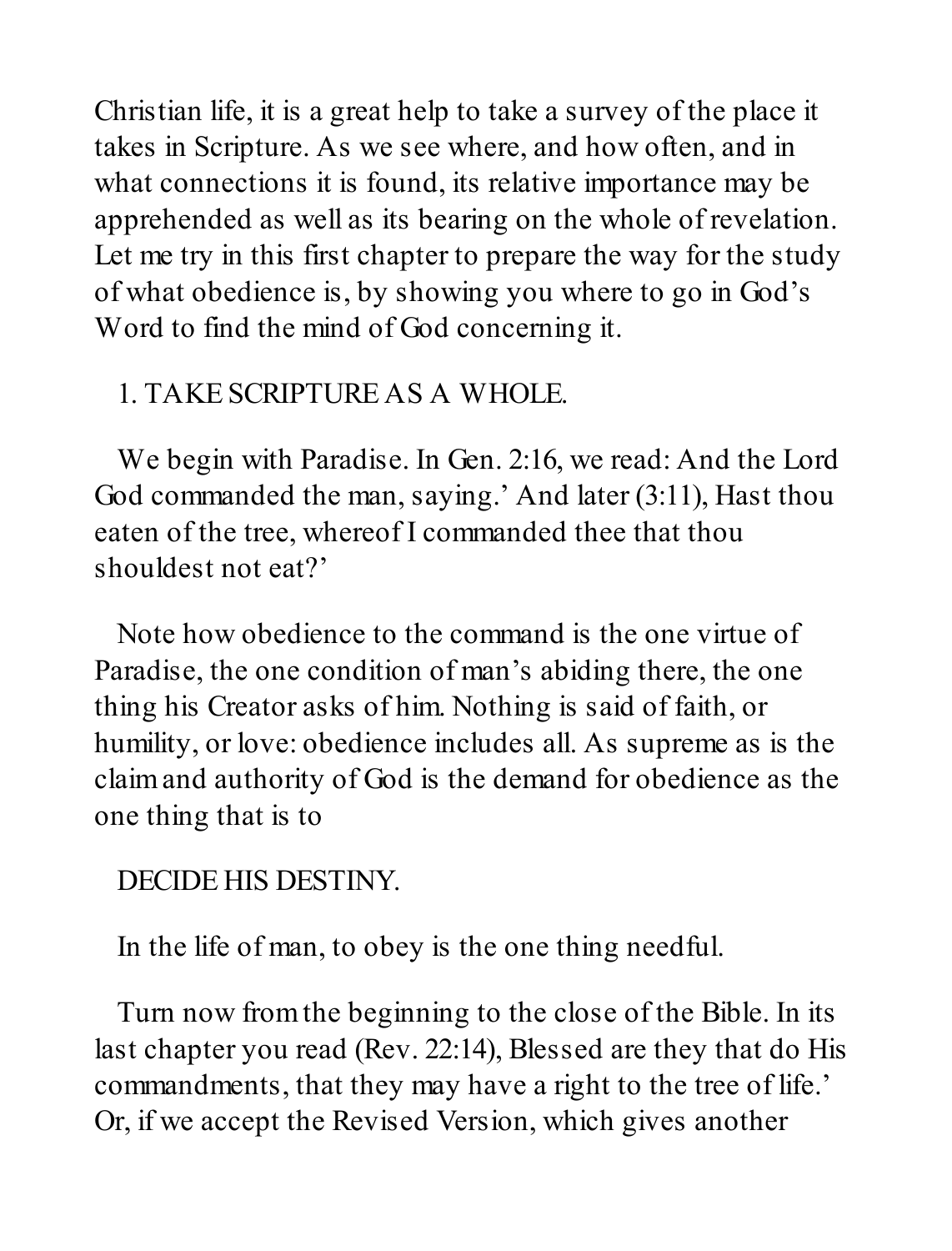reading, we have the same thought in chapters 12 and 14, where we read of the seed of the woman (12:17), which keep the commandments of God, and hold the testimony of Jesus'; and of the patience of the saints (14:12), Here are they that keep the commandments of God, and the faith of Jesus.'

Frombeginning to end, fromParadise lost to Paradise regained, the law is unchangeable—it is only obedience that gives access to the tree of life and the favor of God.

And if you ask how the change was effected out of the disobedience at the beginning that closed the way to the tree of life, to the obedience at the end that again gained entrance to it, turn to THAT WHICH STANDS MIDWAY

between the beginning and the end—the cross of Christ. Read a passage like Rom. 5:19, Through the obedience of the One shall the many be made righteous'; or Phil. 2:8, He became obedient unto death, therefore God hath highly exalted Him'; or Heb. 5:8, 9, He learned obedience and became the Author of salvation to themthat obey Him,' and you see how the whole redemption of Christ consists in restoring obedience to its place. The beauty of His salvation consists in this, that He brings us back to the life of obedience, through which alone the creature can give the Creator the glory due to Him, or receive the glory of which his Creator desires to make him partaker.

Paradise, Calvary, Heaven, all proclaimwith one voice: Child of God! the first and the last thing thy God asks of thee is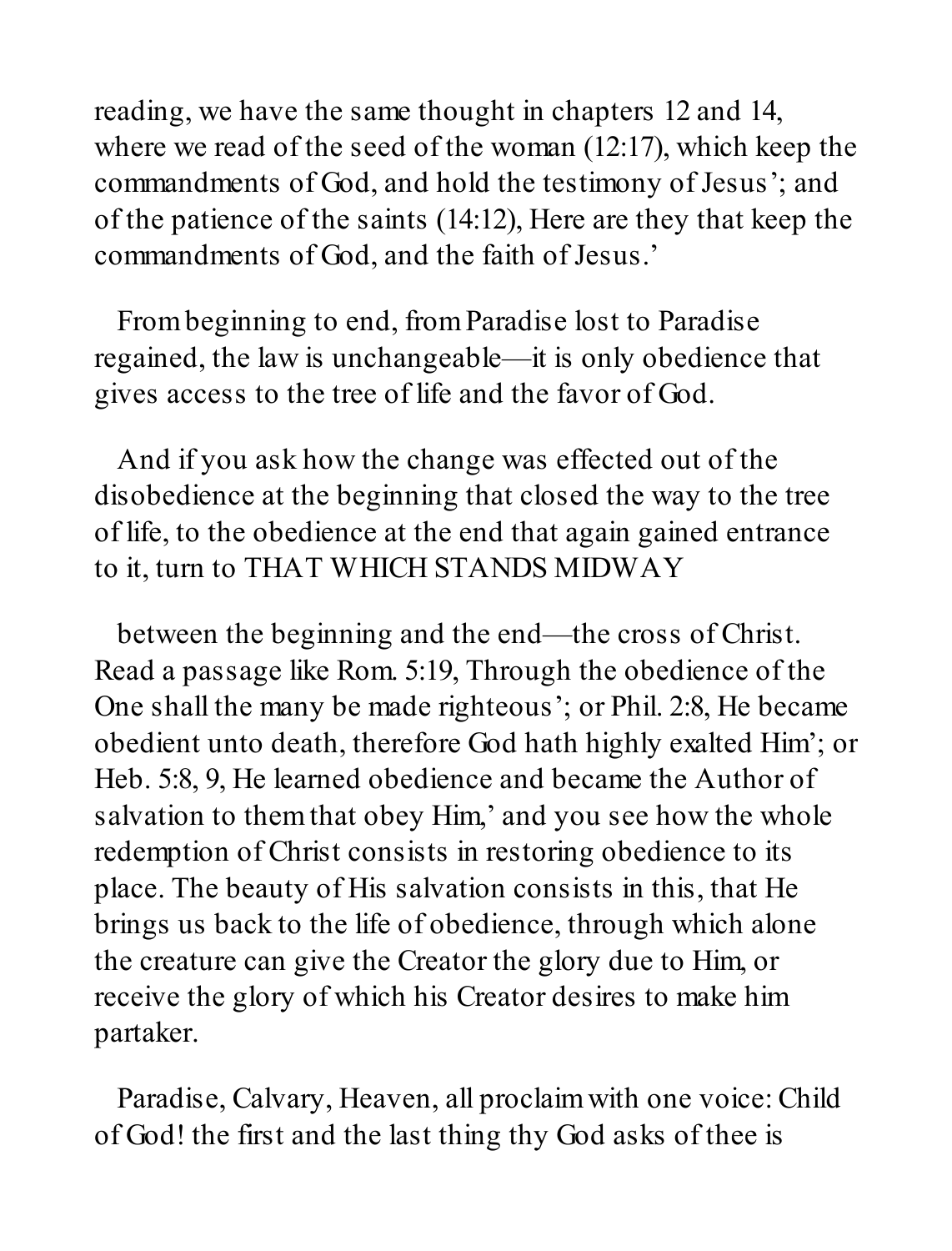simple, universal, unchanging obedience.'

II. LET US TURN TO THE OLD TESTAMENT.

Here let us specially notice how, with any new beginning in the history of God's kingdom, obedience always comes into special prominence.

1. Take Noah, the new father of the human race, and you will find four times written (Gen. 6:22; 7:5, 9, 16), According to all that God commanded Noah, so did he.'

It is the man who does what God commands, to whomGod can entrust His work, whomGod can use to be a savior of men.

2. Think of Abraham, the father of the chosen race. By faith Abrahamobeyed' (Heb. 11:7).

When he had been forty years in this school of faithobedience, God came to perfect his faith, and to crown it with His fullest blessing.

Nothing could fit himfor this but a crowning act of obedience. When he had bound his son on the altar, God came and said (Gen. 22:12, 18), By Myself have I sworn, in blessing I will bless thee, and in multiplying I will multiply thee; and in thy seed shall all nations be blessed, because thou hast obeyed My voice.'

And to Isaac He spake (26:3, 5), I will performthe oath which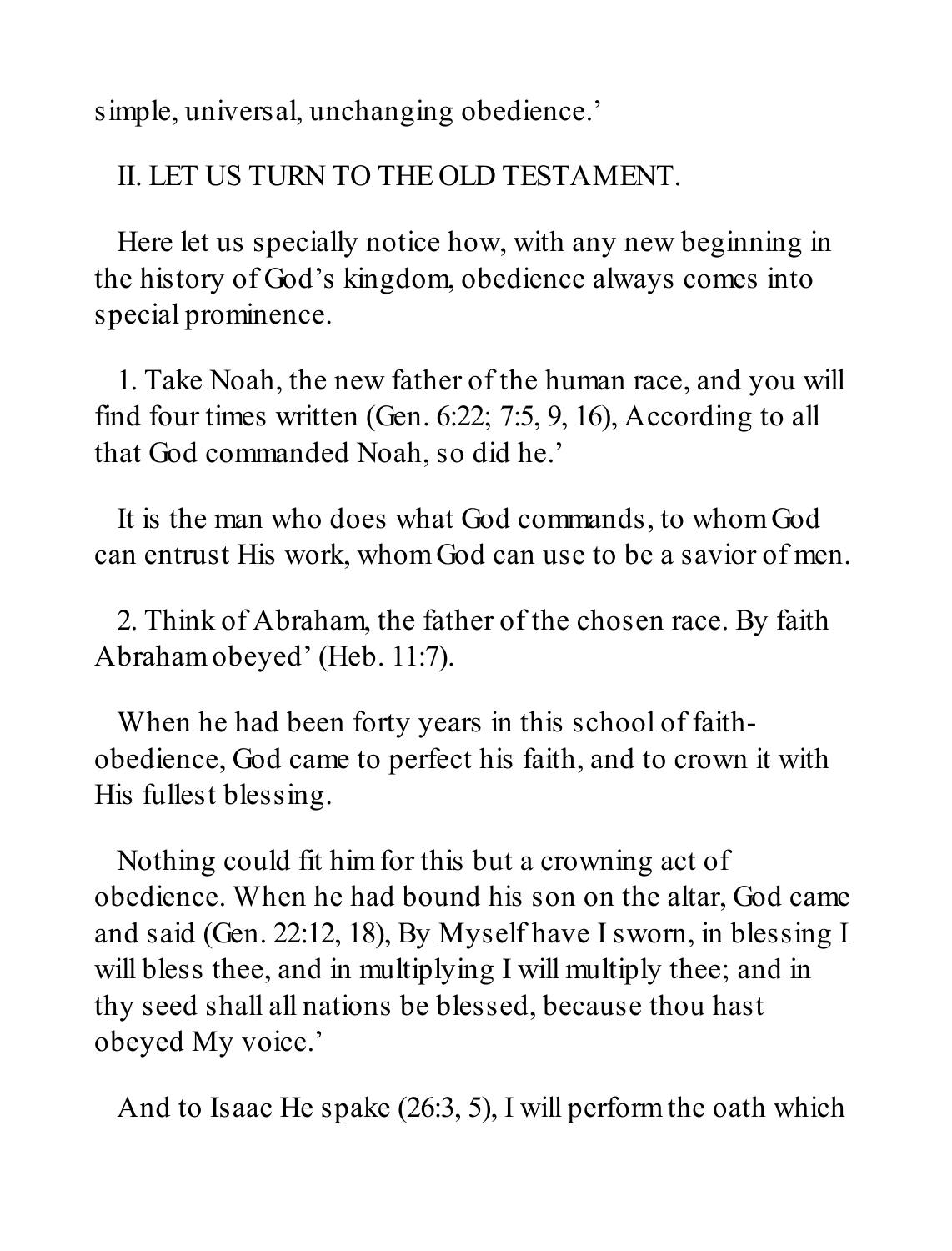I sware to Abraham, because that Abrahamobeyed my voice.'

Oh, when shall we learn how unspeakably pleasing obedience is in God's sight, and how unspeakable is the reward He bestows upon it! The way to be a blessing to the world is to be men of obedience; known by God and the world by this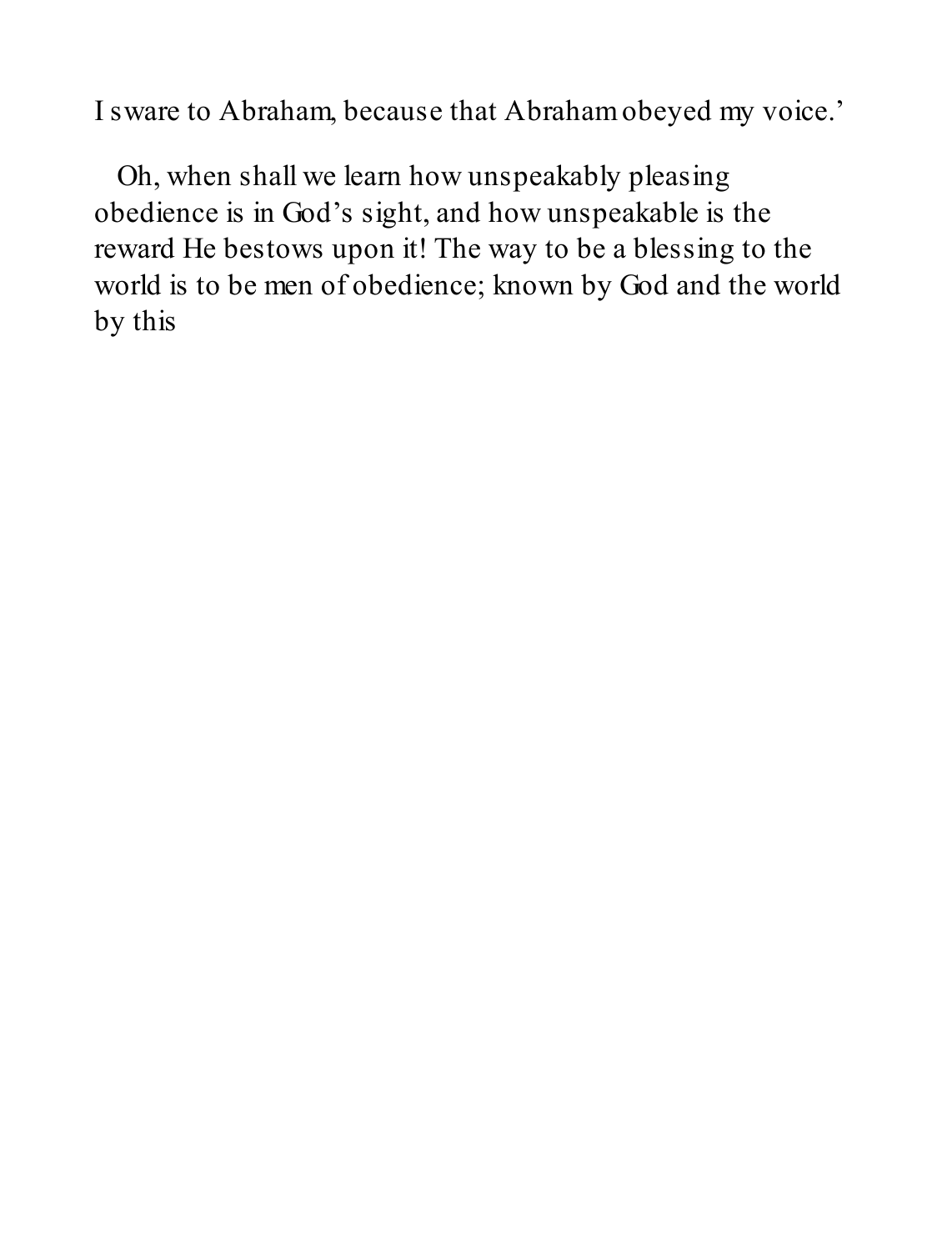# **ONE MARK**

— a will utterly given up to God's will. Let all who profess to walk in Abraham's footsteps walk thus.

3. Go on to Moses. At Sinai, God gave himthe message to the people (Ex. 19:4), If you will obey My voice indeed, ye shall be a peculiar treasure to Me above all people.'

In the very nature of things it cannot be otherwise. God's holy will is His glory and perfection; it is only by an entrance into His will, by obedience, that it is possible to be His people.

4. Take the building of the sanctuary in which God was to dwell. In the last three chapters of Exodus you have the expression nineteen times, According to all the Lord commanded Moses, so did he,' And then, The glory of the Lord filled the tabernacle.' Just so again in Lev. 8 and 9, you have, with reference to the consecration of the priests and the tabernacle, the same expression twelve times. And then, The glory of the Lord appeared before all the people, and fire came out frombefore the Lord, and consumed the burnt-offering.'

Words cannot make it plainer, that it is amid what the obedience of His people has wrought that God delights to dwell, that it is the obedient He crowns with His favor and presence.

5. After the forty years wandering in the wilderness, and its terrible revelation of the fruit of disobedience, there was again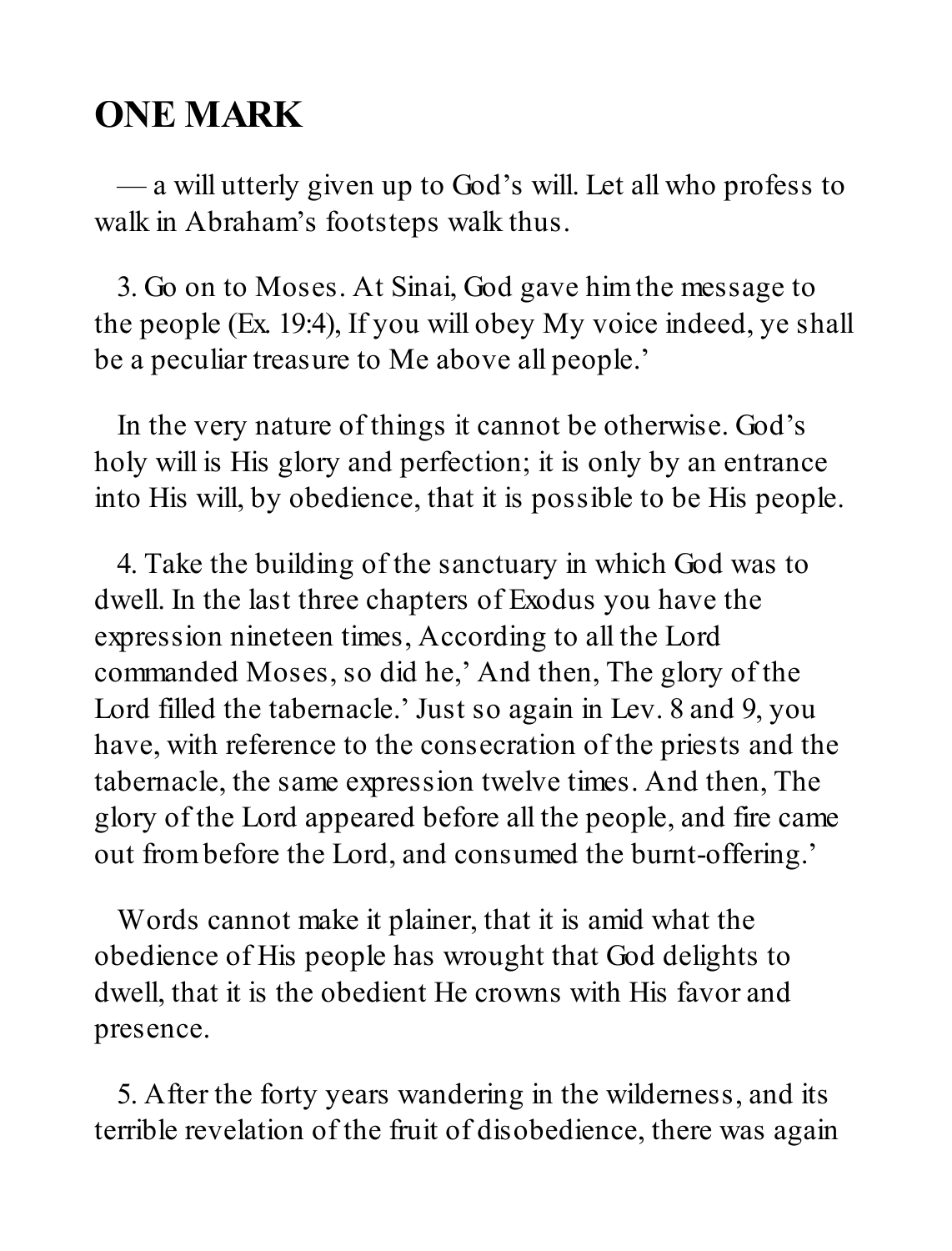a new beginning when the people were about to enter Canaan. Read Deuteronomy, with all Moses spoke in sight of the land, and you will find there is no book of the Bible which uses the word obey' so frequently, or speaks so much of the blessing obedience will assuredly bring. The whole is summed up in the words (11:27),

I set before you a blessing if ye obey, a curse if ye will not obey.'

Yes, a Blessing if ye Obey'! that is the key-note of the blessed life.

Canaan, just like Paradise and Heaven, can be the place of blessing as it is the place of obedience. Would God we might take it in! Do beware only of praying only for a blessing. Let us care for the obedience, God will care for the blessing. Let my one thought as a Christian be, how I can obey and please my God perfectly.

6. The next new beginning we have is in the appointment of kings in Israel. In the story of Saul we have the most solemn warning as to the need of exact and entire obedience in a man whomGod is to trust as ruler of His people. Samuel had commanded Saul (1 Sam. 10:8) to wait seven days for himto come and sacrifice, and to show himwhat to do.

When Samuel delayed (13:8-14) Saul took it upon himself to sacrifice.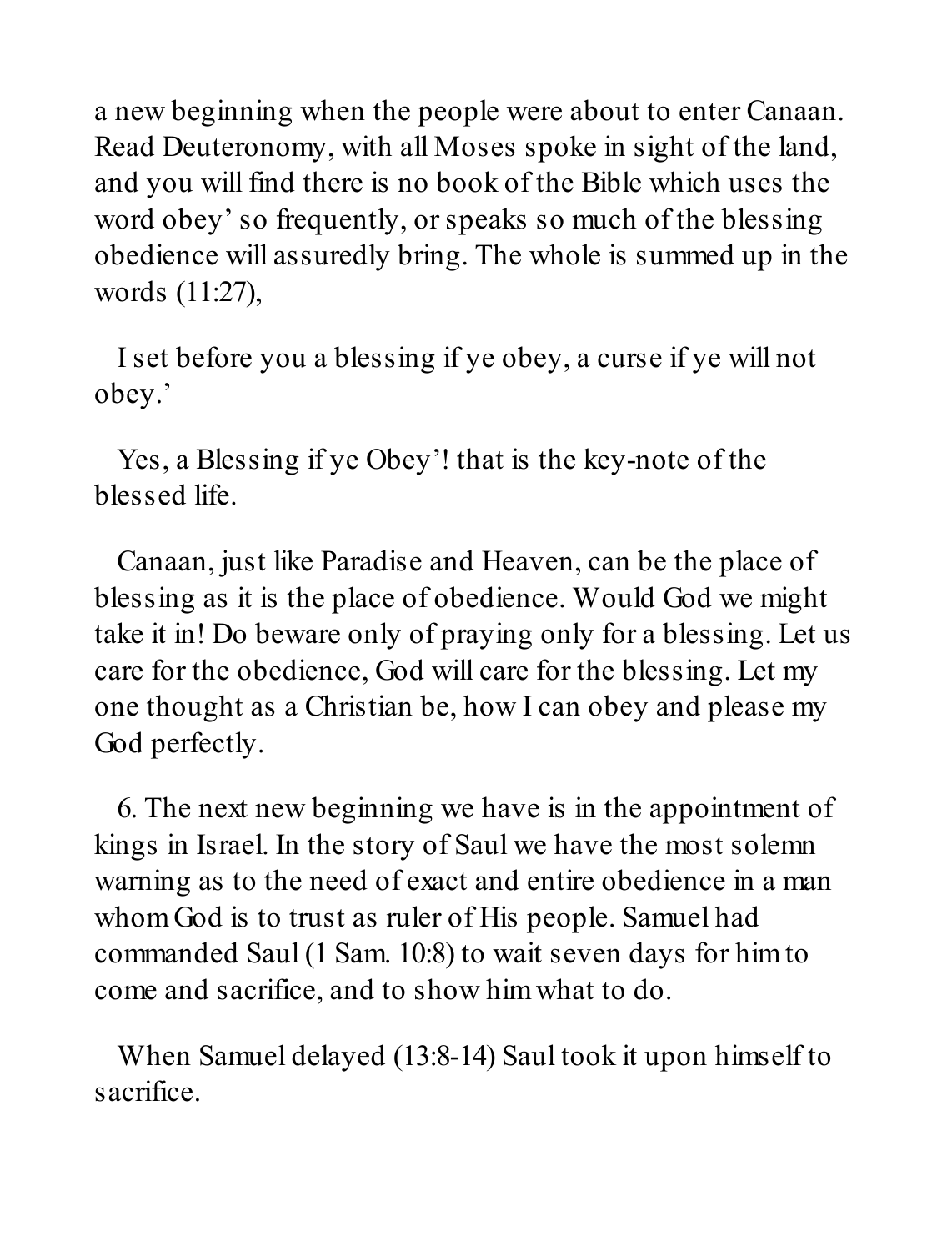When Samuel came he said: Thou hast not kept the commandment of the Lord thy God, which He commanded thee; thy kingdomshall not continue, because thou hast not kept that which the Lord commanded thee.'

God will not honor the man who is not obedient.

Saul has a second opportunity given himof showing what is in his heart. He is sent to execute God's judgment against Amelek. He obeys.

He gathers an army of two hundred thousand men, undertakes the journey into the wilderness, and destroys Amelek. But while God had commanded himutterly to destroy all; and not to spare,' he spared the best of the cattle and Agag.

God speaks to Samuel, It repenteth Me that I have set up Saul to be king, for he hath not performed My commandment.'

When Samuel comes, Saul twice over says, I have performed the commandment of the Lord;' I have obeyed the voice of the Lord<sup>3</sup>

And so he had, as many would think. But his obedience had not been entire. God claims exact, full obedience. God had said, Utterly destroy all! spare not!' This he had not done. He had spared the best sheep for a sacrifice unto the Lord. And Samuelsaid.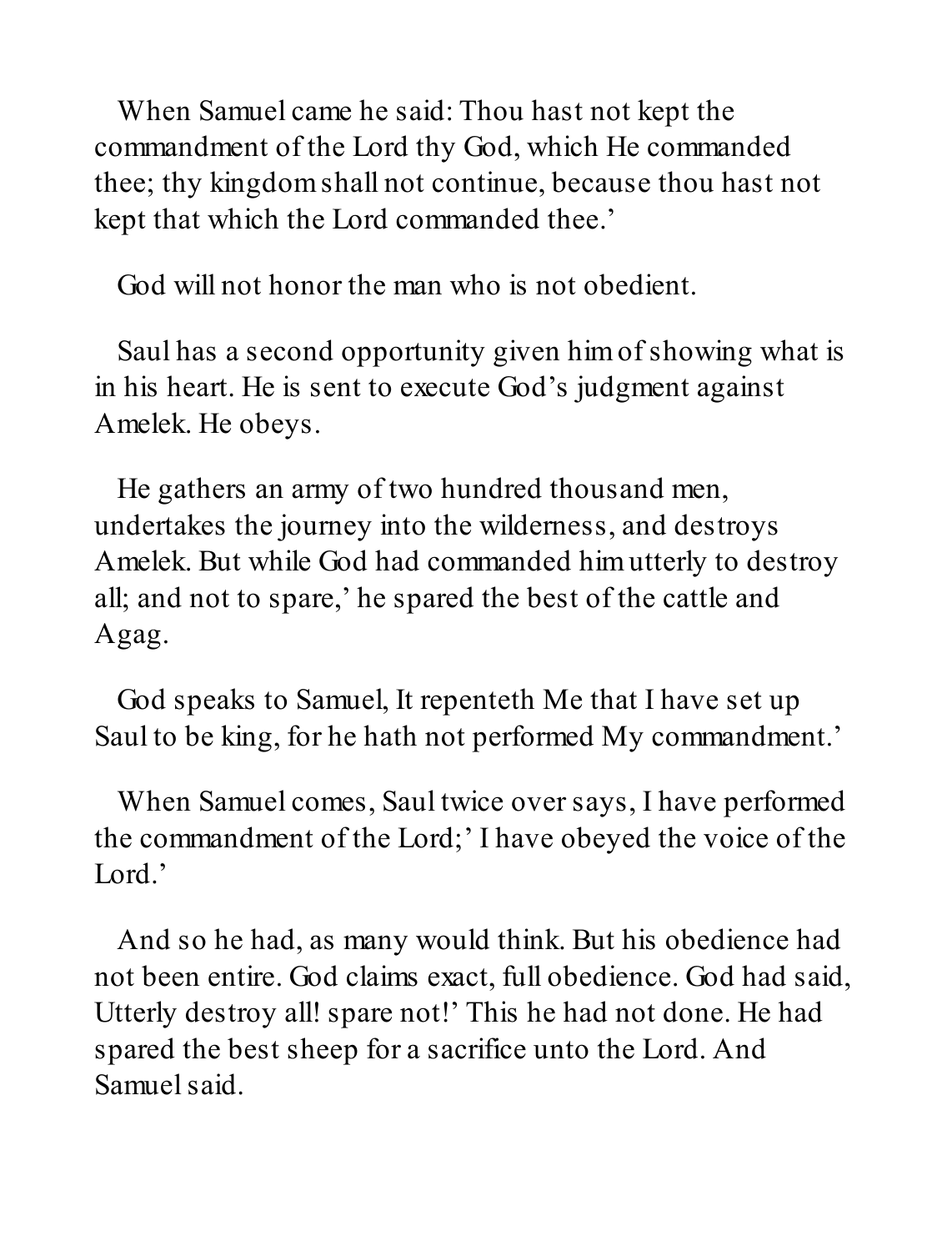To obey is better than any sacrifice. Because thou hast rejected the word of the Lord, the Lord hath rejected thee.'

Sad type of so much obedience, which in part performs God's commandment, and yet is not the obedience God asks! God says of allsin and all disobedience: Utterly destroy all! spare not!' May God reveal to us whether we are indeed going all lengths with Him, seeking utterly to destroy all and spare nothing that is not in perfect harmony with His will. It is only a whole-hearted obedience, down to the minutest details, that can satisfy God. Let nothing less satisfy you; lest while we say, I have obeyed,' God says, Thou hast rejected the word of the Lord.'

7. Just one word more fromthe Old Testament. Next to Deuteronomy Jeremiah is the book most full of the word obey.' though alas! mostly in connection with the complaint that the people had not obeyed. God sums up all His dealings with the fathers in the one word, I spake not with themconcerning sacrifices, but this thing I commanded them, Obey My voice and I will be your God.'

Would God that we could learn that all that God speaks of sacrifices, even of the sacrifice of His beloved Son, is subordinate to the one thing—to have His creature restored to full obedience. Into all the inconceivable meaning of the word, I will be your God,' there is no gateway but this, Obey My voice.'

## III. WECOME TO THE NEW TESTAMENT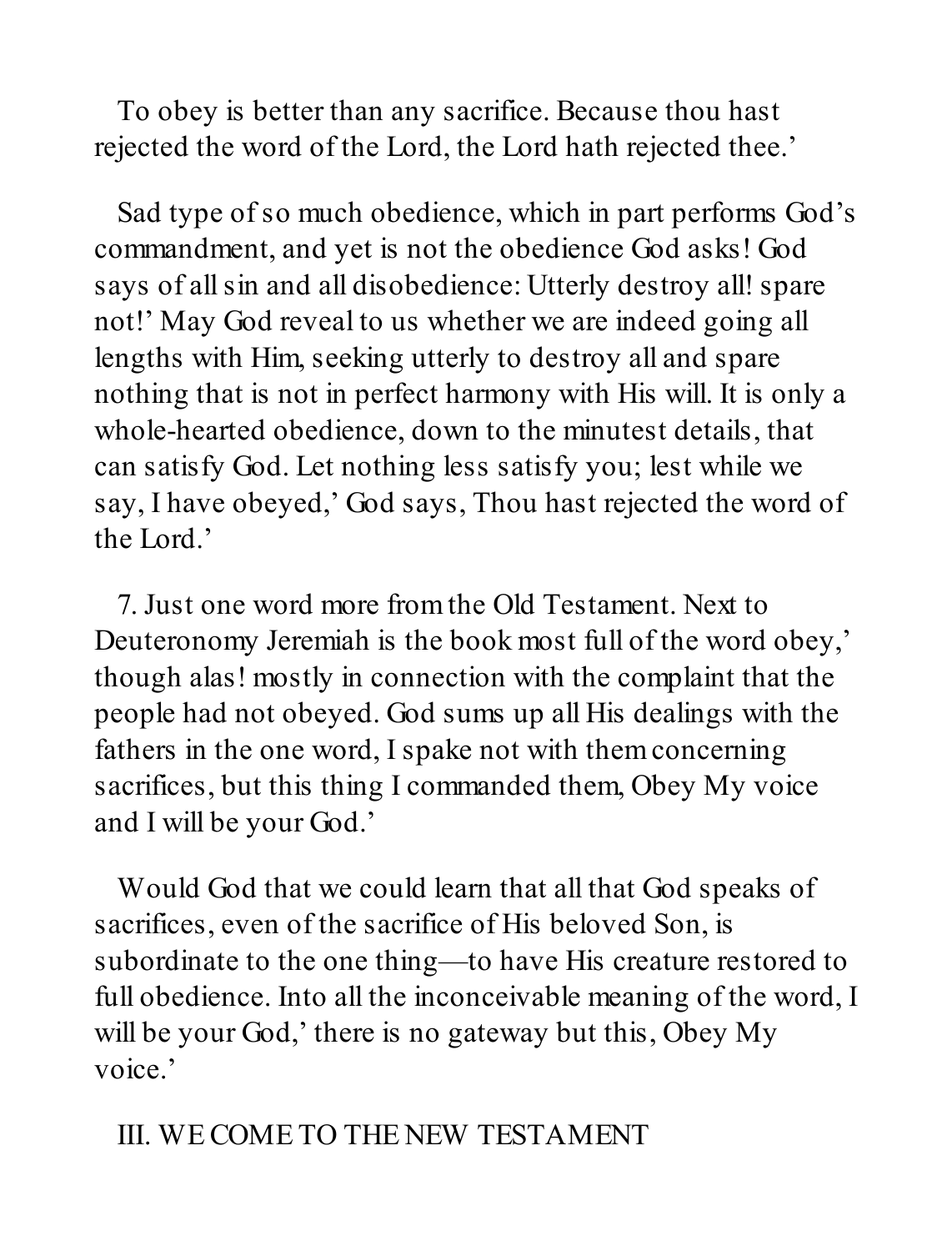1. Here we think at once of our blessed Lord, and the prominence He gives to obedience as the one thing for which He was come into the world. He who entered it with His Lo, I come to do Thy will, O God,'

ever confessed to men, I seek not My own will, but the will of Himthat sent Me.'

Of all He did and of all He suffered, even to the death, He said, This commandment have I received of My Father.'

If we turn to His teaching, we find everywhere, that the obedience He rendered is what He claims fromeveryone who would be His disciple.

During His whole ministry, frombeginning to end, obedience is THE VERYESSENCE OF SALVATION.

In the Sermon on the Mount He began with it: No one could enter the kingdom, but he that doeth the will of My Father which is in heaven.'

And in the farewell discourse, how wonderfully He reveals the spiritual character of true obedience as it is born of love and inspired by it, and as it also opens the way into the love of God. Do take into your heart the wonderful words, (John 14:15, 16, 21, 23), If ye love Me, ye will keep my commandments. And the Father willsend forth the Spirit.

He hath My commandments and keepeth them, he it is that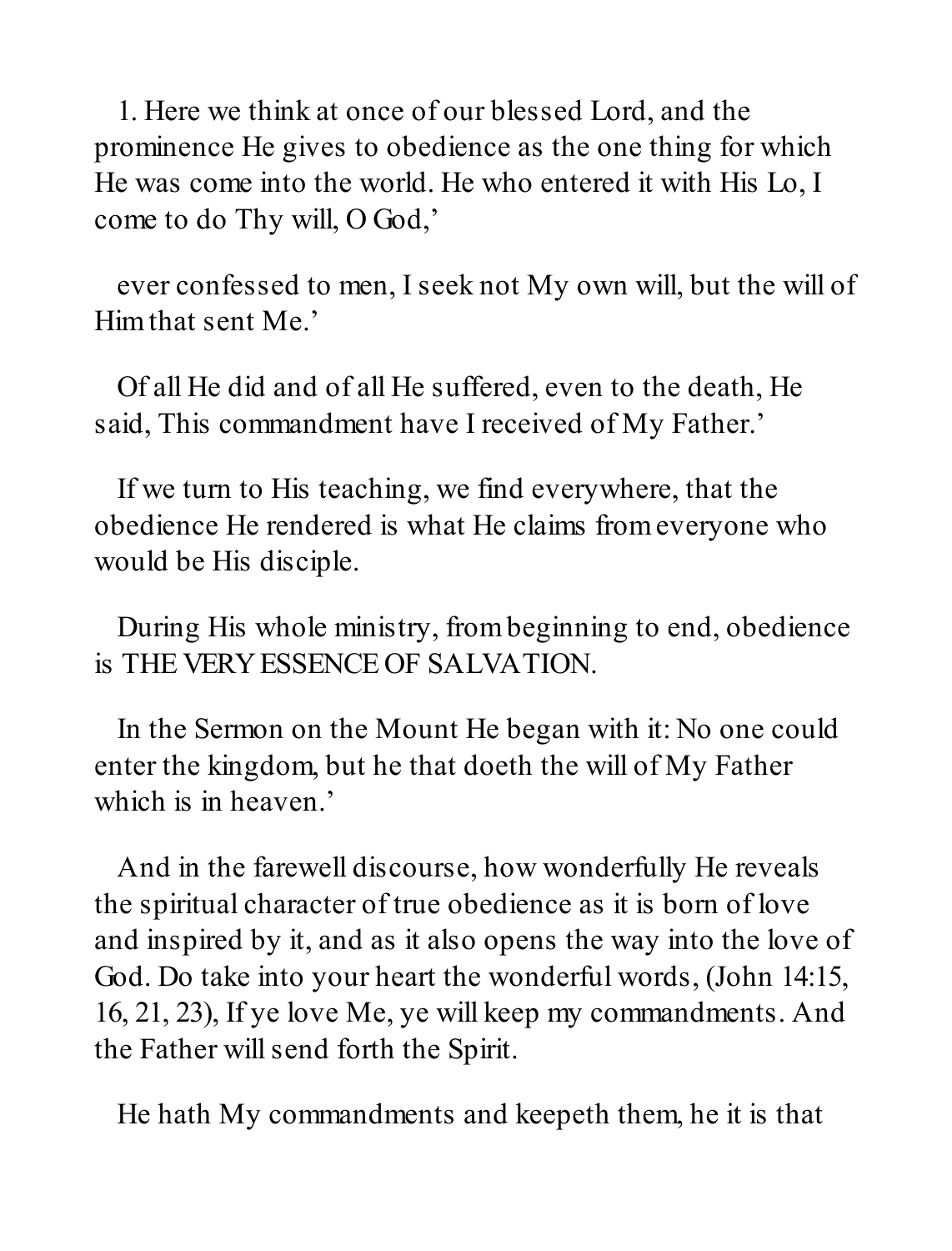loveth Me: and he shall be loved of My Father, and I will love him, and will manifest Myself unto him. If a man love Me, he will keep My words: and My Father will love him, and We will come unto him, and make Our abode with him.'

No words could express more simply or more powerfully the inconceivably glorious place Christ gives to obedience, with its twofold possibility, (1) as only possible to a loving heart, (2) as making possible all that God has to give of His Holy Spirit, of His wonderful love, of His indwelling in Christ Jesus. I know of no passage in Scripture that gives a higher revelation of the spiritual life, or the power of loving obedience as its one condition. Let us pray God very earnestly that by His Holy Spirit its light may transfigure our daily obedience with its heavenly glory.

See how all this is confirmed in the next chapter. How well we know the parable of the vine! How often and how earnestly we have asked how to be able to abide continually in Christ We have thought of more study of the Word, more faith, more prayer, more communion with God, and we have overlooked the simple truth that Jesus teaches so clearly, If ye keep My commandments, ye shall abide in My love,' with its divine sanction, Even as I kept My Father's commandments, and abide in His love.'

For Himas for us, the only way under heaven to abide in divine love is to keep the commandments. Do let me ask, have you known it, have you heard it preached, have you believed it and proved it true in your experience: obedience on earth is the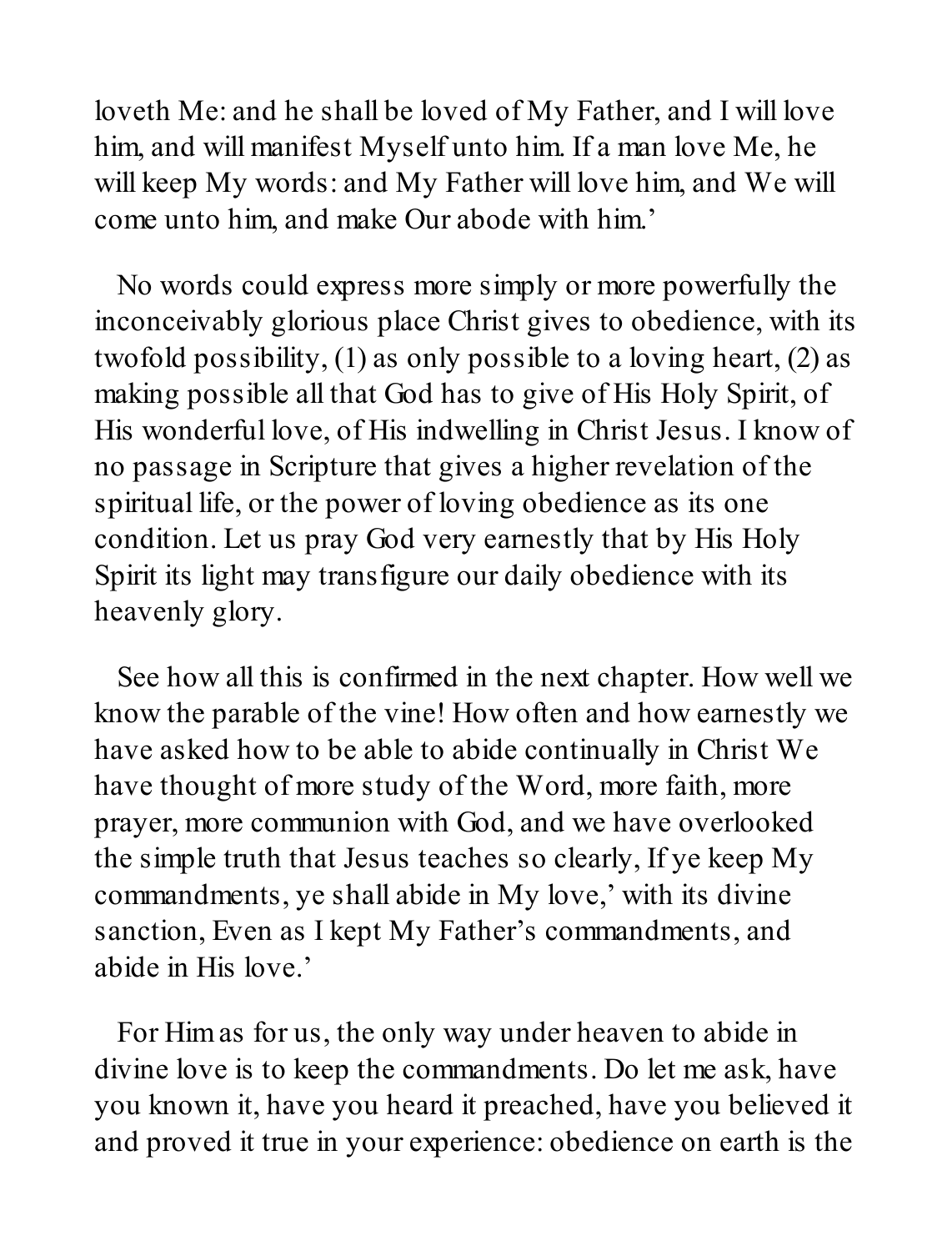key to a place in God's love in heaven? Unless there be some correspondence between God's whole-hearted love in heaven, and our whole-hearted, loving obedience on earth, Christ cannot manifest Himself to us, God cannot abide in us, we cannot abide in His love.

2. If we go on fromour Lord Jesus to His apostles, we find in the Acts two words of Peter's which show how our Lord's teaching had entered into him. In the one, God hath given His Holy Spirit to themthat obey Him,' —he proves how he knew what had been the preparation for Pentecost, the surrender to Christ. In the other, We must obey God rather than man' —we have the man-ward side: obedience is to be unto death; nothing on earth dare or can hinder it in the man who has given himself to God.

3. In Paul's Epistle to the Romans, we have, in the opening and closing verses the expression, the obedience of faith among all nations' (1:5; 16:26), as that for which he was made an apostle. He speaks of what God had wrought to make the Gentiles obedient.' He teaches that, as the obedience of Christ makes us righteous, we become the servants of obedience unto righteousness. As disobedience in Adamand in us was the one thing that wrought death, so obedience, in Christ and in us, is the one thing that the gospel makes known as the way of restoration to God and His favor.

4. We all know how James warns us not to be hearers of the Word only but doers, and expounds how Abrahamwas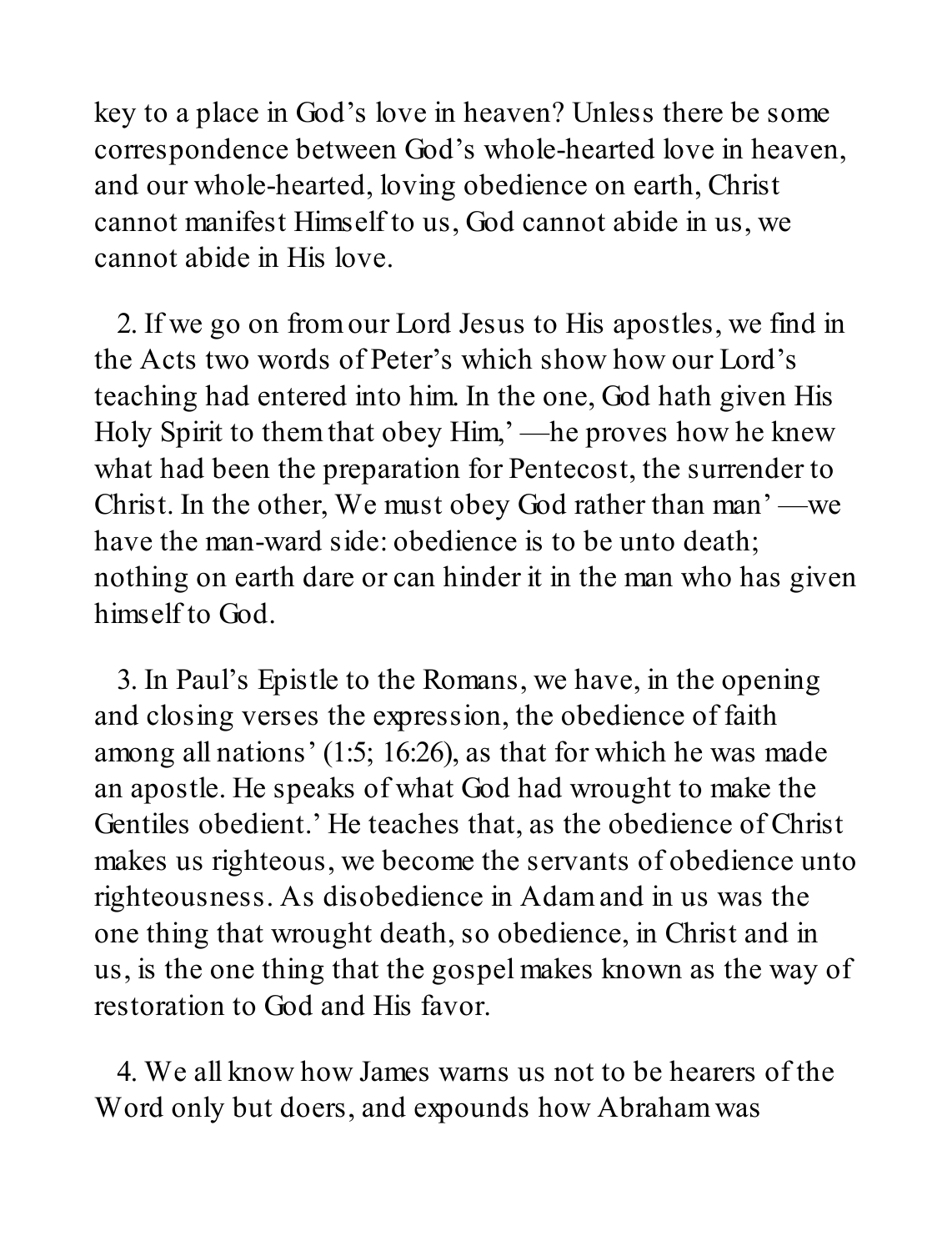justified, and his faith perfected, by his works.

5. In Peter's First Epistle we have only to look at the first chapter, to see the place obedience has in his system. In ver. 2 he speaks to the Elect, in sanctification of the Spirit, unto obedience and blood-sprinkling of Jesus Christ,' and so points us to obedience as the eternal purpose of the Father, as the great object of the work of the Spirit, and a chief part of the salvation of Christ. In ver. 13 he writes, As children of obedience,' born of it, marked by it, subject to it, be ye holy in all manner of conversation.' Obedience is THE VERY STARTINGPOINT OF TRUE HOLINESS.

In ver. 22 we read, Seeing ye have purified your souls in your obedience to the truth,' —the whole acceptance of the truth of God was not merely a matter of intellectual assent or strong emotion: it was a subjection of the life to the dominion of the truth of God: the Christian life was in the first place obedience.

6. Of John we know how strong his statements are. He that saith, I know Him, and keepeth not His Commandments, is a liar.' Obedience is THE ONE CERTIFICATE OF CHRISTIAN **CHARACTER** 

Let us love in deed and truth; hereby we shall assure our hearts before Him. And whatsoever we ask we receive of Him, because we keep His commandments, and do the things that are pleasing in His sight.'

Obedience is the secret of good conscience, and of the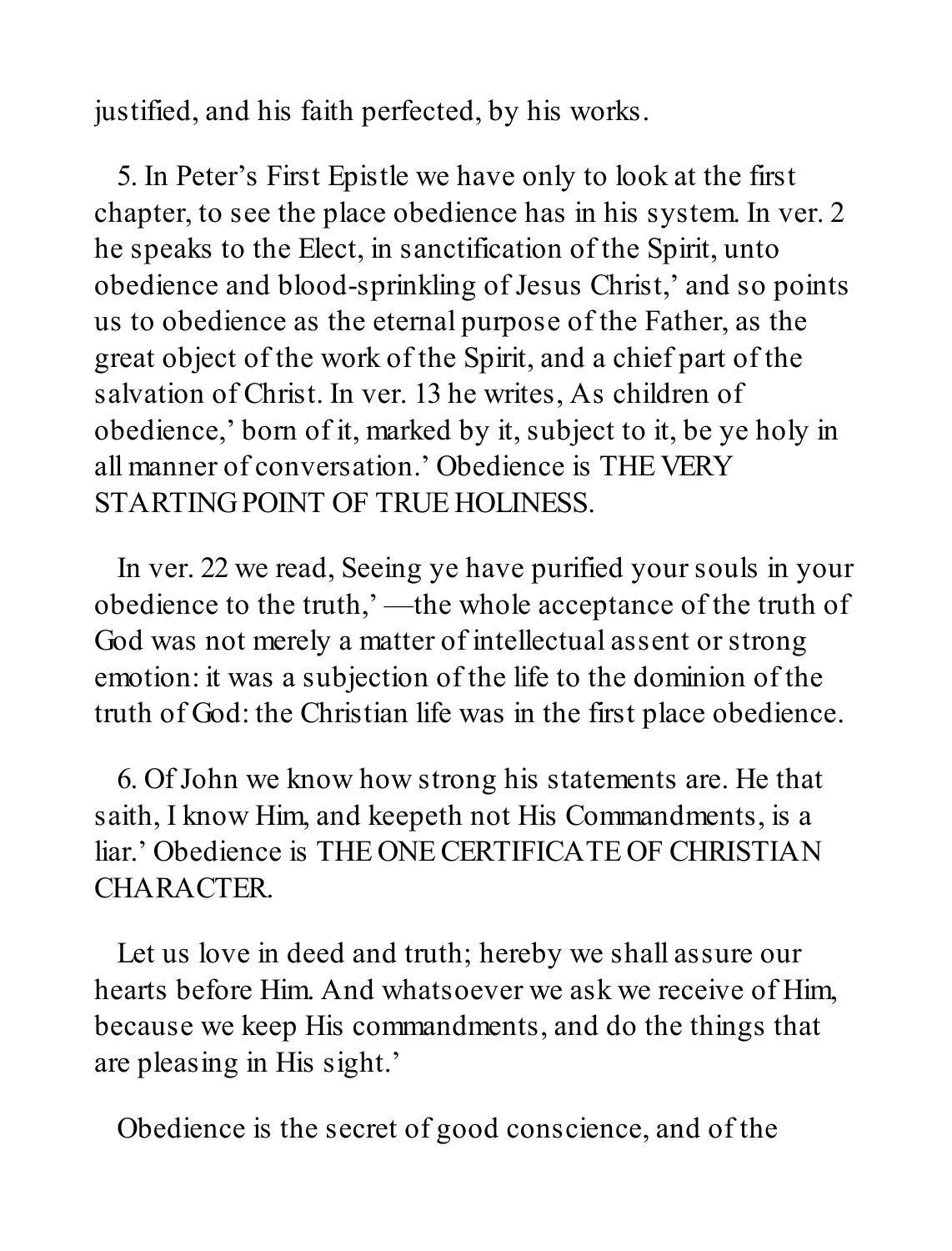confidence that God heareth us. This is the love of God, that we keep His Commandments.' The obedience that keeps His commandments: this is the garment in which the hidden, invisible love reveals itself, and whereby it is known.

Such is the place obedience has in Holy Scripture, in the mind of God, in the hearts of His servants. We may well ask, Does it take that place in my heart and life? Have we indeed given obedience that supreme place of authority over us that God means it to have, as the inspiration of every action, and of every approach to Him? If we yield ourselves to the searching of God's Spirit, we may find that we never gave it its true proportion in our scheme of life, and that this lack is the cause of all our failure in prayer and in work. We may see that the deeper blessings of God's grace, and the full enjoyment of God's love and nearness, have been beyond our reach, simply because obedience was never made what God would have it be —the starting-point and the goal of our Christian life.

Let this, our first study, waken in us an earnest desire to know God's will fully concerning this truth. Let us unite in praying that the Holy Spirit may show us how defective the Christian's life is, where obedience does not rule all; how that life can be exchanged for one of full surrender to absolute obedience; and how sure it is that God in Christ will enable us to live it out.

\_\_\_\_\_\_\_\_\_\_\_\_\_\_\_\_\_\_\_\_\_\_\_\_\_\_\_\_\_\_\_\_\_\_\_\_\_\_\_\_\_\_\_\_\_\_\_\_\_\_\_\_\_\_\_\_\_\_\_\_\_\_\_\_\_\_

II. The Obedience of Christ.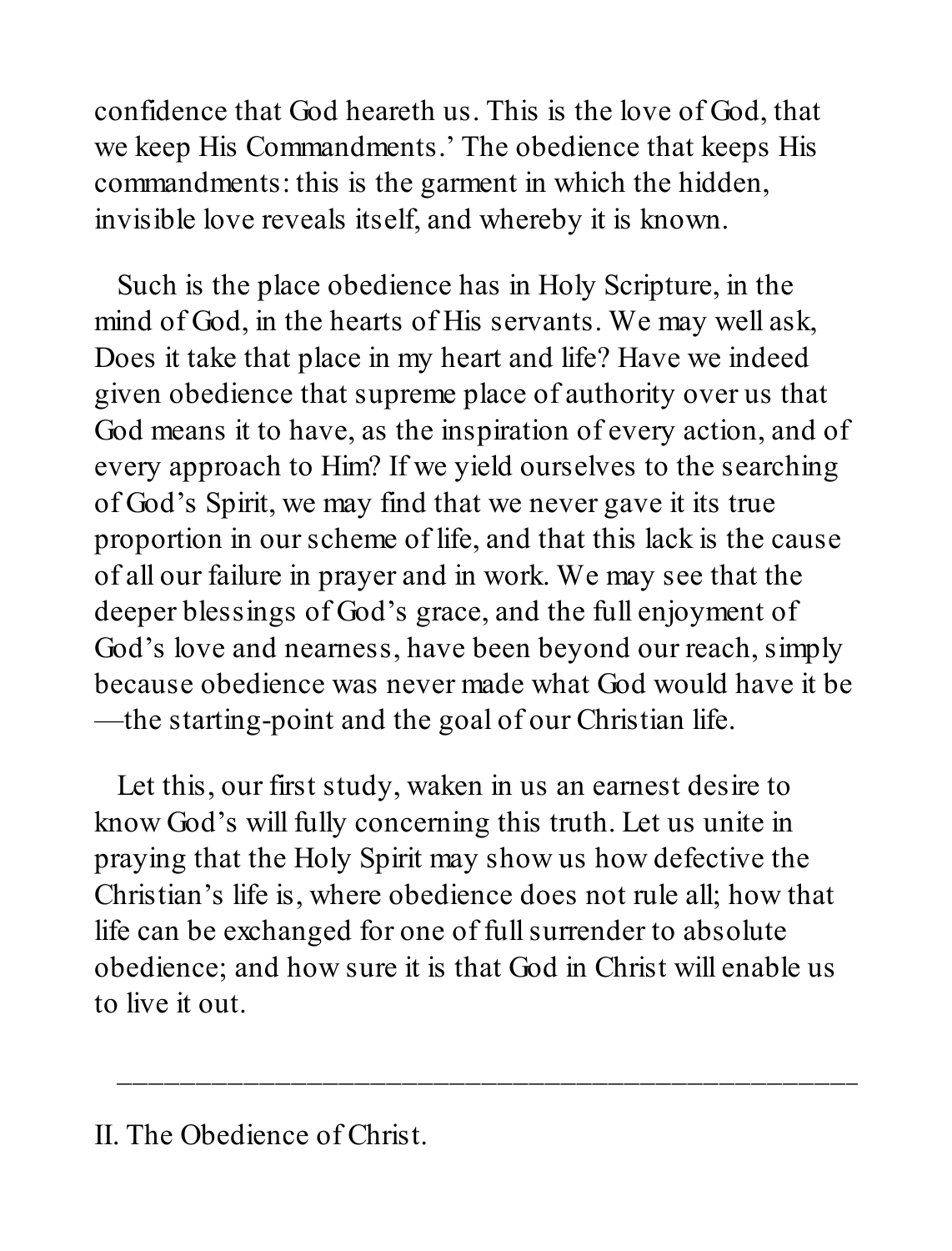Through the obedience of the One shall all the many be made righteous…. Know ye not that ye are servants of obedience unto righteousness?' —Rom. 5:19; 6:16.

Through the obedience of the One shall the many be made righteous.'

These words tell us what we owe to Christ. As in Adamwe were made sinners, in Christ we are made righteous.

The words tell us, too, to what in Christ it is we owe our righteousness. As Adam's disobedience made us sinners, the obedience of Christ makes us righteous. To the obedience of Christ we owe everything.

Among the treasures of our inheritance in Christ this is one of the richest. How many have never studied it, so as to love it and delight in it, and get the full blessing of it! May God, by His Holy Spirit, reveal its glory, and make us partakers of its power.

You are familiar with the blessed truth of justification by faith. In the section of the Epistle to the Romans preceding our passage (3:21-5:11) Paul had taught what its ever-blessed foundation was—the atonement of the blood of Christ; what its way and condition—faith in the free grace of a God who justifies the ungodly; and what its blessed fruits—the bestowment of the righteousness of Christ, with an immediate access into the favor of God, and the hope of glory. In our passage he now proceeds to unfold the deeper truth of the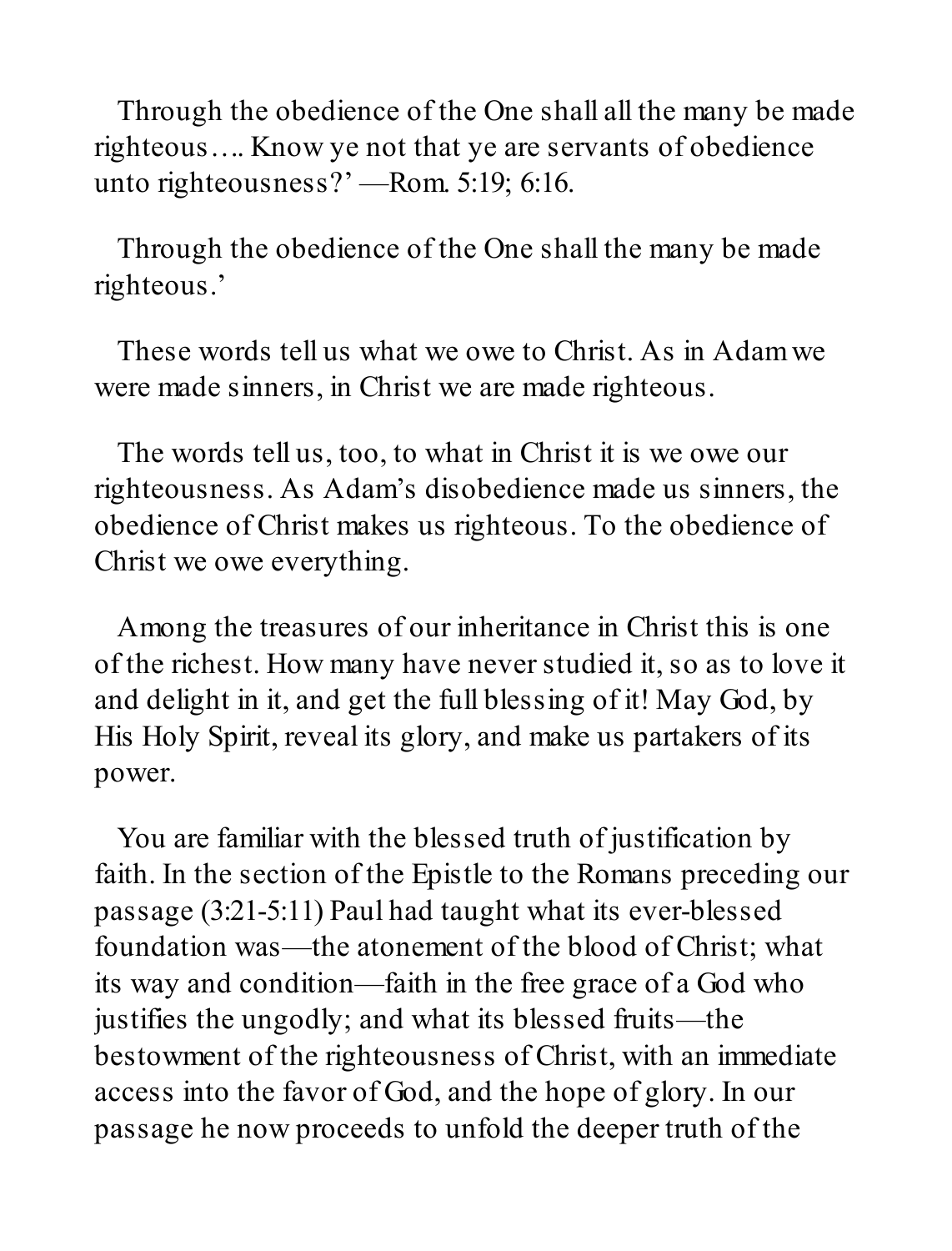union with Christ by faith, in which justification has its root, and which makes it possible and right for God to accept us for His sake. Paul goes back to Adamand our union with him, with all the consequences that flowed fromthat union, to prove how reasonable, how perfectly natural (in the higher sense of the word) it is that those who receive Christ by faith, and are so united with Him, become partakers of His righteousness and His life. It is in this argument that he specially emphasizes the contrast between the disobedience of Adam, with the condemnation and death it wrought, and the obedience of Christ, with the righteousness and life it brings. As we study the place the obedience of Christ takes in His work for our salvation, and see in it the very root of our redemption, we shall know what place to give it in our heart and life.

Through the one man's disobedience many were made sinners<sup>'</sup> How was this?

There was a twofold connection between Adamand his descendants—the judicial and the vital.

JUDICIAL AND VITALCONNECTION.

Through the judicial, the whole race, though yet unborn, came at once under the sentence of death. Death reigned from Adamto Moses, even over them' —such as little children who had not sinned after the likeness of Adam's transgression.'

This judicial relation was rooted in the vital connection. The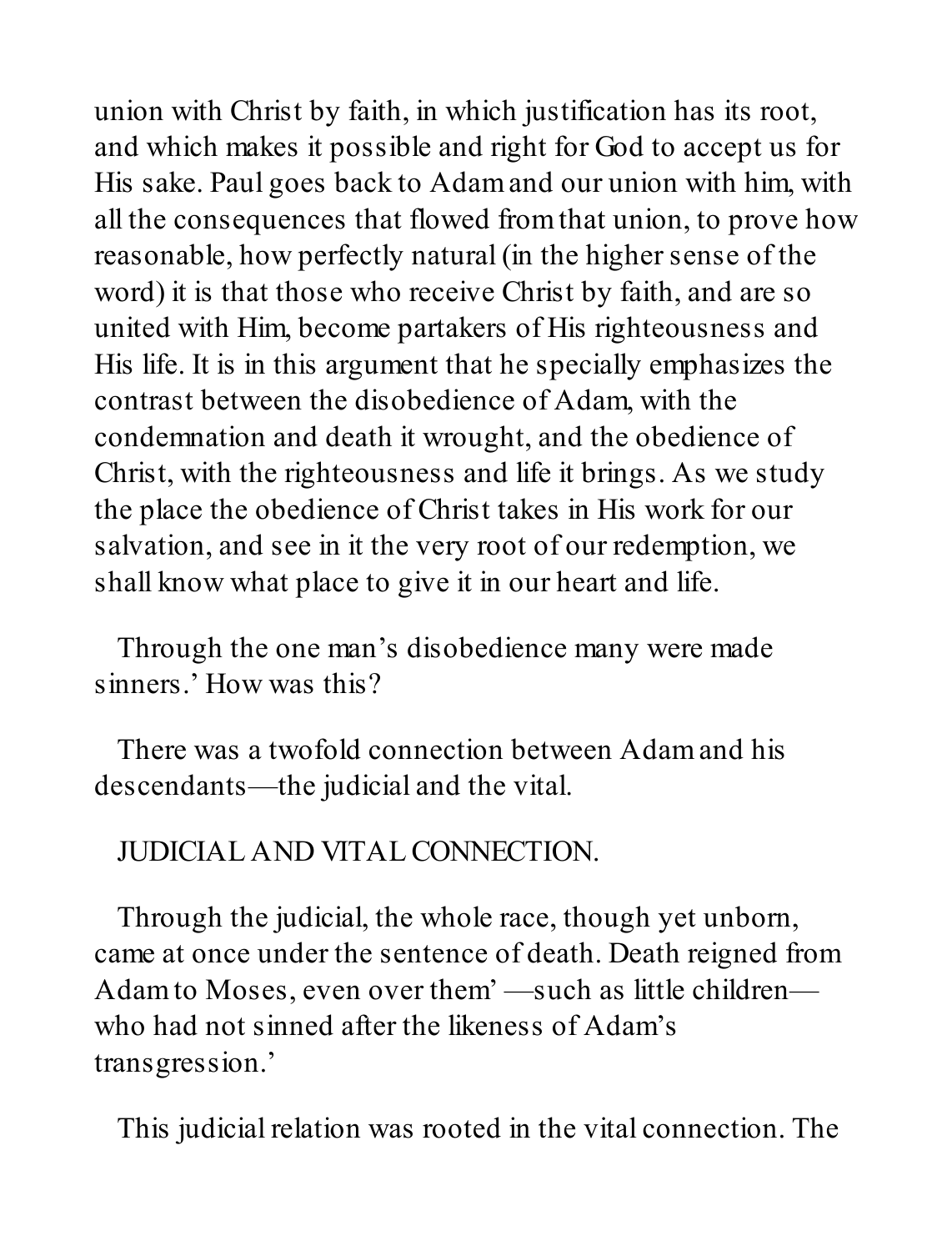sentence could not have come upon them, if they had not been in Adam. And the vital again became the manifestation of the judicial; each child of Adamenters life under the power of sin and death. Through the disobedience of the one, the many were constituted sinners,' both by position subject to the curse of sin and by nature subject to its power.

Adamis the figure of Himwho was to come,' and who is called the Second Adam, the Second Father of the race. Adam's disobedience in its effects is the exact similitude of what the obedience of Christ becomes to us. When a sinner believes in Christ, he is united to Him, and is at once, by a judicial sentence, pronounced and accepted as righteous in God's sight. The judicial relationship is rooted in the vital. He has Christ's righteousness only by having Christ Himself, and being in Him.

Before he knows aught of what it is to be in Christ, he can know himself acquitted and accepted. But he is then led on to know the vital connection, and to understand that as real and complete as was his participation in Adam's disobedience with the death as well as the sinful nature that followed on it, is his participation in Christ's obedience, with both the righteousness and the obedient life and nature that come from it.

Let us see and understand this:

Through Adam's disobedience we are made sinners. The one thing God asked of Adamin Paradise was obedience. The one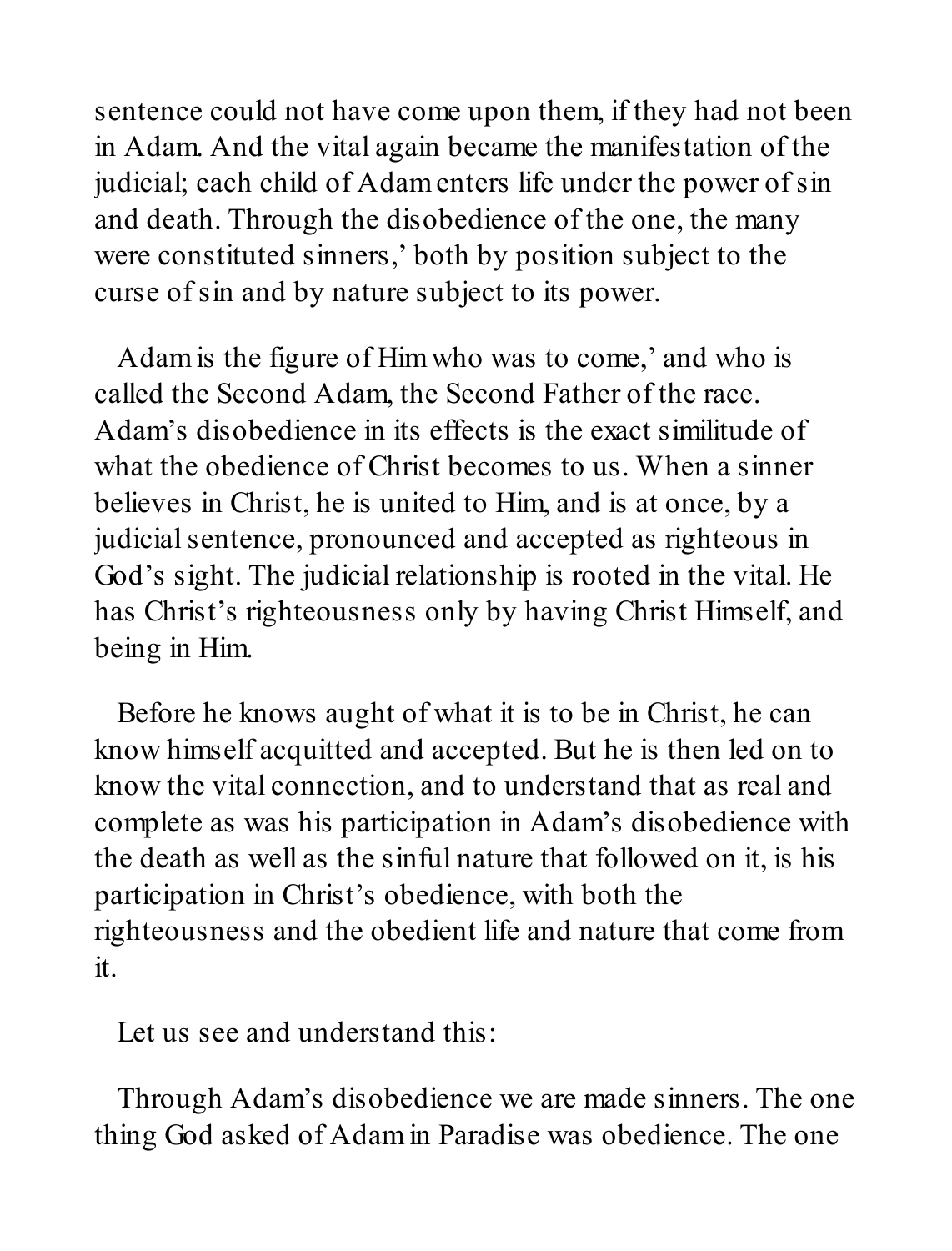thing by which a creature can glorify God, or enjoy His favor and blessing, is obedience. The one cause of the power sin has got in the world, and the ruin it has wrought, is disobedience. The whole curse of sin on us is owing to disobedience imputed to us. The whole power of sin working in us, is nothing but this —that as we receive Adam's nature, we inherit his disobedience—we are born the children of disobedience.'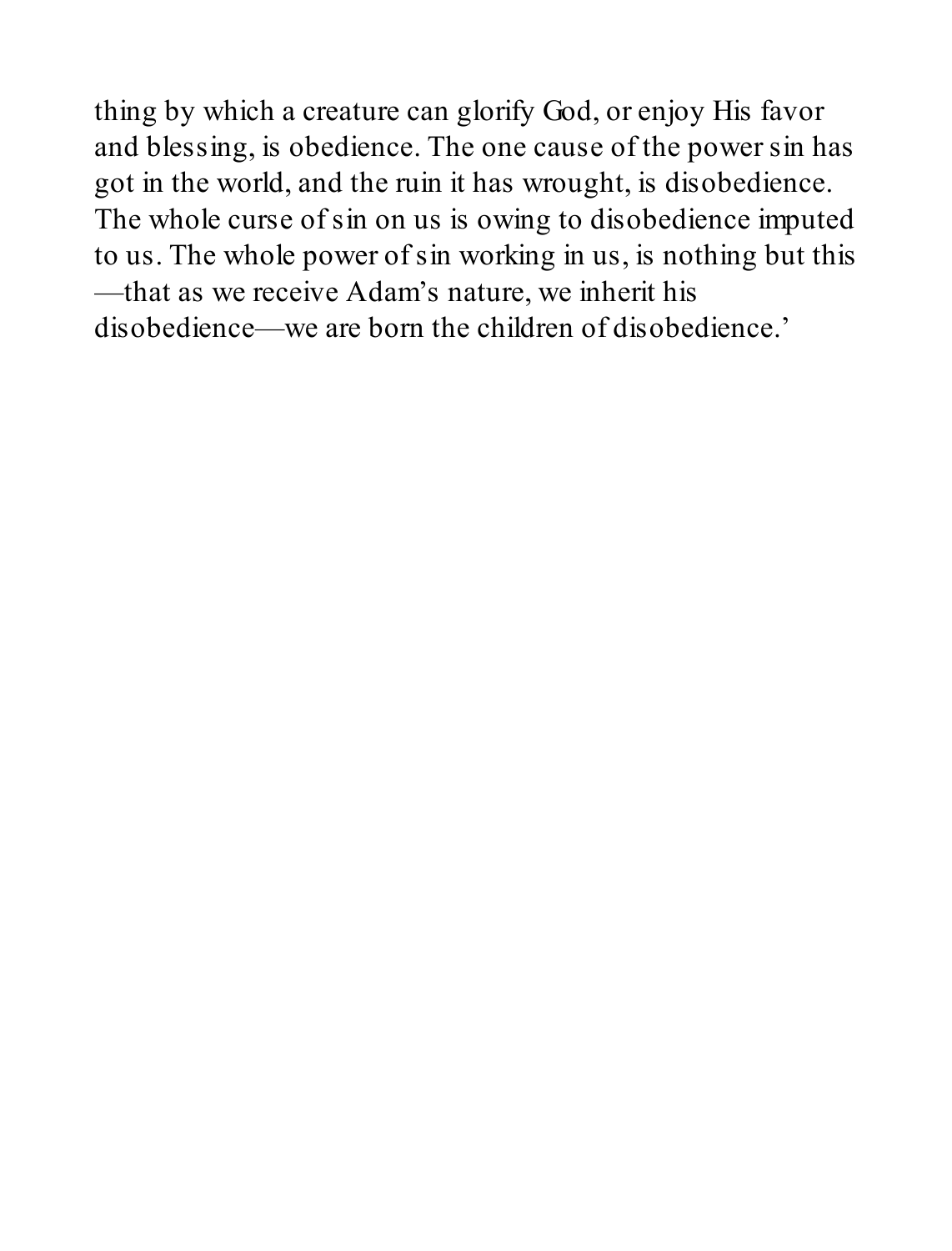It is evident that

#### THE ONE WORK A CHRIST WAS NEEDED FOR

was to remove this disobedience—its curse, its dominion, its evil nature and workings. Disobedience was the root of allsin and misery.

The first object of His salvation was to cut away the evil root, and restore man to his original destiny—a life in obedience to his God.

How did Christ do this?

First of all, by coming as the Second Adam, to undo what the first had done. Sin had made us believe that it was a humiliation always to be seeking to know and do God's will. Christ came to show us the nobility, the blessedness, the heavenliness of obedience. When God gave us the robe of creaturehood to wear, we knew not that its beauty, its unspotted purity, was obedience to God. Christ came and put on that robe that He might show us how to wear it, and how with it we could enter into the presence and glory of God. Christ came to overcome, and so bear away our disobedience, and to replace it by His own obedience on us and in us. As universal, as mighty, as all pervading as was the disobedience of Adam, yea, far more so, was to be the power of the obedience of Christ.

The object of Christ's life of obedience was threefold: (1) As an Example, to show us what true obedience was. (2) As our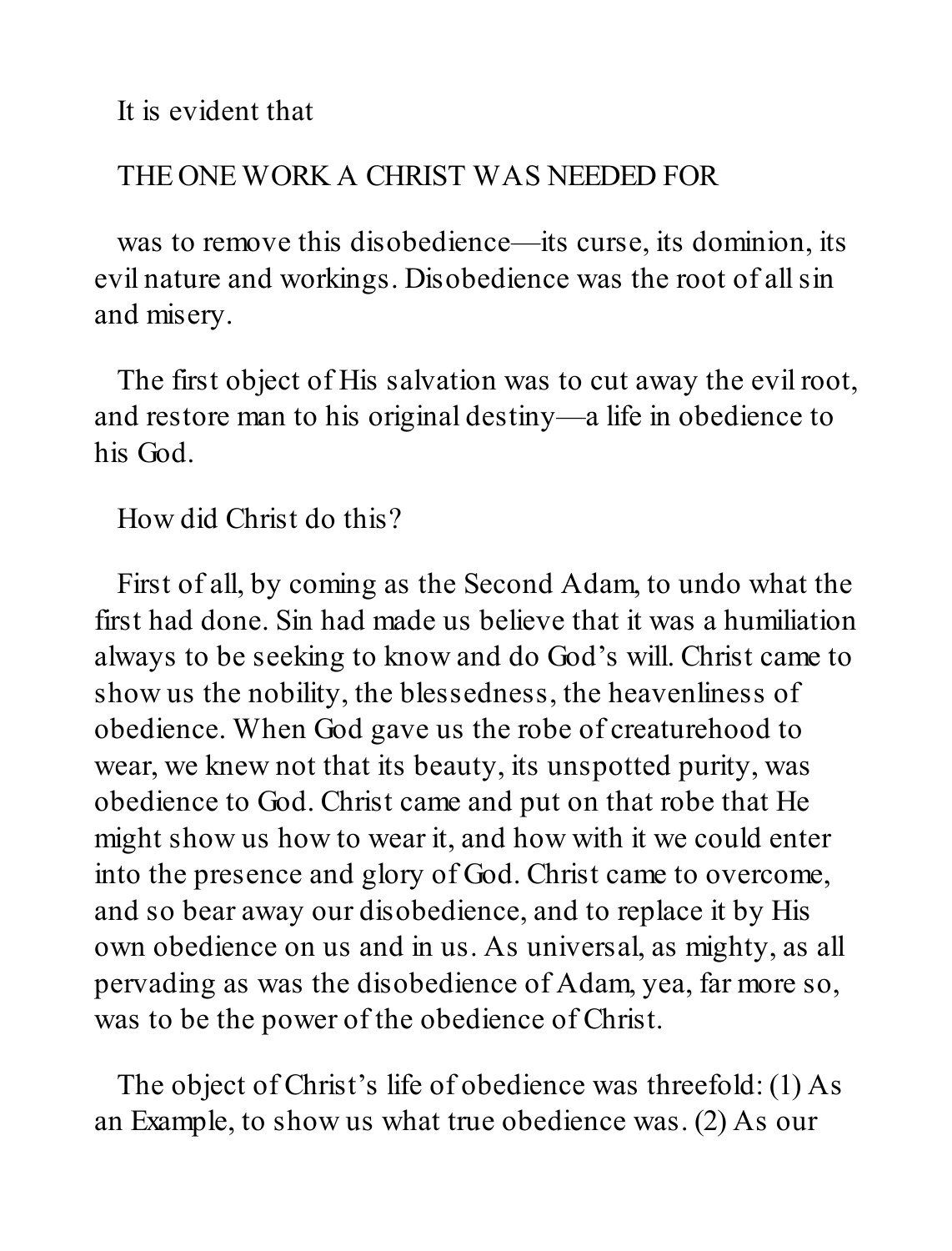Surety, by His obedience to fulfill all righteousness for us. (3) As our Head, to prepare a new and obedient nature to impart to us.

So He died, too, to show us that His obedience means a readiness to obey to the uttermost, to die for God; that it means the vicarious endurance and atonement of the guilt of our disobedience; that it means a death to sin as an entrance to the life of God for Himand for us.

The disobedience of Adam, in all its possible bearings, was to be put away and replaced by the obedience of Christ. Judicially, by that obedience we are made righteous. Just as we were made sinners by Adam's disobedience, we are at once and completely justified and delivered fromthe power of sin and death: we stand before God as righteous men.

Vitally—for the judicial and the vital are as inseparable as in the case of Adam—we are made one plant with Christ in His death and resurrection, so that we are as truly dead to sin and alive to God, as He is. And the life we receive in Himis no other than a life of obedience.

Let every one of us who would know what obedience is, consider well: It is the obedience of Christ that is the secret of the righteousness and salvation I find in Him. The obedience is the very essence of that righteousness: obedience is salvation. His obedience, first of all to be accepted, and trusted to, and rejoiced in, as covering and swallowing, up and making an end of my disobedience, is the one unchanging, never-to-be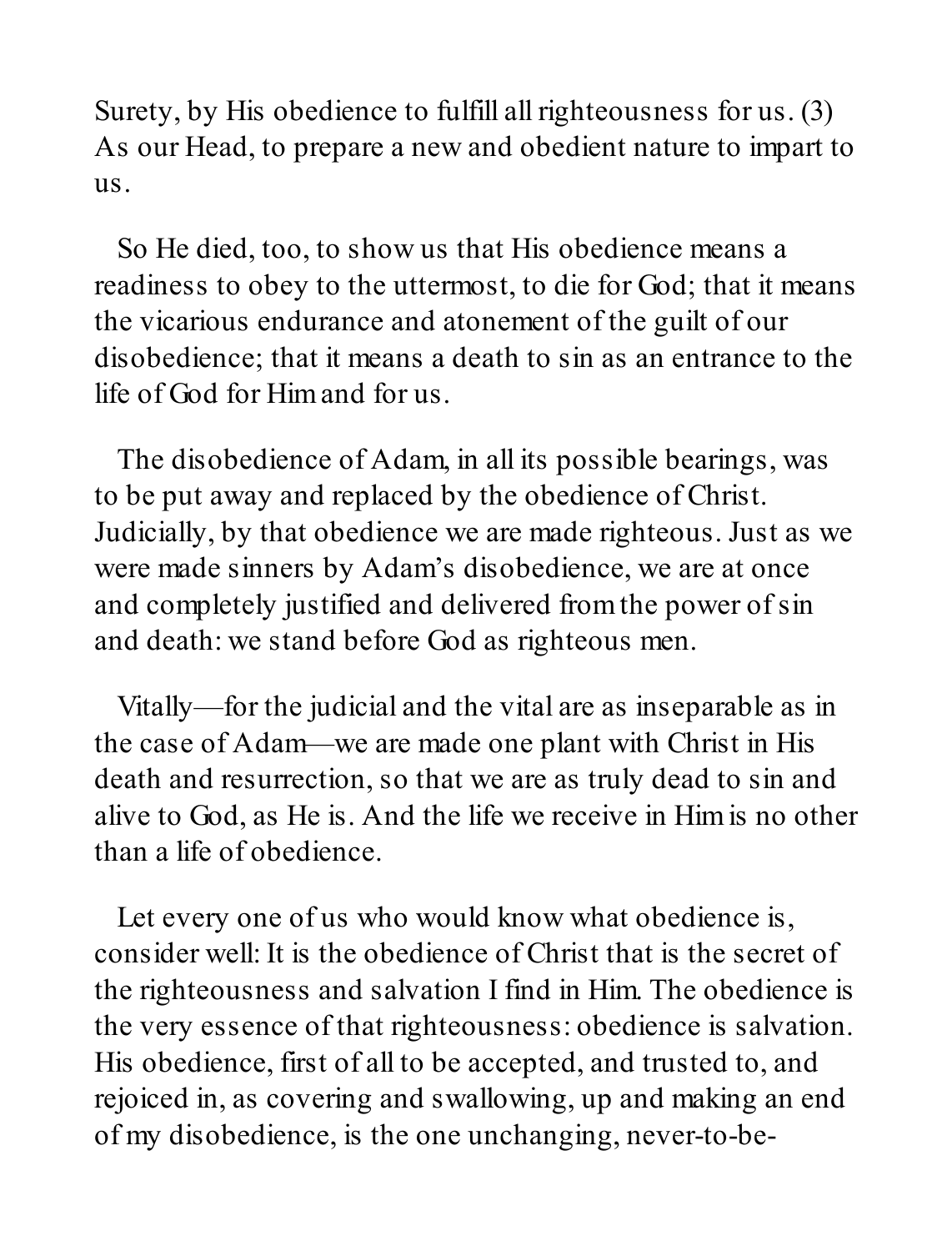forsaken ground of my acceptance. And then, His obedience just as Adam's disobedience was the power that ruled my life, the power of death in me—becomes the life-power of the new nature in me. Then I understand why Paul in this passage so closely links the righteousness and the life. If by the trespass of one, death reigned through the one, much more shall they who receive the abundance of grace and the gift of righteousness reign in life through One,' even here on earth. The gift came unto all men unto justification of life.'

The more carefully we trace the parallel between the first and Second Adam, and see how in the former the death and disobedience reigned in his seed equally with himself, and how both were equally transmitted, through union with him, the more will the conviction be forced upon us that the obedience of Christ is equally to be ours, not only by imputation, but by personal possession. It is so inseparable fromHimthat to receive Himand His life is to receive His obedience. When we receive the righteousness which God offers us so freely, it at once points us to the obedience out of which it was born, with which it is inseparably one, in which alone it can live and flourish.

See how this connection comes out in the next chapter. After having spoken of our life—union to Christ, Paul, for the first time in the epistle (6:12), gives an injunction, Let not sin reign; …present yourselves unto God'; and then immediately proceeds to teach how this means nothing but obedience: Know ye not, that ye are servants of sin unto death, or of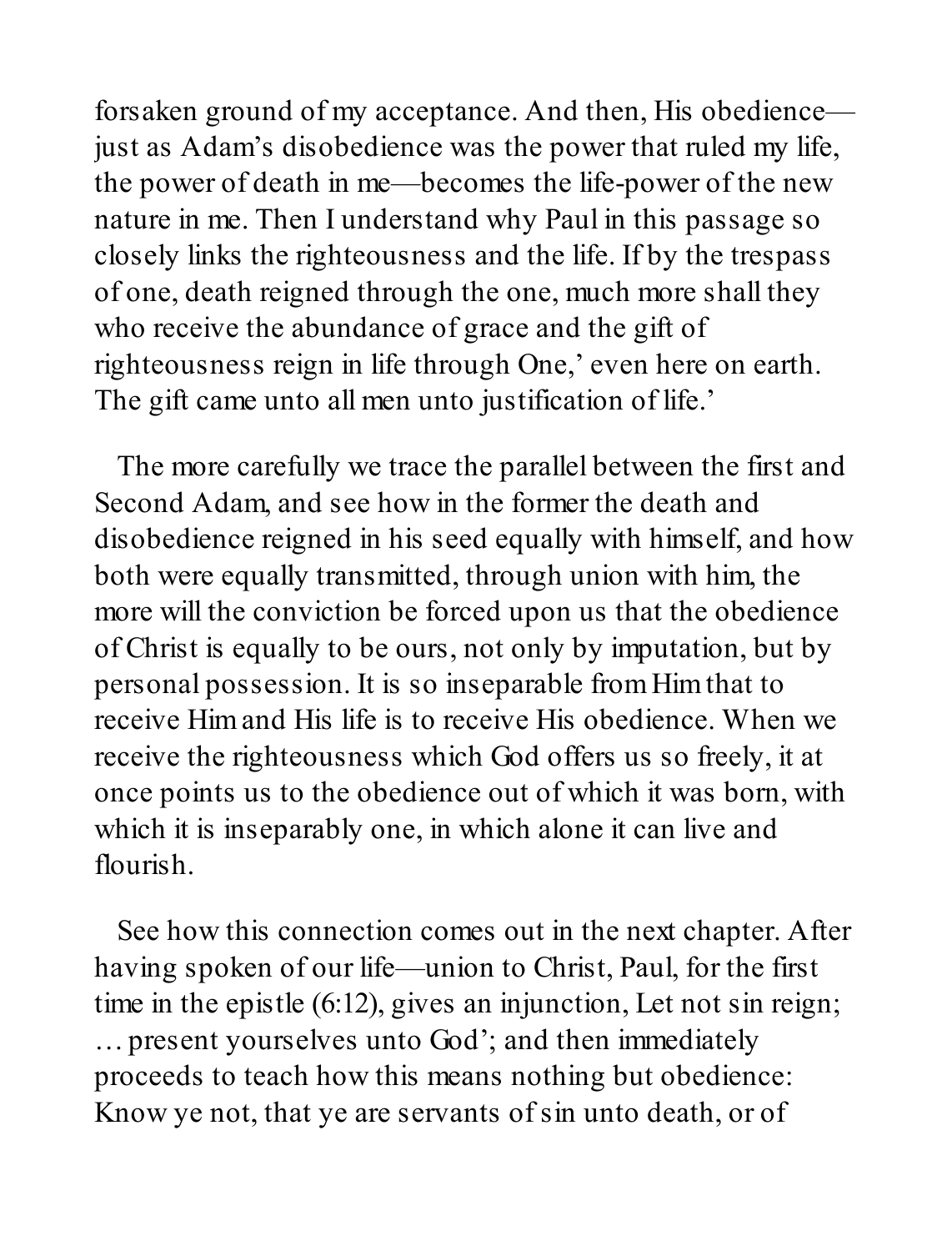obedience unto righteousness?' Your relation to obedience is a practical one; you have been delivered fromdisobedience (Adam's and your own), and now are become servants of obedience—and that unto righteousness.' Christ's obedience was unto righteousness—the righteousness which is God's gift to you. Your subjection to obedience is the one way in which your relation to God and to righteousness can be maintained. Christ's obedience unto righteousness is the only beginning of life for you; your obedience unto righteousness, its only continuance. There is but one law for the head and the members. As surely as it was with Adamand his seed, disobedience and death, it is with Christ and his seed, obedience and life. The one bond of union, the one mark of likeness, between Adamand his seed was disobedience. The one bond of union between Christ and His seed, the one mark of resemblance, is obedience.

It was obedience made Christ the object of the Father's love (John 10:17, 18) and our Redeemer; it is Obedience Alone can lead us in the way to dwell in that love (John 14:21, 23) and enjoy that redemption.

Through the obedience of the One shall the many be made righteous<sup>?</sup>

Everything depends upon our knowledge of and participation in the obedience, as the gateway and path to the full enjoyment of the righteousness. At conversion the righteousness is given to faith, once for all, completely and forever, with but little or no knowledge of the obedience. But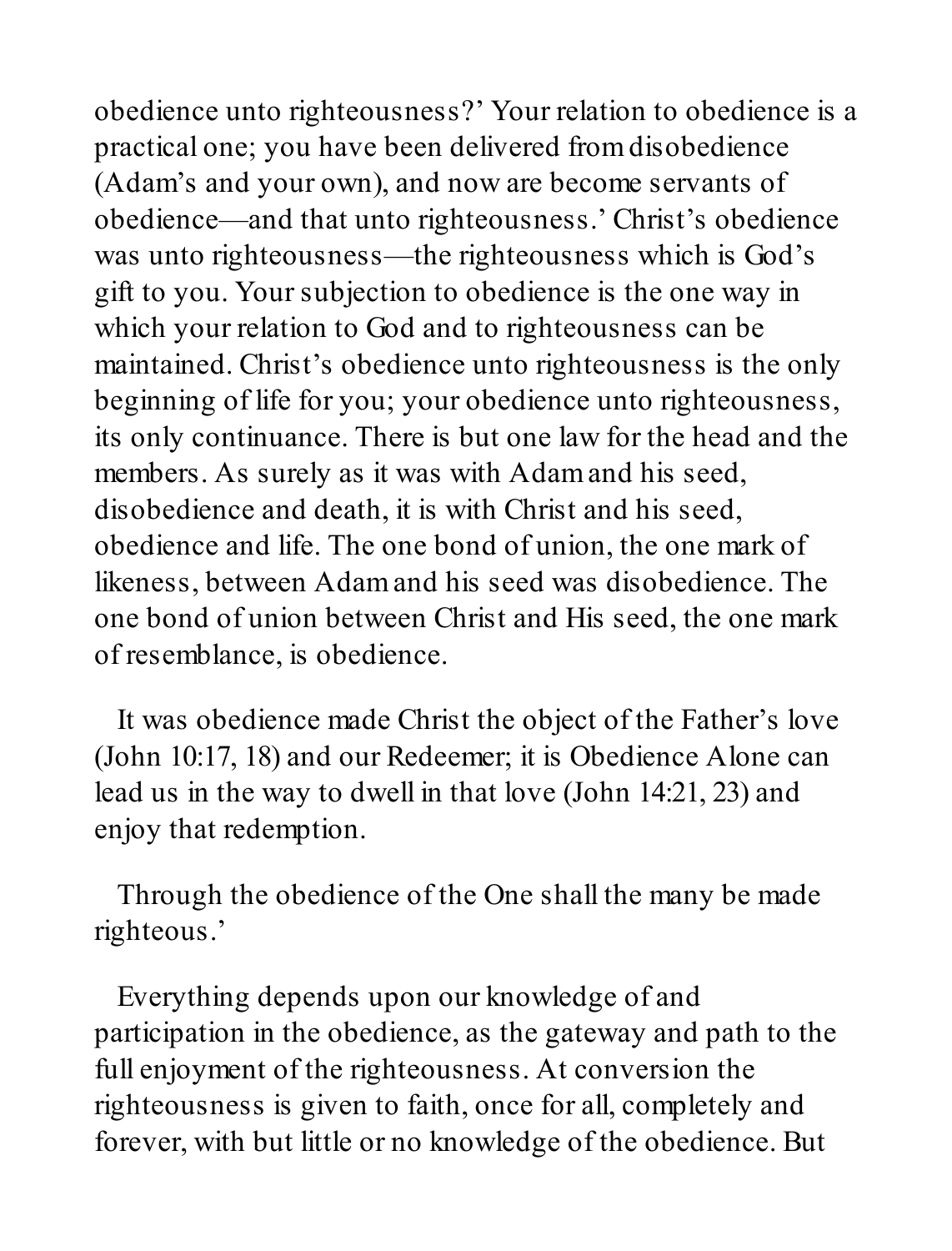as the righteousness is indeed believed in and submitted to, and its full dominion over us, as servants of righteousness,'

sought after, it will open to us its blessed nature, as born out of obedience, and therefore ever leading us back to its divine origin. The truer our hold of the righteousness of Christ, in the power of the Spirit, the more intense will be our desire to share in the obedience out of which it sprang. In this light let us STUDYTHE OBEDIENCE OF CHRIST,

that like Himwe may live as servants of obedience unto righteousness.

1. In Christ this obedience was a life principle.

Obedience with Himdid not mean a single act of obedience now and then, not even a series of acts, but the spirit of His whole life. I came, not to do My own will.' Lo, I come, to do Thy will, O God.' He had come into the world for one purpose. He only lived to carry out God's will.

The one supreme, all-controlling power of His life was obedience.

He is willing to make it so in us. This was what He promised when He said, Whosoever shall do the will of My Father which is in heaven, the same is My brother and sister and mother.'

The link in a family is a common life shared by all and a family likeness. The bond between Christ and us is that He and we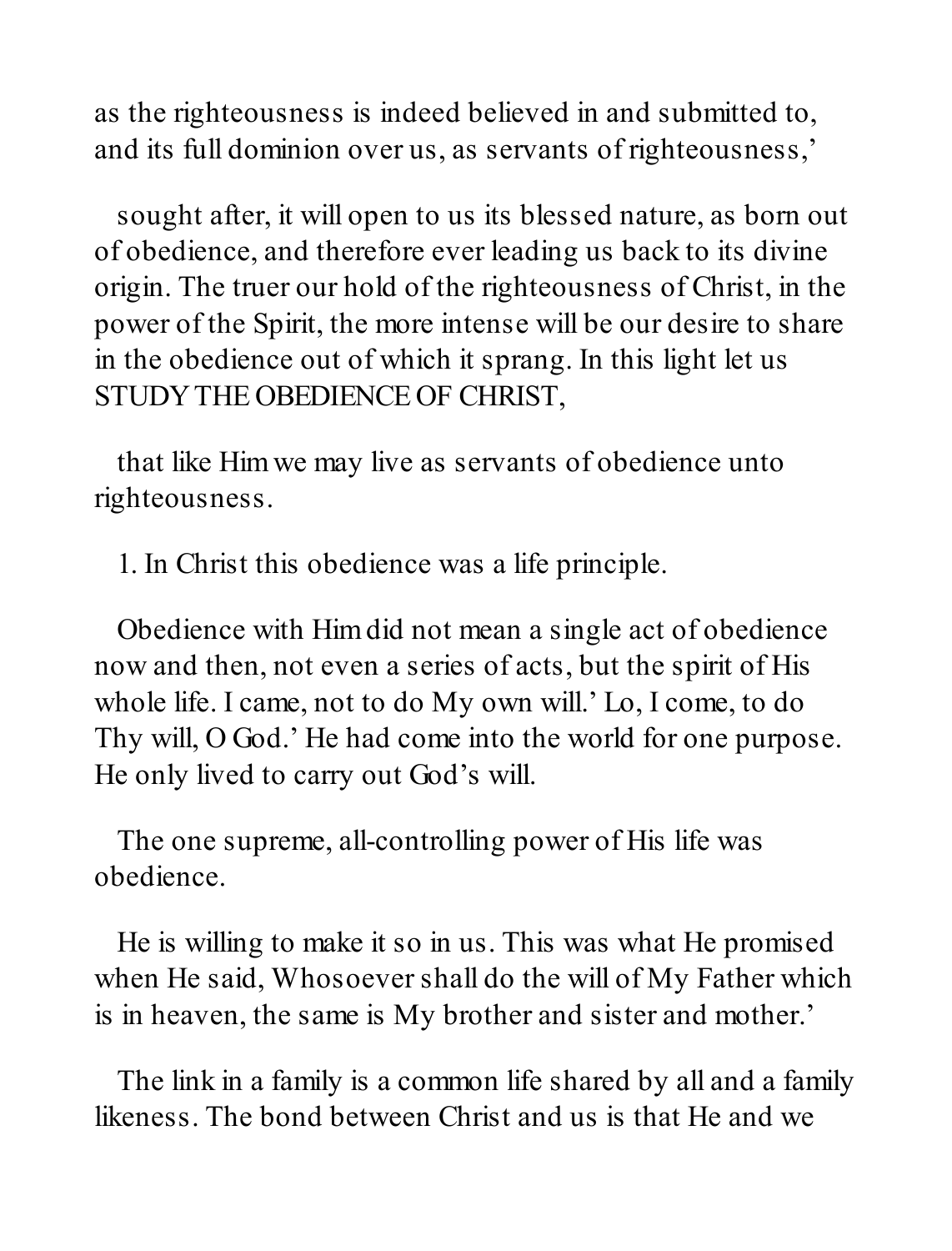together do the will of God.

2. In Christ this obedience was a joy. I delight to do Thy will,  $\Omega$ 

God.' My meat is to do the will of Himthat sent Me.'

Our food is refreshment and invigoration. The healthy man eats his bread with gladness. But food is more than enjoyment —it is the one necessary of life. And so, doing the will of God was the food that Christ hungered after and without which He could not live, the one thing that satisfied His hunger, the one thing that refreshed and strengthened Himand made Himglad.

It was something of this David meant when he spoke of God's words being sweeter than honey and the honeycomb.' As this is understood and accepted, obedience will become more natural to us and necessary to us, and more refreshing than our daily food.

3. In Christ this obedience led to a waiting on God's will.

God did not reveal all His will to Christ at once, but day by day, according to the circumstances of the hour. In His life of obedience there was growth and progress; the most difficult lesson came the last.

Each act of obedience fitted Himfor the new discovery of the Father's further command. He spake, Mine ears hast Thou opened; I delight to do Thy will, O God.'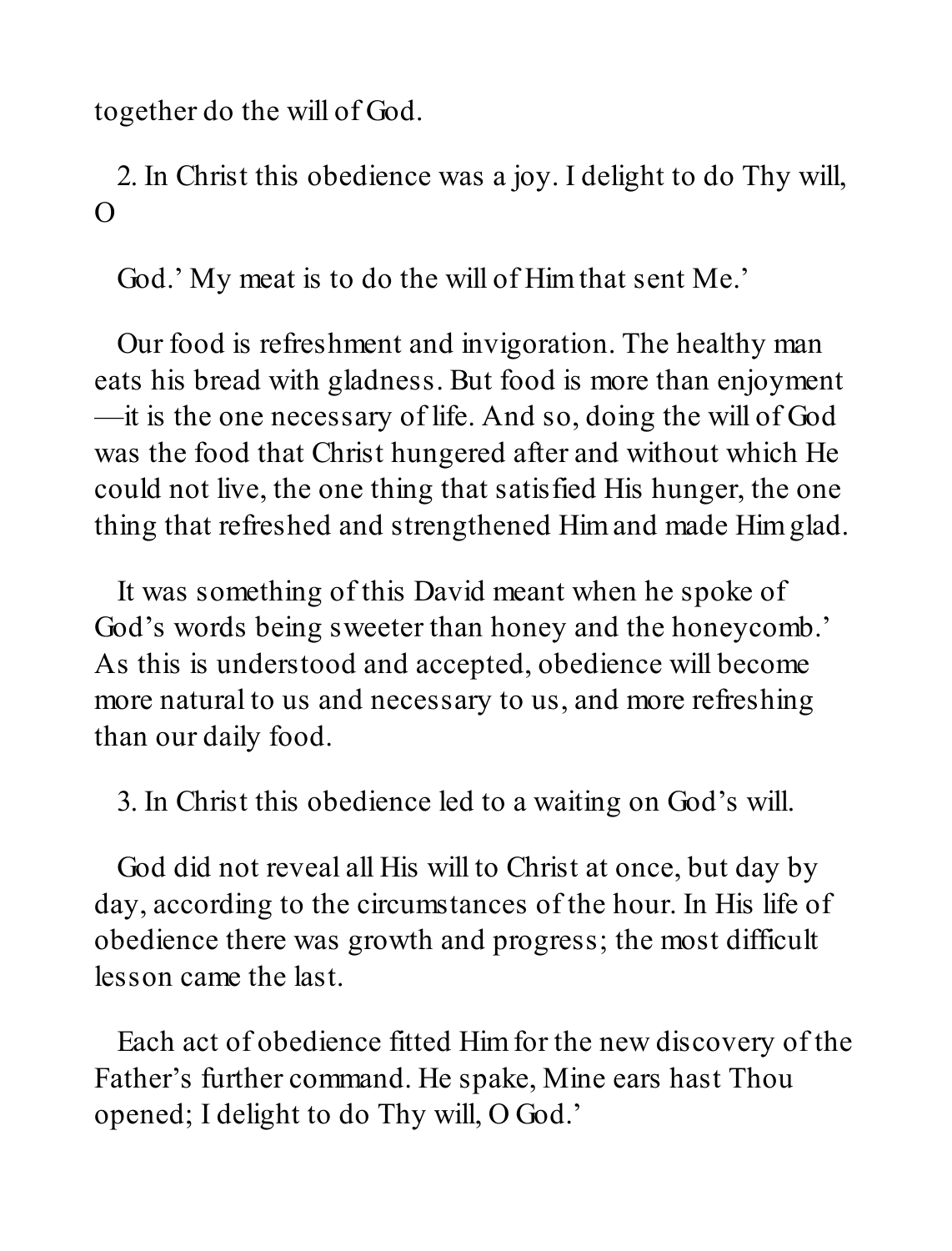It is as obedience becomes the passion of our life that the ears will be opened by God's Spirit to wait for His teaching, and we be content with nothing less than a divine guidance into the divine will for us.

4. In Christ this obedience was unto death.

When He spake, I came not to do My own will, but the will of Himthat sent Me,' He was ready to go all lengths in denying His own will and doing the Father's. He meant it. In nothing My will; at all costs God's will.'

This is the obedience to which He invites and for which He empowers us.

This whole-hearted surrender to obedience in everything is the only true obedience, is the only power that will avail to carry us through.

Would God that Christians could understand that nothing less than this is what brings the soul gladness and strength!

As long as there is a doubt about universal obedience, and with that a lurking sense of the possibility of failure, we lose the confidence that secures the victory. But when once we set God before us, as really asking full obedience, and engaging to work it, and see that we dare offer Himnothing less, we give up ourselves to the working of the divine power, which by the Holy Ghost can master our whole life.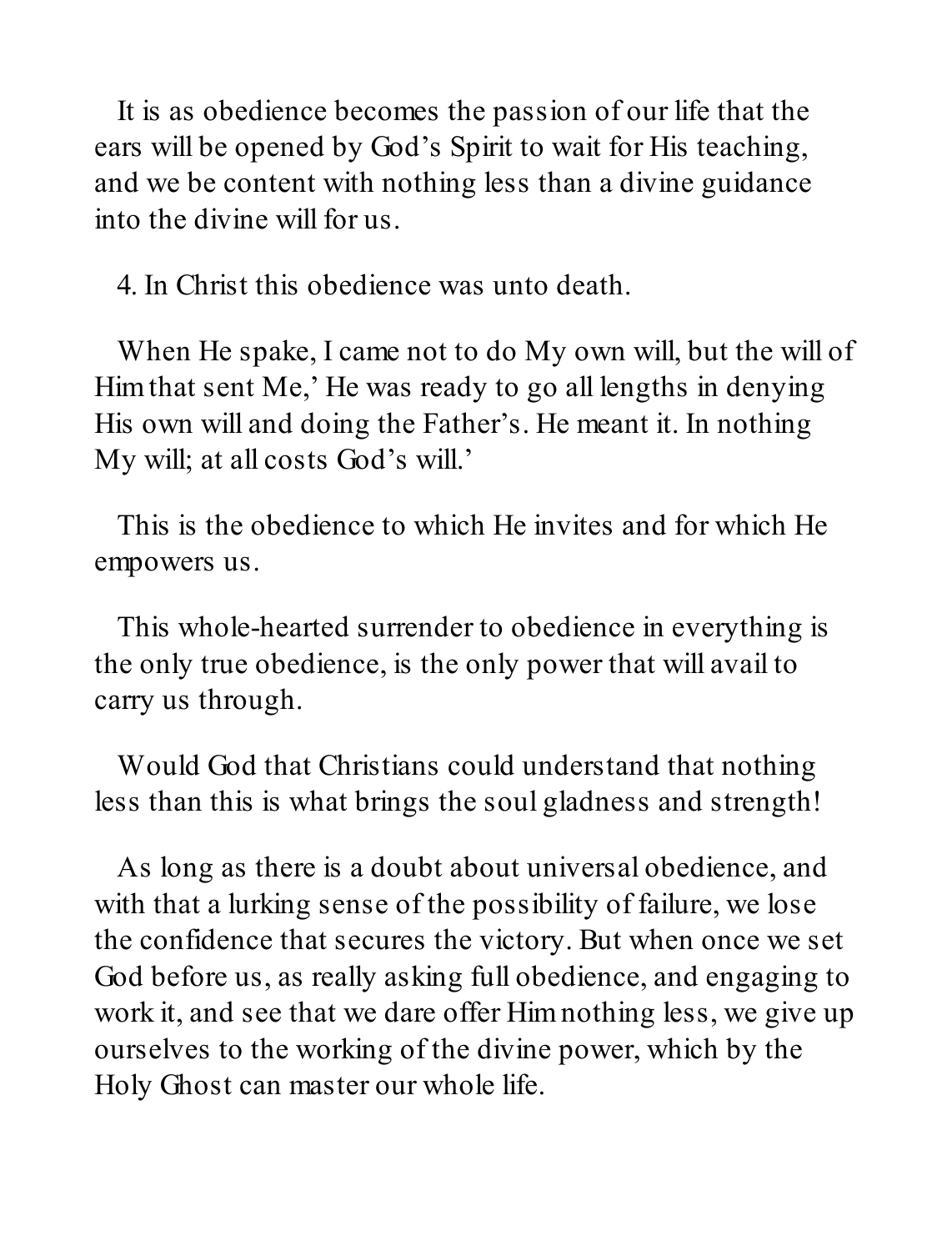5. In Christ this obedience sprang fromthe deepest humility. Have this mind in you, which was also in Christ Jesus, who emptied Himself—who took the formof a servant—who humbled Himself, becoming obedient to death.'

It is the man who is willing for entire, self-emptying, is willing to be and live as the servant, a servant of obedience,' is willing to be humbled very low before God and man, to whomthe obedience of Jesus will unfold its heavenly beauty and its constraining power. There may be a strong will, that secretly trusts in self, that strives for the obedience, and fails. It is as we sink low before God in humility, meekness, patience, and entire resignation to His will, and are willing to bow in an absolute helplessness and dependence on Him, as we turn away wholly fromself, that it will be revealed to us how it is the one only duty and blessing of a creature to obey this glorious God!

6. In Christ this obedience was of faith—in entire dependence upon God's strength. I can do nothing of Myself.' The Father that dwelleth in Me doeth the works.'

The Son's unreserved surrender to the Father's will was met by the Father's unceasing and undeserved bestowment of His power working in Him.

Even so it will be with us. If we learn that our giving up our will to God is ever the measure of His giving His power in us, we shallsee that a surrender to full obedience is nothing but a full faith that God will work all in us.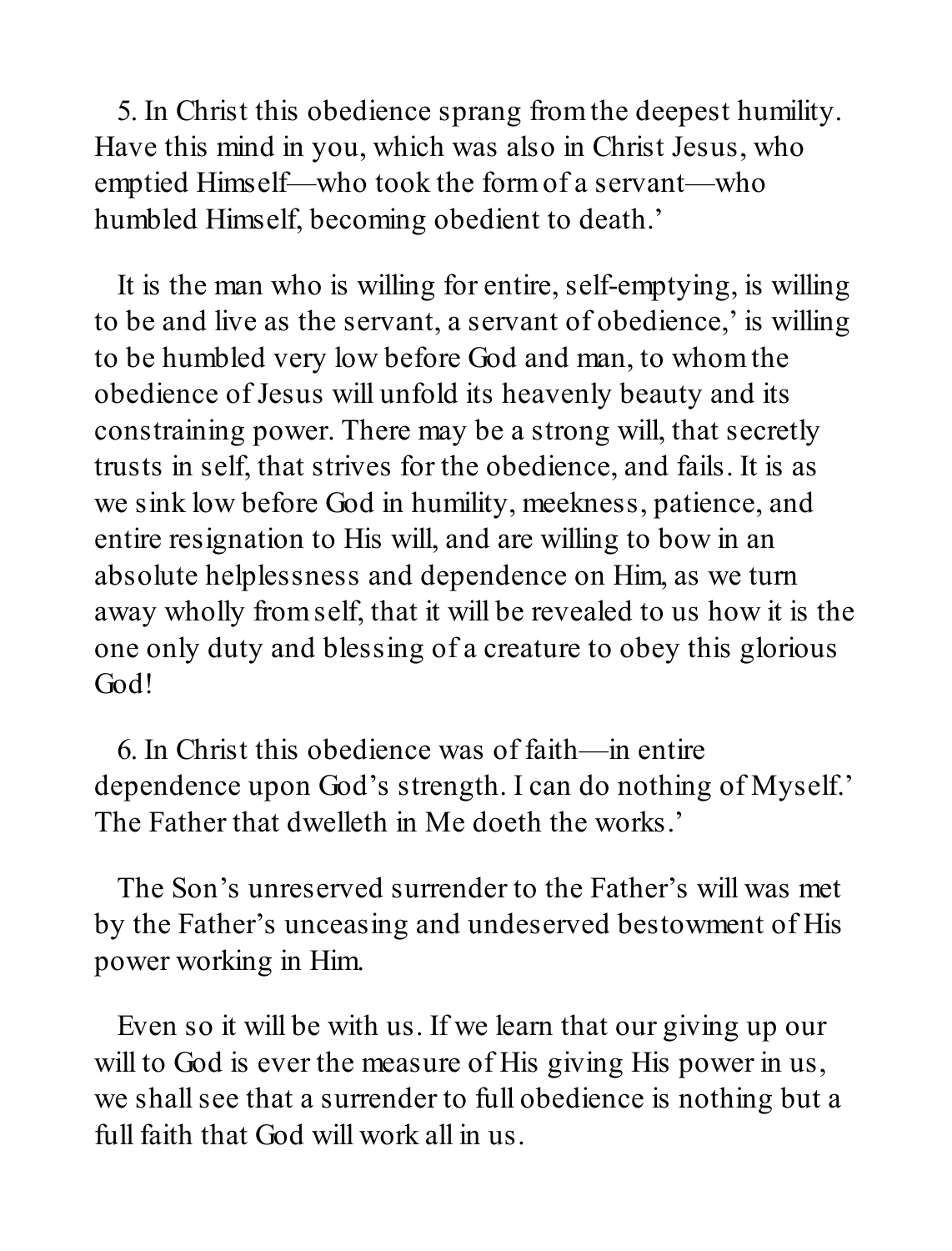God's promises of the New Covenant all rest on this: The Lord Thy God will circumcise thine heart to love the Lord thy God with all thine heart, and thou shall obey the Lord thy God.' I will put My Spirit within you, and cause you to walk in My statutes, and ye shall keep My judgments.'

Let us, like the Son, believe that God works all in us, and we shall have the courage to yield ourselves to an unreserved obedience—an obedience unto death. That yielding ourselves up to God will become the entrance into the blessed experience of conformity to the Son of God in His doing the Father's will, because He counted on the Father's power.

Let us give our all to God. He will work His all in us.

Know ye not that ye, made righteous by the obedience of One, are like Himand in Himservants of obedience unto righteousness? It is in the obedience of the One the obedience of the many has its root, its life, its security. Let us turn and gaze upon, and study, and believe in Christ, as the obedient One, as never before. Let this be the Christ we receive and love, and seek to be made conformable to. As His righteousness is our one hope, let His obedience be our one desire. Let our faith in Himprove its sincerity and its confidence in God's supernatural power working in us by accepting Christ, the obedient One, as in very deed our life, as the Christ who dwells in us.

\_\_\_\_\_\_\_\_\_\_\_\_\_\_\_\_\_\_\_\_\_\_\_\_\_\_\_\_\_\_\_\_\_\_\_\_\_\_\_\_\_\_\_\_\_\_\_\_\_\_\_\_\_\_\_\_\_\_\_\_\_\_\_\_\_\_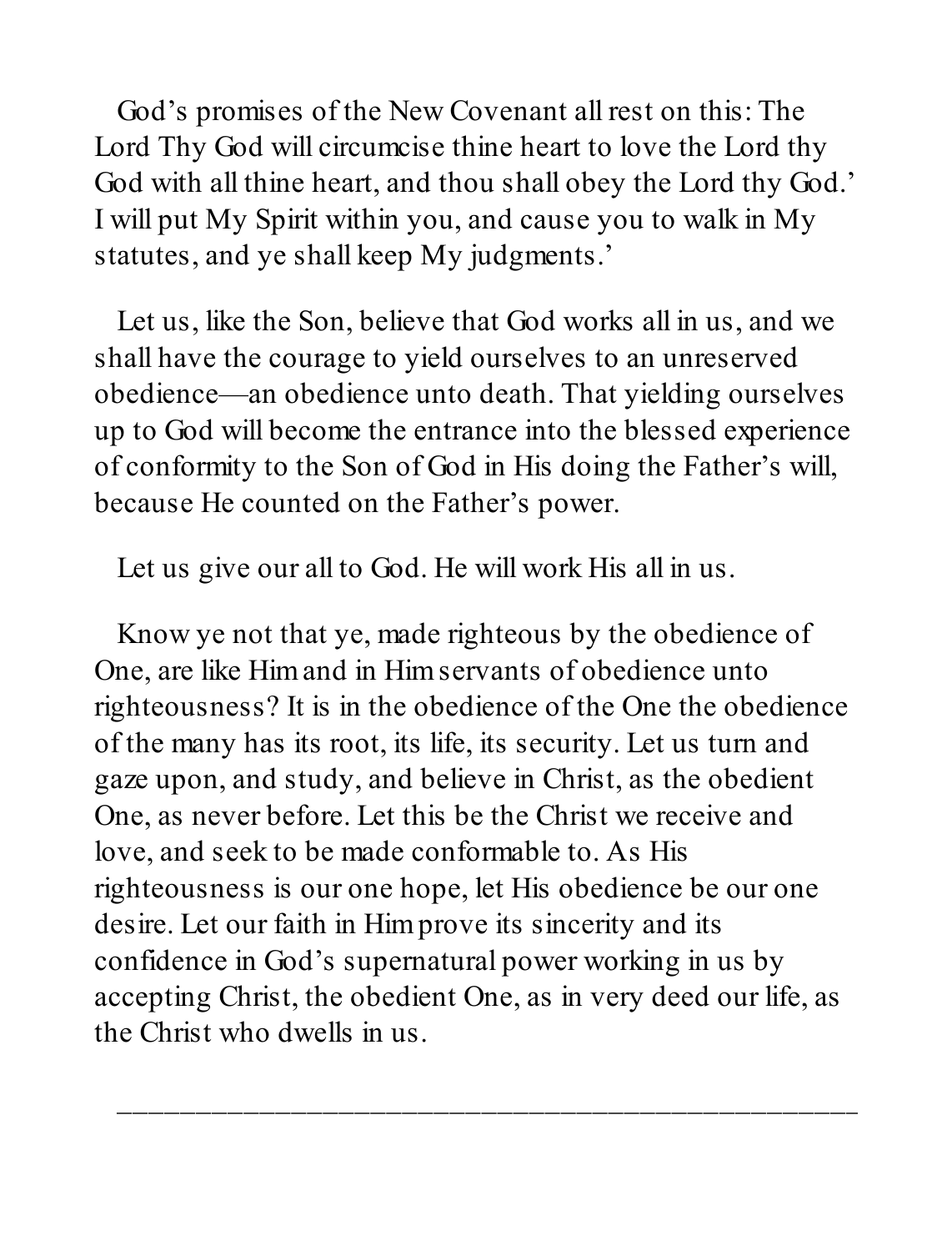III. The Secret of True Obedience.

He learned obedience.'—Heb. 5:8.

The secret of true obedience—let me say at once what I believe it to be—is the clear and close personal relationship to God. All our attempts after full obedience will be failures until we get access to His abiding fellowship. It is God's holy presence, consciously abiding with us, that keeps us from disobeying Him.

Defective obedience is always the result of a defective life. To rouse and spur on that defective life by arguments and motives has its use, but their chief blessing must be that they make us feel the need of a different life, a life so entirely under the power of God that obedience will be its natural outcome. The defective life, the life of broken and irregular fellowship with God, must be healed, and make way for a full and healthy life; then full obedience will become possible.

The secret of a true obedience is the return to close and continual fellowship with God.

He learned obedience' (Heb. 5:8). And why was this needful? And what is the blessing He brings us? Listen, He learned obedience by the things which He suffered, and became the author of eternal salvation to all them that obey Him.'

Suffering is unnatural to us, and therefore calls for the surrender of our will.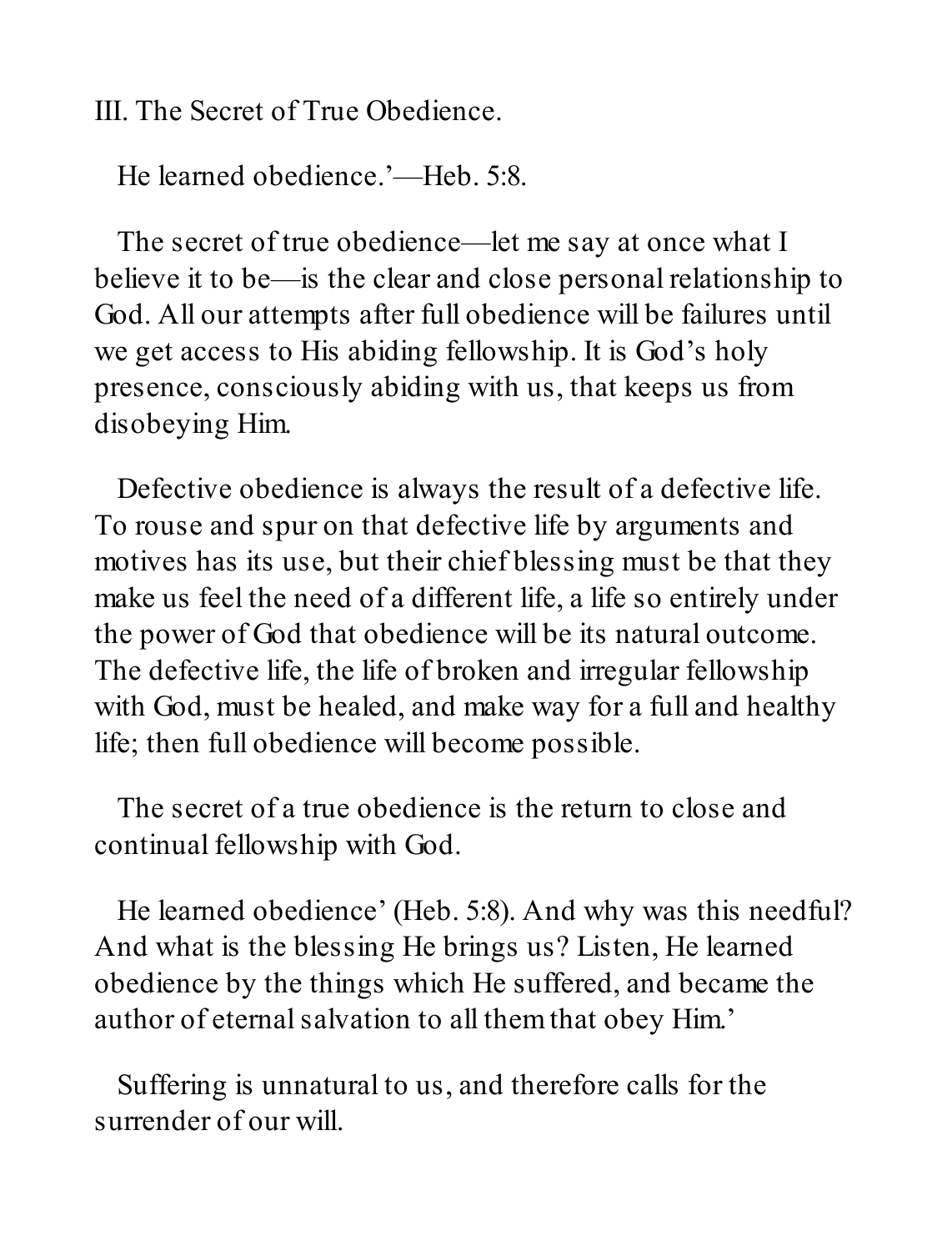Christ needed suffering that in it He might learn to obey and give up His will to the Father at any cost. He needed to learn obedience that as our great High Priest He might be made perfect. He learned obedience, He became obedient unto death, that He might become the author of our salvation. He became the author of salvation through obedience, that He might save those who obey Him.'

As obedience was with Himabsolutely necessary to procure, it is with us absolutely necessary to inherit, salvation. The very essence of salvation is—obedience to God. Christ as the obedient One saves us as His obedient ones. Whether in His suffering on earth, or in His glory in heaven, whether in Himself or in us, obedience is what the heart of Christ is set upon.

On earth Christ was a learner in the school of obedience; in heaven He teaches it to His disciples here on earth. In a world where disobedience reigns unto death, the restoration of obedience is in Christ's hands. As in His own life, so in us, He has undertaken to maintain it. He teaches and works it in us.

Let us try and think what and how He teaches: it may be we shallsee how little we have given ourselves to be pupils in this school, where alone obedience is to be learnt. When we think of an ordinary school, the principal things we ask often are,— (1) the teacher, (2) the class-books, (3) the pupils. Let us see what each of these is in Christ's school of obedience.

#### I. THE TEACHER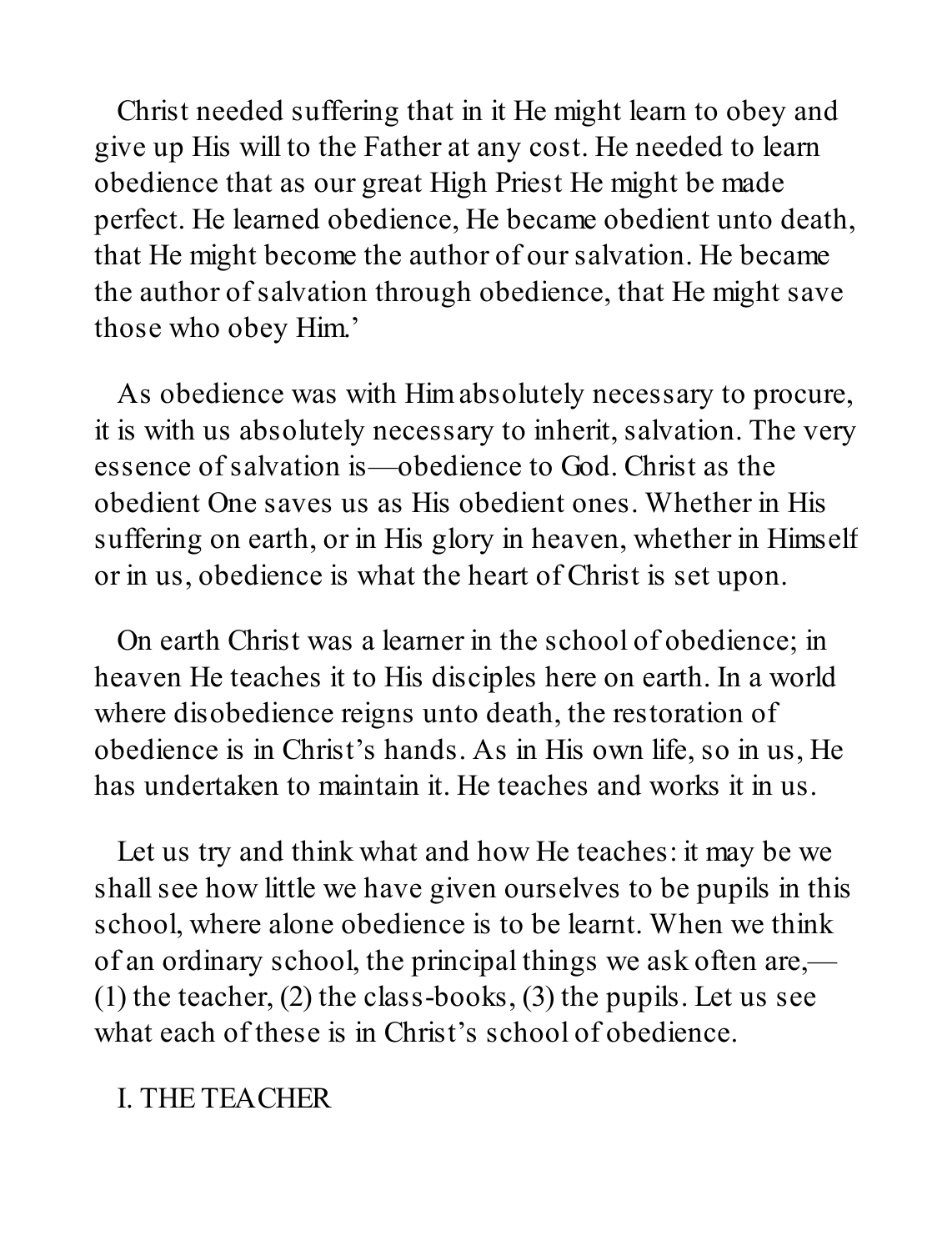He learned obedience.' And now that He teaches it, He does so first and most by unfolding the secret of His own obedience to the Father.

I have said that the power of true obedience is to be found in the clear personal relationship to God. It was so with our Lord Jesus. Of all His teaching He said, I have not spoken of Myself, but the Father which sent Me gave Me a commandment, what I should say and what I should speak. And I know that His commandment is life everlasting; whatever I speak therefore, even as the Father said unto Me, so I speak.'

This does not mean that Christ received God's commandment in eternity as part of the Father's commission to Himon entering the world. No.

Day by day, each moment as He taught and worked, He lived, as man, in continual communication with the Father, and received the Father's instructions just as He needed them. Does He not say, The Son can do nothing of Himself but what He seeth the Father do; for the Father showeth the Son all things that Himself doeth; and He willshow Himgreater things,' As I hear, I judge,' I amnot alone, but I and the Father that sent Me,' The words that I speak, I speak not of Myself, but the Father that dwelleth in Me'? It is everywhere a dependence upon a present fellowship and operation of God, a hearing and a seeing of what God speaks and does and shows.

Our Lord ever spoke of His relation to the Father as the type and the promise of our relation to Him, and to the Father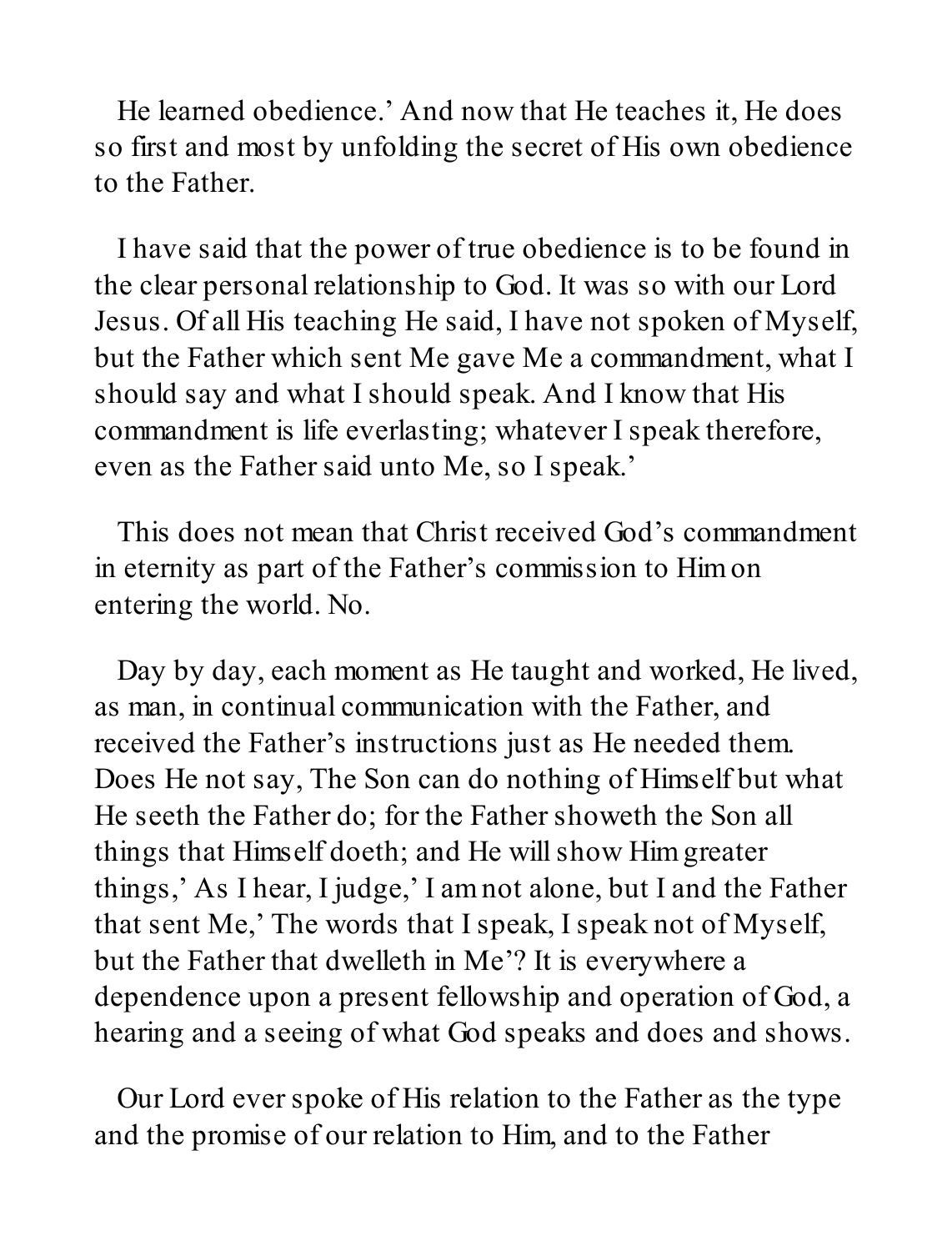through Him. With us as with Him, the life of continual obedience is impossible without continual fellowship and continual teaching. It is only when God comes into our lives, in a degree and a power which many never consider possible, when His presence as the Eternal and Ever-present One is believed and received, even as the Son believed and received it, that there can be any hope of a life in which every thought is brought into captivity to the obedience of Christ.

The imperative need of the continual receiving our orders and instructions fromGod Himself is what is implied in the words: OBEYMYVOICE, AND I WILLBE YOUR GOD.'

The expression obeying the commandments' is very seldom used in Scripture; it is almost always obeying Me, or obeying or hearkening to My voice. With the commander of an army, the teacher of a school, the father of a family, it is not the code of laws, however clear and good, with its rewards or threats, that secures true obedience; it is THE PERSONAL LIVING INFLUENCE,

wakening love and enthusiasm. It is the joy of ever hearing the Father's voice that will give the joy and the strength of true obedience. It is the voice gives power to obey the word; the word without the living voice does not avail.

How clearly this is illustrated by the contrast of what we see in Israel. The people had heard the voice of God on Sinai, and were afraid. They asked Moses that God might no more speak to them. Let Moses receive the word of God and bring it to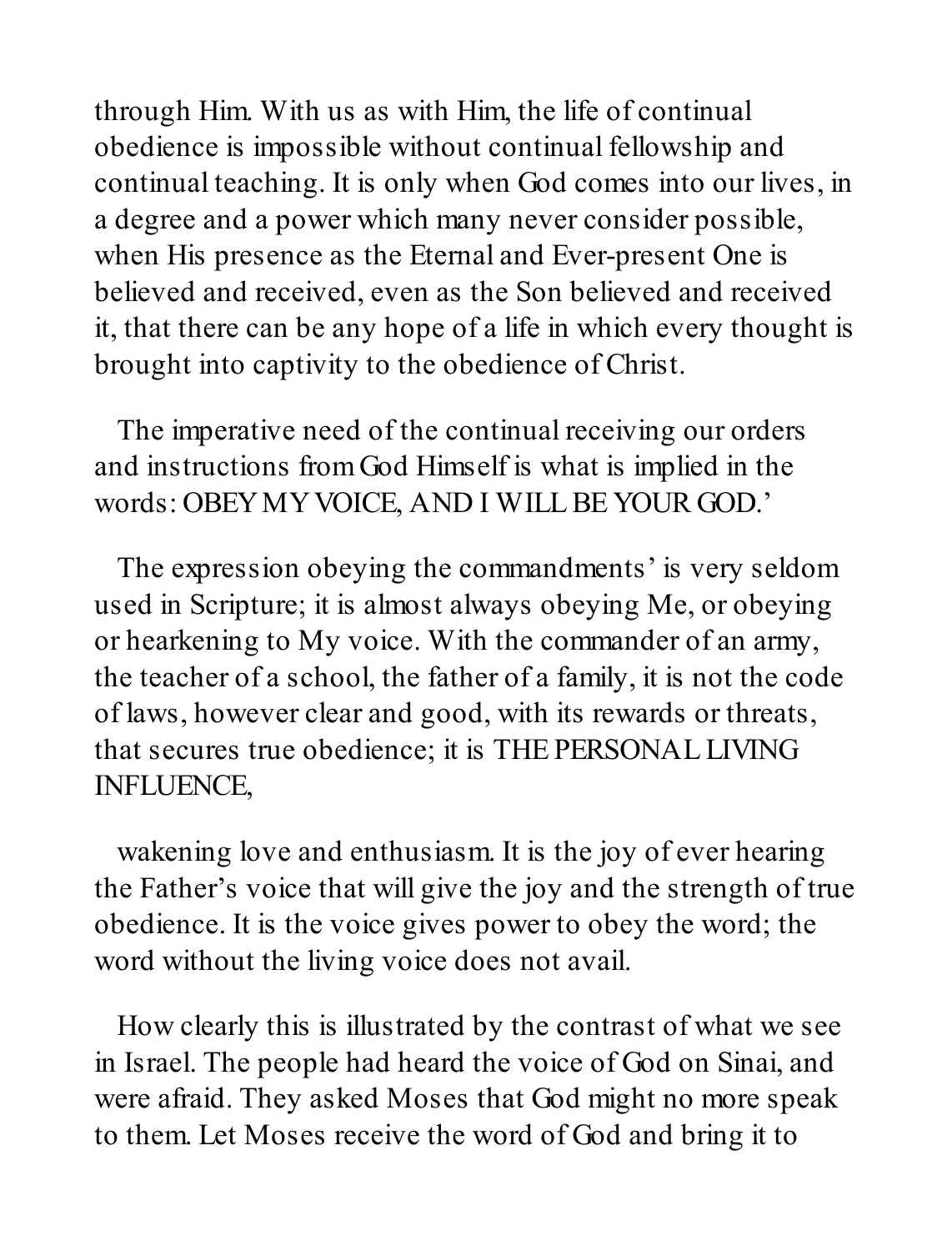them. They only thought of the commands; they knew not that the only power to obey is in the presence of God and His voice speaking to us. And so with only Moses to speak to them, and the tables of stone, their whole history is one of disobedience, because they were afraid of direct contact with God.

It is even so still. Many, many Christians find it so much easier to take their teaching fromgodly men than to wait upon God to receive it fromHimself. Their faith stands in the wisdom of men, and not in the power of God.

Do let us learn the great lesson our Lord, who learned obedience' by every moment waiting to see and hear the Father, has to teach us. It is only when, like Him, with Him, in and through Him, we ever walk with God, and hear His voice, that we can possibly attempt to offer God the obedience He asks and promises to work.

Out of the depths of His own life and experience, Christ can give and teach us this. Pray earnestly that God may show you the folly of attempting to obey without the same strength Christ needed, may make you willing to give up everything for the Christlike joy of the Father's presence all the day.

#### II. THE TEXT-BOOK.

Christ's direct communication with the Father did not render Himindependent of Holy Scripture.

In the divine school of obedience there is but one text-book,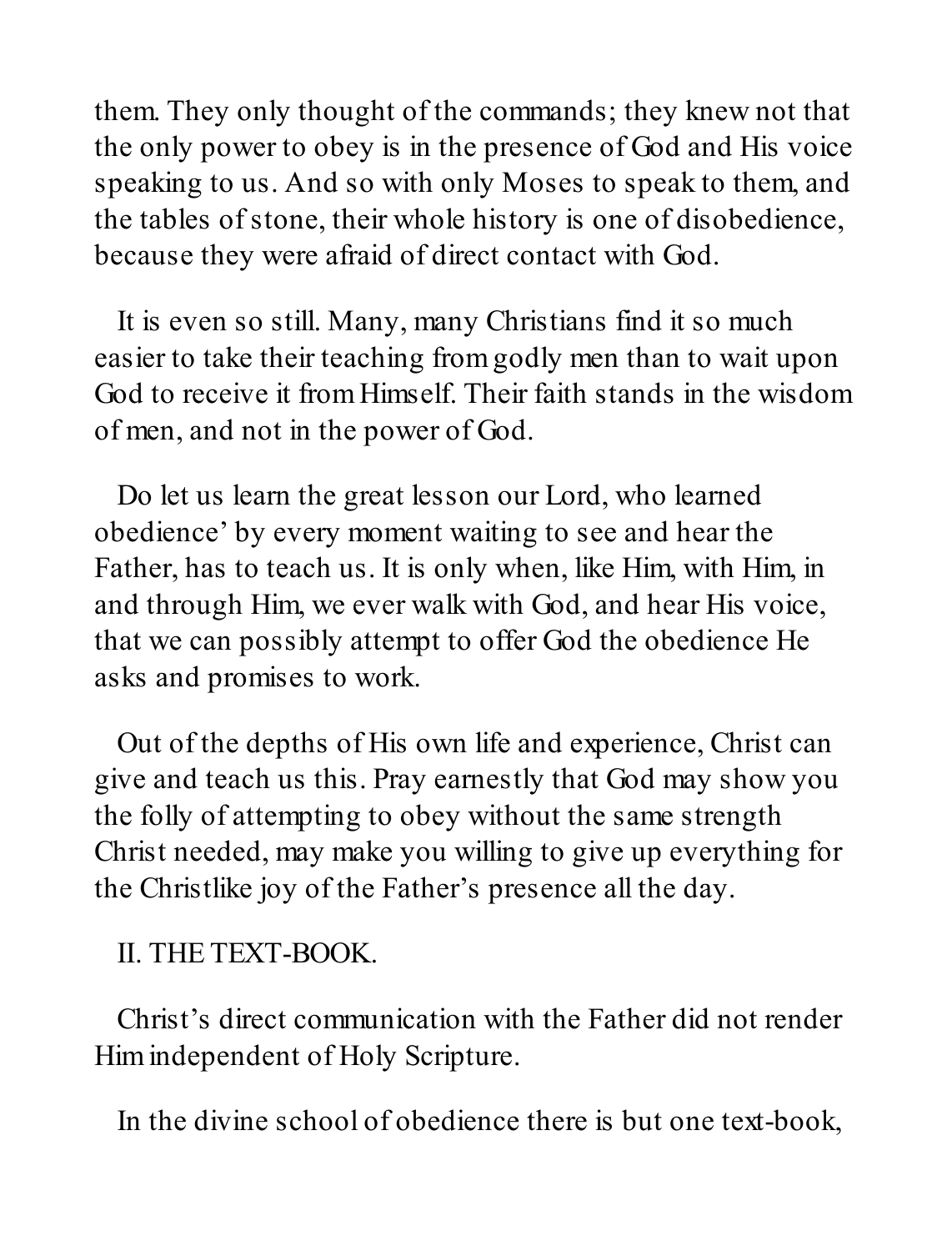whether for the Elder Brother or the younger children. In His learning obedience He used the same text-book as we have. Not only when He had to teach or to convince others did He appeal to the Word—He needed it and He used it for His own spiritual life and guidance.

Fromthe commencement of His public life to its close He lived by the Word of God. It is written' was the sword of the Spirit with which He conquered Satan. The Spirit of the Lord God is upon Me': this word of Scripture was the consciousness with which He opened His preaching of the gospel. That the Scripture might be fulfilled' was the light in which He accepted all suffering, and even gave Himself to the death.

After the resurrection He expounded to the disciples in all the Scriptures the things concerning Himself.'

In Scripture He had found God's plan and path for Him marked out. He gave Himself to fulfill it. It was in and with the use of God's Word that He received the Father's continual direct teaching.

In God's school of obedience the Bible is the only text-book. That shows us the disposition in which we are to come to the Bible—with the simple desire in it to find what is written concerning us as to God's will, and to do it.

Scripture was not written to increase our knowledge but to guide our conduct; that the man of God may be perfect,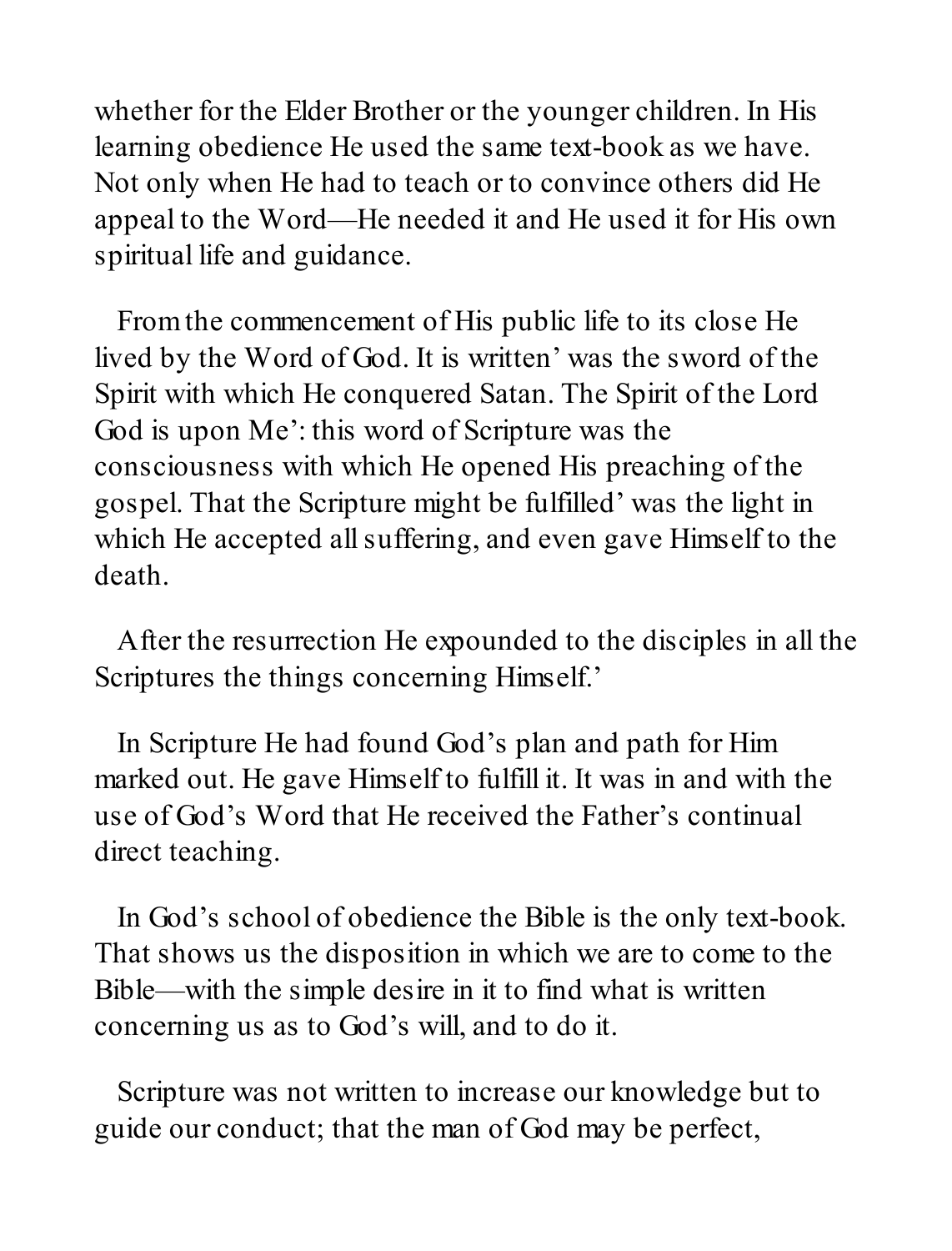thoroughly furnished unto all good works.' If any man will do, he shall know.' Learn fromChrist to consider all there is in Scripture of the revelation of God, and His love, and His counsel, as simply auxiliary to God's great end: that the man of God may be fitted to do His will, as it is done in heaven; that man may be restored to that perfect obedience on which God's heart is set, and which alone is blessedness.

In God's school of obedience God's Word is the only textbook. To apply that Word in His own life and conduct, to know when each different portion was to be taken up and carried out, Christ needed and received a divine teaching. It is He who speaks in Isaiah, The Lord God wakeneth morning by morning, He wakeneth Mine ear to hear as the learned; the Lord God hath opened My ear.'

Even so does He who thus learned obedience teach it us, by giving us the Holy Spirit in our heart as the divine Interpreter of the Word.

This is the great work of the indwelling Holy Spirit—to draw the Word we read and think upon into our heart, and make it quick and powerful there, so that God's living Word may work effectually in our will, our love, our whole being. It is because this is not understood that the Word has no power to work obedience.

Let me try and speak very plainly about this. We rejoice in increased attention given to Bible study, and in testimonies as to the interest awakened and benefit received. But let us not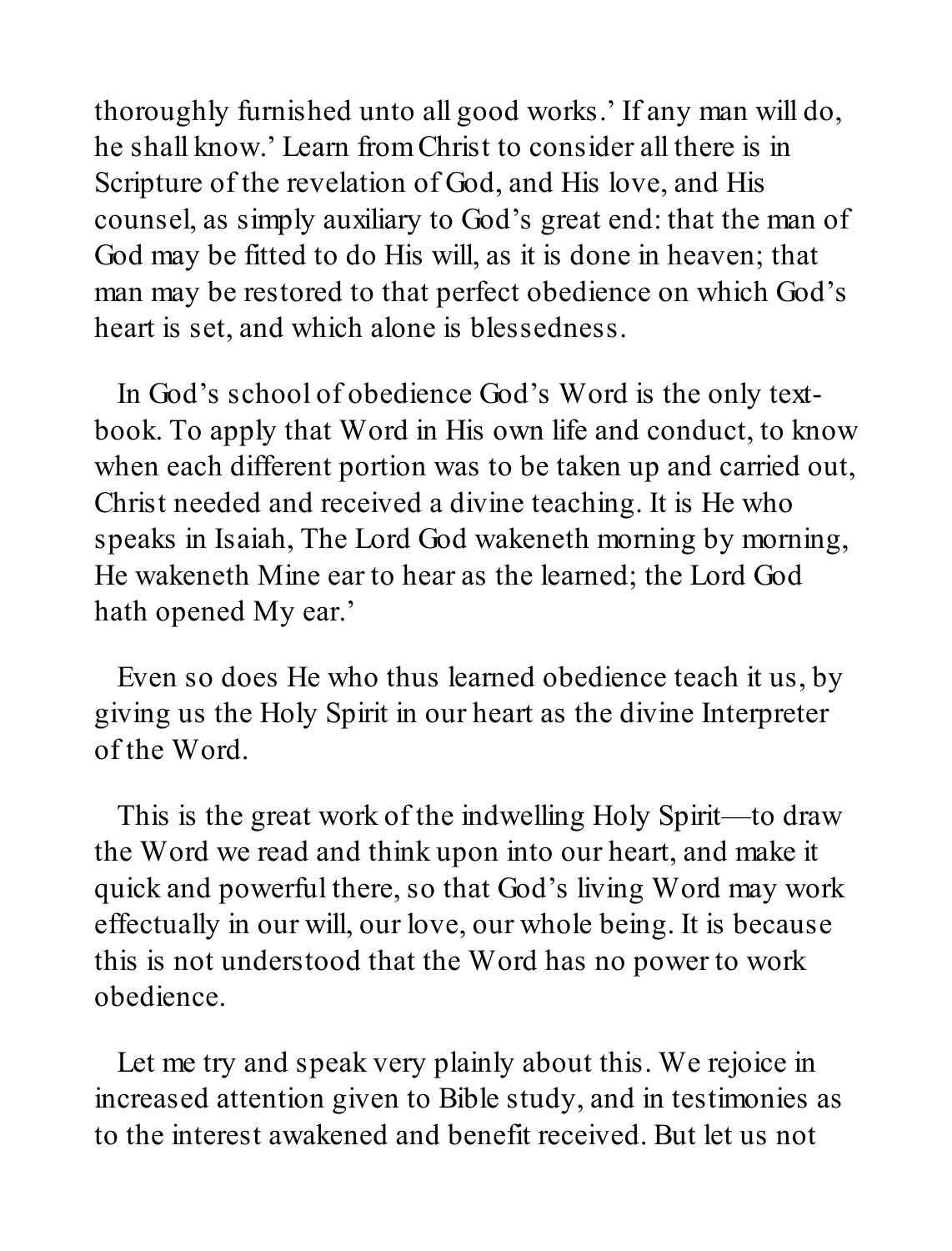deceive ourselves. We may delight in studying the Bible; we may admire and be charmed with the views we get of God's truth; the thoughts suggested may make a deep impression and waken the most pleasing religious emotions; and yet the practical influence in making us holy or humble, loving, patient, ready either for service or suffering, be very small. The one reason for this is that we do not receive the Word, as it is in very deed, as the Word of a living God, who must Himself speak to us, and into us, if it is to exert its divine power.

The letter of the Word, however we study and delight in it, has no saving or sanctifying power. Human wisdomand human will, however strenuous their effort, cannot give, cannot command that power. The Holy Spirit is the mighty power of God: it is only as the Holy Spirit teaches you, only as the gospel is preached to you by man or by book, with the Holy Ghost sent down fromheaven,' that it will really give you, with every command, the strength to obey, and work in you the very thing commanded.

With man, knowing and willing, knowing and doing, even willing and performing, are, for lack of power, often separate, and even at variance. Never in the Holy Spirit. He is at once the light and the might of God. All He is and does and gives has in it equally the truth and the power of God. When He shows you God's command, He always shows it you as a possible and a certain thing, a divine life and gift prepared for you, which He who shows is able to impart.

Beloved Bible students! do learn to believe that it is only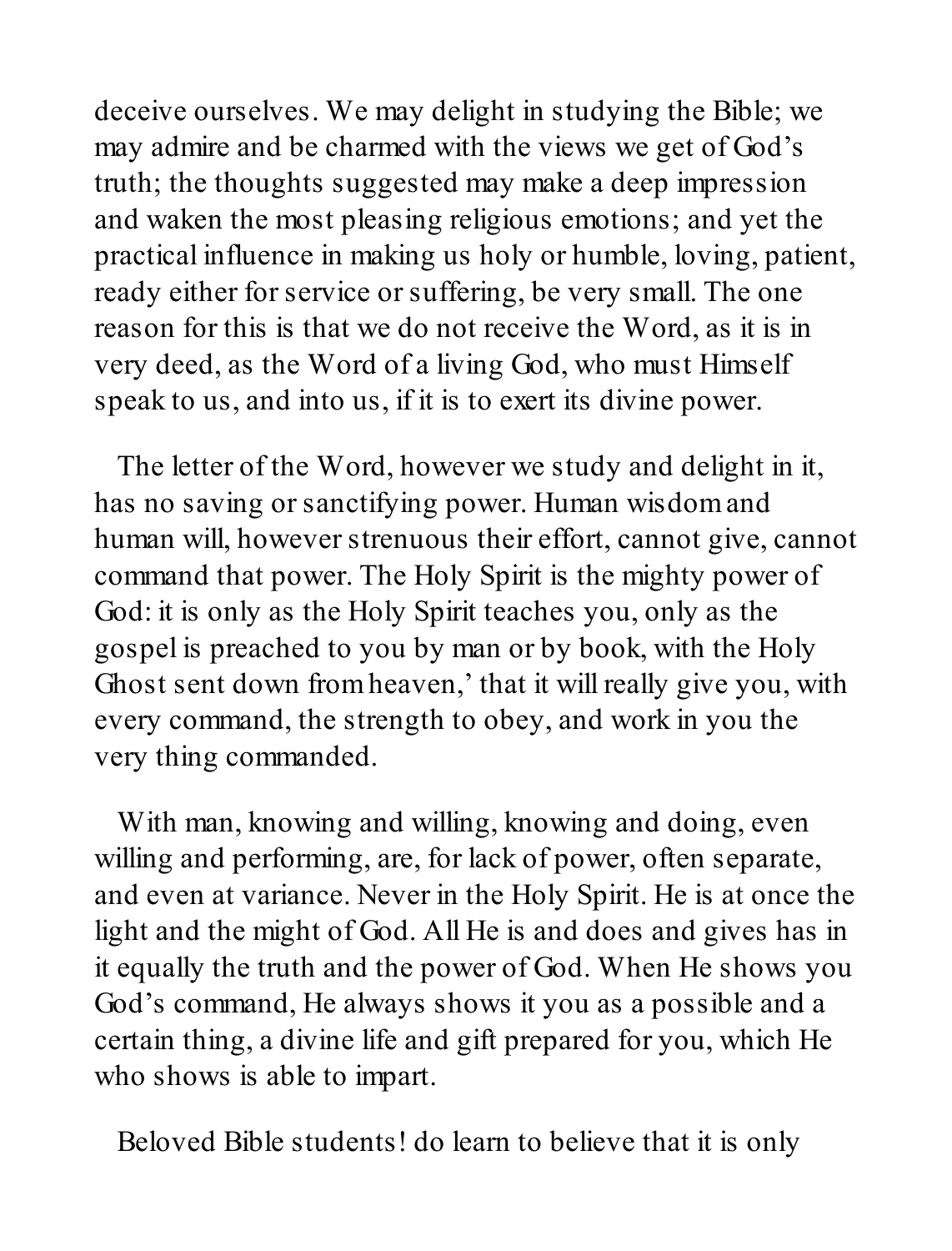when Christ, through the Holy Spirit, teaches you to understand and take the Word into your heart, that He can really teach you to obey as He did.

Do believe, every time you open your Bible, that just as sure as you listen to the divine, Spirit-breathed Word, so surely will our Father, in answer to the prayer of faith and docile waiting, give the Holy Spirit's living operation in your heart. Let all your Bible study be a thing of faith. Do not only try and believe the truths or promises you read. This may be in your own power. Before that, believe in the Holy Spirit, in His being in you, in God's working in you through Him. Take the Word into your heart, in the quiet faith that He will enable you to love it, and yield to it, and keep it; and our blessed Lord Jesus will make the book to you what it was to Himwhen He spoke of the things which are written concerning Me.' All Scripture will become the simple revelation of what God is going to do for you, and in you, and through you.

III. THE PUPIL.

We have seen how our Lord teaches us obedience by unfolding the secret of His learning it, in unceasing dependence on the Father. We have seen how He teaches us to use the Sacred Book as He used it, as a divine revelation of what God has ordained for us, with the Holy Spirit to expound and enforce. If we now consider the place the believer takes in the school of obedience as a pupil, we shall better understand what Christ the Son requires to do His work in us effectually.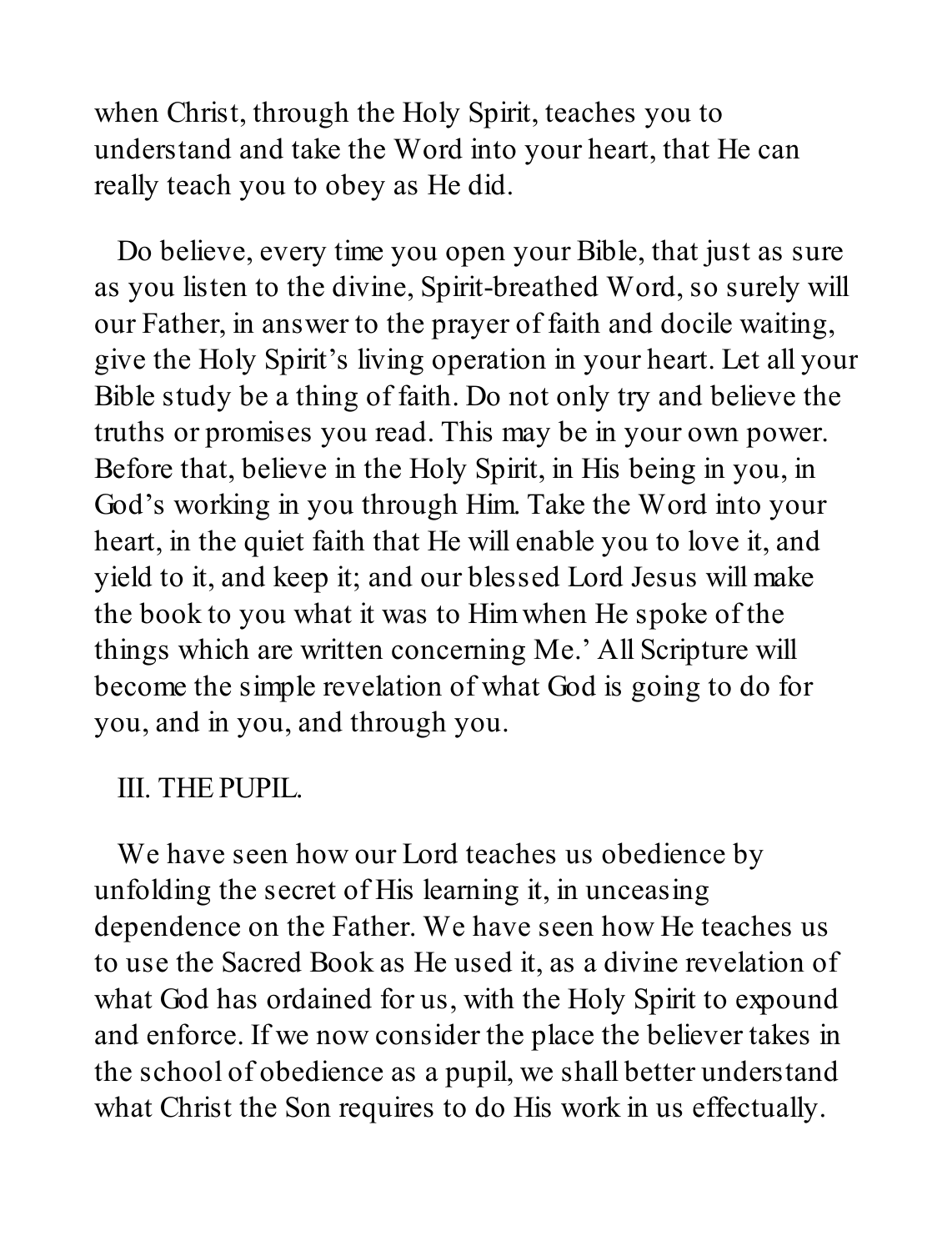In a faithfulstudent there are several things that go to make up his feelings towards a trusted teacher. He submits himself entirely to his leading. He reposes perfect trust in him. He gives him just as much time and attention as he asks.

When we see and consent that Jesus Christ has a right to all this, we may hope to experience how wonderfully He can teach us an obedience like His own.

1. The true pupil, say of some great musician or painter, yields his master a whole-hearted and unhesitating submission.

In practicing his scales or mixing the colors, in the slow and patient study of the elements of his art, he knows that it is wisdomsimply and fully to obey.

It is this whole-hearted surrender to His guidance, this implicit submission to His authority, Christ asks. We come to Himasking Himto teach us the lost art of obeying God as He did. He asks us if we are ready to pay the price. It is entirely and utterly to deny self! It is to give up our will and our life to the death! It is to be ready to do whatever He saith!

The only way of learning to do a thing is to do it. The only way of learning obedience fromChrist is to give up your will to Him, and to make the doing of His will the one desire and delight of your heart.

Unless you take the vow of absolute obedience as you enter this class of Christ's school, it will be impossible for you to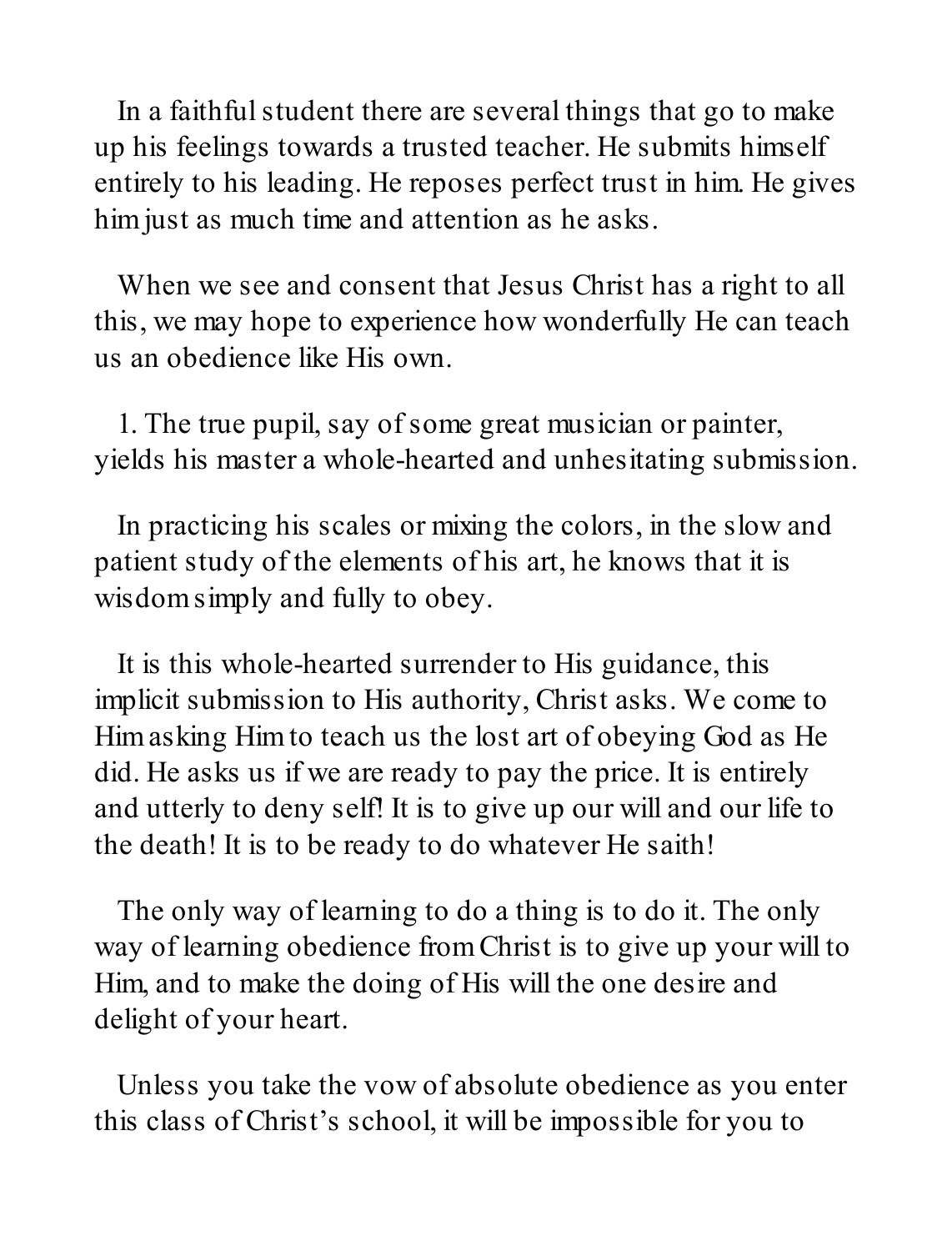make any progress.

2. The true scholar of a great master finds it easy to render himthis implicit obedience, simply because he trusts him.

He gladly sacrifices his own wisdomand will to be guided by a higher.

We need this confidence in our Lord Jesus. He came from heaven to learn obedience, that He might be able to teach it well. His obedience is the treasury out of which, not only the debt of our past disobedience is paid, but out of which the grace for our present obedience is supplied.

In His divine love and perfect human sympathy, in His divine power over our hearts and lives, He invites, He deserves, He wins our trust. It is by the power of a personal admiration and attachment to Himself, it is by the power of His divine love, in every deed shed into our heart by the Holy Spirit and wakening within us a responsive love, that He wakens our confidence. and communicates to us the true secret of success in His school. As absolutely as we have trusted Himas a Savior to atone for our disobedience, so let us trust himas a Teacher to lead us out of it. Christ is our Prophet or Teacher. A heart that enthusiastically believes in His power and success as a Teacher, will, in the joy of that faith, find it possible and easy to obey. It is the presence of Christ with us all the day that will be the secret of true obedience.

3. A scholar gives his master just as much of his attendance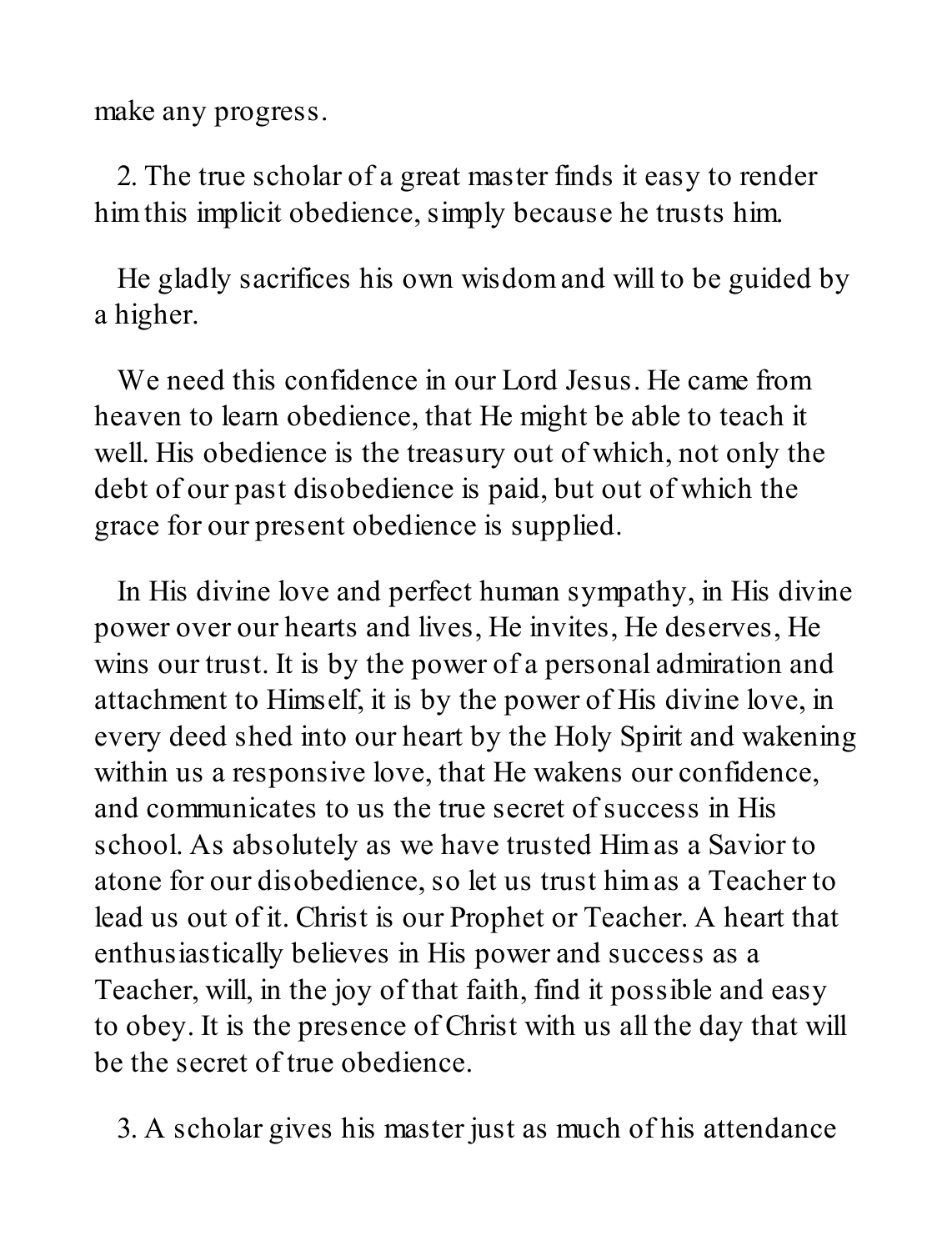and attention as he asks. The master fixes how much time must be devoted to personal intercourse and instruction.

Obedience to God is such a heavenly art, our nature is so utterly strange to it, the path in which the Son Himself learned it was so slow and long, that we must not wonder if it does not come at once. Nor must we wonder if it needs more time at the Masterfeet in meditation, and prayer, and waiting, in dependence and self-sacrifice, than the most are ready to give. But let us give it.

In Christ Jesus heavenly obedience has become human again, obedience has become our birth-right and our lifebreath: let us cling to Him, let us believe and claimHis abiding presence. With Jesus Christ who learned obedience as our Savior, with Jesus Christ who teaches obedience as our Master, we can live lives of obedience. His obedience—we cannot study the lesson too earnestly—His obedience is our salvation; in Him, the living Christ, we find it and partake of it moment by moment.

Let us beseech God to show us how Christ and His obedience are actually to be our life every moment: that will then make us pupils who give Himall our heart and all our time. And He will teach us to keep His commandments and abide in His love, even as He kept His Father's commandments and abides in His love.

\_\_\_\_\_\_\_\_\_\_\_\_\_\_\_\_\_\_\_\_\_\_\_\_\_\_\_\_\_\_\_\_\_\_\_\_\_\_\_\_\_\_\_\_\_\_\_\_\_\_\_\_\_\_\_\_\_\_\_\_\_\_\_\_\_\_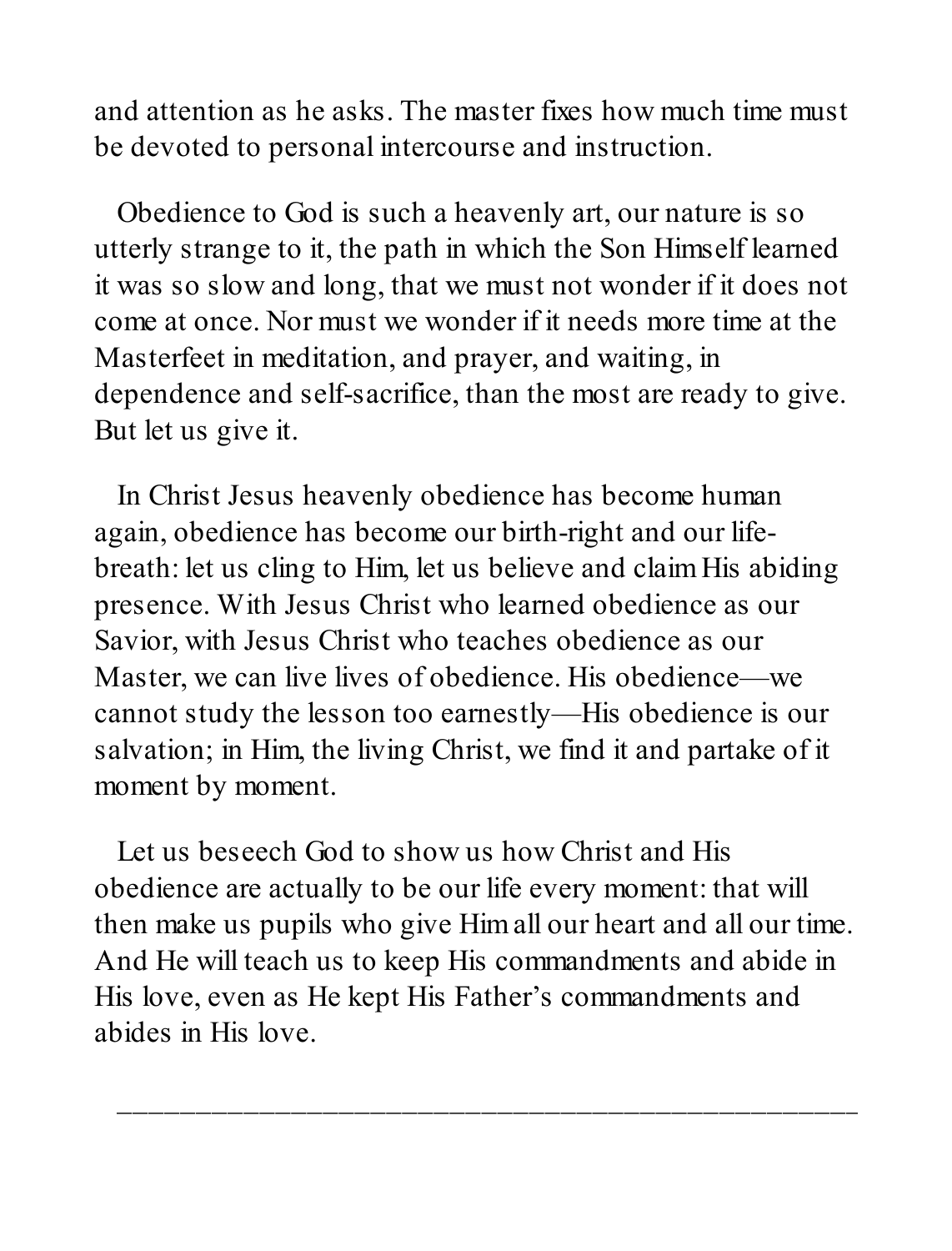IV. The Morning Watch in the Life of Obedience.

If the first fruit is holy, so is the lump; and if the root is holy, so are the branches.<sup>'</sup> —Rom. 11:16.

How wonderful and blessed is the divine appointment of the first day of the week as a holy day of rest. Not, (as some think), that we might have at least one day of rest and spiritual refreshment amid the weariness of life, but that that one holy day, at the opening of the week, might sanctify the whole, might help and fit us to carry God's holy presence into all the week and its work. With the first-fruit holy, the whole lump is holy; with the root holy, all the branches are holy too.

How gracious, too, the provision suggested by so many types and examples of the Old Testament, by which a morning hour at the opening of the day can enable us to secure a blessing for all its work, and give us the assurance of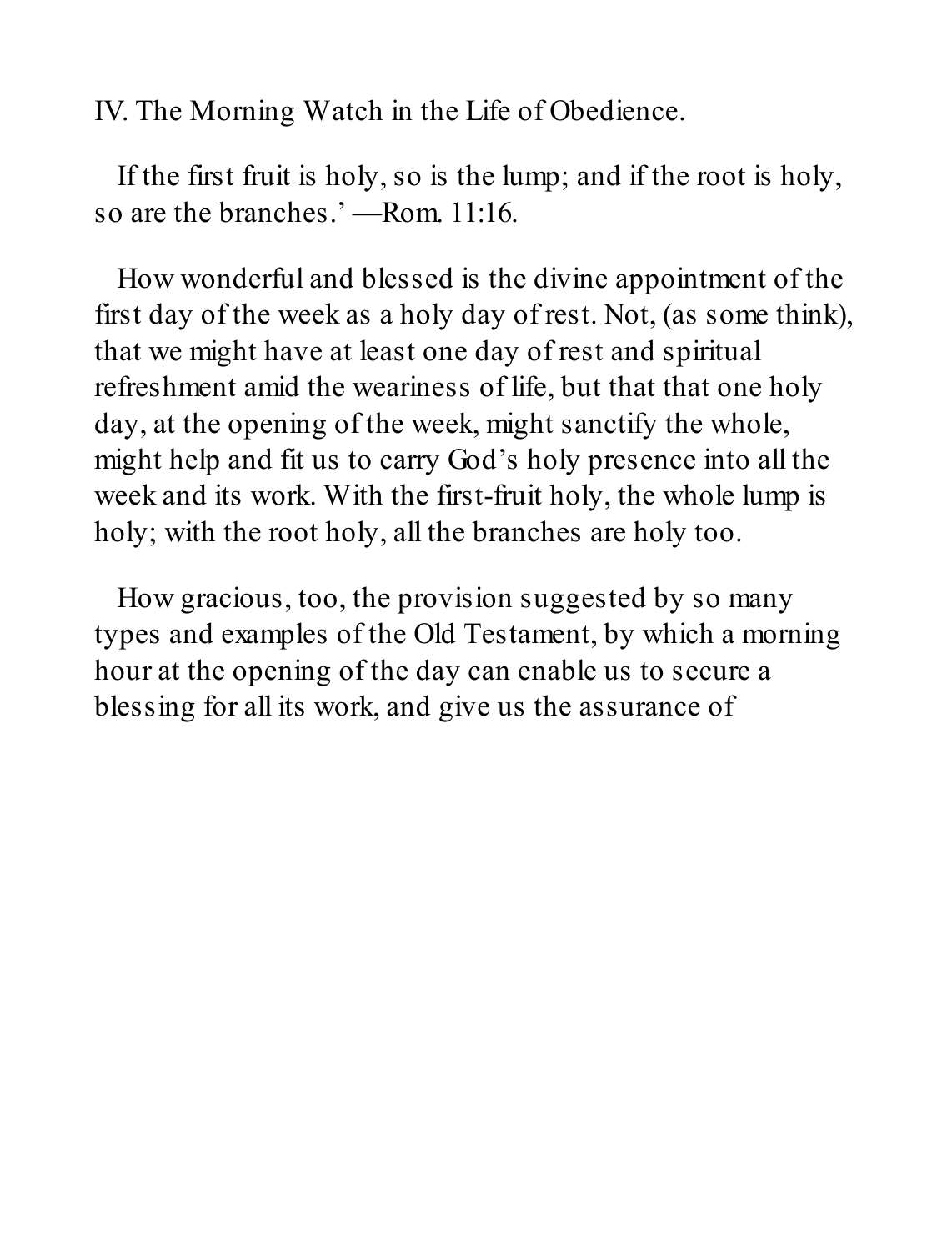# **POWER FOR VICTORY**

over every temptation. How unspeakably gracious, that in the morning hour the bond that unites us with God can be so firmly tied that during hours when we have to move amid the rush of men or duties, and can scarce think of God, the soul can be kept safe and pure; that the soul can so give itself away, in the time of secret worship, into His keeping, that temptation shall only help us to unite it closer with Him. What cause for praise and joy, that the morning watch can so each day renew and strengthen the surrender to Jesus and the faith in Him, that the life of obedience can not only be maintained in fresh vigor, but can indeed go on fromstrength to strength.

I would fain point out how intimate and vital the connection between obedience and the morning watch is. The desire for a life of entire obedience will give new meaning and value to the morning watch, even as this again can alone give the strength and courage needed for the former.

## I. THE MOTIVE PRINCIPLE.

Think first of the motive principle that will make us love and faithfully keep the morning watch.

If we take it upon us simply as a duty, and a necessary part of our religious life, it will very soon become a burden. Or, if the chief thought be our own happiness and safety, that will not supply the power to make it truly attractive. There is only one thing willsuffice—the desire for fellowship with God.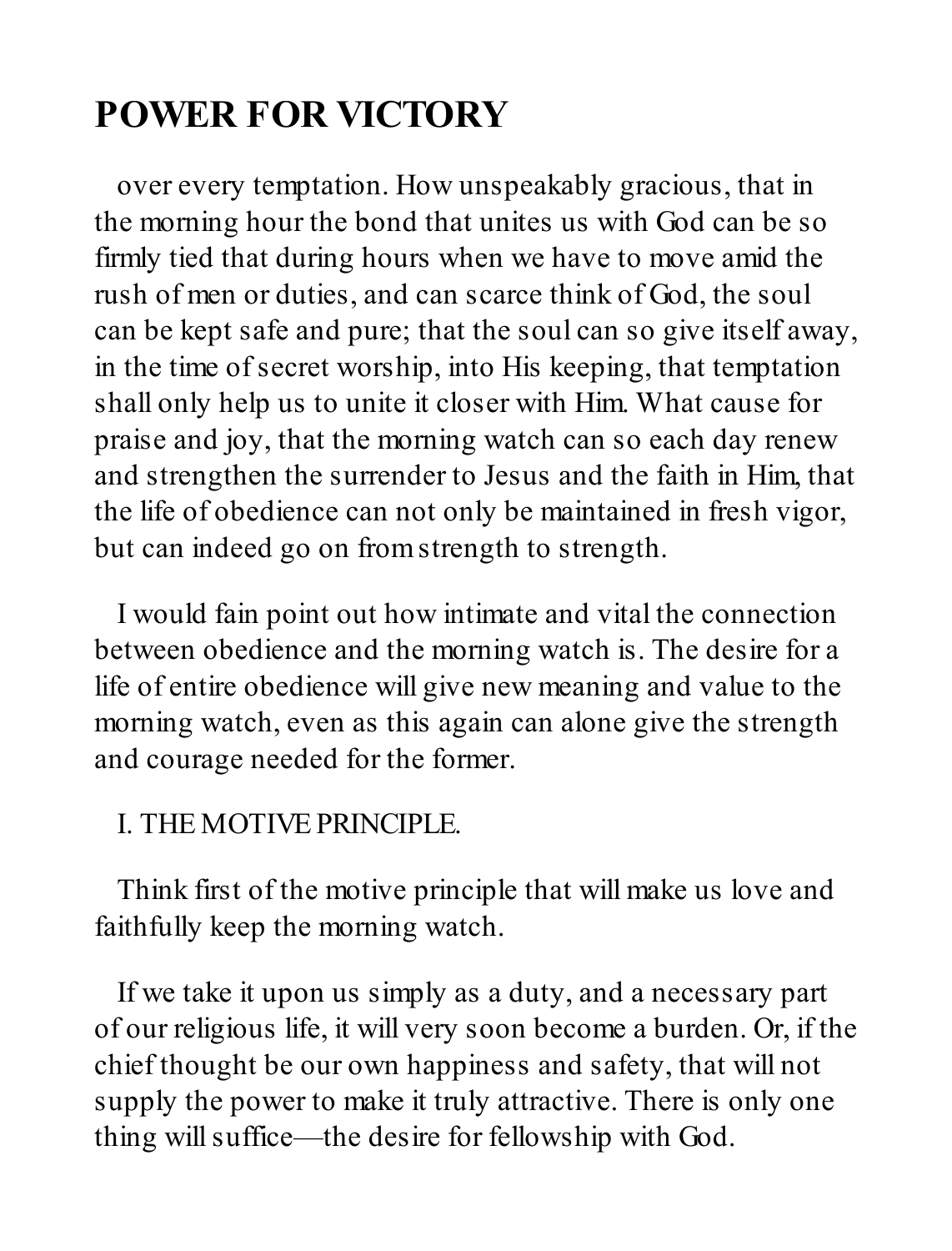It is for that we were created in God's likeness. It is that in which we hope to spend eternity. It is that alone can fit us for a true and blessed life, either here, or hereafter. To have more of God, to know Himbetter, to receive from Him the communication of His love and strength, to have our life filled with His,—it is for this He invites us to enter the inner chamber and shut the door.

It is in the closet, in the morning watch, that our spiritual life is both tested and strengthened. There is the battlefield where it is to be decided every day whether God is to have all, whether our life is to be absolute obedience. If we truly conquer there, getting rid of ourselves into the hands of our Almighty Lord, the victory during the day is sure. It is there, in the inner chamber, proof is to be given whether we really delight in God, and make it our aimto love Himwith our whole heart.

Let this, then, be our first lesson: the presence of God is the chief thing, in our devotions. To meet God, to give ourselves into His holy will, to know that we are pleasing to Him, to have Himgive us our orders, and lay His hand upon us, and bless us, and say to us, Go in this thy strength' —it is when the soul learns that this is what is to be found in the morning watch, day by day, that we shall learn to long for it and delight in it.

#### IL READING THE BIBLE.

Let us next speak of the reading of God's Word, as part of what occupies us there. With regard to this I have more than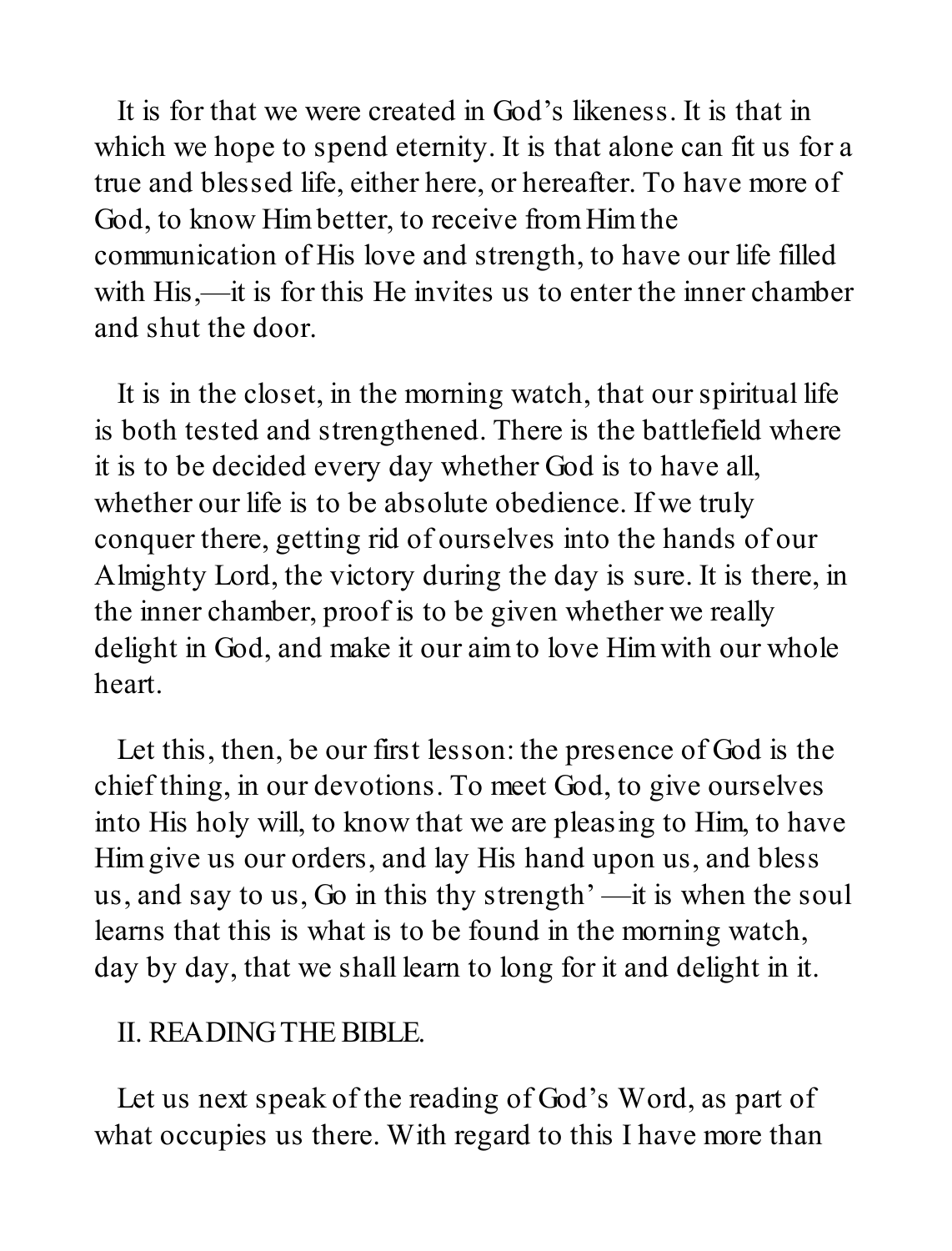one thing I wish to say.

1. One is that unless we beware, the Word, which is meant to point us away to God, may actually intervene and hide Him fromus.

The mind may be occupied and interested and delighted at what it finds, and yet, because this is more head knowledge than anything else, it may bring little good to us. If it does not lead us to wait on God, to glorify Him, to receive His grace and power for sweetening and sanctifying our lives, it becomes a hindrance instead of a help.

2. Another lesson that cannot be repeated too often, or pressed too urgently, is that it is only by the teaching of the Holy Ghost that we can get at the real meaning of what God means by His Word, and that the Word will really reach into our inner life, and work in us.

The Father in heaven, who gave us His Word fromheaven, with its divine mysteries and message, has given us His Holy Spirit in us, to explain and internally appropriate that Word. The Father wants us each time to ask that He teach us by His Spirit. He wants us to bow in a meek, teachable frame of mind, and believe that the Spirit will, in the hidden depth of our heart, make His Word live and work. He wants us to remember that the Spirit is given us that we should be led by Him, should walk after Him, should have our whole life under His rule, and that therefore He cannot teach us in the morning unless we honestly give up ourselves to His leading. But if we do this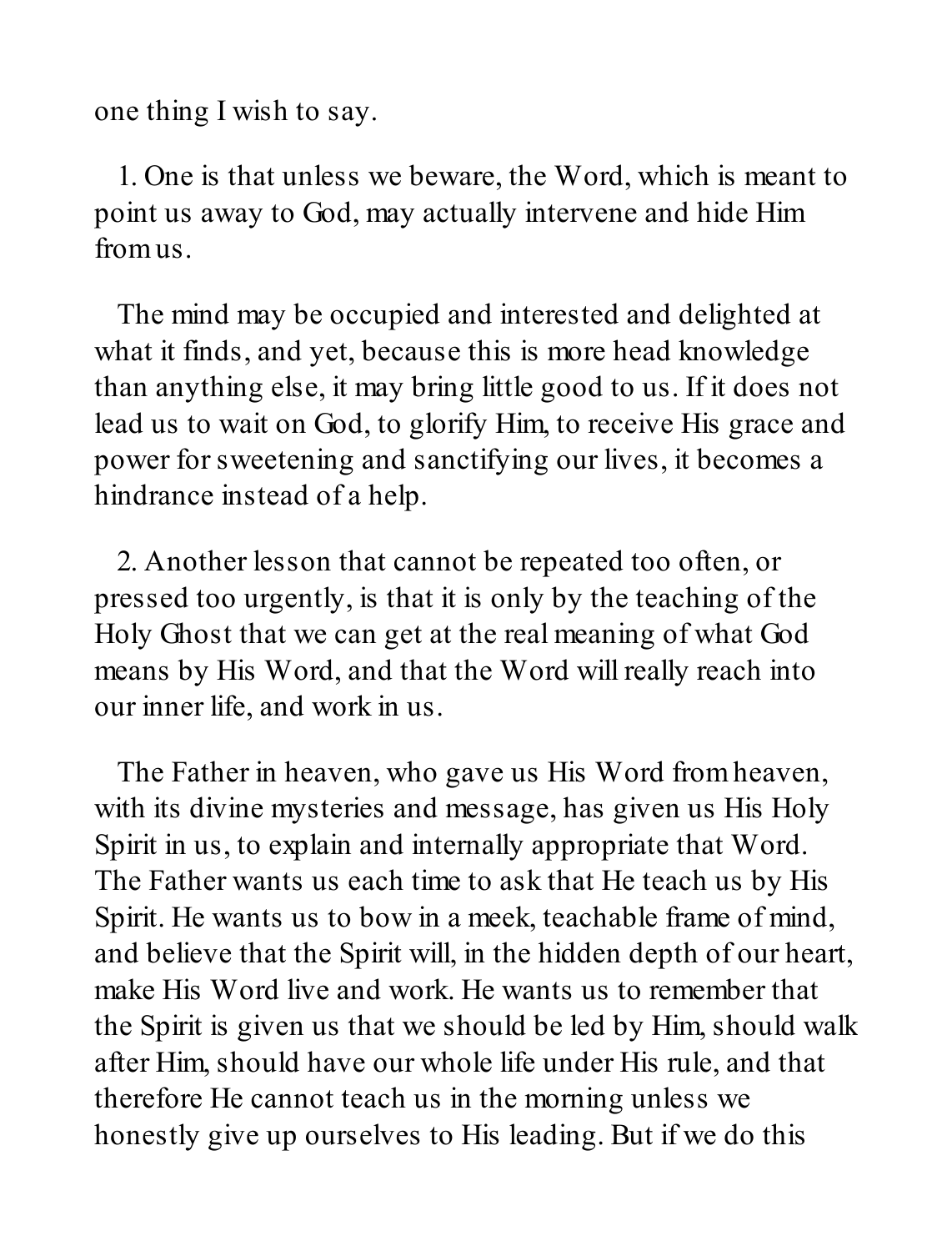and patiently wait on Him, not to get new thoughts but to get the power of the Word in our heart, we can count upon His teaching.

Let your closet be the classroom, let your morning watch be the study hour, in which your relation of entire dependence on, and submission to, the Holy Spirit's teaching is proved to God.

3. A third remark I want to make, in confirmation of what was said above, is this: ever study in God's Word in the spirit of an unreserved surrender to obey.

You know how often Christ, and His apostles in their Epistles, speak of hearing and not doing. If you accustom yourself to study the Bible without an earnest and very definite purpose to obey, you are getting hardened in disobedience.

Never read God's will concerning you without honestly giving up yourself to do it at once, and asking grace to do so. God has given us His Word, to tell us what He wants us to do and what grace He has provided to enable us to do it: how sad to think it a pious thing just to read that Word without any earnest effort to obey it! May God keep us fromthis terrible sin!

Let us make it a sacred habit to say to God, Lord, whatever I know to be Thy will, I will at once obey.' Ever read with a heart yielded up in willing obedience.

4. One more remark. I have here spoken of such commands as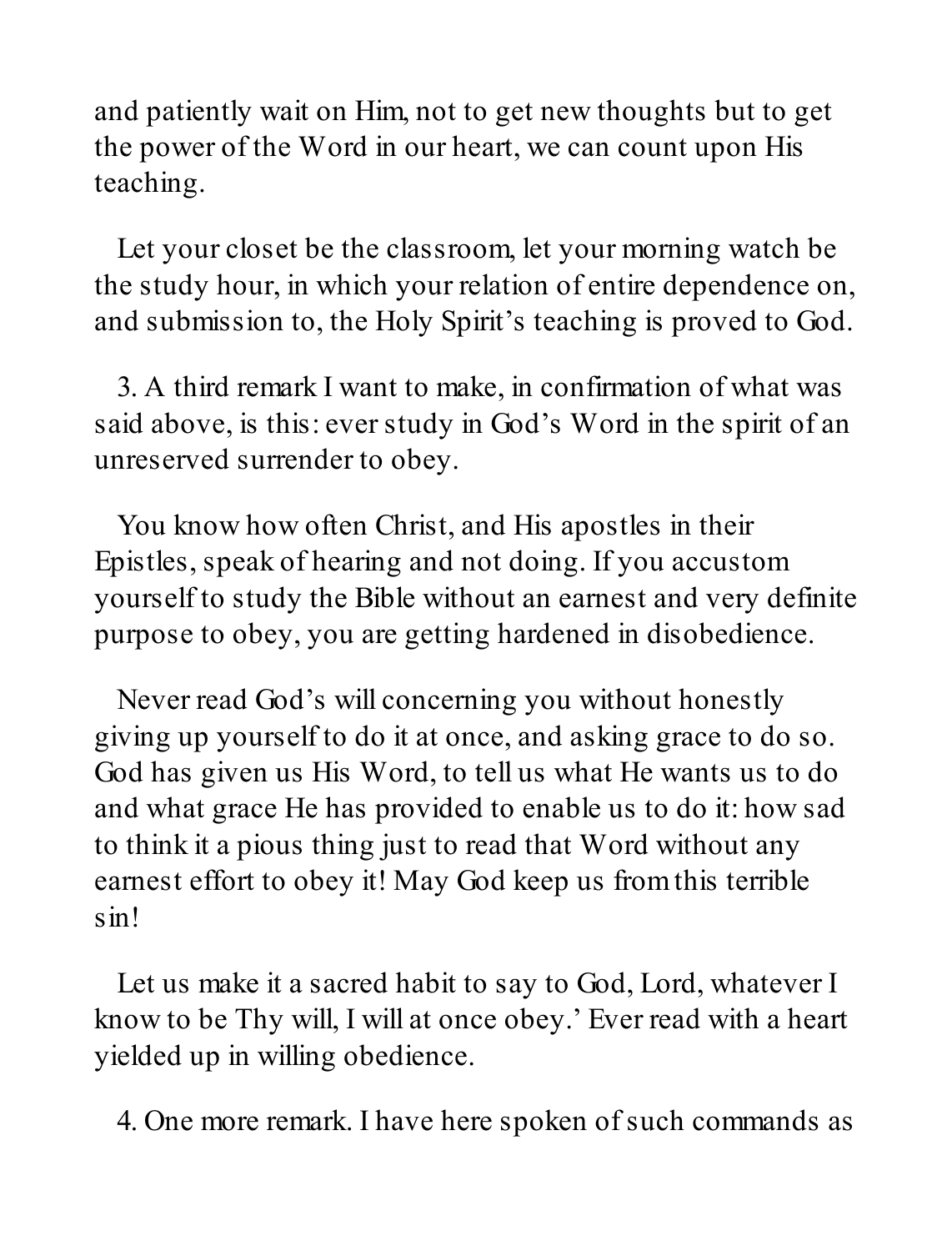we already know, and as are easily understood. But, remember, there are a great many commands to which your attention may never have been directed, or others of which the application is so wide and unceasing that you have not taken it in. Read God's Word with a deep desire to know all His will. If there are things which appear difficult, commands which look too high, or for which you need a divine guidance to tell you how to carry themout,—and there are many such,—let themdrive you to seek a divine teaching. It is not the text that is easiest and most encouraging that brings most blessing, but the text, whether easy or difficult, which throws you most upon God. God would have you filled with the knowledge of His will in all wisdomand spiritual understanding'; it is in the closet this wonderful work is to be done.

Do remember, it is only when you know that God is telling you to do a thing that you feelsure He gives the strength to do it. It is only as we are willing to know all God's will that, He will fromtime to time reveal more of it to us, and that we, will be able to do it all.

What a power the morning watch may be in the life of one who makes a determined resolve to meet God there; to renew the surrender to absolute obedience; humbly and patiently to wait on the Holy Spirit to be taught all God's will; and to receive the assurance that every promise given himin the Word will infallibly be made true! He that thus prays for himself, will become a true intercessor for others.

III. PRAYER.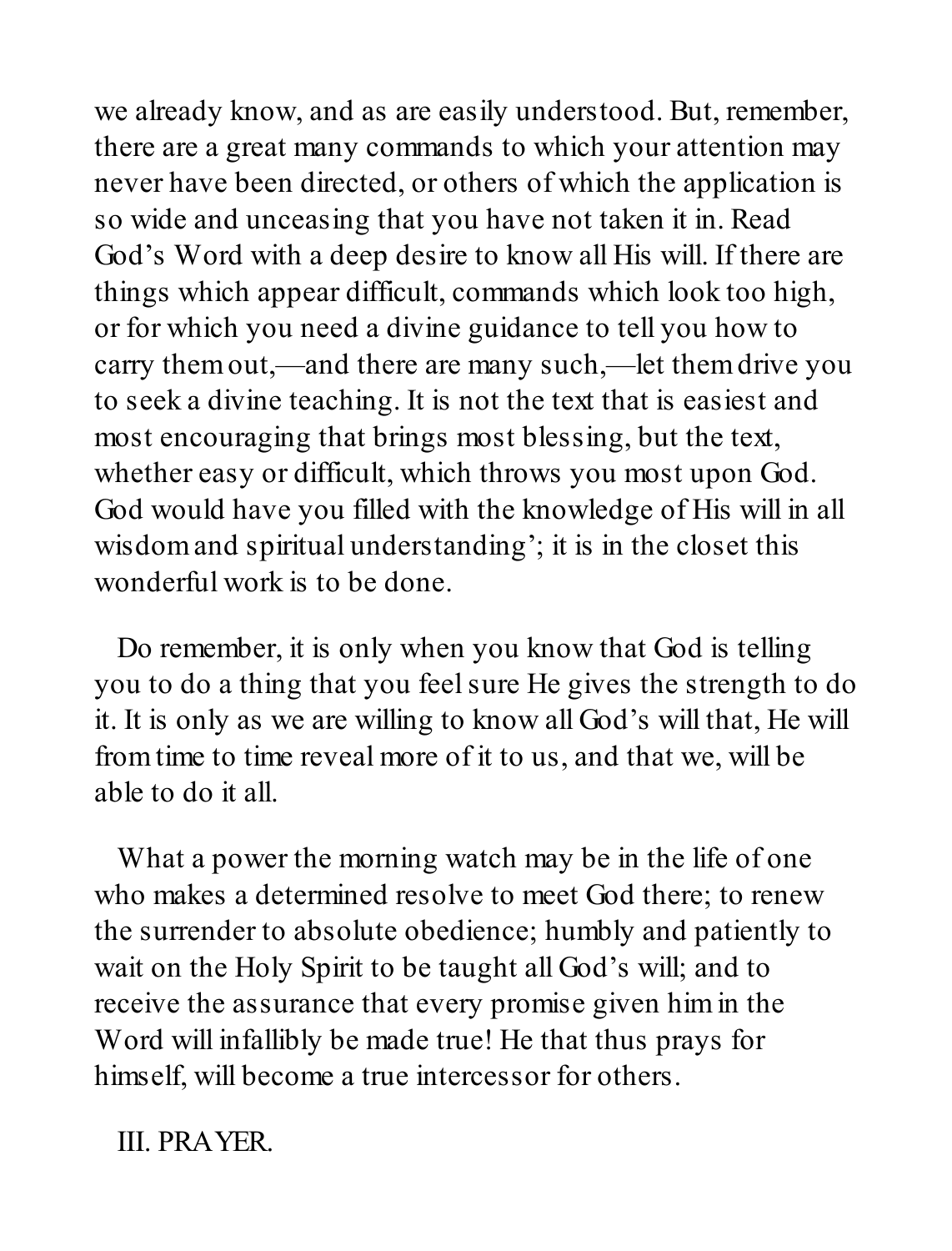It is in the light of these thoughts I want now to say a few words on what prayer is to be in the morning watch.

1. First of all, see that you secure the presence of God.

Do not be content with anything less than seeing the face of God, having the assurance that He is looking on you in love, and listening and working in you.

If our daily life is to be full of God, how much more the morning hour, where the life of the day alone can have God's seal stamped upon it. In our religion we want nothing so much as MORE OF GOD—His love, His will, His holiness, His Spirit living in us, His power working in us for men. Under heaven there is no way of getting this but by close personal communion. And there is no time so good for securing and practicing it, as the morning watch.

The superficiality and feebleness of our religion and religious work all come fromhaving so little real contact with God. If it be true that God alone is the fountain of all love and good and happiness, and that to have as much as possible of His presence and His fellowship, of His will and His service, is our truest and highest happiness, surely then to meet Himself alone in the morning watch ought to be OUR FIRST CARE.

To have had God appear to them, and speak to them, was with all the Old Testament saints the secret of their obedience and their strength. Do give God time in secret so to reveal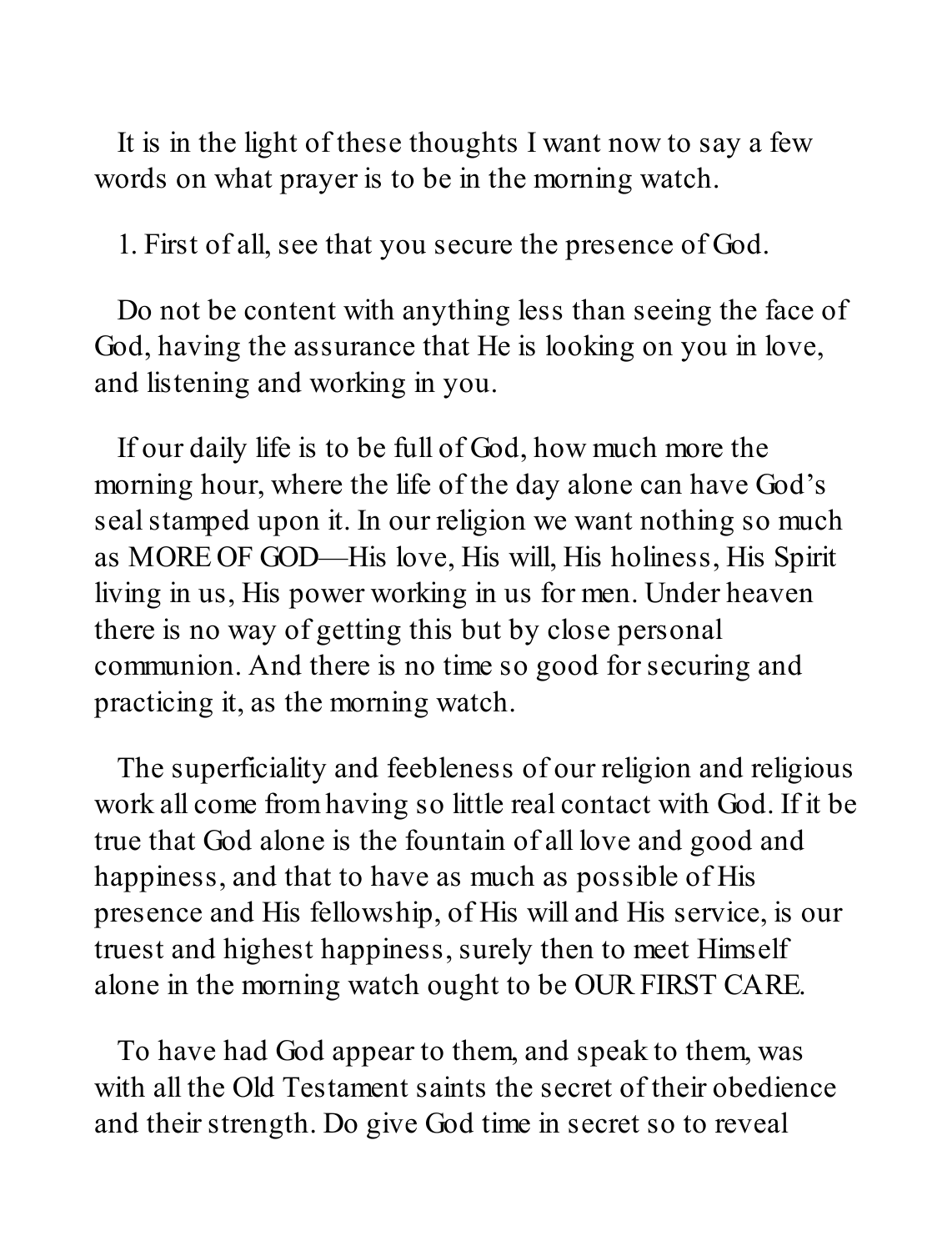Himself, that your soul may call the name of the place Peniel, —'for I have seen Himface to face.'

2. My next thought is: let the renewal of your surrender to absolute obedience for that day be a chief part of your morning sacrifice.

Let any confession of sin be very definite—a plucking out and cutting off of everything that has been grieving to God. Let any prayer for grace for a holy walk be as definite—an asking and accepting in faith of the very grace and strength you are specially in need of. Let your outlook on the day you are entering on be a very determined resolve that obedience to God shall be

## ITS CONTROLLING PRINCIPLE.

Do understand that there is no surer way, rather, that there is no other possible way, of getting into God's love and blessing in prayer, than by getting into His will. In prayer, give up yourself most absolutely to the blessed will of God: this will avail more than much asking. Beseech God to show you this great mercy, that He allows you, that He will enable you, to enter into His will, and abide there—that will make the knowing and doing His will in your life a blessed certainty. Let your prayer indeed be a morning sacrifice,' a placing yourself as a whole burnt-offering on the altar of the Lord.

The measure of surrender to full obedience will be the measure of confidence toward God.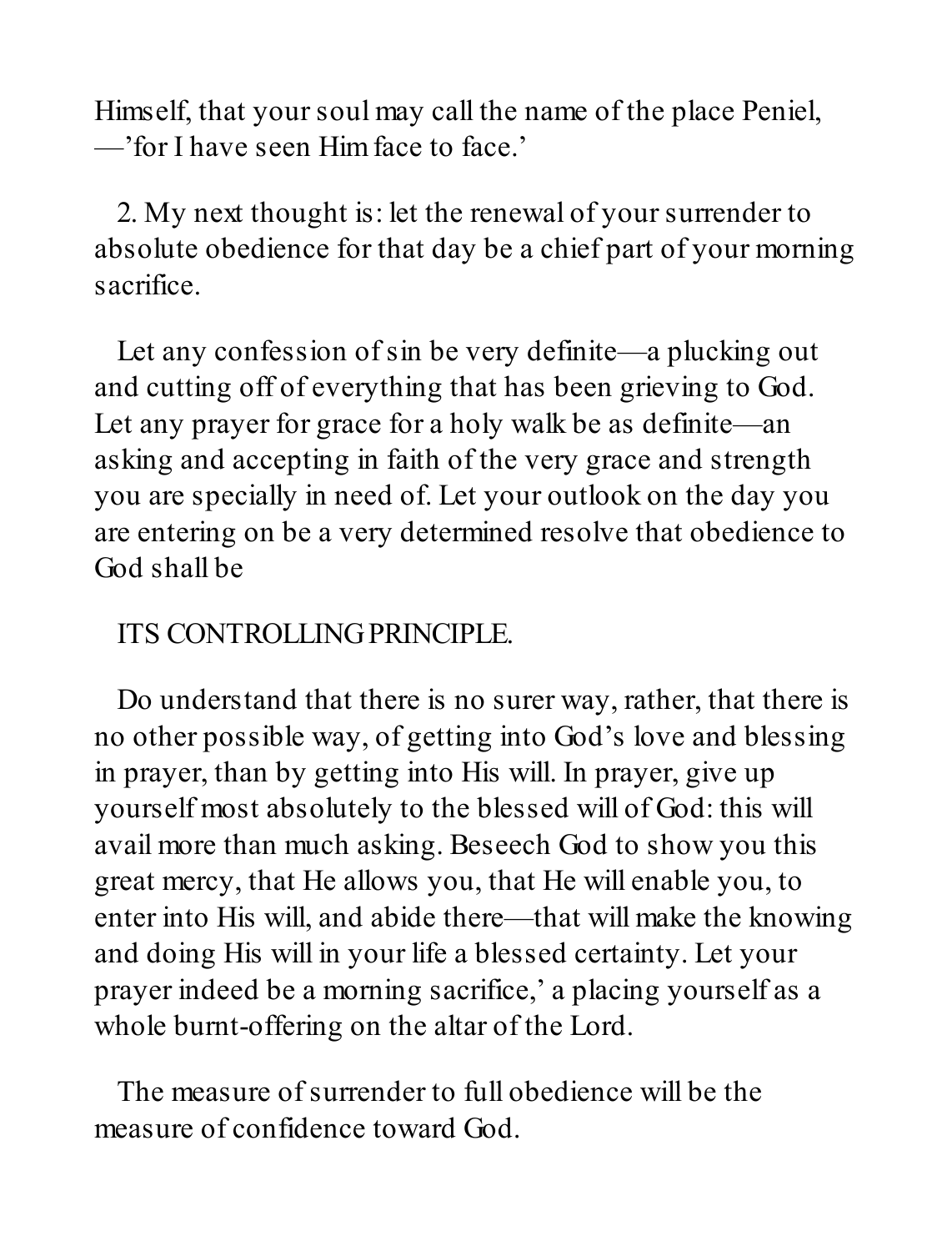3. Then remember that true prayer and fellowship with God cannot be all fromone side.

We need to be still, to wait and hear what response God gives. This is the office of the Holy Spirit, to be the voice of God to us. In the hidden depths of the heart, He can give a secret but most certain assurance that we are heard, that we are well-pleasing, that the Father engages to do for us what we have asked. What we need, to hear the Voice, to receive this assurance, is the quiet stillness that waits on God, the quiet faith that trusts in God, the quiet heart that bows in nothingness and humility before God, and allows Himto be all in all.

It is when God is waited on to take His part in our prayer that the confidence will come to us that we receive what we ask, that our surrender of ourselves in the sacrifice of obedience is accepted, and that therefore we can count upon the Holy Spirit to guide us into all the will of God, as He means us to know and do it.

What glory would come to us in the morning watch, and through it into our daily life, if it were thus made an hour spent with the Triune God, for the Father, through the Son and the Spirit, to take conscious possession of us for the day. How little need there then would be to urge and plead with God's children to watch the morning watch!

4. And now comes the last and the best of all. Let your prayer be intercessional, on behalf of others.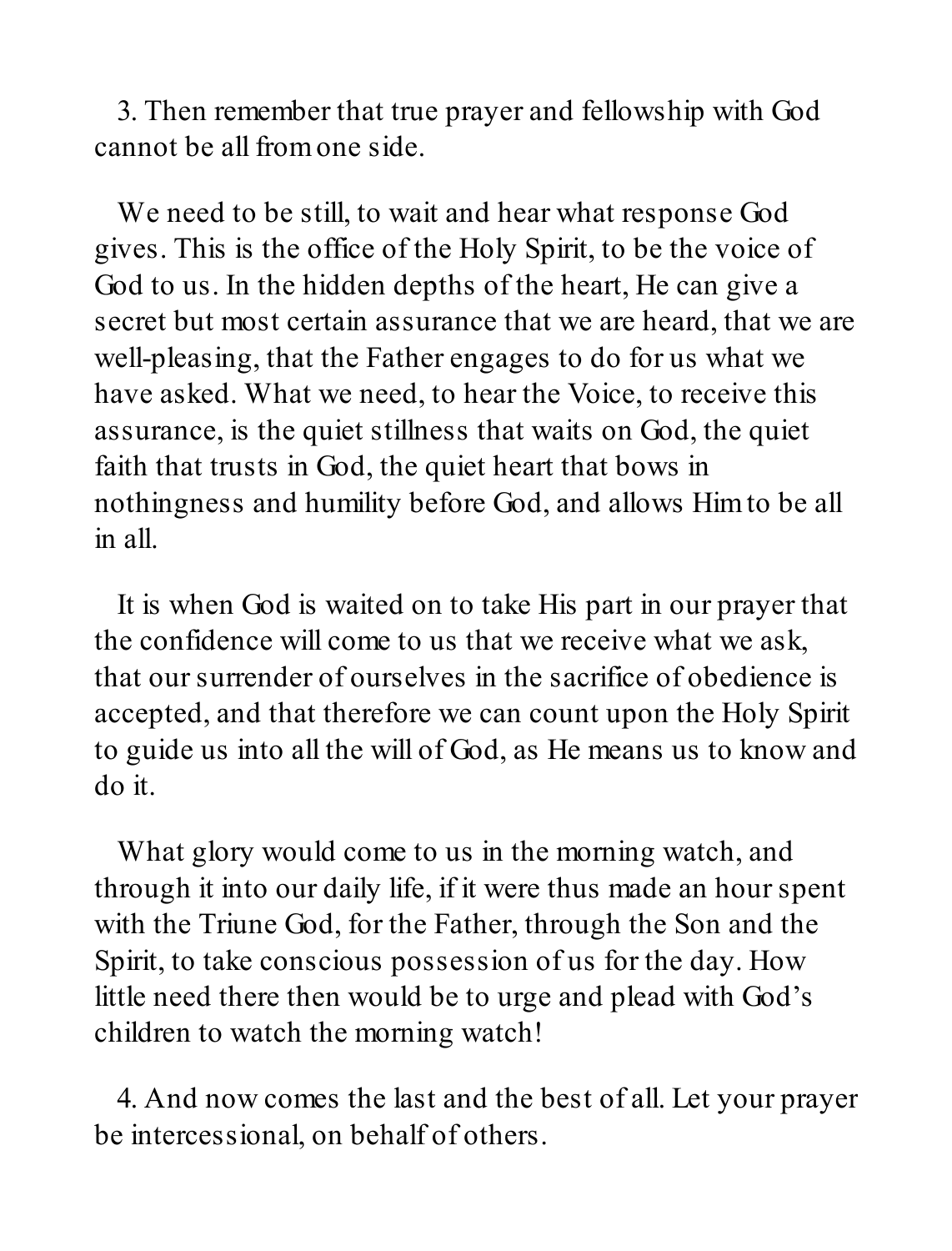In the obedience of our Lord Jesus, as in all His fellowship with the Father, the essential element was—it was all for others. This Spirit flows through every member of the body; the more we know it, and yield to it, the more will our life be what God would make it. The highest formof prayer is intercession. The chief object for which God chose Abraham and Israel and us was to make us a blessing to the world. We are a royal priesthood—a priestly people. As long as prayer is only a means of personal improvement and happiness, we cannot know its full power. Let intercession be a real longing for the souls of those around us, a real bearing of the burden of their sin and need, a real pleading for the extension of God's kingdom, real labor in prayer for definite purposes to be realized—let such intercession be what the morning watch is consecrated to, and see what new interest and attraction it will have.

Intercession! Oh to realize what it means! To take the name, and the righteousness, and the worthiness of Christ, to put themon, and in themto appear before God! In Christ's stead,' now that He is no longer in the world, to beseech God, by name, for the individual men and needs, where His grace can do its work! In the faith of our own acceptance, and of the anointing with the Spirit to fit us for the work, to know that our prayer can avail to save a soul fromdeath,' can bring down and dispense the blessing of heaven upon earth! To think that in the hour of the morning watch this work can be renewed and carried on day by day, each inner chamber maintaining its own separate communication with heaven, and helping together in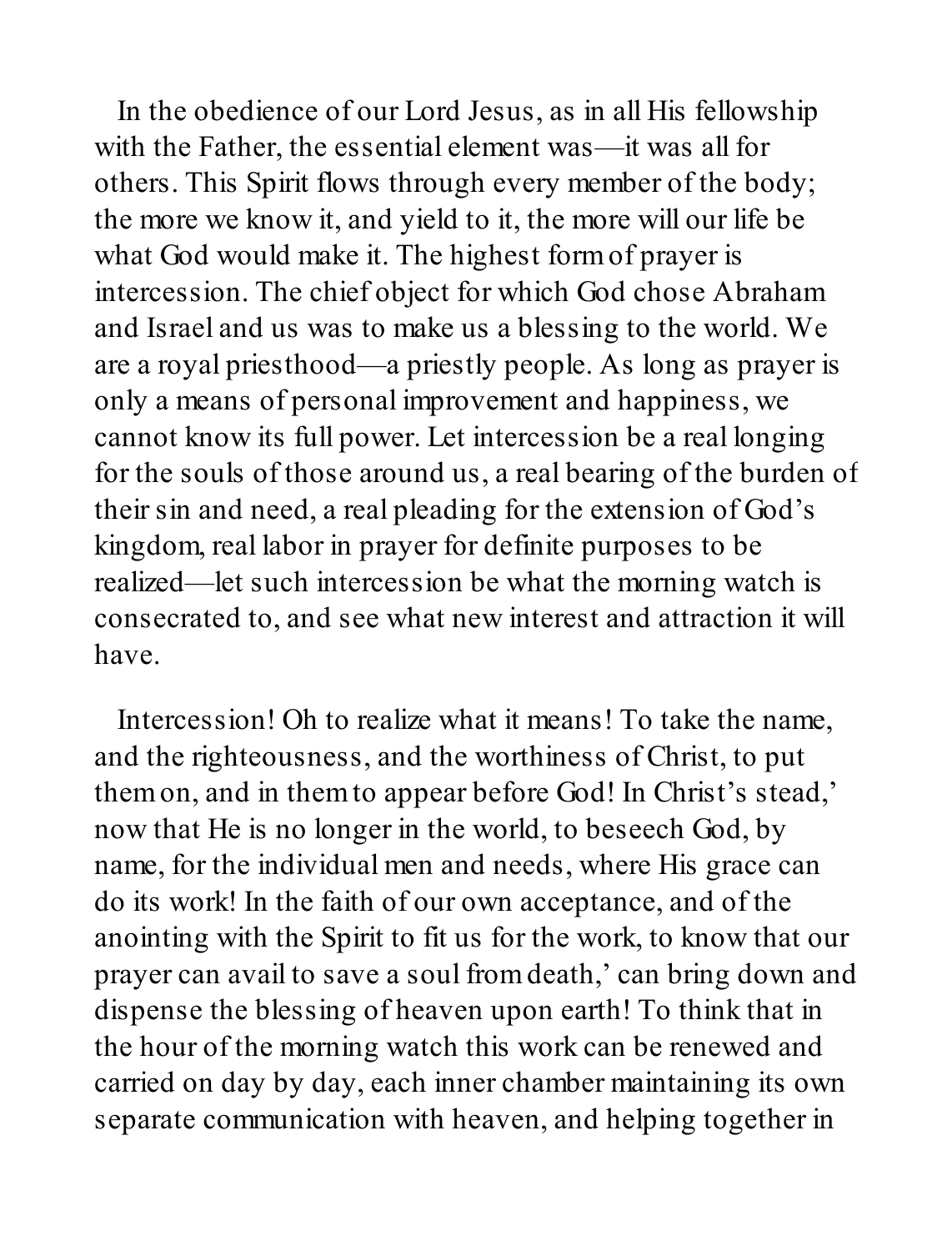bringing down its share of the blessing.

It is in intercession, more than in the zeal that works in its own strength with little prayer, that the highest type of piety, the true Christlikeness is cultivated. It is in intercession that a believer rises to his true nobility in the power of imparting life and blessing.

It is to intercession we must look for any large increase of the power of God in the Church and its work for men.

One word in conclusion. Turn back and think now again about THE INTIMATE AND VITALCONNECTION

between obedience and the morning watch.

Without obedience there cannot be the spiritual power to enter into the knowledge of God's Word and will. Without obedience there cannot be the confidence, the boldness, the liberty that knows that it is heard.

Obedience is fellowship with God in His will; without it there is not the capacity for seeing and claiming and holding the blessings He has for us.

And so, on the other side, without very definite living communion with God in the morning watch, the life of obedience cannot possibly be maintained. It is there that the vow of obedience can every morning be renewed in power and confirmed fromabove. It is there that the presence and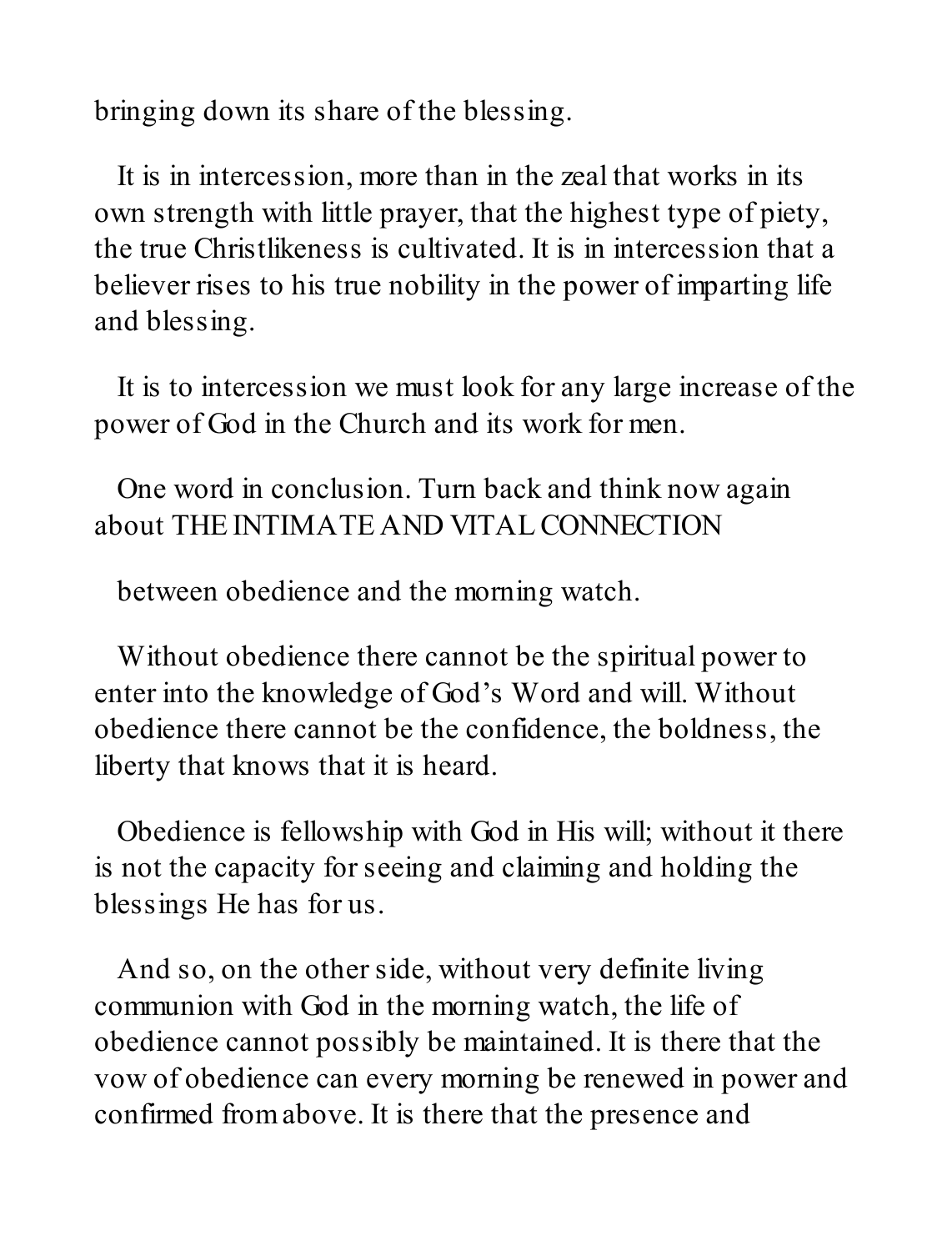fellowship can be secured which make obedience possible.

It is there that in the obedience of the One, and in the union with Himself, the strength is received for all that God can ask. It is there that the spiritual understanding of God's will is received, which leads to walk worthy of the Lord to all wellpleasing.

God has called His children to live a wonderful, heavenly, altogether supernatural life. Let the morning watch each day be to you as THE OPEN GATE OF HEAVEN,

through which its light and power streams in on your waiting heart, and fromwhich you go out to walk with God all the day.  $[1]$ 

\_\_\_\_\_\_\_\_\_\_\_\_\_\_\_\_\_\_\_\_\_\_\_\_\_\_\_\_\_\_\_\_\_\_\_\_\_\_\_\_\_\_\_\_\_\_\_\_\_\_\_\_\_\_\_\_\_\_\_\_\_\_\_\_\_\_

\_\_\_\_\_\_\_\_\_\_\_\_\_\_\_\_\_\_\_\_\_\_\_\_\_\_\_\_\_\_\_\_\_\_\_\_\_\_\_\_\_\_\_\_\_\_\_\_\_\_\_\_\_\_\_\_\_\_\_\_\_\_\_\_\_\_

[1] [See note, p. xxx]

#### V. THE ENTRANCE TO THE LIFE OF FULL OBEDIENCE

Obedient unto death.' —Phil. 2:8.

After all that has been said on the life of obedience, I purpose speaking in this address of the entrance on that life.

You might think it a mistake to take this text, in which you have obedience in its very highest perfection, as our subject in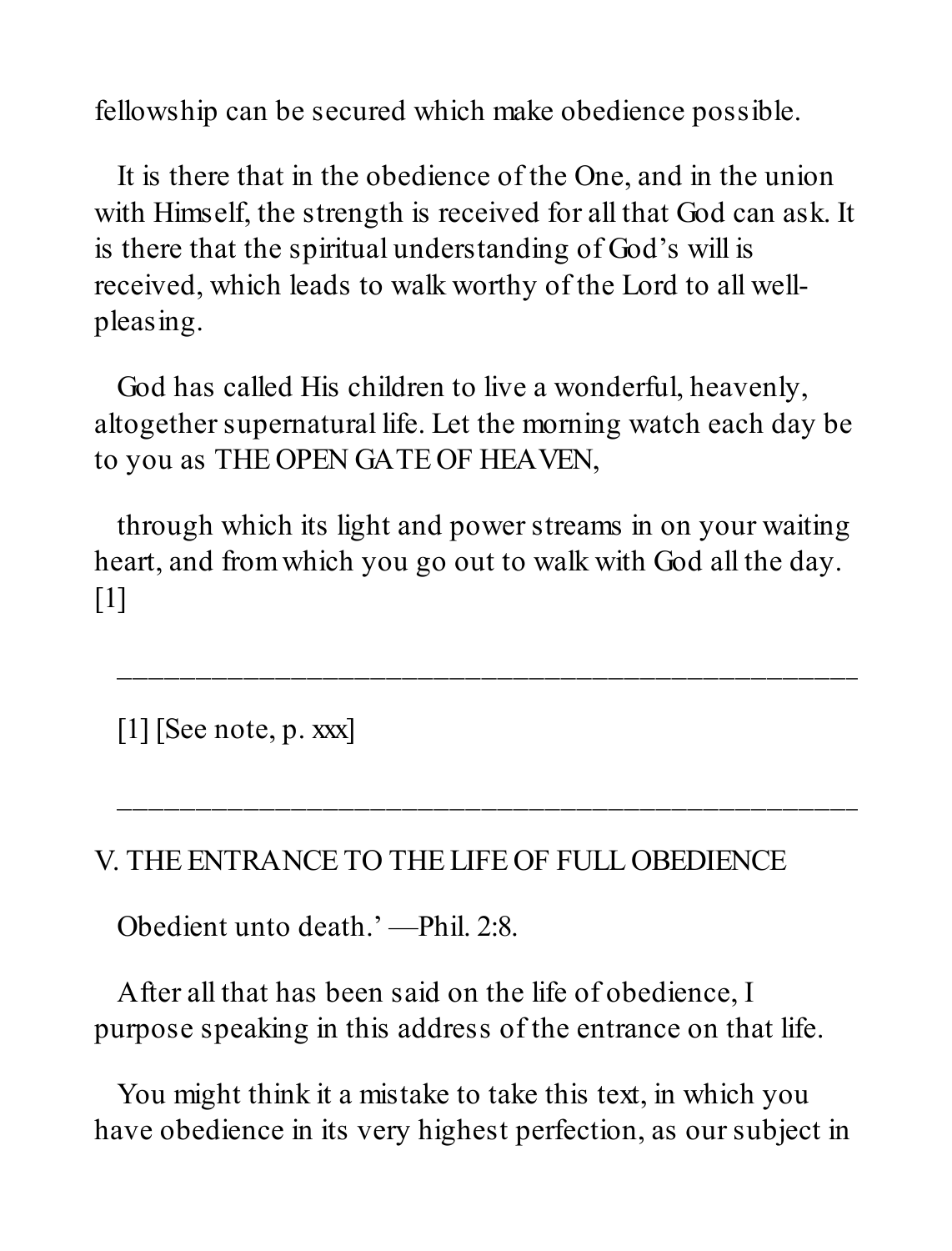speaking of the entrance on the course. But it is no mistake. The secret of success in a race is to have the goal clearly defined, and aimed at fromthe very outset.

He became obedient unto death.' There is no other Christ for any of us, no other obedience that pleases God, no other example for us to copy, no other Teacher fromwhomto learn to obey. Christians suffer inconceivably because they do not at once and heartily accept this as the only obedience they are to aimat. The youngest Christian will find it a strength in the school of Christ to make nothing less fromthe commencement his prayer and his vow: Obedient unto Death. It is at once the beauty and the glory of Christ. A share in it is the highest blessing He has to give. The desire for and the surrender to it is possible to the youngest believer.

If you want to be reminded of what it means, think of the story in ancient history. A proud king, with a great army following him, demands the submission of the king of a small but brave nation. When the ambassadors have delivered their message, he calls one of his soldiers to stab himself. At once he does it. A second is called; he too obeys at once. A third is summoned; he too is obedient to death.

Go and tell your master that I have three thousand such men; let himcome.'

The king dared count upon men who held their life not dear to themwhen the king's word called for it.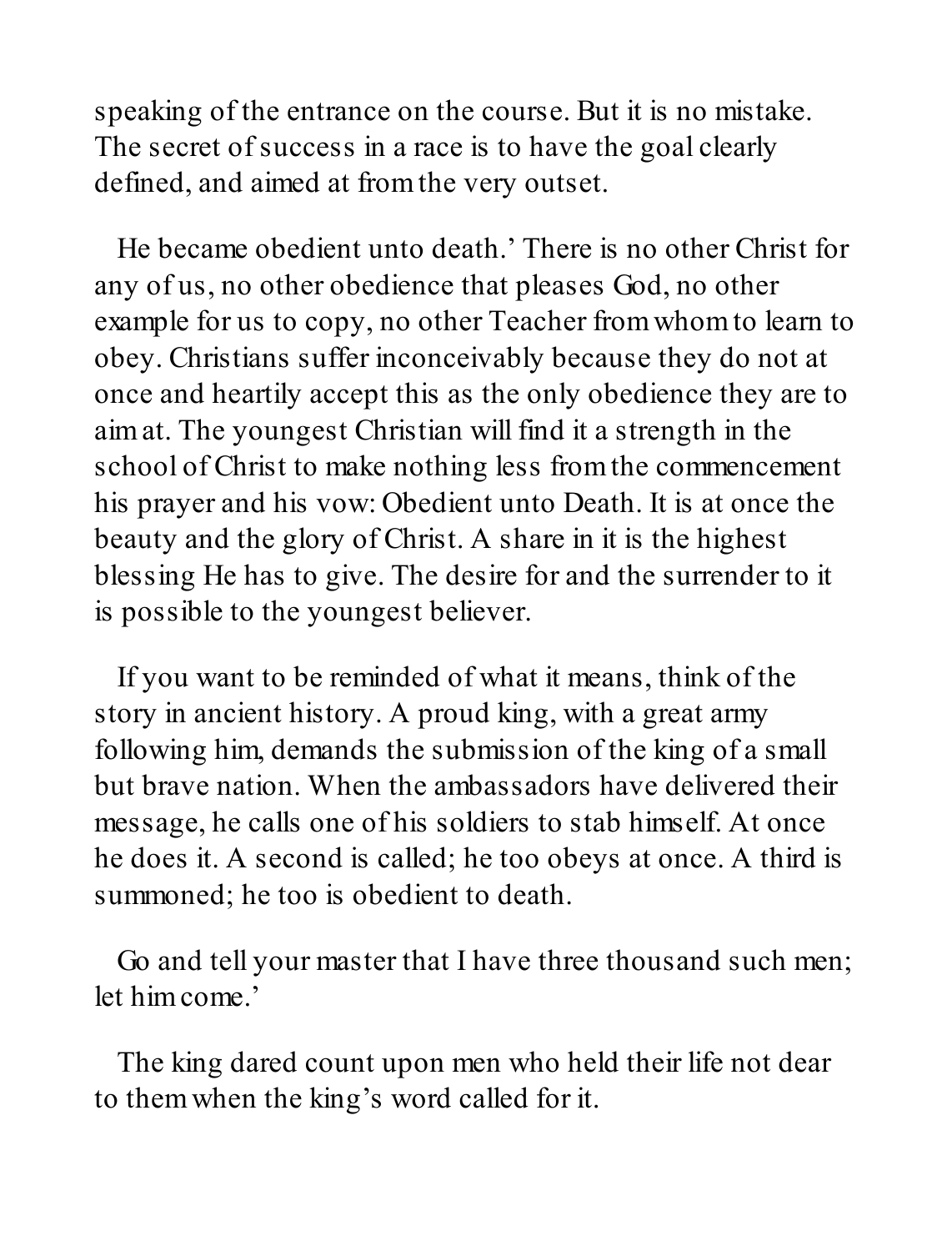It is such obedience God wants. It is such obedience Christ gave. It is such obedience He teaches. Be it such obedience and nothing less we seek to learn. Fromthe very outset of the Christian life let this be our aim, that we may avoid the fatal mistake of calling Christ Master and yet not doing what He says.

Let all who by these addresses have in any degree been convicted of the sin of disobedience, listen as we study from God's Word the way to escape fromthat and gain access to the life Christ can give—the entrance to the life of full obedience.

## I. THECONFESSION AND CLEANSINGOF THE **DISOBEDIENCE**

It is easy to see that this must be the first step. In Jeremiah, the prophet who more than any other speaks of the disobedience of God's people, God says,

Return, thou backsliding Israel, saith the Lord; for I am merciful.

Only acknowledge thine iniquity that you have not obeyed My voice, saith the Lord God. Turn, O backsliding children, saith the Lord.'

As little as there can be pardon at conversion without confession can there be, after conversion, deliverance fromthe overcoming power of sin and the disobedience it brings,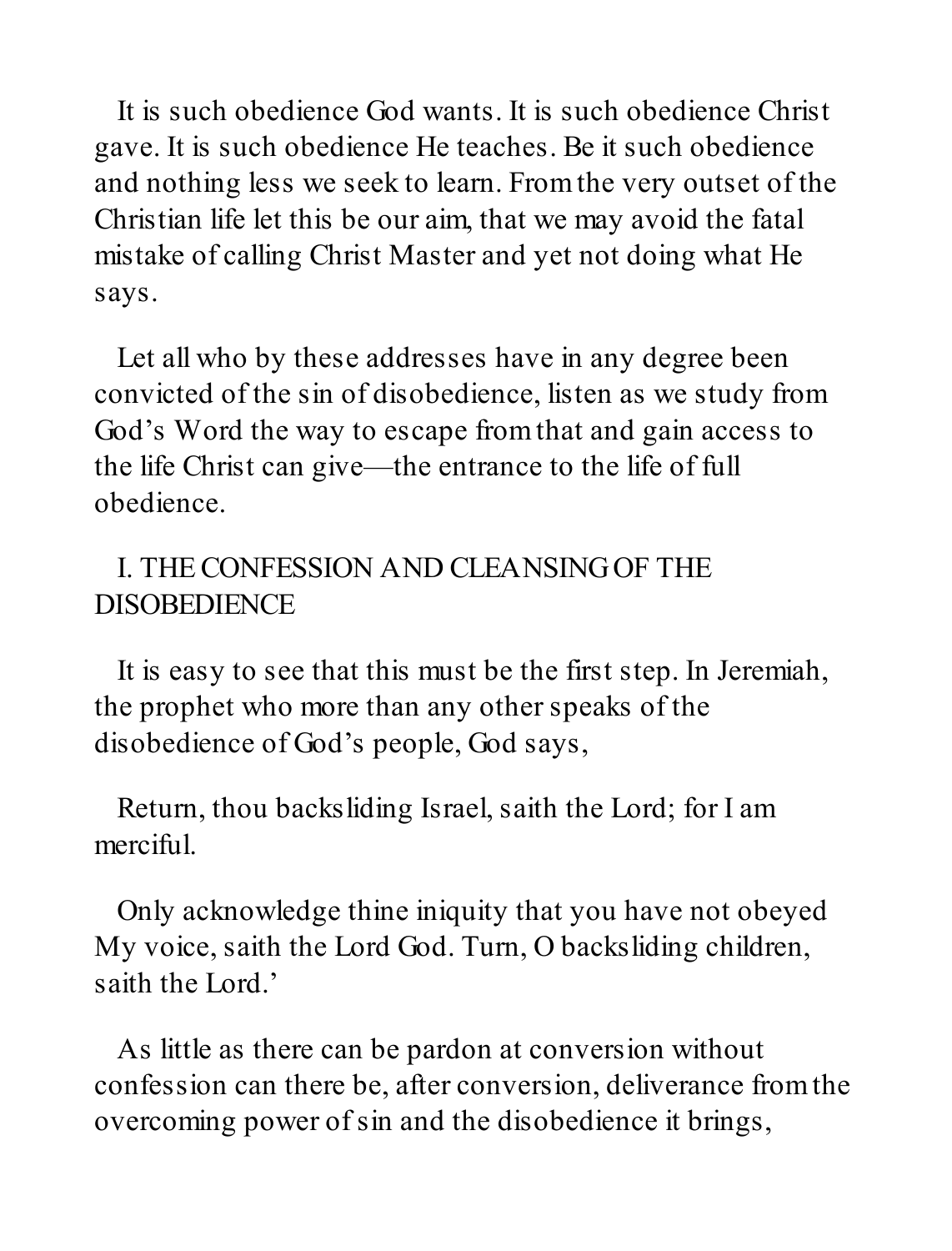without a new and deeper conviction and confession.

The thought of our disobedience must not be a vague generality. The special things in which we actually disobey must be definitely found out, and in confession given up and placed in the hands of Christ, and by Himcleansed away. Then only can there be the hope of entering into the way of true obedience.

Let us search our life by the light of the teaching of our Lord.

1. Christ appealed to the law.

He was not come to destroy the law, but to secure its fulfillment. To the young ruler, He said, Thou knowest the commandments.' Let the law be our first test.

Let us take a single sin—such as that of lying. I had a note froma young lady once saying that she wished to obey fully, and that she felt urged to confess an untruth she had told me. It was not a matter of importance, and yet she rightly judged that the confession would help her to cast it fromher.

How much there is in ordinary society, how much in school life, too, that will not stand the test of strict truthfulness!

And so, there are other commandments, up to the very last, with its condemnation of all coveting and lusting after what is not ours, in which too frequently the Christian gives way to disobedience.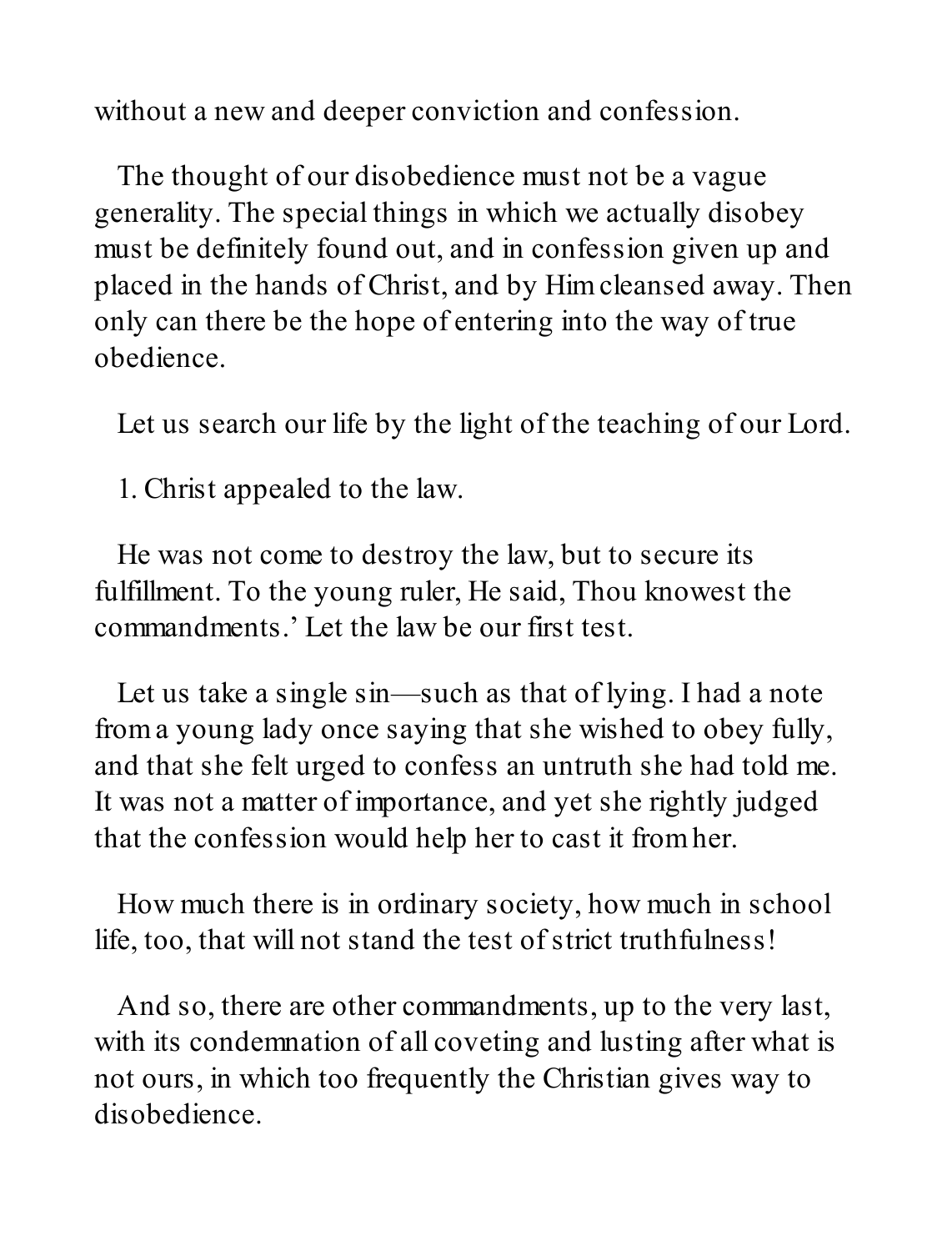All this must come to a complete end. We must confess it, and in God's strength put it away forever, if there is to be any thought of our entering a life of full obedience.

2. Christ revealed the new law of love.

To be merciful as the Father in heaven, to forgive just as He does, to love enemies and to do good to themthat hate us, and to live lives of self-sacrifice and beneficence,—this was the religion Jesus taught on earth.

Let us look upon an unforgiving spirit when we are provoked or illused, upon unloving thoughts and sharp or unkind words, upon the neglect of the call to show mercy and do good and bless, all as so much disobedience, which must be felt and mourned over and plucked out like a right eye, ere the power of a full obedience can be ours.

3. Christ spoke much of self-denial.

Self is the root of all lack of love and obedience. Our Lord called His disciple to deny himself and to take up his cross; to forsake all, to hate and lose his own life, to humble himself and become the servant of all. He did so, because self, self-will, self-pleasing, self-seeking, is simply the source of allsin.

When we indulge the flesh in such a simple thing as eating and drinking; when we gratify self by seeking or accepting or rejoicing in what indulges our pride; when self-will is allowed to assert itself, and we make provision for the fulfillment of its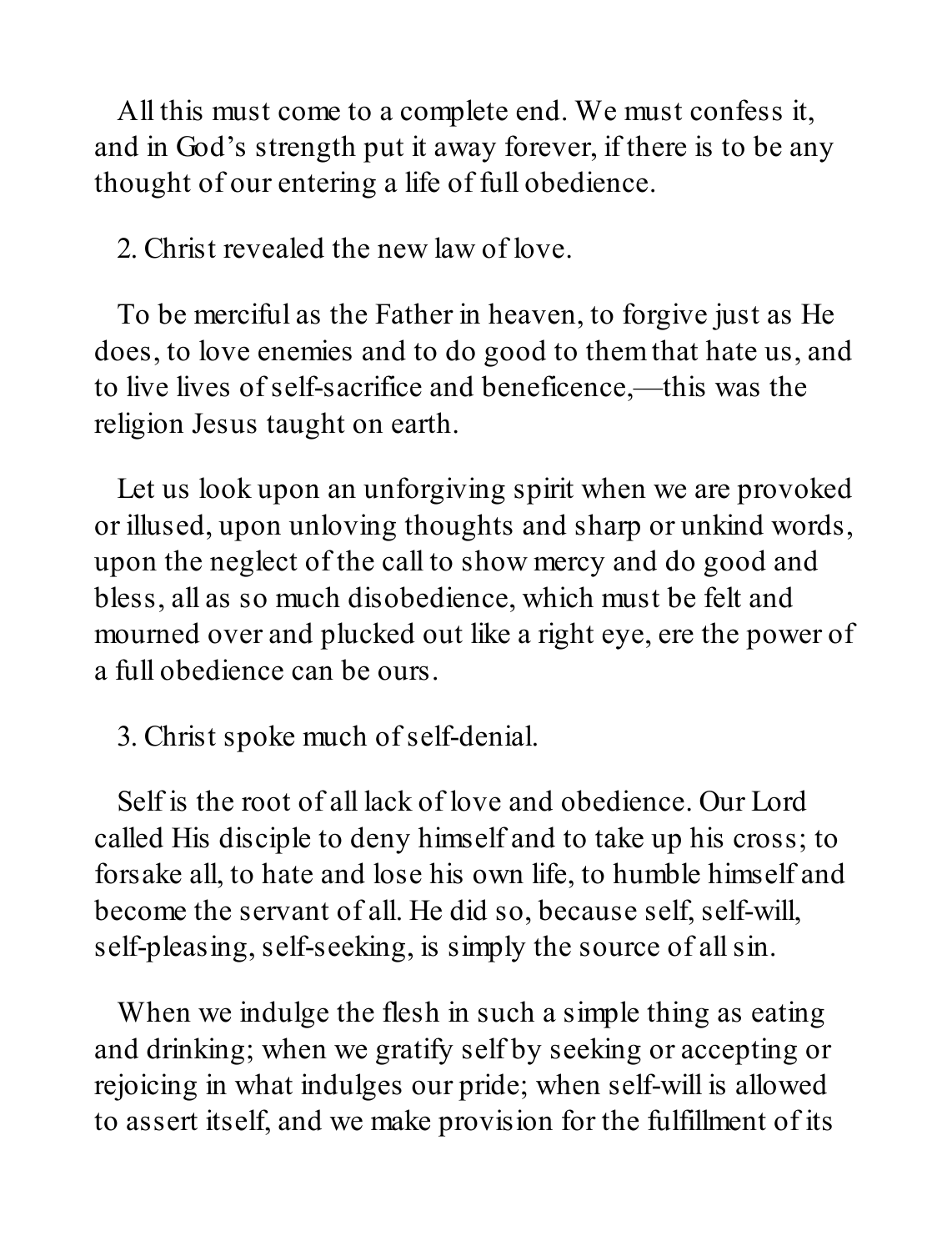desire, we are guilty of disobedience to His command. This gradually clouds the soul and makes the full enjoyment of His light and peace an impossibility, 4. Christ claimed for God the love of the heart.

For Himself He equally claimed the sacrifice of all to come and follow Him. The Christian who has not definitely at heart made this his aim, who has not determined to seek for grace so to live, is guilty of disobedience. There may be much in his religion that appears good and earnest, but he cannot possibly have the joyful consciousness of knowing that he is doing the will of his Lord, and keeping His commandments.

When the call is heard to come and now begin anew a true life of obedience, there are many who feel the desire to do so, and try quietly to slip into it. They think that by more prayer and Bible study they will grow into it—it will gradually come. They are greatly mistaken.

The word God uses in Jeremiah might teach themtheir mistake: Turn, ye backsliding children, turn to Me.'

A soul that is in full earnest and has taken the vow of full obedience may grow out of a feeble obedience into a fuller one. But there is no growing out of disobedience into obedience. A turning back, a turning away, a decision, a crisis, is needed. And that only comes by the very definite insight into what has been wrong, and its confession with shame and penitence. Then alone will the soulseek for that divine and mighty cleansing fromall its filthiness which prepares for the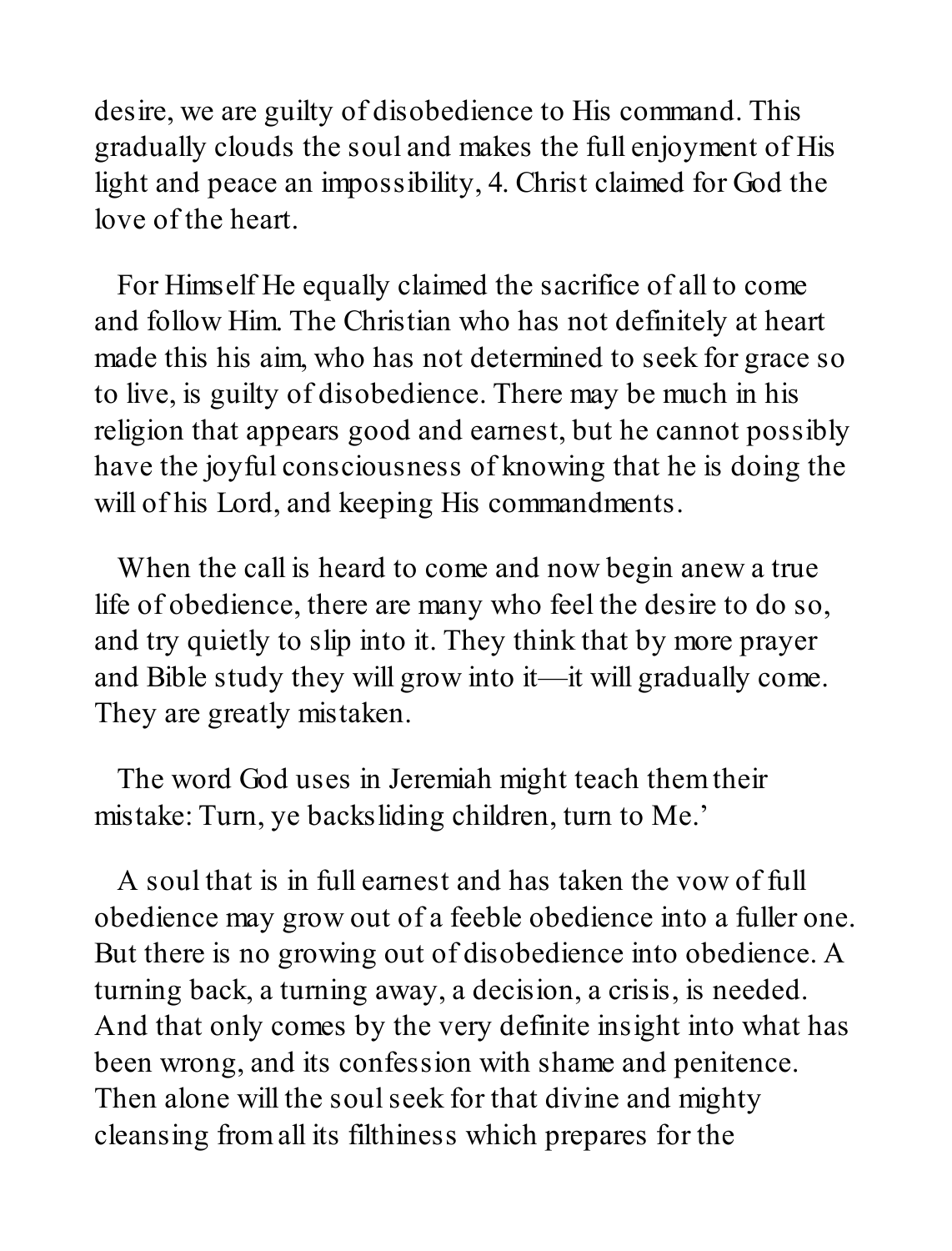consciousness of the gift of the new heart, and God's Spirit in it causing us to walk in His statutes.

If you would hope to lead a different life, to become a man or a woman of a Christlike obedience unto death, do begin by beseeching God for the Holy Spirit of conviction, to show you all your disobedience and to lead you in humble confession to the cleansing God has provided. Rest not till you have received it.

#### II. FAITH THAT OBEDIENCE IS POSSIBLE.

This is the second step. To take that step we must try and understand clearly what obedience is.

1. To this end we must attend carefully to the difference between voluntary and involuntary sin. It is with the former alone that obedience deals.

We know that the new heart which God gives His child is placed in the midst of the flesh with its sinfulness. Out of this there often arises, even in one who is walking in true obedience, evilsuggestions of pride, unlovingness, impurity, over which he has no direct control.

They are in their nature utterly sinful and vile; but they are not imputed to a man as acts of transgression. They are not acts of disobedience, which he can break off and cast out, as he can the disobedience of which we have spoken. The deliverance fromthemcomes in another way, not through the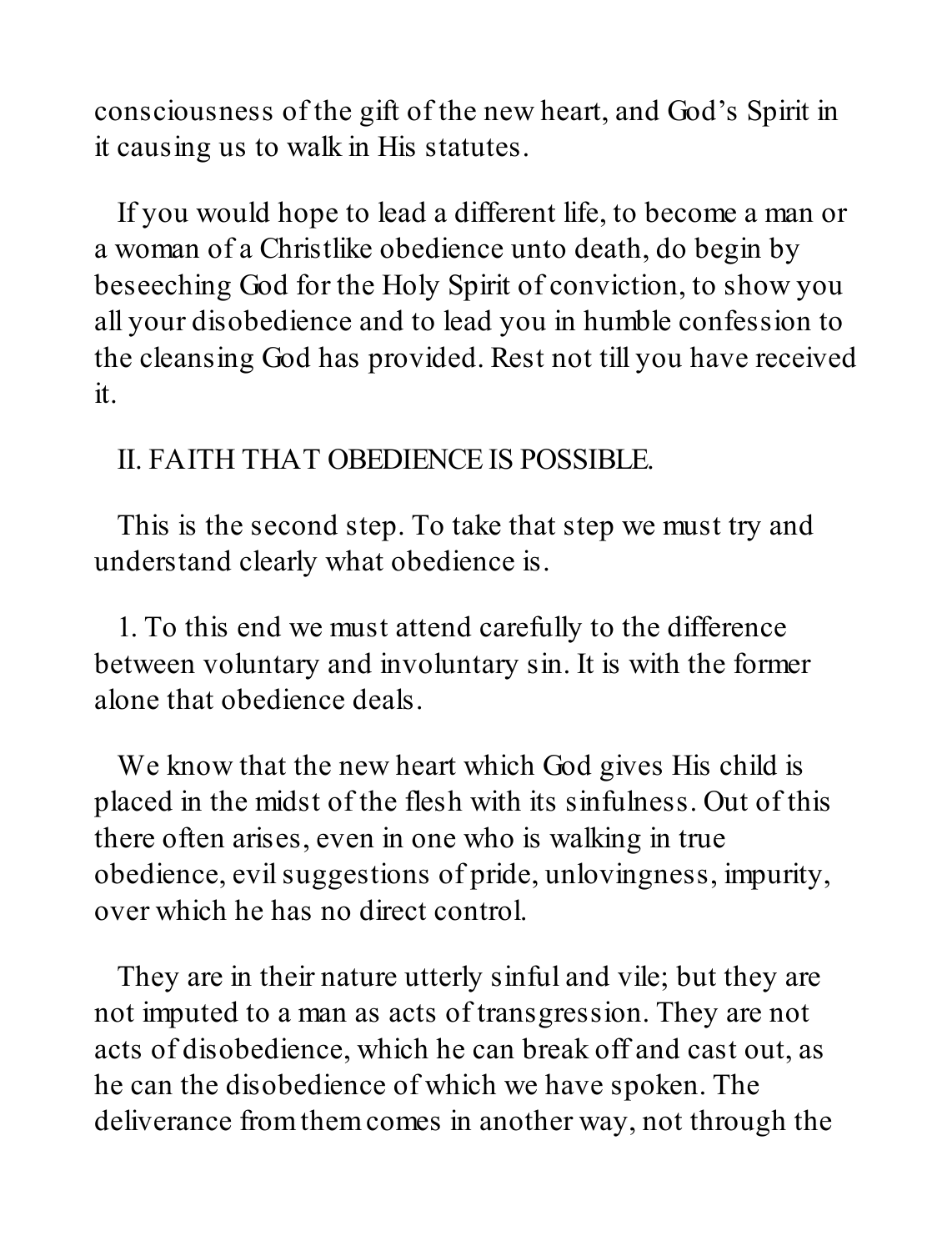will of the regenerate man, by which obedience always comes. but through the cleansing power of the blood and the indwelling Christ. As the sinful nature rises, all he can do is to abhor it and trust in the blood that at once cleanses himand keeps himclean.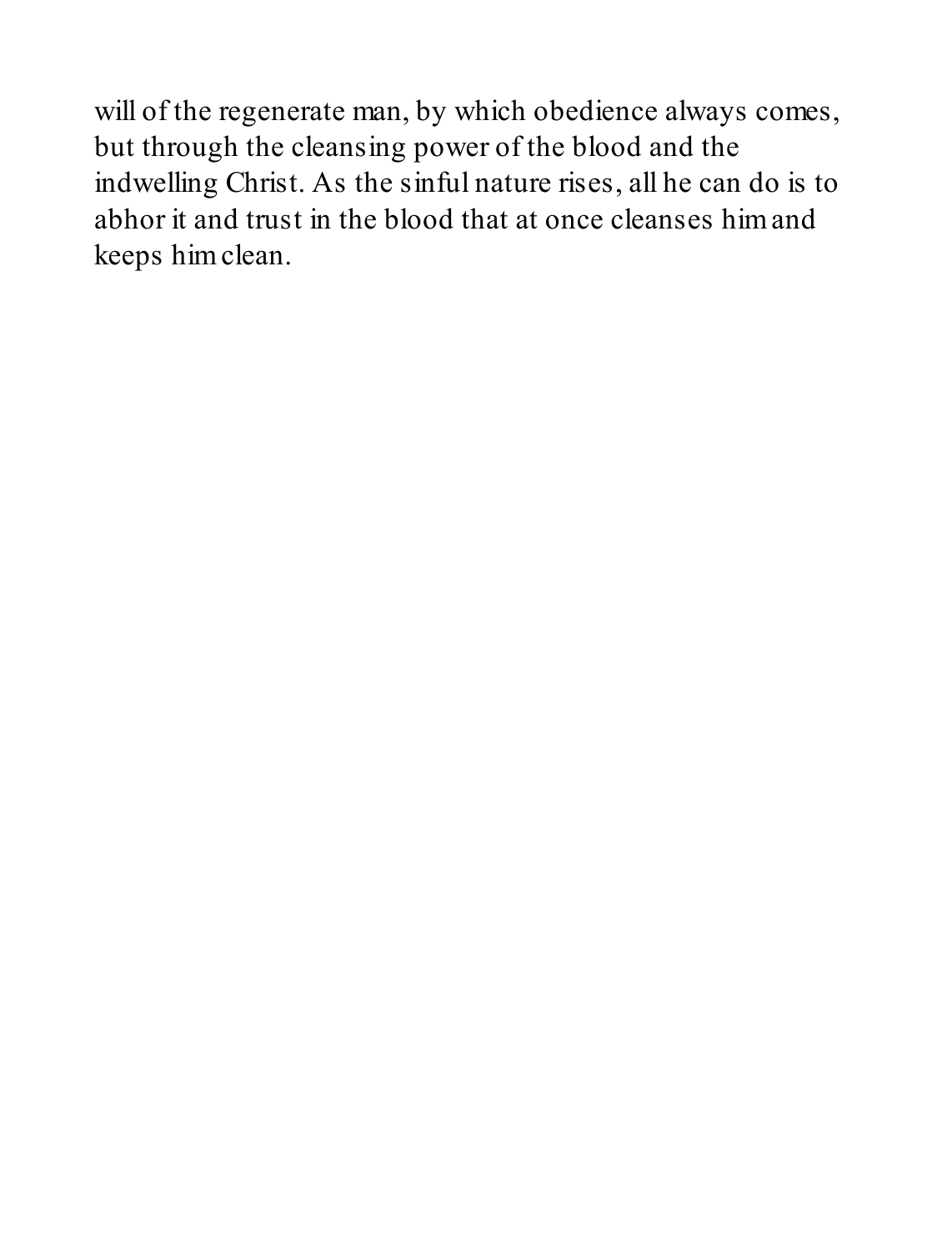# **ITIS OF GREAT CONSEQUENCE**

to note the distinction. It keeps the Christian fromthinking obedience impossible. It encourages himto seek and offer his obedience in the sphere where it can avail. And it is just in proportion as in its own sphere the power of the will for obedience is maintained, that the power of the Spirit can be trusted and obtained to do the cleansing work in what is beyond the reach of the will.

2. When this difficulty has been removed, there is often a second one arises, to make us doubt whether obedience be indeed possible.

Men connect it with the idea of absolute perfection. They put together all the commands of the Bible; they think of all the graces these commands point to, in their highest possible measure; and they think of a man with all those graces, every moment in their full perfection, as an obedient man. How different is the demand of the Father in heaven!

He takes account of the different powers and attainments of each child of His. He asks of himonly the obedience of each day, or rather, each hour at a time. He sees whether I have indeed chosen and given myself up to the whole-hearted performance of every known command. He sees whether I am really longing and learning to know and do all His will.

And when His child does this, in simple faith and love, the obedience is acceptable. The Spirit gives us the sweet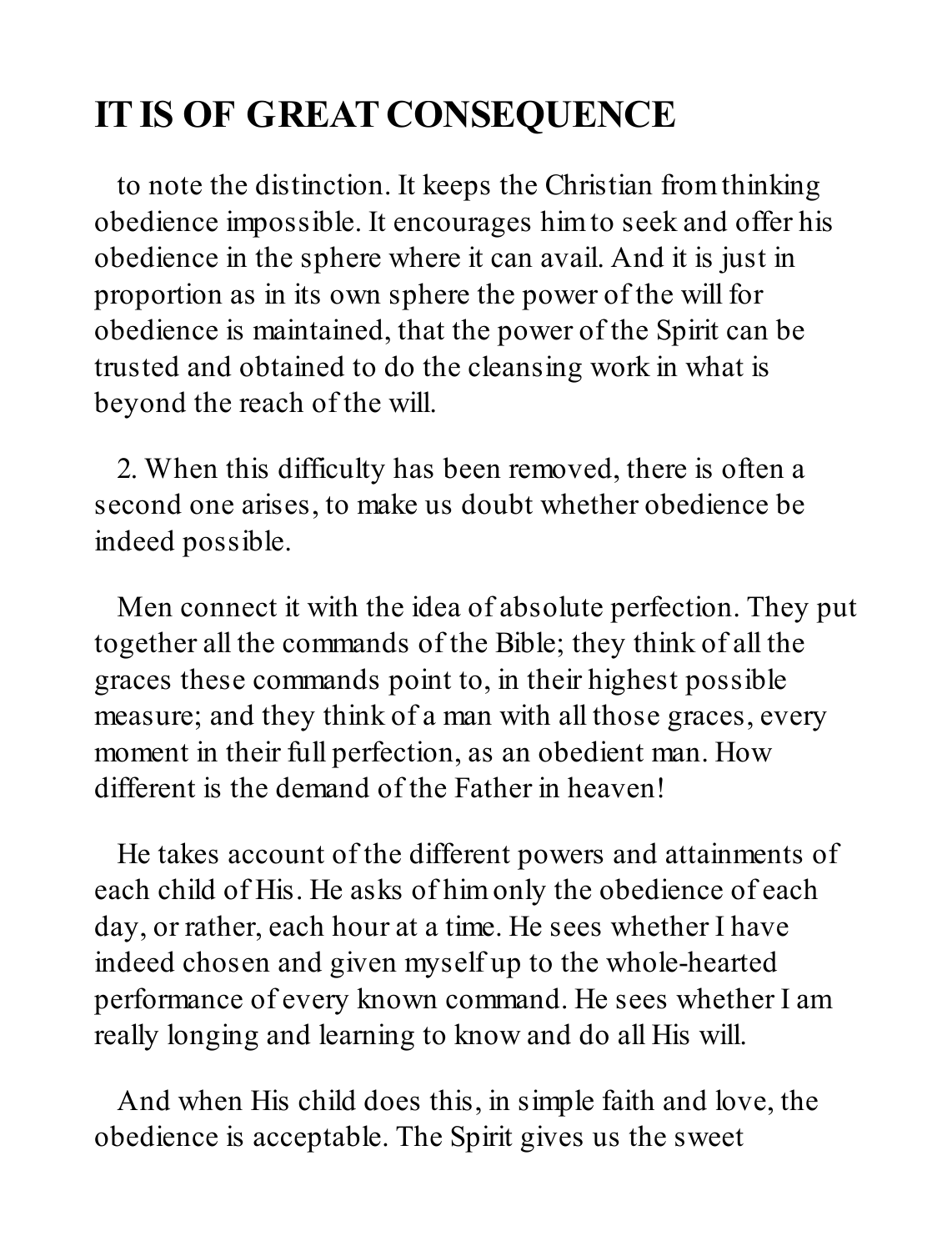assurance that we are well-pleasing to Him, and enables us to have confidence before God, because we know that we keep His commandments, and do the things that are pleasing in His sight.'

This obedience is indeed an attainable degree of grace. The faith that it is, is indispensable to the obedient walk.

You ask for the ground of that faith in God's Word? You find it in God's New Covenant promise,

I will write My law in their heart. I will put My fear in their heart, and they shall not depart from Me.'

The great defect of the Old Covenant was that it demanded, but did not provide, the power for obedience. This the New Covenant did. The heart means the love, the life. The law put into, written into the heart, means that it has taken possession of the inmost life and love of the renewed man. The new heart delights in the law of God, it is willing and able to obey it.

You doubt this; your experience does not confirmit. No wonder! A promise of God is a thing of faith; you do not believe it, and so cannot experience it.

You know what invisible writing fluid is. You, write with it on paper, and nothing can be seen by a man who is not in the secret. Tell himof it, and by faith he knows it. Hold it up to the sun, or put some chemical on it, and out comes the secret writing. So God's law is written in your heart. If you believe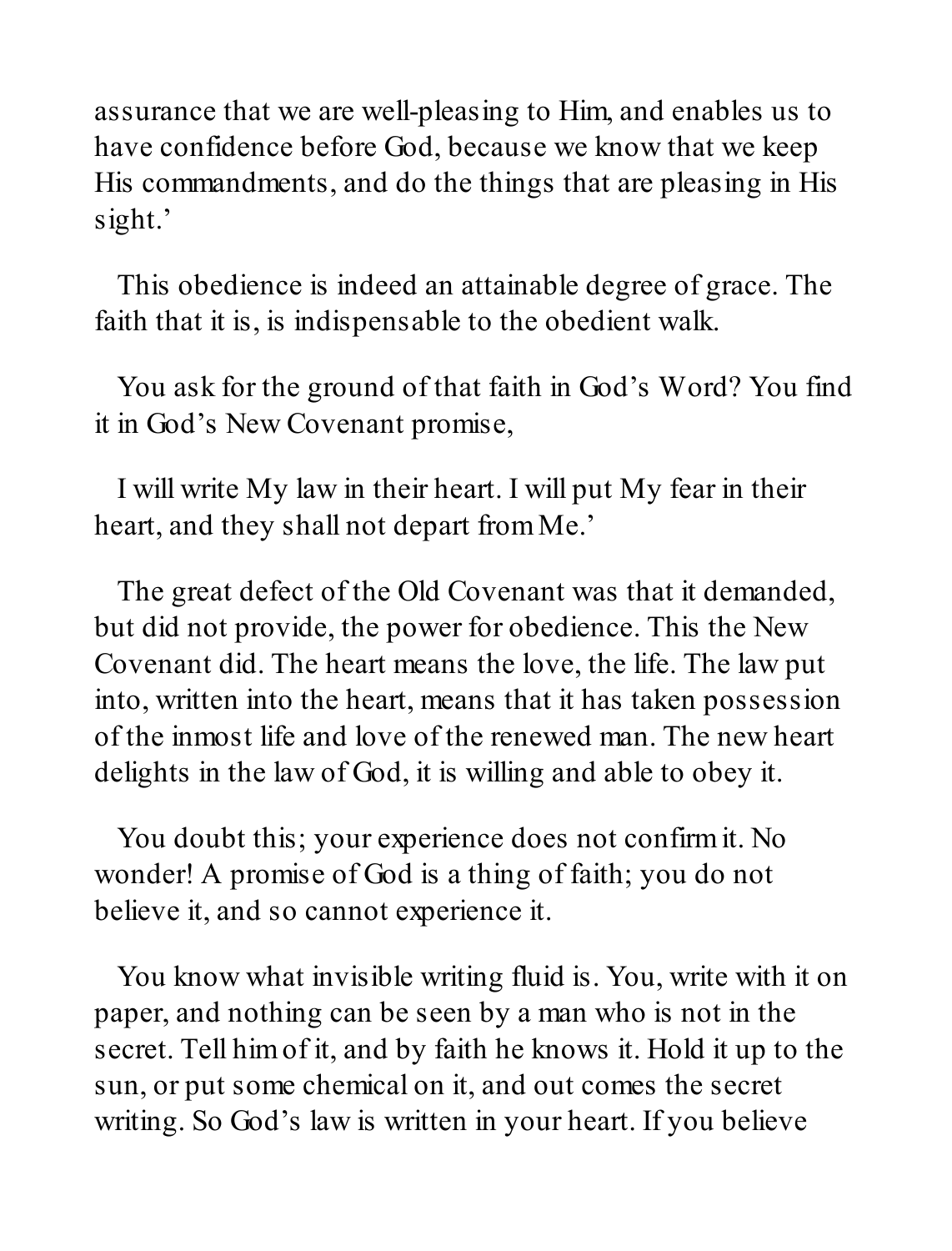this firmly, and come and say to God that His law is there in your inmost part, and hold up that heart to the light and heat of the Holy Spirit, you will find it true. The law written in the heart will mean to you the fervent love of God's commands, with the power to obey them. [2]

A story is told of one of Napoleon's soldiers. The doctor was seeking to extract a bullet that had lodged in the region of the heart, when the soldier cried,

Cut deeper, you will find Napoleon graven there.'

Christian! do believe that the law lives in your inmost being! Speak in faith the words of David and of Christ, I delight to do Thy will O God! Yea, Thy law is written on my heart.'

The faith of this will assure you that obedience is possible. Such faith will help you into the life of true obedience.

## III. THE STEP OUT OF DISOBEDIENCE TO OBEDIENCE IS BYSURRENDER TO CHRIST.

Turn to Me, ye backsliding children, and I will heal your backsliding,'

God said to Israel.

They were His people, but had turned fromHim; the return must be immediate and entire. To turn our back upon the divided life of disobedience, and in the faith of God's grace to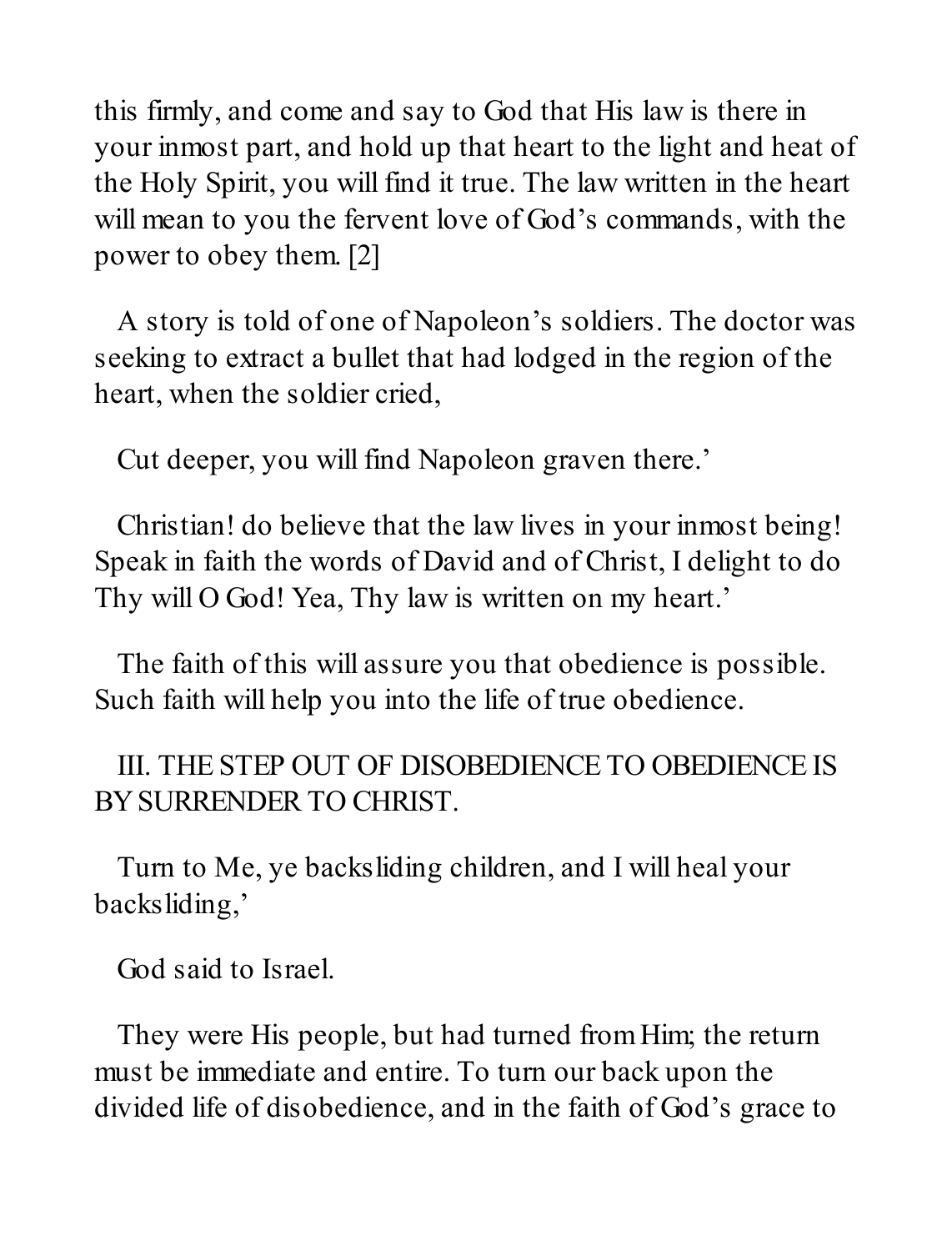say I will obey,' may be the work of a moment.

The power for it, to take the vow and to maintain it, comes fromthe living Christ, We have said before, the power of obedience lies in the mighty influence of a living personal Presence. As long as we took our knowledge of God's will from a book or frommen, we could not but fail.

If we take Jesus, in His unchanging nearness, as at once our Lord and our Strength, we can obey. The voice that commands is the voice that inspires. The eye that guides is the eye that encourages. Christ becomes all in all to us; the Master who commands the Example who teaches, the Helper who strengthens. Turn fromyour life of disobedience to Christ; give up yourself to Himin surrender and faith.

In surrender. Let Himhave all. Give up your life to be as full of Him, of His presence, His will, His service, as He can make it. Give up yourself to Him, not to be saved fromdisobedience, that now you may be happy and live your own life without sinning and trouble. No; but that He may have you wholly for Himself, as a vessel, as a channel, which He can fill with Himself, with His life and love for men, and me in His blessed service.

In faith too. In a new faith. When a soulsees this new thing in Christ, the power for continual obedience, it needs a new faith to take in the special blessing of His great redemption. The faith that only understood He became obedient unto death' of His atonement, as a motive to love and obedience,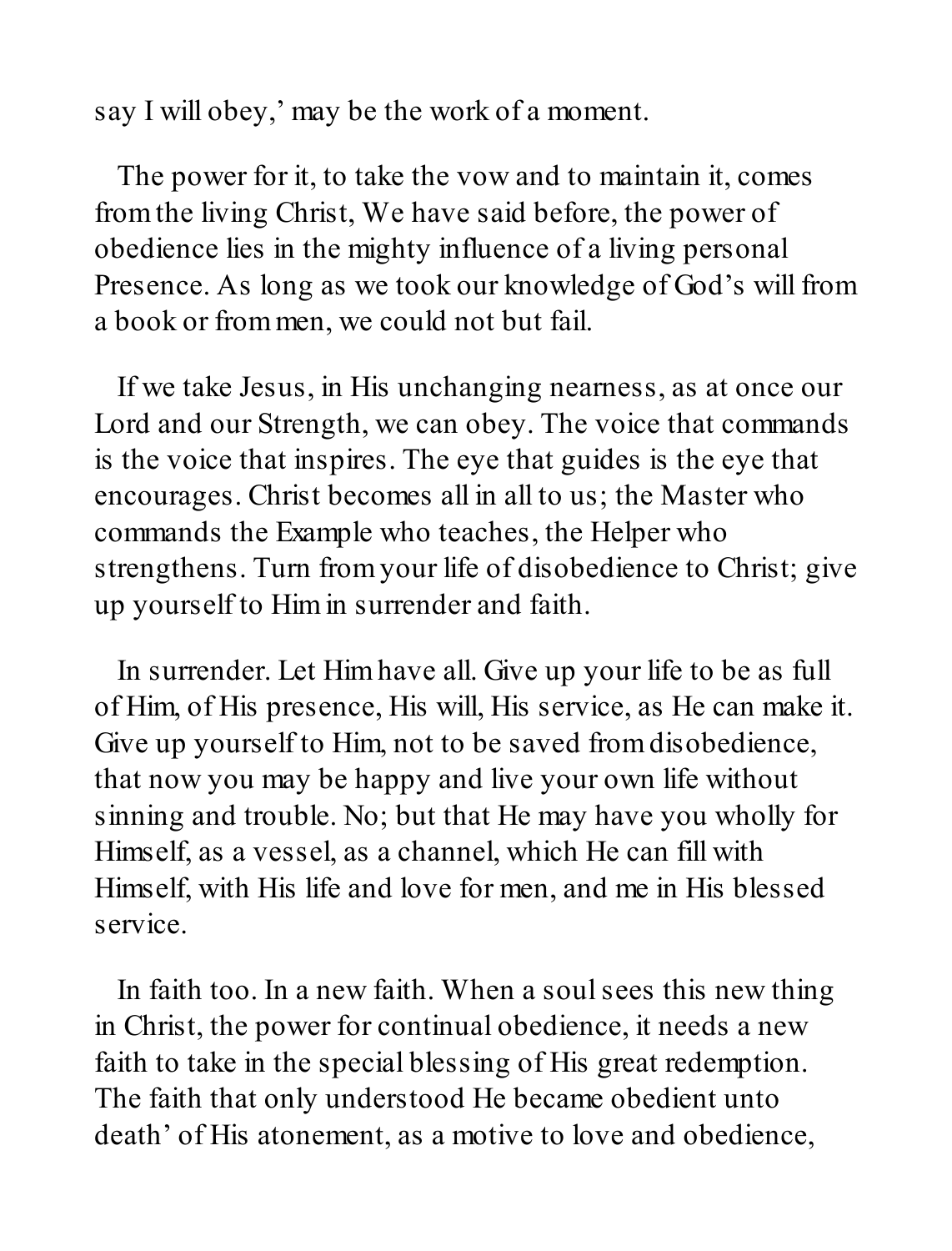now learns to take the word as Scripture speaks it, Have this mind in you, which was also in Christ Jesus, who humbled Himself, becoming obedient even unto death.' It believes that Christ has put His own mind and Spirit into us, and in the faith of that, prepares to live and act it out.

God sent Christ into the world to restore obedience to its place in our heart and life, to restore man to His place in the obedience to God.

Christ came, and becoming obedient unto death proved what the only true obedience is. He wrought it out, and perfected it in Himself, as a life that He won through death, and now communicates to us. The Christ who loves us, who leads and teaches and strengthens us, who lives in us, is the Christ who was obedient unto death. Obedient unto death' is the very essence of the life He imparts. Shall we not accept it and trust Himto manifest it in us?

Would you enter into the blessed life of obedience? See here the open gate—Christ says, I amthe door.' See here the new and living way—Christ says, I amthe way.'

We begin to see it; all our disobedience was owing to our not knowing Christ aright. We see it; obedience is only possible in a life of unceasing fellowship with Himself. The inspiration of His voice, the light of His eyes, the grasp of His hand make it possible, make it certain.

Come and let us bow down, and yield ourselves to this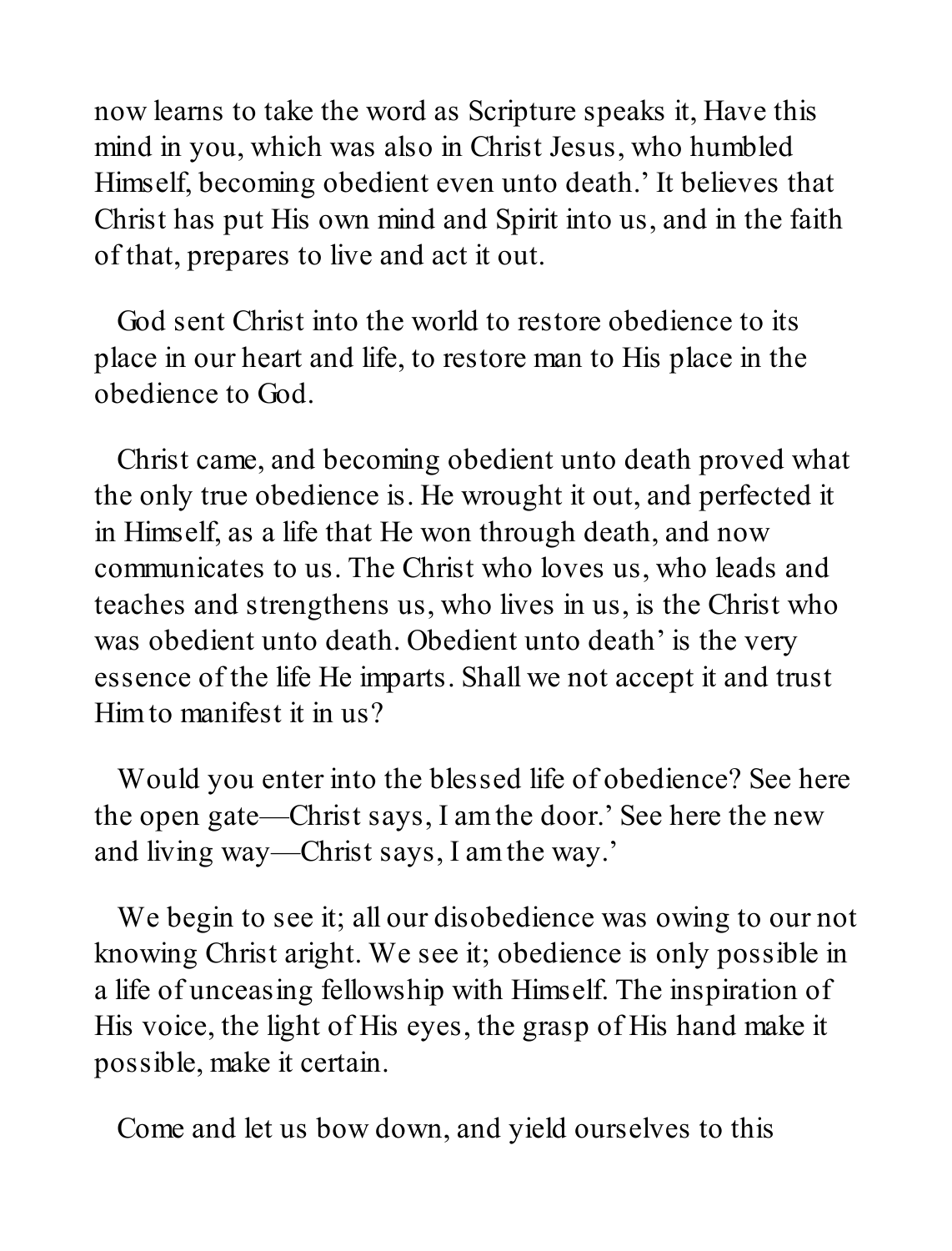Christ. Obedient unto death, in the faith that He makes us partakers with Himself of all He is and has.

[2] [In a volume being published about the same time, The Two Covenants and the Second Blessing, I have tried to show how plain, how certain, how allsufficient the provision is that has been made in the New Covenant, the Covenant of Grace, for securing our obedience.]

\_\_\_\_\_\_\_\_\_\_\_\_\_\_\_\_\_\_\_\_\_\_\_\_\_\_\_\_\_\_\_\_\_\_\_\_\_\_\_\_\_\_\_\_\_\_\_\_\_\_\_\_\_\_\_\_\_\_\_\_\_\_\_\_\_\_

\_\_\_\_\_\_\_\_\_\_\_\_\_\_\_\_\_\_\_\_\_\_\_\_\_\_\_\_\_\_\_\_\_\_\_\_\_\_\_\_\_\_\_\_\_\_\_\_\_\_\_\_\_\_\_\_\_\_\_\_\_\_\_\_\_\_

## VI. THE OBEDIENCE OF FAITH

By faith Abrahamobeyed.' —Heb. 11:8.

By faith Abraham, when he was called to go out into a place which he should after receive as an inheritance, obeyed; and he went out, not knowing whither he went.' He believed that there was a land of Canaan, of which God had spoken. He believed in it as a land of promise,'

secured to himas an inheritance. He believed that God would bring himthere, would show it him, and give it him. In that faith he dared go out, not knowing whither he went. In the blessed ignorance of faith he trusted God, and obeyed, and received the inheritance.

The land of promise that has been set before us is the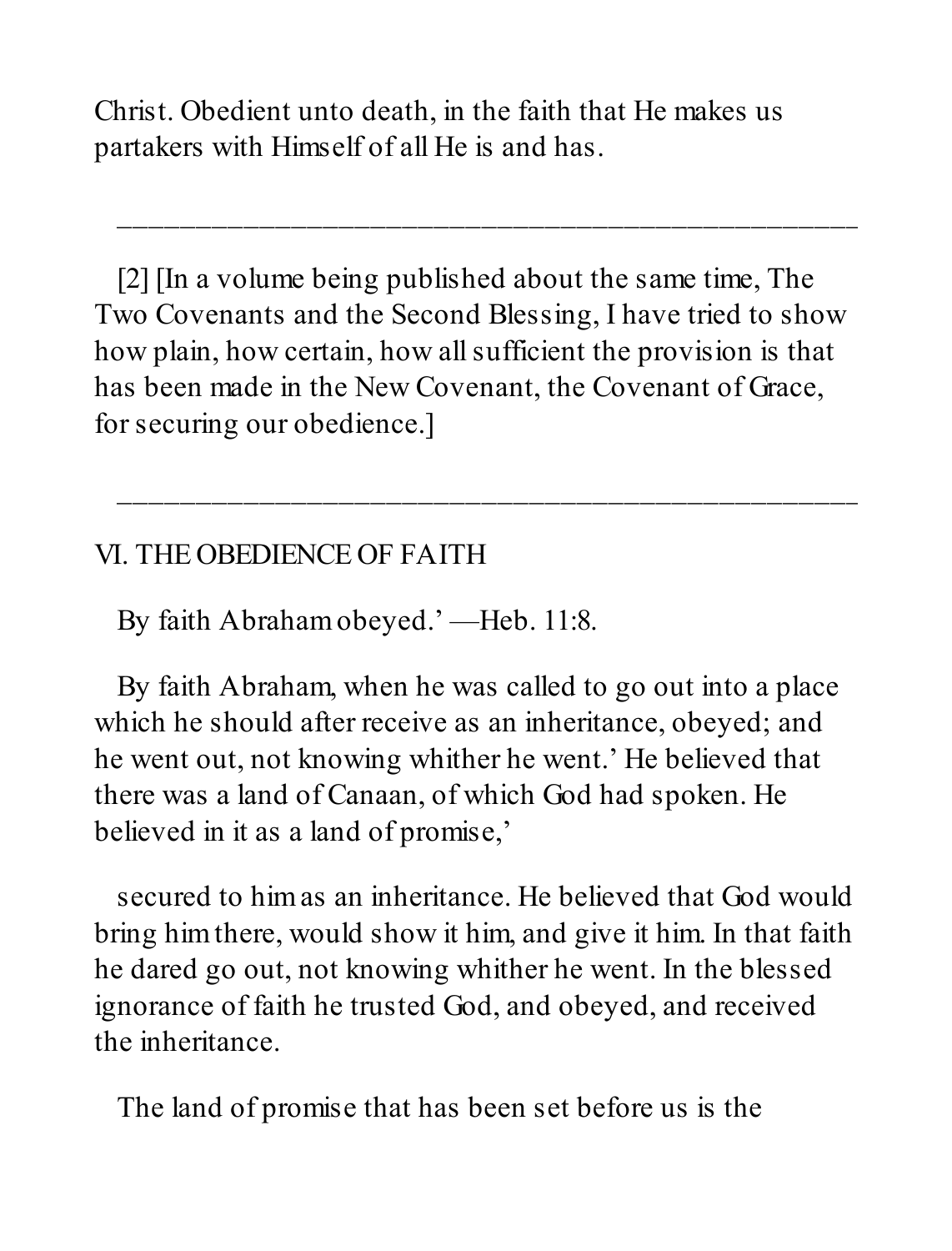blessed life of obedience. We have heard God's call to go out and dwell there—about that there can be no mistake. We have heard the promise of Christ to bring us there, and to give us possession of the land—that, too, is clear and sure. We have surrendered ourselves to our Lord, and asked of our Father to make all this true in us. Our desire now is that all our life and work in it may be lifted up to the level of a holy and joyful obedience: and that through us God may make obedience the key-note of the Christian life we aimat promoting in others. Our aimis high: we can only reach it by a new inflow of the power that comes fromabove.

It is only by a faith that gets a new vision and hold of the powers of the heavenly world, secured to us in Christ, that we can obey and obtain the promise.

As we think of all this, of cultivating in ourselves and others the conviction that we only live to please Himto serve His purposes, some are ready to say:

This is not a land of promise we are called to enter, but a life of burden and difficulty and certain failure.'

Do not say so, my brother! God calls you indeed to a land of promise.

Come and prove what He can work in you. Come and experience what the nobility is of a Christlike obedience unto death. Come and see what blessing God will give to himwho, with Christ, gives himself the uttermost unto the ever-blessed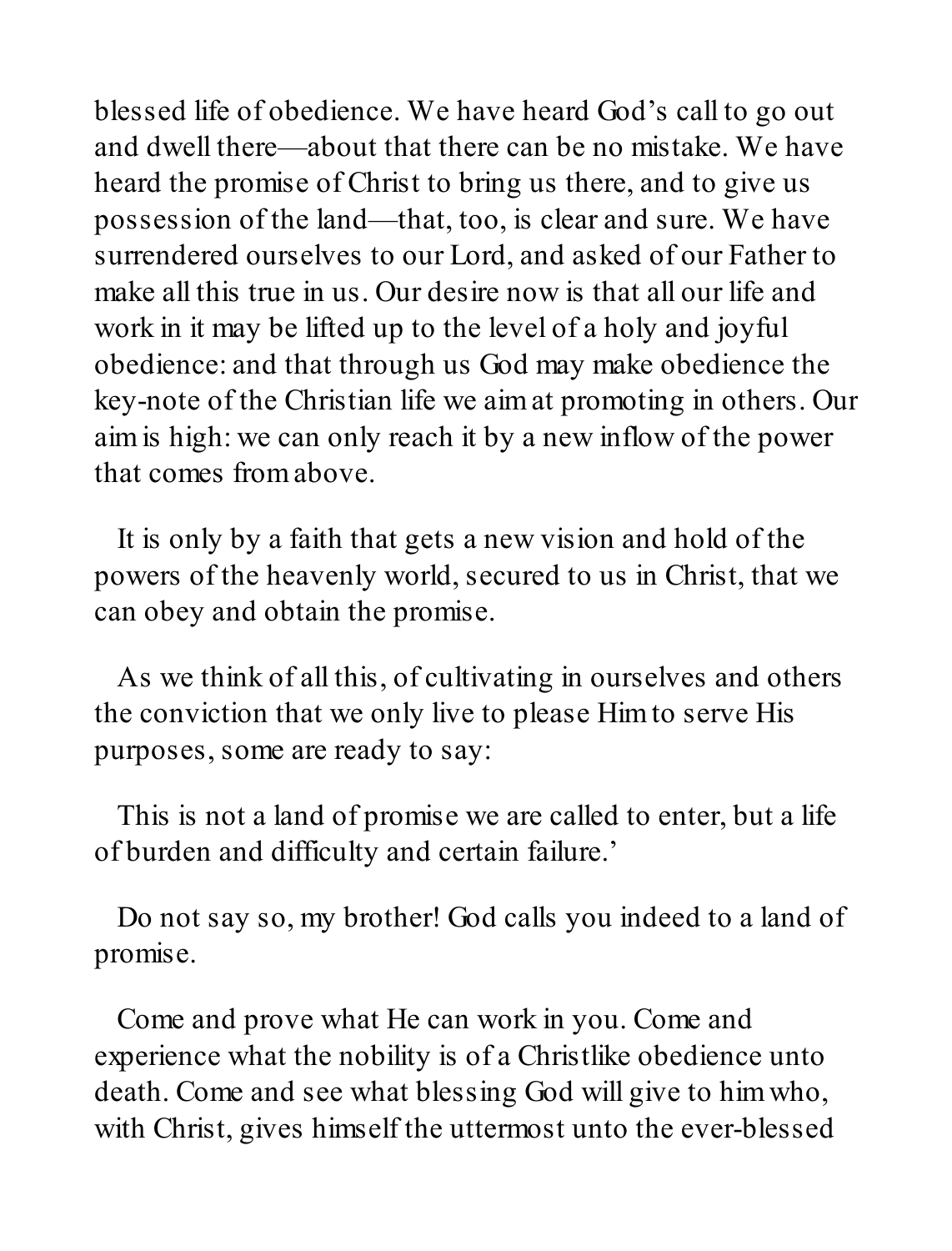and most holy will of God. Only believe in the glory of this good land of whole-hearted obedience: in God, in who calls you to it; in Christ, who will bring you in; in the Holy Spirit, who dwells and works all there. He that believeth entereth in.

I wish, then, to speak of the obedience of faith, and of faith as the sufficient power for all obedience. I give you these five simple words as expressive of the disposition of a believing heart entering on that life in the good land:—I see it, I desire it, I expect it, I accept it, I trust Christ for it.

#### I. FAITH SEES IT.

We have been trying to show you the map of the land, and to indicate the most important places in that land—the points at which God meets and blesses the soul. What we need now is in faith quietly and definitely to settle the question:

Is there really such a land of promise, in which continuous obedience is certainly, is divinely possible?

As long as there is any doubt on this point, it is out of the question to go up and possess the land.

Just think of Abraham's faith. It rested in God, in His omnipotence and His faithfulness. We have put before you the promises of God. Hear another of them: I will give you a new heart. and I will put My Spirit within you, and I will cause you to walk in my judgments, and ye shall keep them.' Here is God's covenant engagement. He adds, I the Lord have spoken,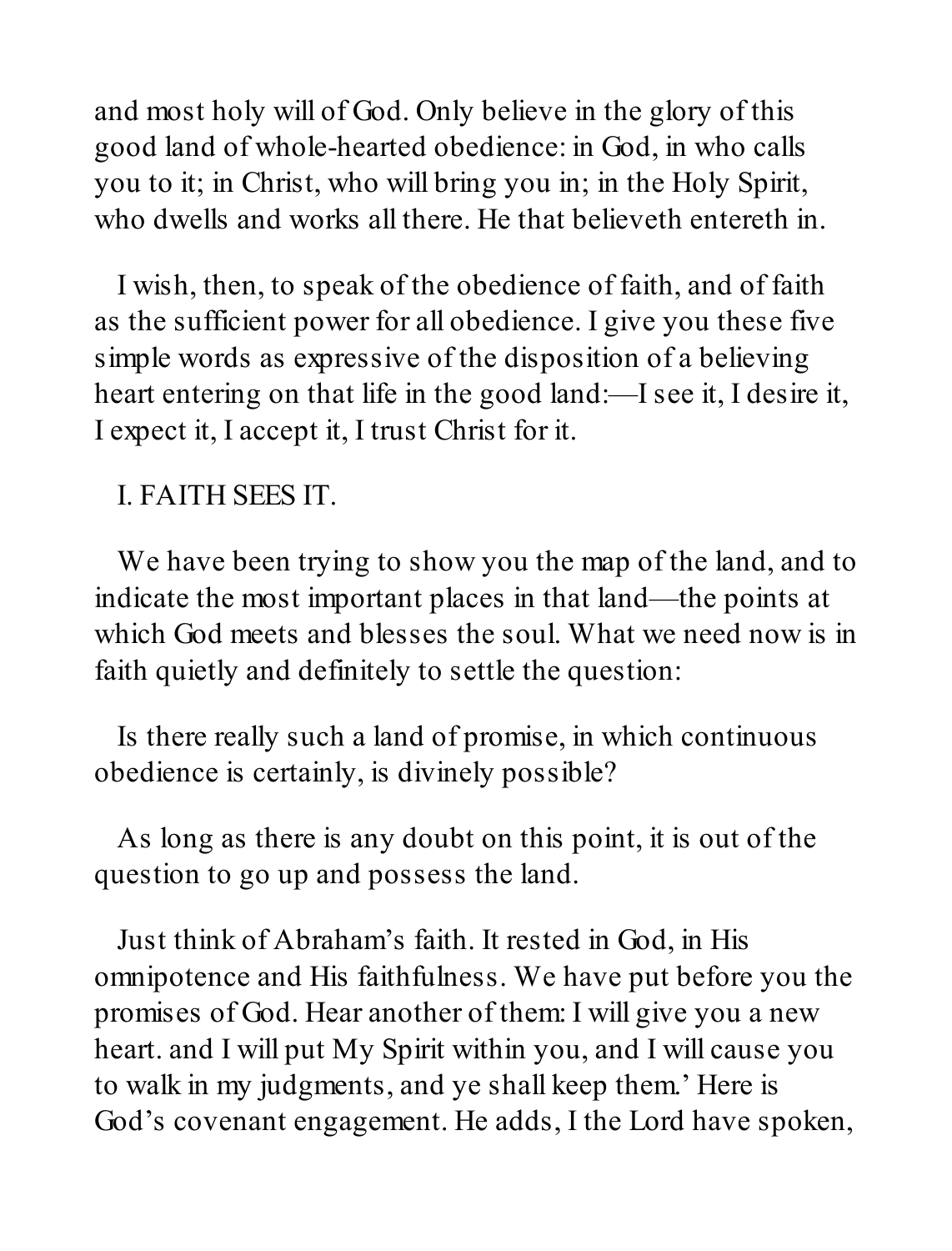and I will do it.' He undertakes to cause and enable you to obey. In Christ and the Holy Spirit He has made the most wonderful provision for fulfilling His engagement.

Just do what Abrahamdid—fixyour heart upon God. He was strong in faith, giving glory to God, being fully persuaded that what He had promised He was able to perform.' God's omnipotence was Abraham's stay.

Let it be yours. Look out on all the promises God's Word gives of a clean heart, a heart established blameless in holiness, of a life in righteousness and holiness, of a walk in all the commandments of the Lord unblameable and well-pleasing to Him, of God's working in us to will and to do, of His working in us that which is well-pleasing in His sight, in the simple faith: God says this; His power can do it. Let the assurance that a life of full obedience is possible, possess you. Faith can see the invisible and the impossible. Gaze on the vision until your heart says:

It must be true. It is true. There is a life promised I have never yet known.'

#### II. FAITH DESIRES IT.

When I read the gospel story and see how ready the sick and the blind and the needy were to believe Christ's word, I often ask myself what it was that made themso much more ready to believe than we are. The answer I get in the Word is this, that one great difference lies in the honesty and intensity of the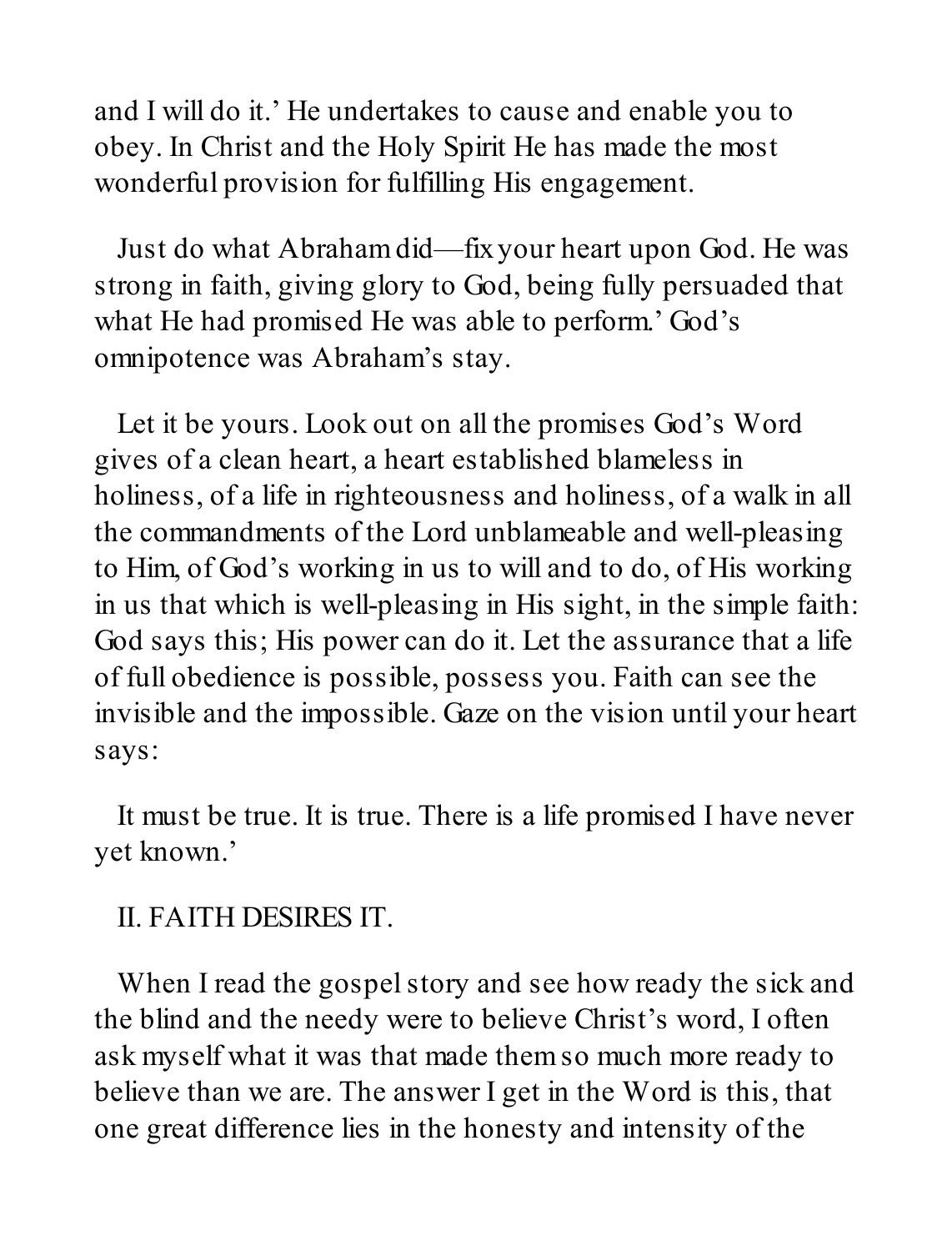desire. They did indeed desire deliverance with their whole heart. There was no need of pleading with themto make them willing to take His blessing.

Alas, that it should be so different with us! All indeed wish, in a sort of way, to be better than they are. But how few there are who really hunger and thirst after righteousness'; how few who intensely long and cry after a life of close obedience, and the continual consciousness of being pleasing to God.

There can be no strong faith without strong desire. Desire is the great motive-power in the universe. It was God's desire to save us moved HIM

to send His Son. It is desire that moves one to study and work and suffer. It is alone the desire for salvation that brings a sinner to Christ. It is the desire for God, and the closest possible fellowship with Him, the desire to be just what He would have us be, and to have as much of His will as possible, that will make the promised land attractive to us. It is this will make us forsake everything to get our fullshare in the obedience of Christ.

And how can the desire be awakened?

Shame on us, that we need to ask the question; that the most desirable of all things, likeness to God in the union with His will and doing it, has so little attraction for us! Let us take it as a sign of our blindness and dullness, and beseech God to give us by His Spirit enlightened eyes of the heart,' that we may see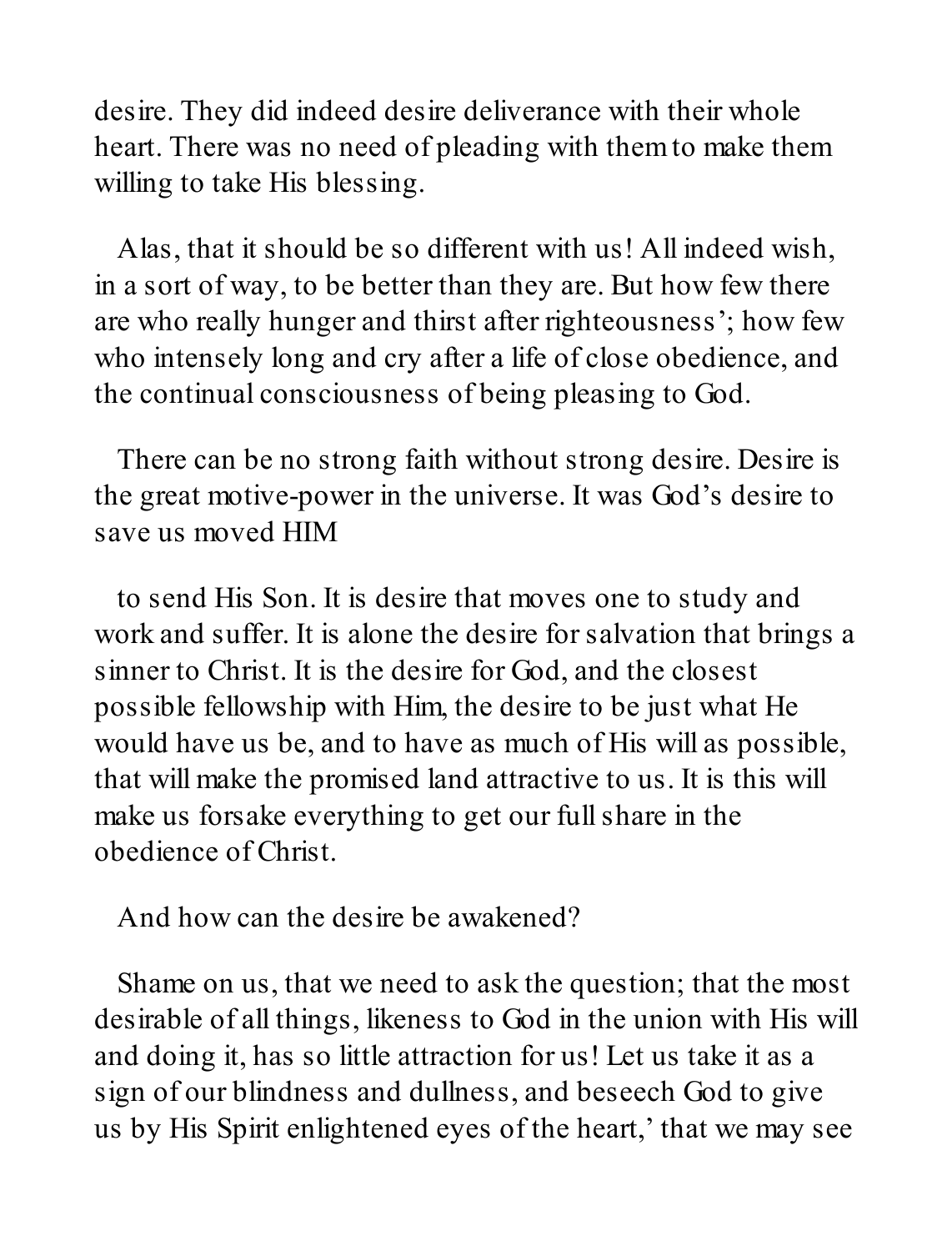and know the riches of the glory of our inheritance' waiting upon the life of true obedience.

Let us turn and gaze, in this light of God's Spirit, and gaze again on the life as possible, as certain, as divinely secured and divinely blessed, until our faith begins to burn with desire, and to say: I do long to have it. With my whole heart will I seek it.'

# III. FAITH EXPECTS IT.

The difference between desire and expectation is great. There is often a strong desire after salvation in a soul who has little hope of really obtaining it. It is a great step in advance when desire passes into expectation, and the soul begins to savor spiritual blessing: I amsure it is for me, and, though I do not see how, I confidently expect to obtain it.'

The life of obedience is no longer an unattainable ideal held out by God, to make us strive at least to get a little nearer it, but is become a reality, meant for the life in flesh and blood here on earth.

Expect it, as most certainly meant for you. Expect God to make it true.

There is much indeed to hinder this expectation. Your past failure; your unfavorable temperament or circumstances; your feeble faith; your difficulty as to what such a devotion, obedient unto death, may demand; your conscious lack of power for it; —all this makes you say: It may be for others; it is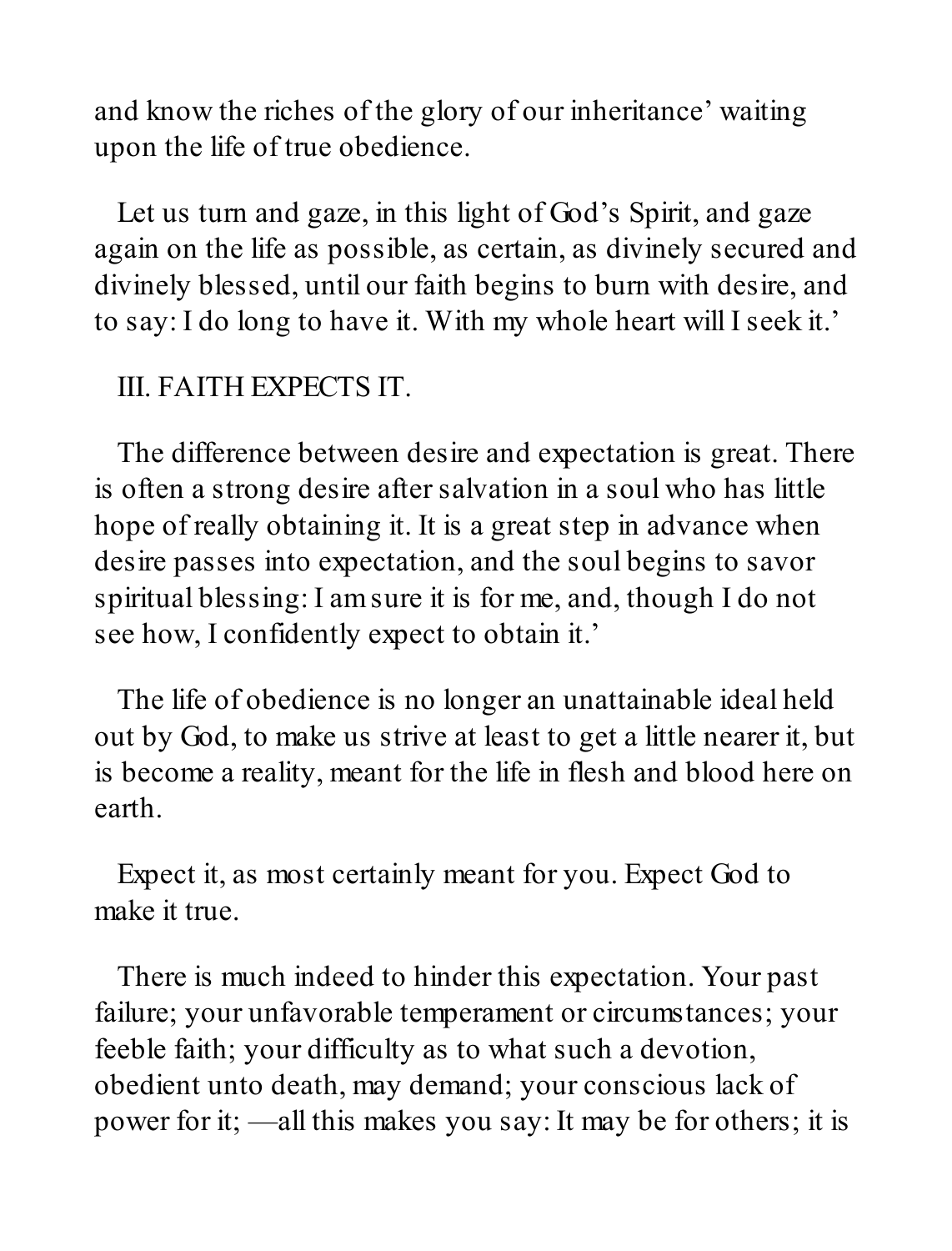not for me, I fear.'

I beseech you, speak not thus. You are leaving God out of account.

Expect to get it. Look up to His power and His love, and do begin to say,

It is for me.'

Take courage fromthe lives of God's saints who have gone before you.

Santa Teresa writes that after her conversion she spent more than eighteen years of her life in that miserable attempt to reconcile God and her life of sin. But at last she was able to write, I have made a vow never to offend God in the very least matter. I have vowed that I would rather die a thousand deaths than do anything of that kind, knowing I was doing it—this was obedience unto death. I amresolved never to leave anything whatever undone that I consider still to be more perfect, and more for the honor of my Lord.' [3]

Gerhard Tersteegen had fromhis youth sought and served the Lord. After a time the sense of God's grace was withdrawn fromhim, and for five long years he was as one far away on the great sea, where neither sun nor stars appear. But my hope was in Jesus.'All at once a light broke on himthat never went out, and he wrote, with blood drawn fromhis veins, that letter to the Lord Jesus in which he said: Fromthis evening to all eternity,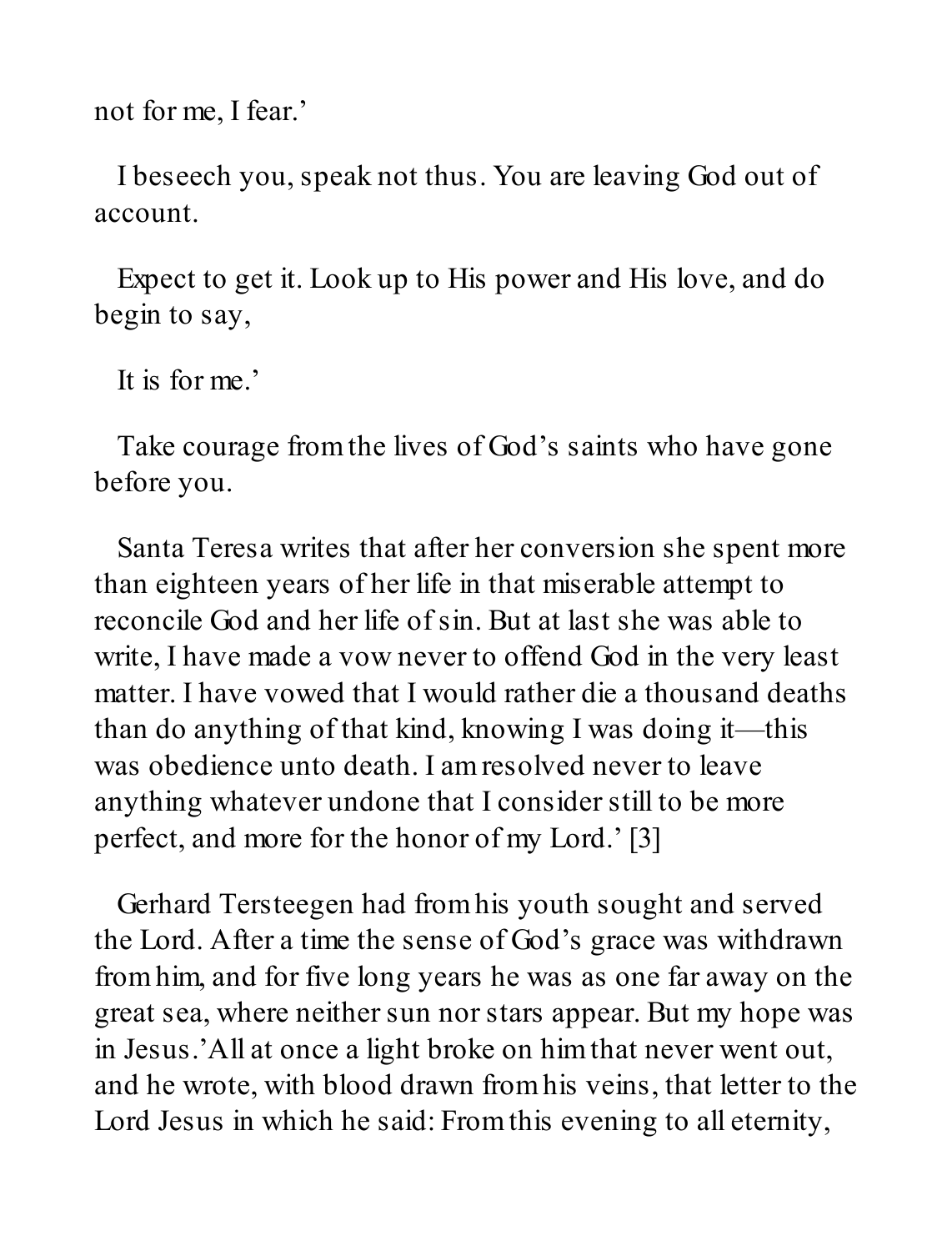Thy will, not mine be done. Command and rule and reign in me. I yield up myself without reserve, and I promise, with Thy help and power, rather to give up the last drop of my blood than knowingly or willingly be untrue or disobedient to Thee.'

That was his obedience unto death.

Set your heart upon it, and expect it. The same God lives still. Set your hope on Him; He will do it.

IV. FAITH ACCEPTS IT.

To accept is more than to expect. Many wait and hope and never possess because they do not accept.

To all who have not accepted, and feel as if they were not ready to accept, we say, Expect. If the expectation be fromthe heart, and be set indeed upon God Himself, it will lead the soul to accept.

To all who say they do expect, we urgently say, Accept. Faith has the wondrous God-given power of saying,

I accept, I take, I have.'

It is for the lack of this definite faith, that claims and appropriates the spiritual blessing we desire, that so many prayers appear to be fruitless. For such an act of faith all are not ready. Where there is no true conviction of the sin of disobedience, and alas! no true sorrow for it; where there is no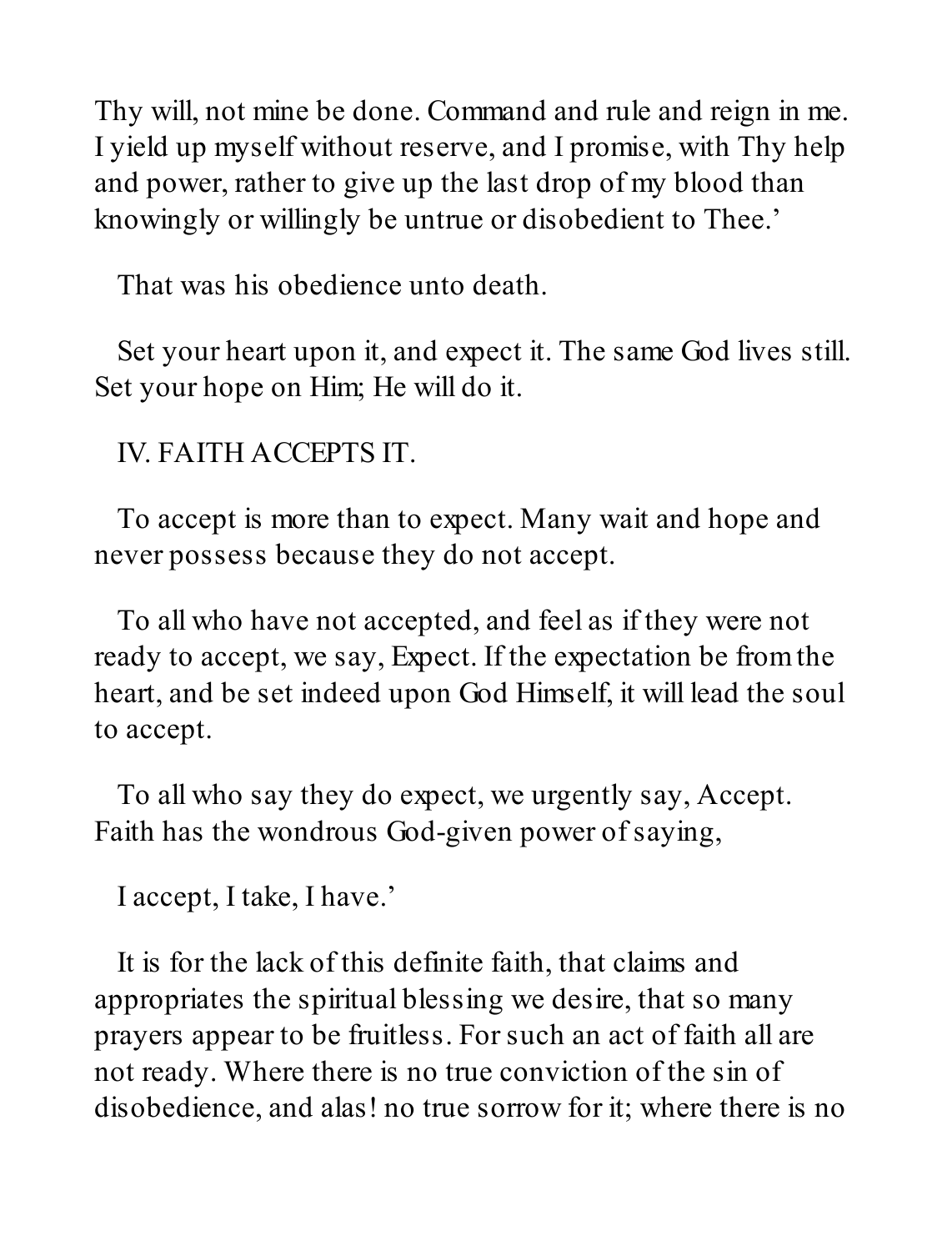strong longing or purpose really in everything to obey God; where there is no deep interest in the message of Holy Scripture, that God wants to perfect us to do His will,' by Himself working in us that which is pleasing in His sight,' there is not the spiritual capacity to accept the blessing. The Christian is content to be a babe. He wants only to suck the milk of consolation. He is not able to bear the strong meat of which Jesus ate, doing, the will of His Father.'

And yet we come to all with the entreaty, Accept it, the grace for this wondrous new life of obedience; accept it now. Without this your act of consecration will come to little. Without this your purpose to try and be more obedient must fail. Has not God shown you that there is an entirely new position for you to take—a possible position of simple childlike obedience, day by day, to every command His voice speaks to you through the Spirit: a possible position of simple childlike dependence on and experience of His all-sufficient grace, day by day, for every command He gives?

I pray you, even now, take that position, make that surrender, take that grace. Accept and enter on the true life of faith, and the unceasing obedience of faith. As unlimited and as sure as God's promise and power are, may your faith be. As unlimited as your faith is, will your simple childlike obedience be. Oh! ask God for His aid, and accept all He has offered you.

# V. FAITH TRUSTS CHRIST FOR ALL.

All the promises of God are in Christ Jesus, and in Him,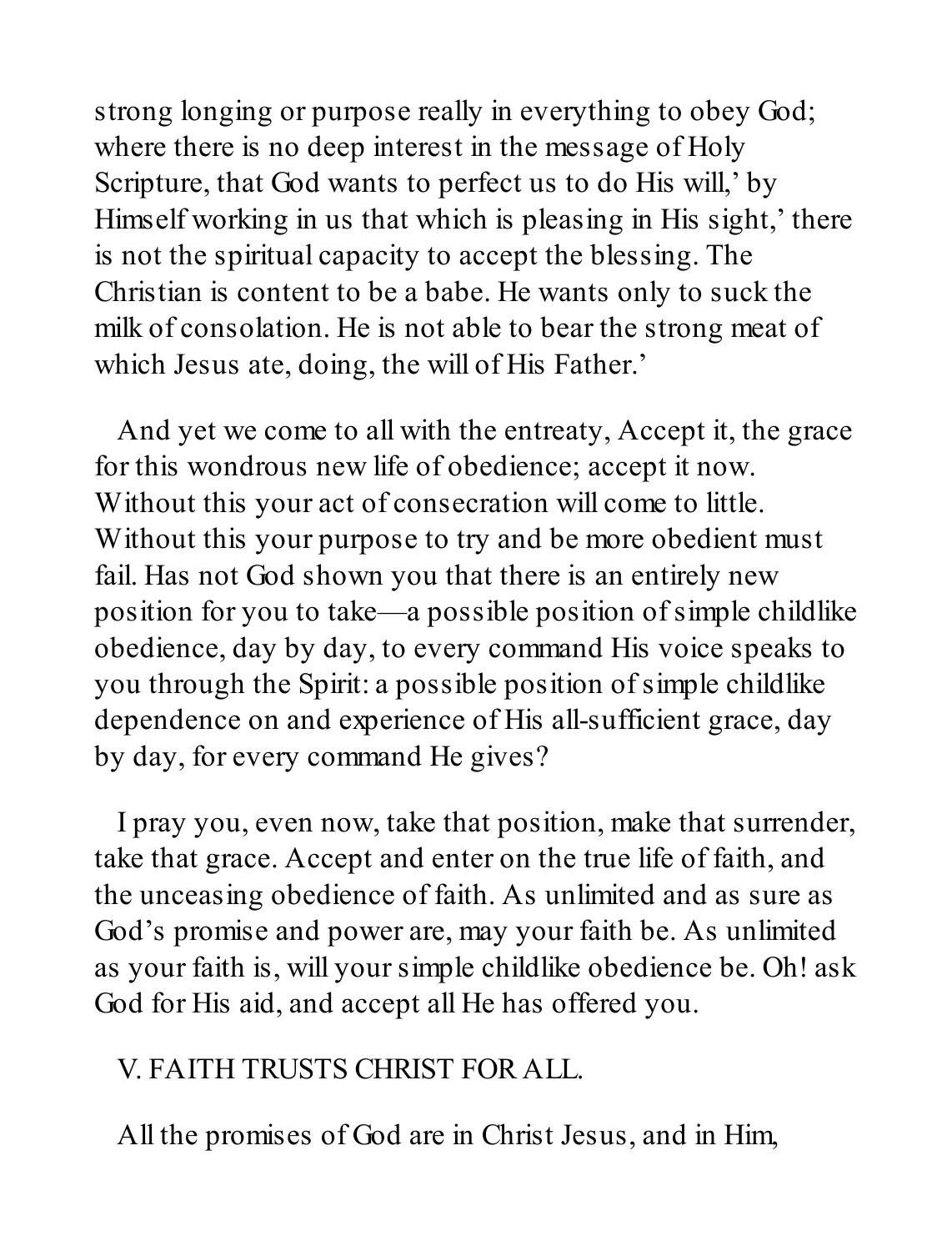Amen, unto the glory of God by us.' It is possible that as we have spoken of the life of obedience, there have been questions and difficulties rising to which you cannot at once give answer. You may feel as if you cannot take it all in at once, or reconcile it with all the old habits of thought and speech and action. You fear you will not be able at once to bring all into subjection to this supreme all-controlling principle, Do everything as the will of God: do all as obedience to Him.'

To all these questions there is one answer; one deliverance fromall these fears; Jesus Christ, the living Savior, knows all, and asks you to trust yourself to Himfor the wisdomand the power to walk ever in the obedience of faith.

We have seen more than once how His whole redemption, as He effected it, is nothing but obedience. As He communicates it, it is still the same. He gives us the spirit of obedience as the spirit of our life.

This spirit comes to us each moment through Him. He Himself keeps charge of our obedience. There is none under heaven but what He has and gives and works. He offers Himself to us as surety for its maintenance, and asks us to trust Himfor it. It is in Jesus Himself all our fears are removed, all our needs supplied, all our desires met. As He the righteous One is your righteousness, He the obedient One is your obedience.

Will you not trust Himfor it? What faith sees and desires and expects and accepts, surely it dare trust Christ to give and to work.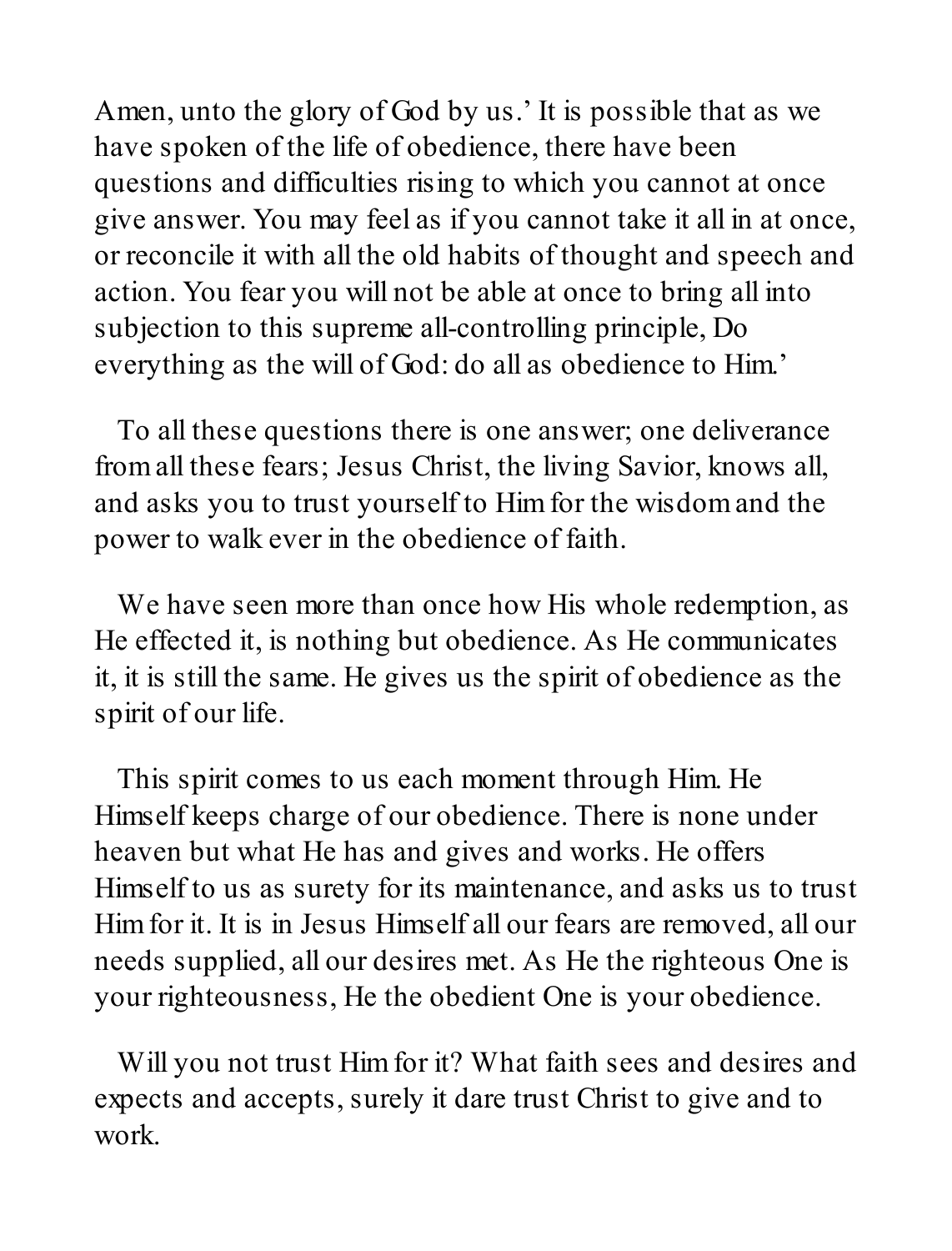Will you not to-day take the opportunity of giving glory to God and His Son, by trusting Jesus now to lead you into the promised land: Look up to your glorified Lord in heaven, and in His strength renew, with new meaning, your vow of allegiance, your vow never to do anything knowingly or willingly that would offend Him. Trust Himfor the faith to make the vow, for the heart to keep it, for the strength to carry it out. Trust Him, the loving One, by His living presence, to secure both your faith and obedience. Trust Him, and venture to join in an act of consecration, in the assurance that He undertakes to be its Yea and Amen, to the glory of God by us.

[3] [She says further: We are so long and so slow in giving up our hearts to Thee. And then Thou wilt not permit our possession of Thee without our paying well for so precious a possession. There is nothing in all the world wherewith to buy the shedding abroad of Thy love in our hearts, but our heart's love. God never withholds Himself fromthemwho pay this price and persevere in seeking Him. He will, little by little, and now and then, strengthen and restore that soul, until it is at last victorious.']

\_\_\_\_\_\_\_\_\_\_\_\_\_\_\_\_\_\_\_\_\_\_\_\_\_\_\_\_\_\_\_\_\_\_\_\_\_\_\_\_\_\_\_\_\_\_\_\_\_\_\_\_\_\_\_\_\_\_\_\_\_\_\_\_\_\_

\_\_\_\_\_\_\_\_\_\_\_\_\_\_\_\_\_\_\_\_\_\_\_\_\_\_\_\_\_\_\_\_\_\_\_\_\_\_\_\_\_\_\_\_\_\_\_\_\_\_\_\_\_\_\_\_\_\_\_\_\_\_\_\_\_\_

# VII. The School of Obedience

A Basket of Fragments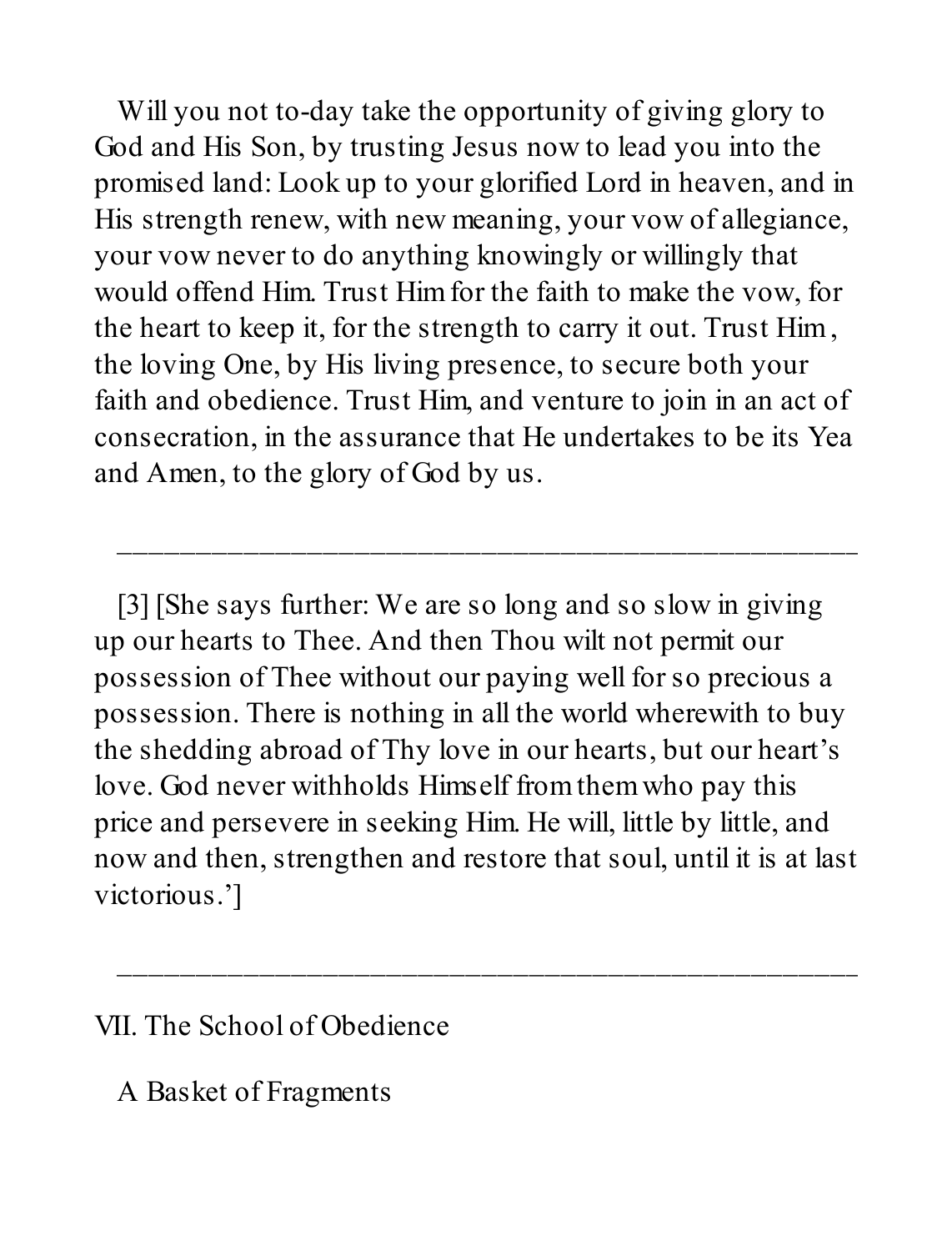Gather up the fragments that remain, that nothing be lost.' — John  $6:12$ .

In this closing chapter I wish to gather up some points not yet touched upon, or not expressed with sufficient clearness, in the hope that they may help some one who has indeed enrolled himself in Christ's school of obedience.

## I. ON LEARNINGOBEDIENCE.

First, let me warn against a misunderstanding of the expression—

learning obedience.'

We are apt to think that absolute obedience as a principle obedience unto death—is a thing that can only be gradually learned in Christ's school. This is a great and most hurtful mistake. What we have to learn, and do learn gradually, is the practice of obedience, in new and more difficult commands. But as to the principle, Christ wants us fromthe very entrance into His school to make the vow of entire obedience.

A little child of five can be implicitly obedient as a youth of eighteen. The difference between the two lies not in the principle, but in the nature of the work demanded. .

Though externally Christ's obedience unto death came at the end of His life, the spirit of His obedience was the same from the beginning.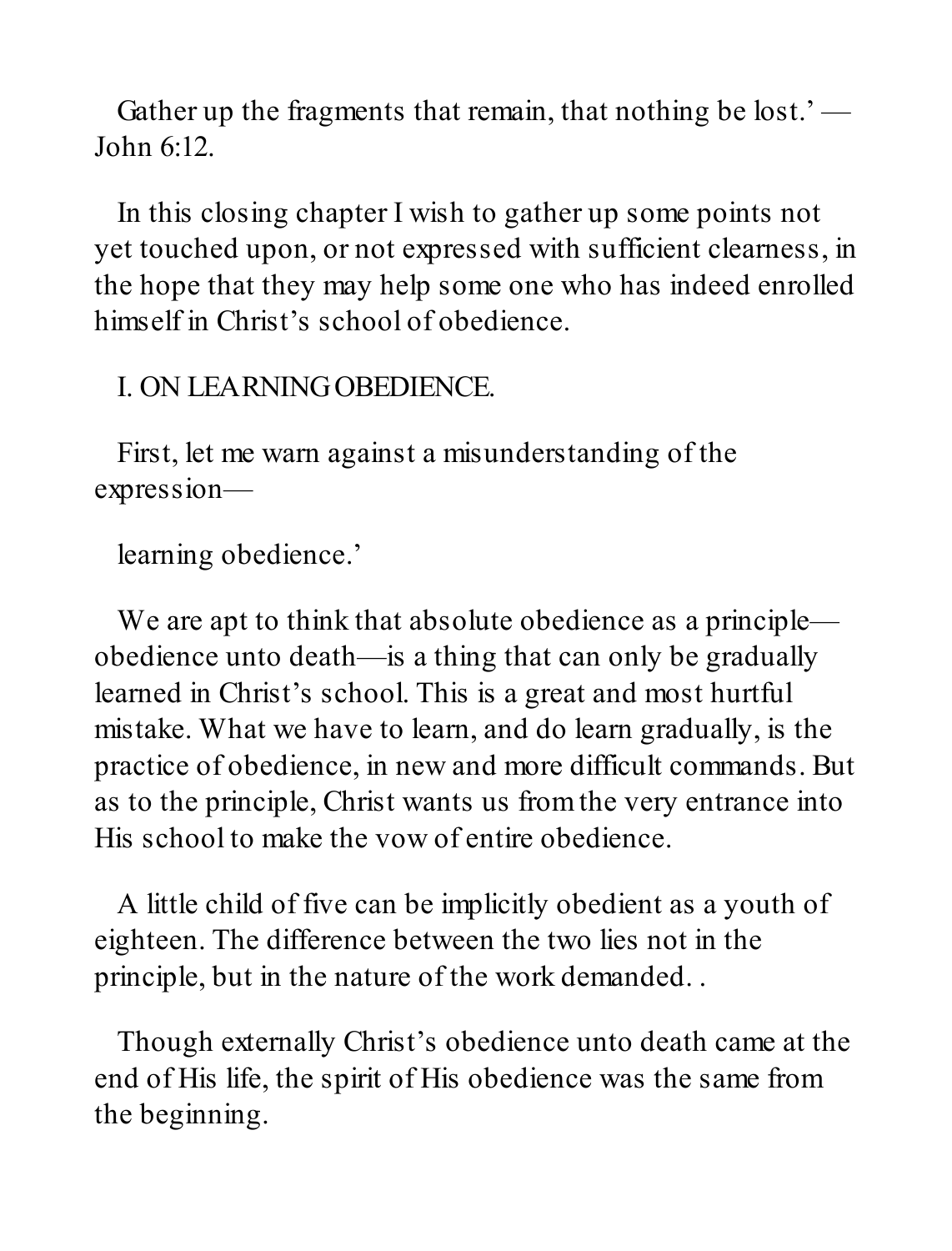Whole-hearted obedience is not the end, but the beginning of our school life. The end is fitness for God's service, when obedience has placed us fully at God's disposal. A heart yielded to God in unreserved obedience is the one condition of progress in Christ's school, and of growth in the spiritual knowledge of God's will.

Young Christian! do get this matter settled at once. Remember God's rule: all for all. Give Himall: He will give you all. Consecration avails nothing unless it means presenting yourself as a living sacrifice to do nothing but the will of God. The vow of entire obedience is the entrance fee for himwho would be enrolled by no assistant teacher, but by Christ Himself, in the school of obedience.

# II. OF LEARNINGTO KNOW GOD'S WILL.

This unreserved surrender to obey, as it is the first condition of entering Christ's school, is the only fitness for receiving instruction as to the will of God for us.

There is a general will of God for all His children, which we can, in some measure, learn out of the Bible. But there is a special individual application of these commands—God's will concerning each of us personally, which only the Holy Spirit can teach. And He will not teach it, except to those who have taken the vow of obedience.

This is the reason why there are so many unanswered prayers for God to make known His will. Jesus said, If any man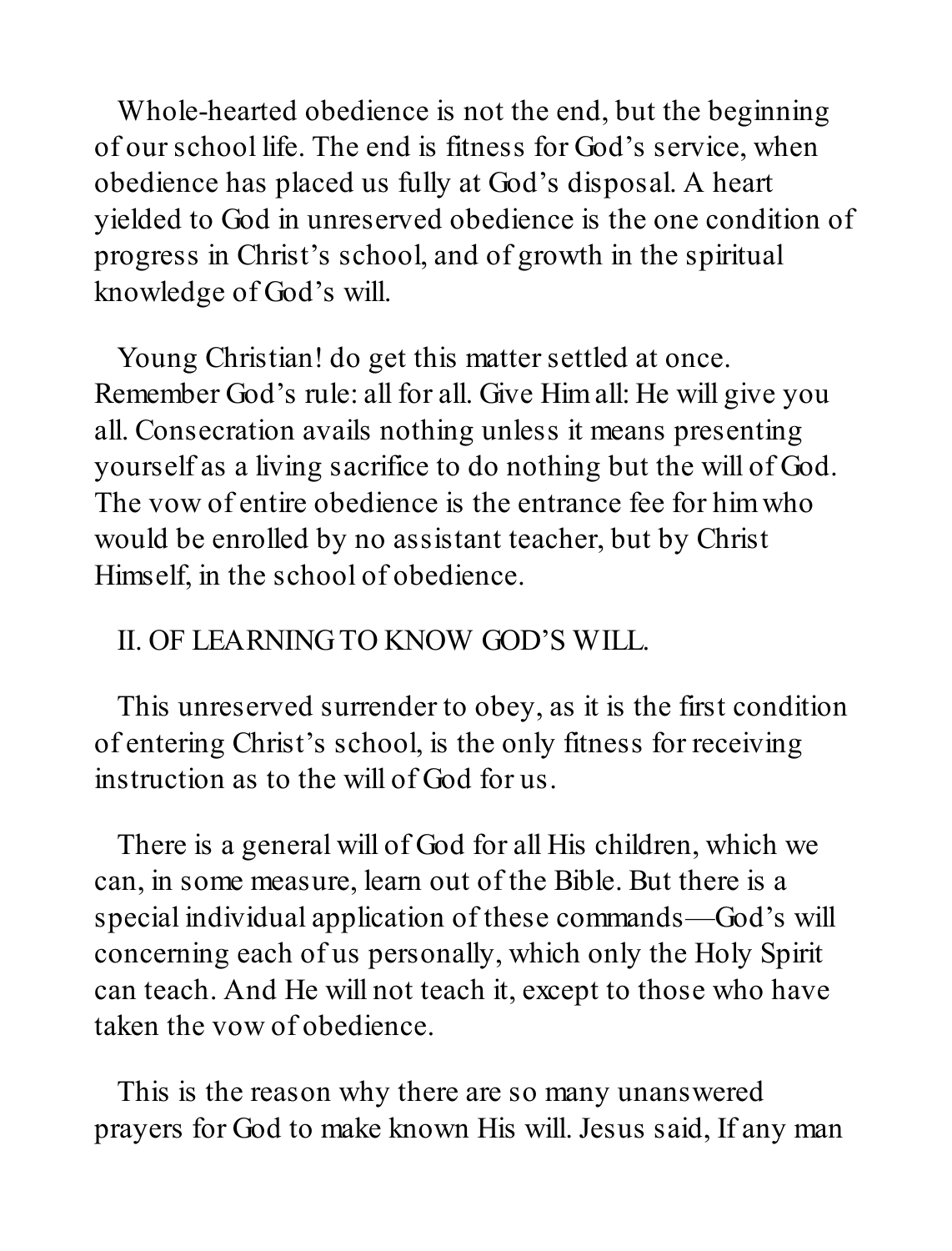wills to do His Will, he shall know of the teaching, whether it be of God.' If a man's will is really set on doing God's will, that is, if his heart is given up to do, and he as a consequence does it as far as he knows it, he shall know what God has further to teach him.

It is simply what is true of every scholar with the art he studies, of every apprentice with his trade, of every man in business doing is the one condition of truly knowing. And so obedience, the doing of God's will as far as we know, and the will and the vow to do it all as He reveals it, is the spiritual organ, the capacity for receiving the true knowledge of what is God's will for each of us.

In connection with this let me press upon you three things.

1. Seek to have a deep sense of your very great ignorance of God's will, and of your impotence by any effort to know it aright.

The consciousness of ignorance lies at the root of true teachableness.

The meek will He guide in the way' —those who humbly confess their need of teaching. Head-knowledge only gives human thoughts without power. God by His Spirit gives a living knowledge that enters the love of the heart, and works effectually.

2. Cultivate a strong faith that God will make you know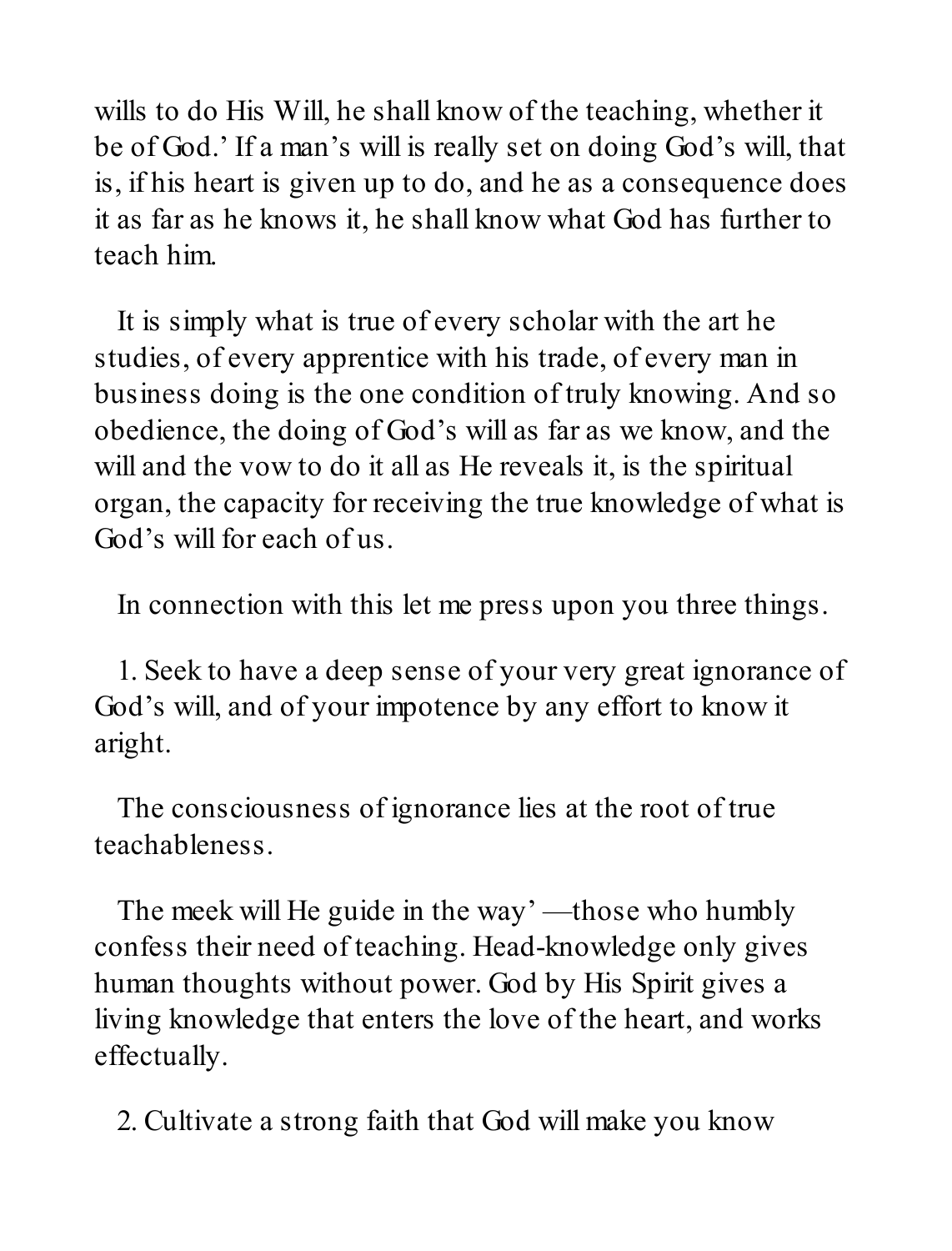wisdomin the hidden part, in the heart.

You may have known so little of this in your Christian life hitherto that the thought appears strange. Learn that God's working, the place where He gives His life and light, is in the heart, deeper than all our thoughts. Any uncertainty about God's will makes a joyful obedience impossible. Believe most confidently that the Father is willing to make known what He wants you to do. Count upon Himfor this. Expect it certainly.

3. In view of the darkness and deceitfulness of the flesh and fleshly mind, ask God very earnestly for the searching and convincing light of the Holy Spirit.

There may be many things which you have been accustomed to think lawful or allowable, which your Father wants different. To consider it settled that they are the will of God because others and you think so, may effectually shut you out from knowing God's will in other things. Bring everything, without reserve, to the judgment of the Word, explained and applied by the Holy Spirit. Wait on God to lead you to know that everything you are and do is pleasing in His sight.

#### III. ON OBEDIENCE UNTO DEATH.

There is one of the deeper and more spiritual aspects of this truth to which I have not alluded. It is something that as a rule does not come up in the early stages of the Christian life, and yet it is needful that every believer know what the privileges are that await him. There is an experience into which whole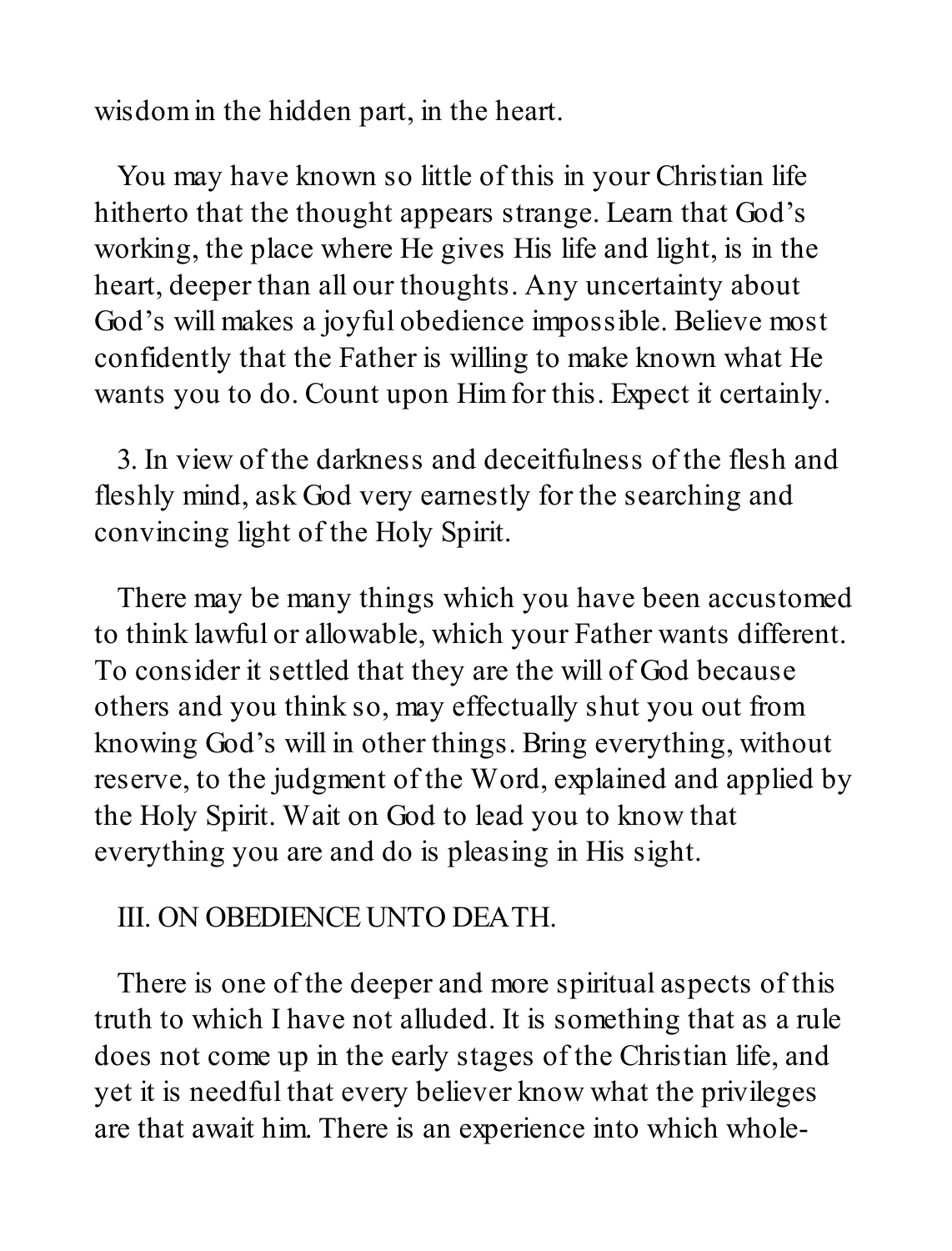hearted obedience will bring the believer, in which he will know that, as surely as with his Lord, obedience leads to death.

Let us see what this means. During our Lord's life, His resistance to sin and the world was perfect and complete. And yet His final deliverance fromtheir temptations and His victory over their power, His obedience, was not complete until He had died to the earthly life and to sin. In that death He gave up His life in perfect helplessness into the Father's hands, waiting for Himto raise Himup. It was through death that He received the fullness of His life and glory.

Through death alone, the giving up of the life He had, could obedience lead Himinto the glory of God.

The believer shares with Christ in this death to sin. In regeneration he is baptized by the Holy Spirit into it. Owing to ignorance and unbelief he may know little experimentally of this entire death to sin.

When the Holy Spirit reveals to himwhat he possesses in Christ, and he appropriates it in faith, the Spirit works in him the very same disposition which animated Christ in His death. With Christ it was an entire ceasing from His own life, a helpless committal of His spirit into the Father's hands. This was the complete fulfillment of the Father's command: Lay down Thy life in My hands. Out of the perfect self-oblivion of the grave He entered the glory of the Father.

It is into the fellowship of this a believer is brought. He finds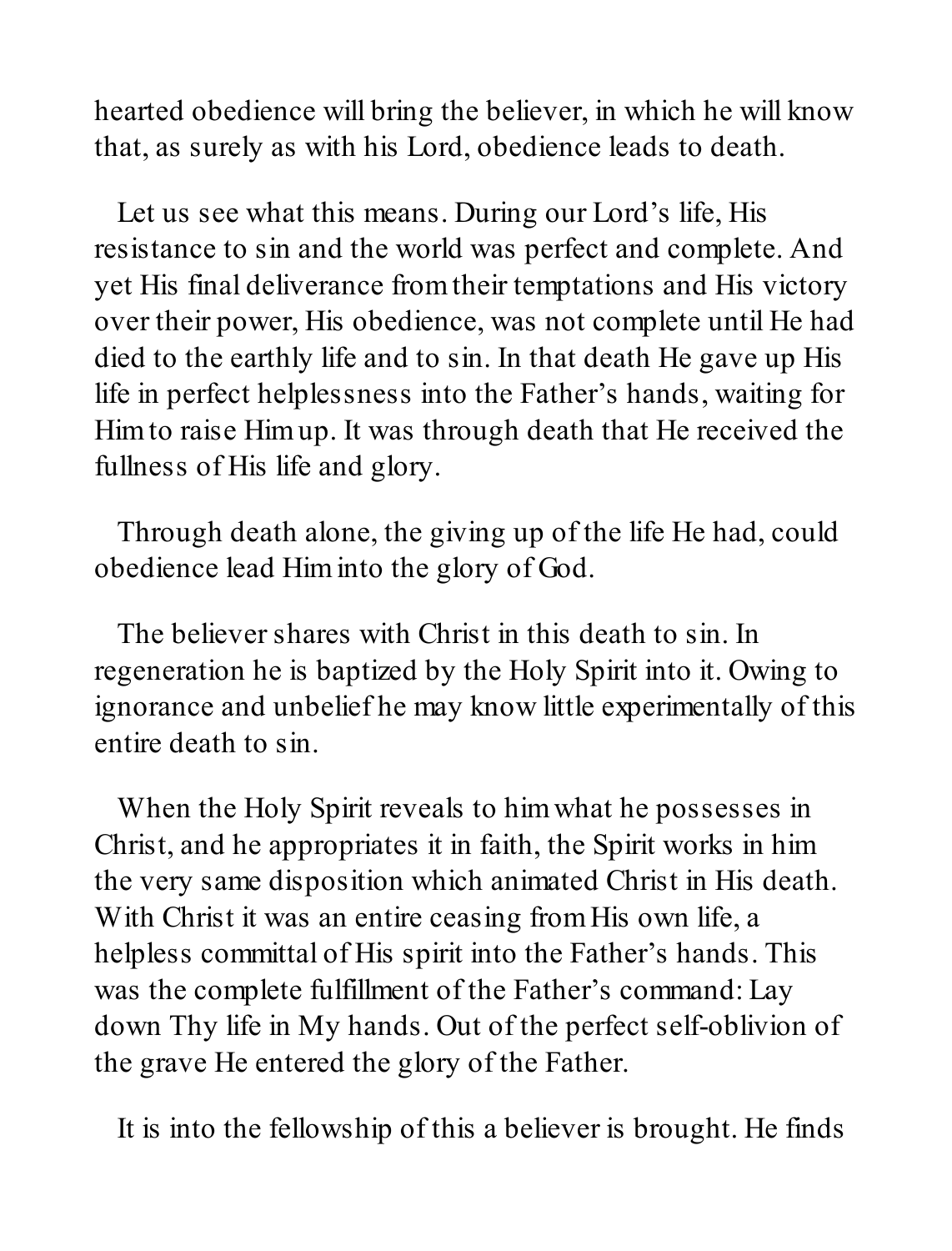that in the most unreserved obedience for which God's Spirit fits him, there is still a secret element of self and self-will. He longs to be delivered fromit. He is taught in God's Word that this can only be by death. The Spirit helps himto claimmore fully that he is indeed dead to sin in Christ, and that the power of that death can work mightily in him. He is made willing to be obedient unto death, this entire death to self, which makes him truly nothing. In this he finds a full entrance into the life of Christ.

To see the need of this entire death to self, to be made willing for it, to be led into the entire self-emptying and humility of our Lord Jesus,—this is the highest lesson that our obedience has to learn —this is, indeed, the Christlike obedience unto death.

There is no roomhere to enlarge on this. I thought it well to say this much on a lesson which God Himself will, in due time, teach those who are entirely faithful.

# IV. OF THE VOICE OF CONSCIENCE.

In regard to the knowledge of God's will, we must see and give conscience its place, and submit to its authority.

There are a thousand little things in which the law of nature or education teaches us what is right and good, and in regard to which even earnest Christians do not hold themselves bound to obey. Now, remember, if you are unfaithful in that which is least, who will entrust you with the greater? Not God. If the voice of conscience tells you of some course of action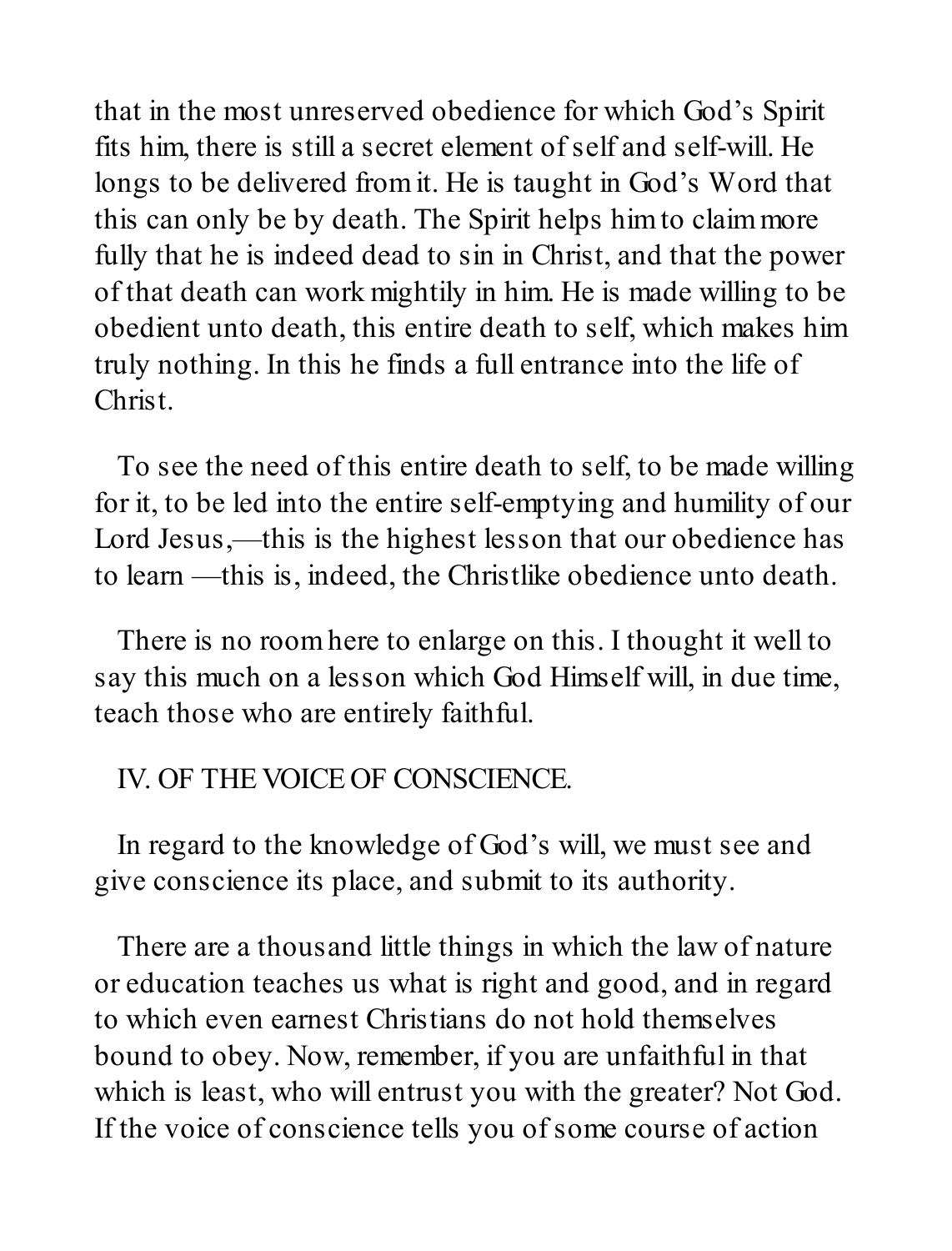that is the nobler or the better, and you choose another because it is easier or pleasing to self, you unfit yourself for the teaching of the Spirit, by disobeying the voice of God in nature. A strong will always to do the right, to do the very best, as conscience points it out, is a will to do God's will. Paul writes, I lie not, my conscience bearing me witness in the Holy Ghost.' The Holy Ghost speaks through conscience: if you disobey and hurt conscience, you make it impossible for God to speak to you.

Obedience to God's willshows itself in tender regard for the voice of conscience. This holds good with regard to eating and drinking, sleeping and resting, spending money and seeking pleasure,—let everything be brought into subjection to the will of God.

This leads to another thing of great importance in this connection. If you would live the life of true obedience, see that you maintain a good conscience before God, and never knowingly indulge in anything which is contrary to His mind. George Muller attributed all his happiness during seventy years to this, along with his love of God's Word. He had maintained a good conscience in all things, not going on in a course he knew to be contrary to the will of God. Conscience is the guardian or monitor God has given you, to give warning when anything goes wrong. Up to the light you have, give heed to conscience. Ask God, by the teaching of His will, to give it more light. Seek the witness of conscience that you are acting up to that light. Conscience will become your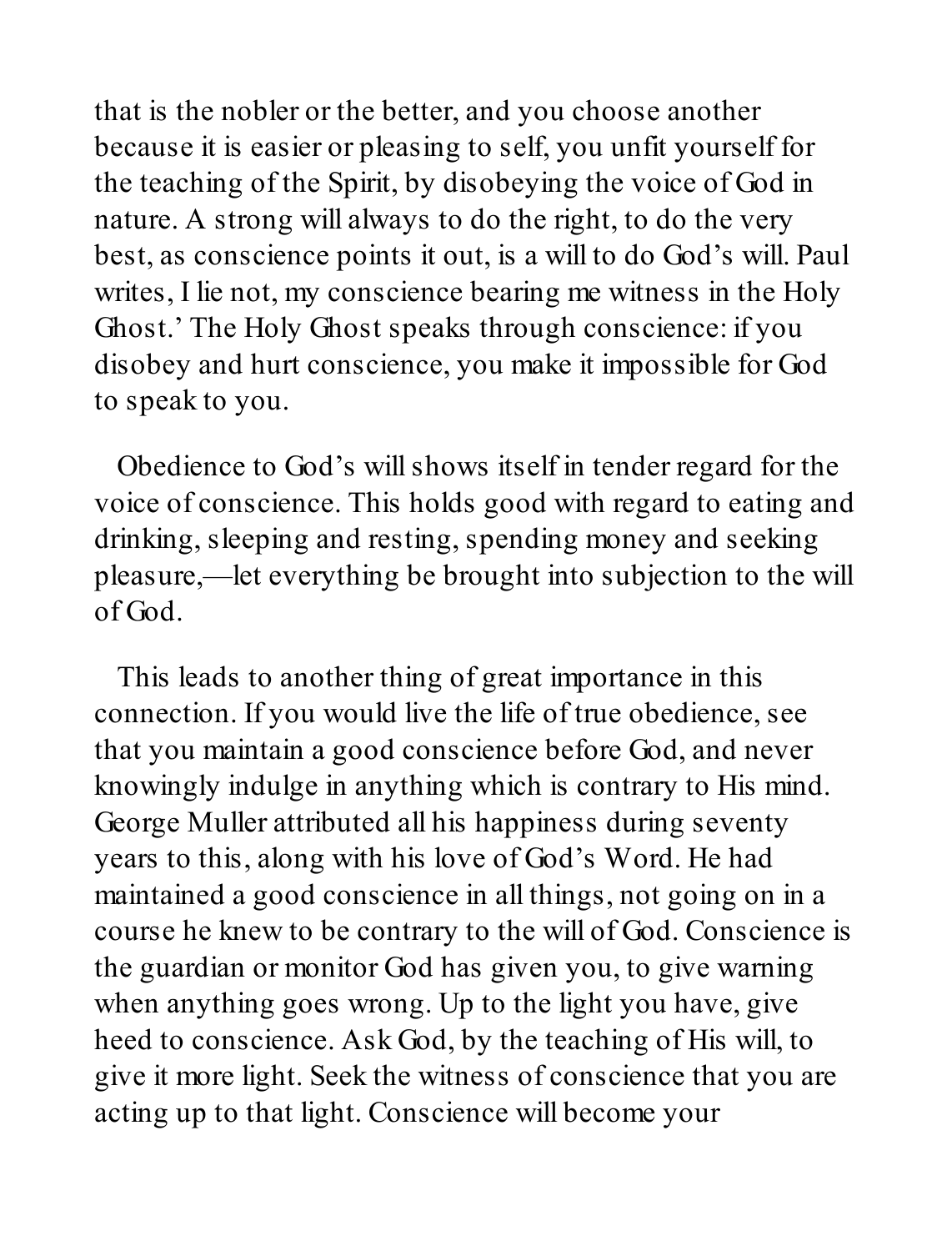encouragement and your helper, and give you the confidence, both that your obedience is accepted, and that your prayer for ever-increasing, knowledge of the will is heard.

# V. OF LEGAL AND EVANGELICAL OBEDIENCE.

Even when the vow of unreserved obedience has been taken, there may still be two sorts of obedience—that of the law, and that of the gospel. Just as there are two Testaments, an Old and a New, so there are two styles of religion, two ways of serving God. This is what Paul speaks of in Romans, when he says, Sin shall not have dominion over you, for ye are not under law but under grace' (6:14), and further speaks of our being freed fromthe law,' so that we serve in newness of the spirit and not in the oldness of the letter' (7:6); and then again reminds us, Ye received not again the spirit of bondage unto fear, but ye received the Spirit of adoption' (8:15).

The threefold contrast points very evidently to a danger existing among those Christians of still acting as if they were under the law, serving in the boldness of the letter and in the spirit of bondage. One great cause of the feebleness of so much Christian living is because it is more under law than under grace. Let us see what the difference is.

What the law demands fromus, grace promises and performs for us.

The law deals with what we ought to do, whether we can or not, and by the appeal to motives of fear and love stirs us to do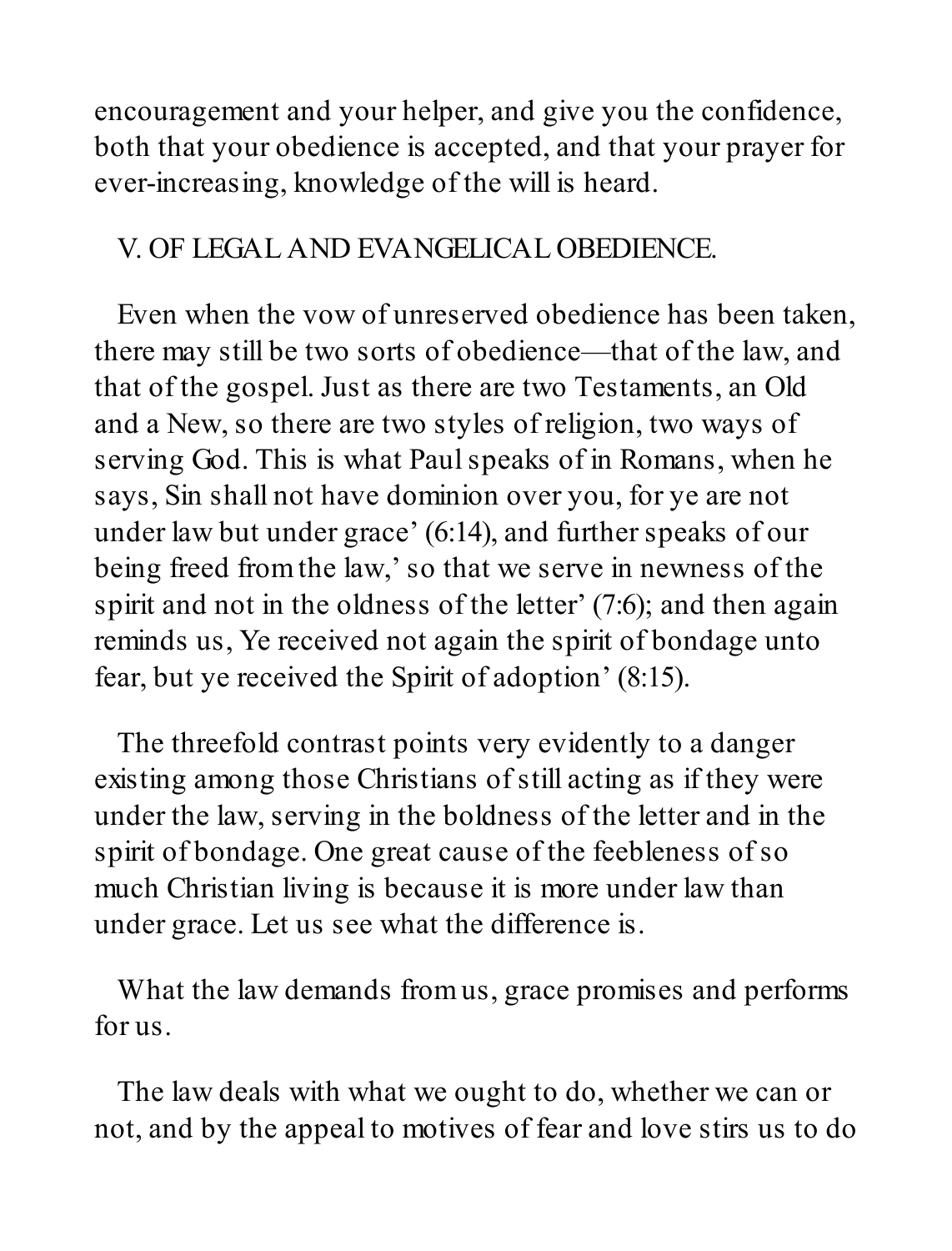our utmost. But it gives no realstrength, and so only leads to failure and condemnation. Grace points to what we cannot do, and offers to do it for us and in us.

The law comes with commands on stone or in a book. Grace comes in a living, gracious Person, who gives His presence and His power.

The law promises life, if we obey. Grace gives life, even the Holy Spirit with the assurance that we can obey.

Human nature is ever prone to slip back out of grace into the law, and secretly to trust to trying and doing its utmost. The promises of grace are so divine, the gift of the Holy Spirit to do all in us is so wonderful, that few believe it. This is the reason they never dare take the vow of obedience, or, having taken it, turn back again. I beseech you, study well what gospel obedience is. The gospel is good tidings.

Its obedience is part of that good tidings—that grace, by the Holy Spirit, will do all in you. Believe that, and let every undertaking to obey be in the joyous hopefulness that comes fromfaith in the exceeding abundance of grace, in the mighty indwelling of the Holy Spirit, in the blessed love of Jesus whose abiding presence makes obedience possible and certain.

#### VI. OF THE OBEDIENCE OF LOVE.

This is one of the special and most beautiful aspects of gospel obedience. The grace which promises to work all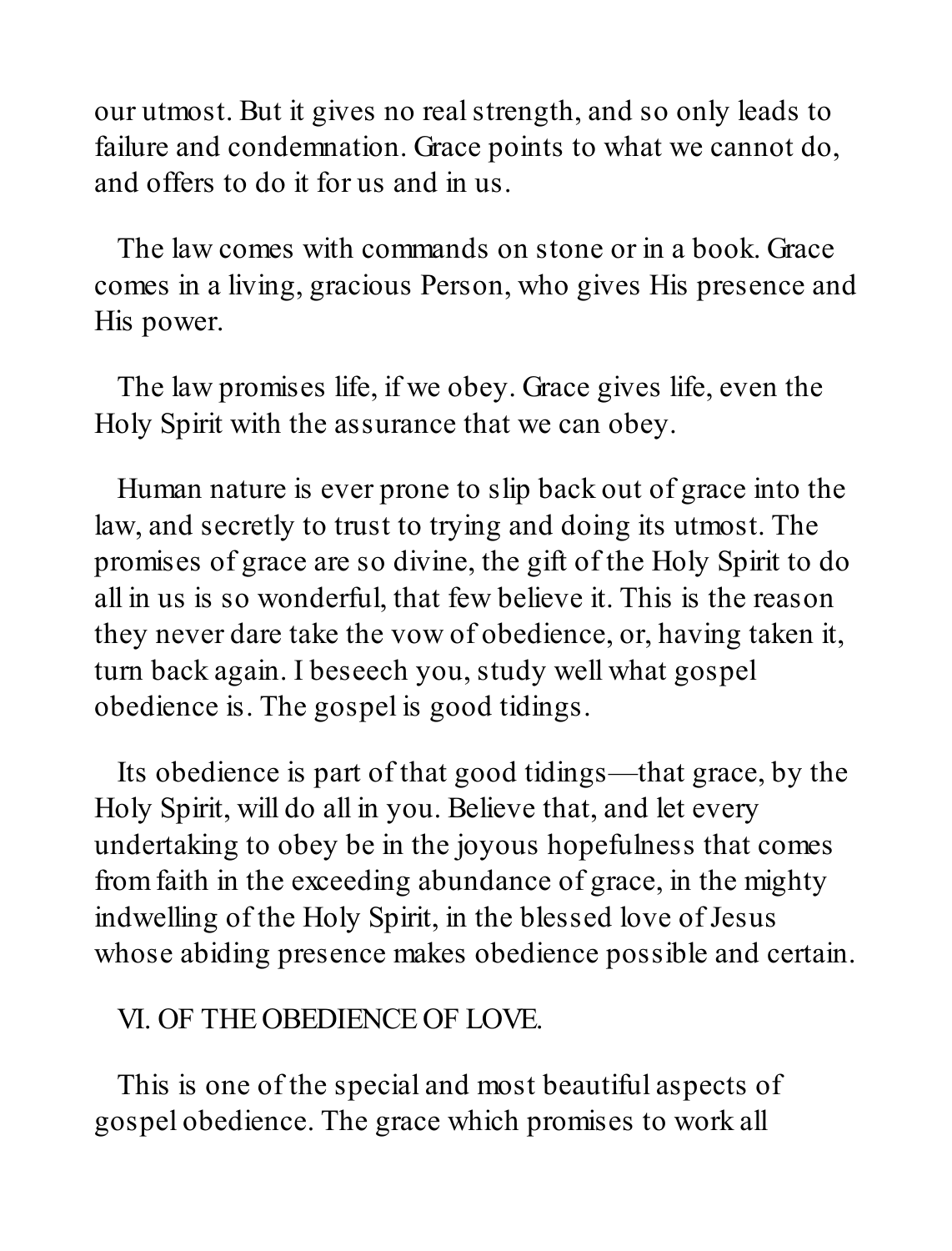through the Holy Spirit is the gift of eternal love. The Lord Jesus (who takes charge of our obedience, teaches it, and by His presence secures it to us) is He who loved us unto the death, who loves us with a love that passeth knowledge. Nothing can receive or know love but a loving heart. And it is this loving heart that enables us to obey. Obedience is the loving response to the divine love resting on us, and the only access to a fuller enjoyment of that love.

How our Lord insisted upon that in His farewell discourse! Thrice He repeats it in John 14—'If ye love Me, ye will keep My commandments.'

He that keepeth My commandments, he it is that loveth Me.' If a man love Me, he will keep My word.' Is it not clear that love alone can give the obedience Jesus asks, and receive the blessing Jesus gives to obedience? The gift of the Spirit, the Father's love and His own, with the manifestation of Himself; the Father's love and His own making their abode with us: into these, loving obedience gives the assured access.

In the next chapter He puts it fromthe other side, and shows how obedience leads to the enjoyment of God's love—He kept His Father's commandments, and abides in His love. If we keep His commandments, we shall abide in His love. He proved His love by giving His life for us; we are His friends, we shall enjoy His love, if we do what He commands us. Between His first love and our love in response to it, between our love and His fuller love in response to ours, obedience is the one indispensable link. True and full obedience is impossible,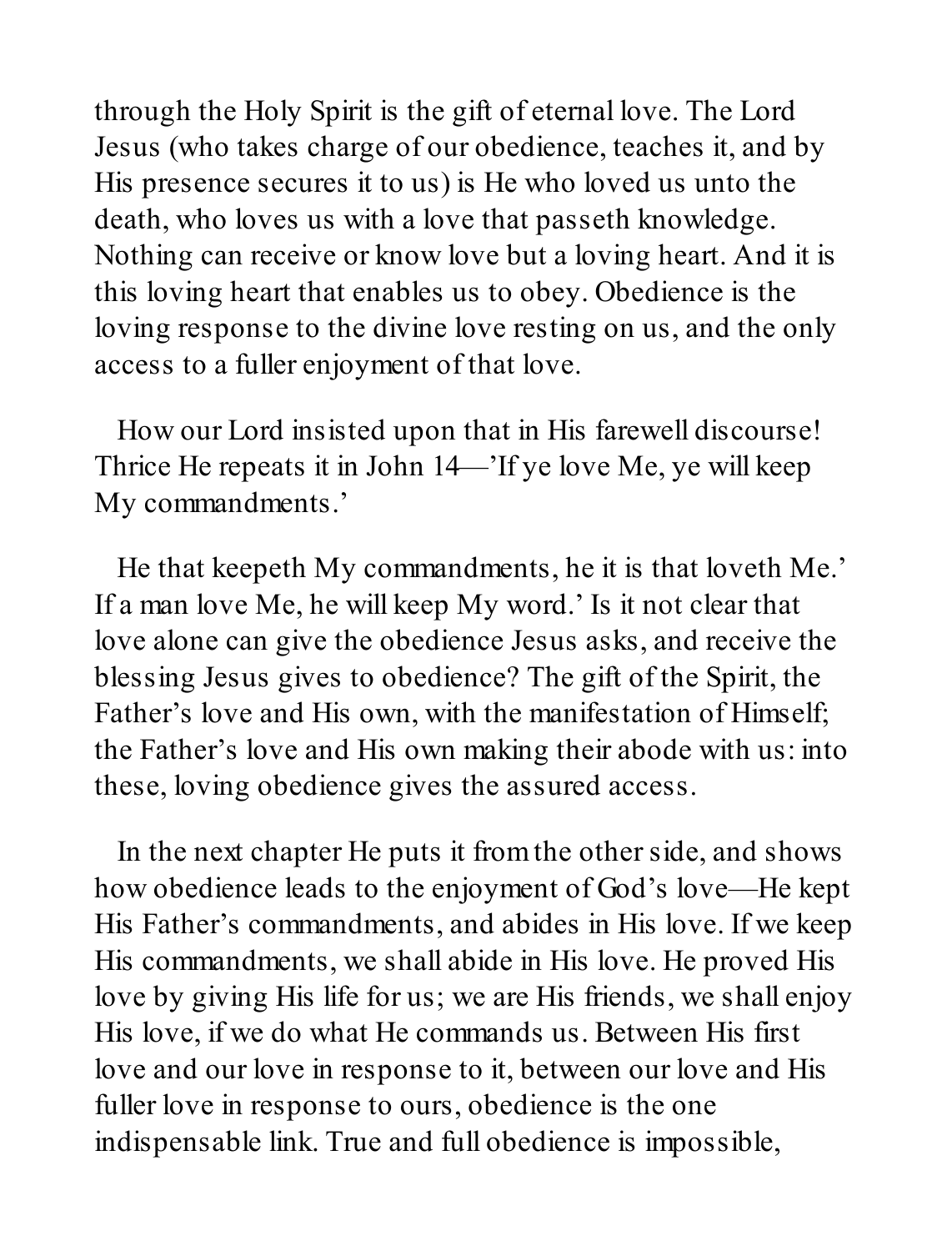except as we live and love. This is the love of God, that we keep His commandments.'

Do beware of a legal obedience, striving after a life of true obedience under a sense of duty. Ask God to show you the newness of life' which is needed for a new and full obedience. Claimthe promise, I will circumcise thine heart, to love the Lord thy God with all thy heart; and thou shalt obey the Lord thy God.' Believe in the love of God and the grace of our Lord Jesus. Believe in the Spirit given in you, enabling you to love, and so causing you to walk in God's statutes. In the strength of this faith, in the assurance of sufficient grace, made perfect in weakness, enter into God's love, and the life of living obedience it works. For it is nothing but the continual presence of Jesus in His love can fit you for continual obedience.

# VII. IS OBEDIENCE POSSIBLE?

I close with once again, and most urgently, pressing home this question. It lies at the very root of our life. The secret, halfunconscious thought that to live always well-pleasing to God is beyond our reach, eats away the very root of our strength. I beseech you to give a definite answer to the question.

If in the light of God's provision for obedience, of His promise of working all His good pleasure in you, of His giving you a new heart, with the indwelling of His Son and Spirit, you still fear obedience is not possible, do ask God to open your eyes truly to know His will. [4]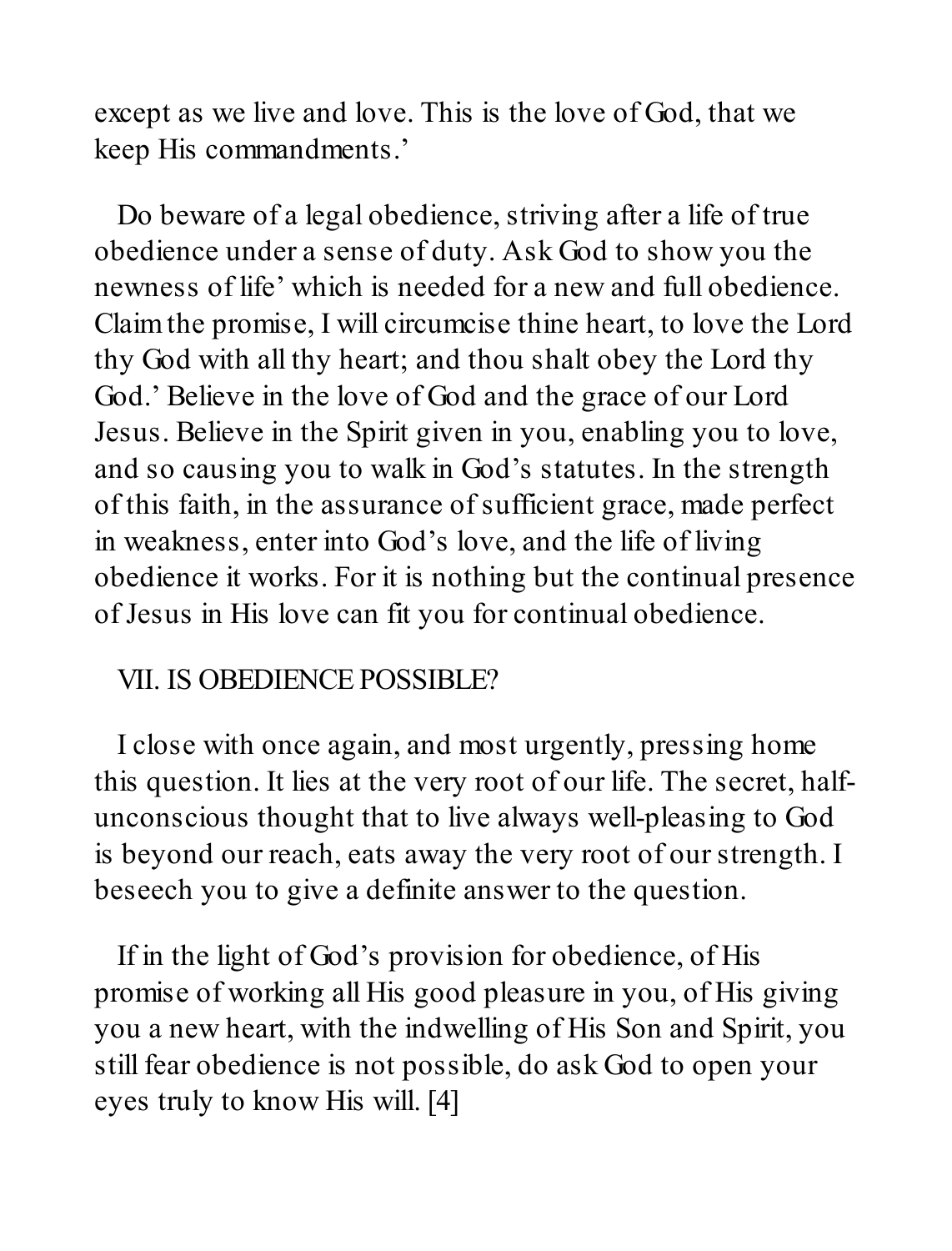If your judgment be convinced, and you assent to the truth theoretically, and yet fear to give up yourself to such a life, I say to you too. Do ask God to open your eyes and bring you to know His will for yourself. Do beware lest the secret fear of having to give up too much, of having to become too peculiar and entirely devoted to God, keep you back. Beware of seeking just religion enough to give ease to the conscience, and then not desiring to do and be and give God all He is worthy of. And beware, above all, of limiting' God, of making Hima liar, by refusing to believe what He has said He can and will do.

If our study in the school of obedience is to be of any profit, rest not till you have written it down—Daily obedience to all that God wills of me is possible, is possible to me. In His strength I yield myself to Himfor it.

But, remember, only on one condition. Not in the strength of your resolve or effort, but that the unceasing presence of Christ, and the unceasing teaching of the Spirit of all grace and power be your portion. Christ, the obedient One, living in you, will secure your obedience. Obedience will be to you a life of love and joy in His fellowship.

[4] [I once again refer to a new book, The Two Covenants and the Second Blessing, for further exposition of the sufficiency of the grace of the New Covenant to fit us for entire obedience.]

\_\_\_\_\_\_\_\_\_\_\_\_\_\_\_\_\_\_\_\_\_\_\_\_\_\_\_\_\_\_\_\_\_\_\_\_\_\_\_\_\_\_\_\_\_\_\_\_\_\_\_\_\_\_\_\_\_\_\_\_\_\_\_\_\_\_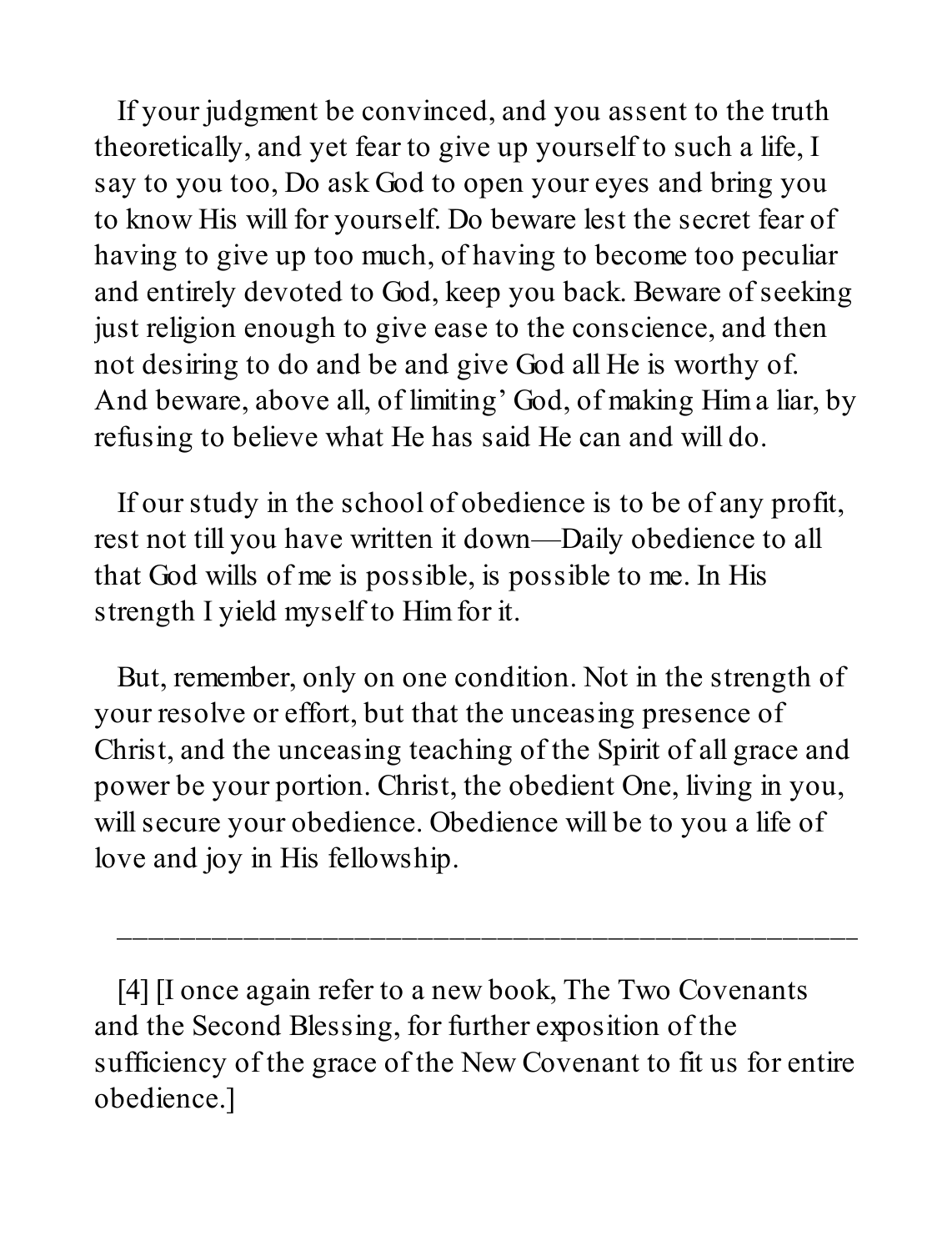### VIII. OBEDIENCE TO THE LAST COMMAND

Go ye therefore and make disciples of all the nations.' — Matt. 28:19

\_\_\_\_\_\_\_\_\_\_\_\_\_\_\_\_\_\_\_\_\_\_\_\_\_\_\_\_\_\_\_\_\_\_\_\_\_\_\_\_\_\_\_\_\_\_\_\_\_\_\_\_\_\_\_\_\_\_\_\_\_\_\_\_\_\_

Go ye into all the world and preach the gospel to every creature.'—Mark 16:15.

#8216;As Thou didst send Me into the world, even so send I theminto the world' — John 17:18; 20:21.

Ye shall receive power, when the Holy Spirit is come upon you: and ye shall be My witnesses unto the uttermost parts of the earth.'—Acts 1:8.

All these words breathe nothing less than the spirit of world conquest.

All the nations,' all the world,' every creature,' the uttermost parts of the earth,'—each expression indicates that the heart of Christ was set on claiming His rightful dominion over the world He had redeemed and won for Himself. He counts on His disciples to undertake and carry out the work. As He stands at the foot of the throne, ready to ascend and reign, He tells them, All authority hath been given unto Me in heaven and on earth,' and points themat once to all the world,' to the uttermost parts of the earth,' as the object of His and their desire and efforts. As the King on the throne, He Himself will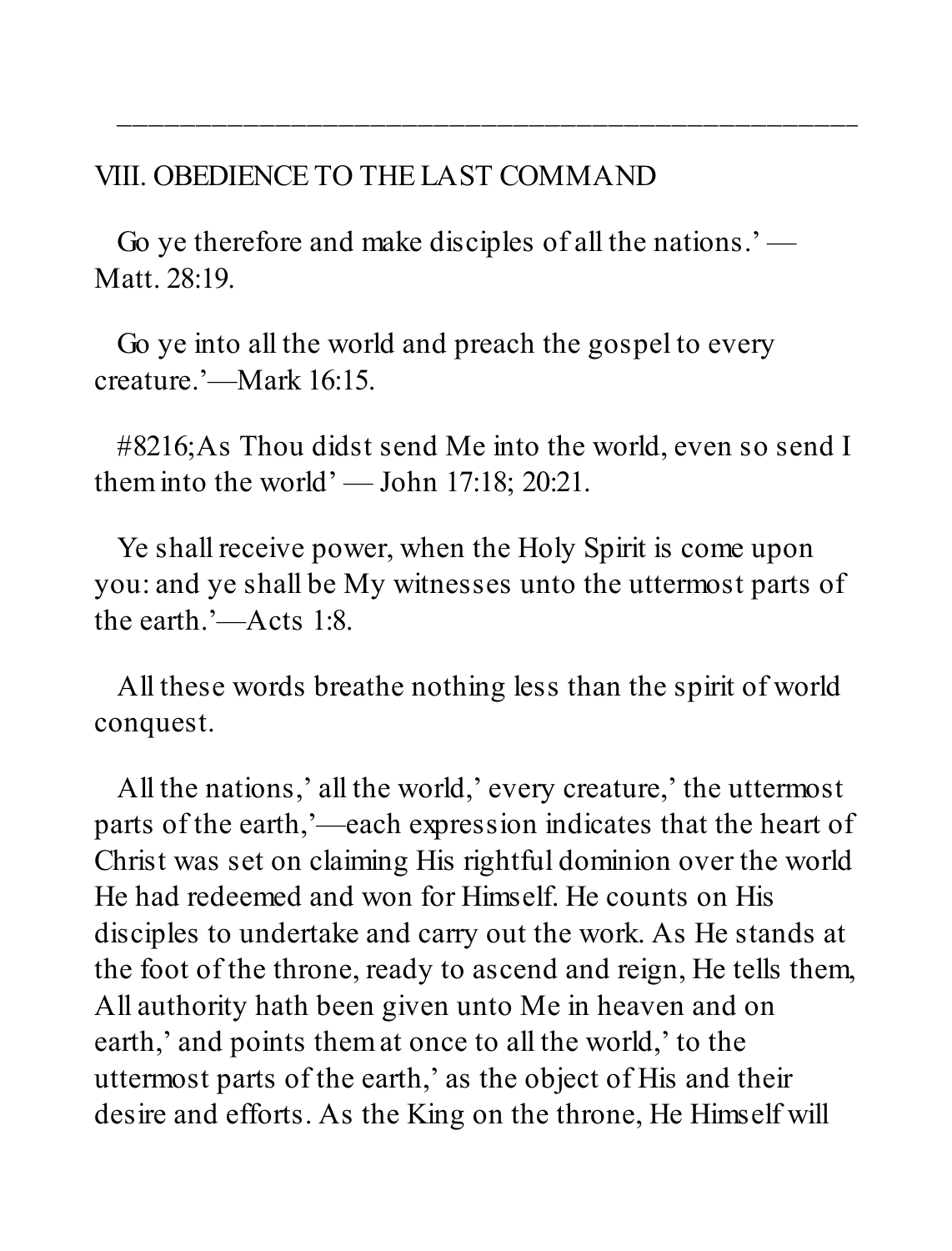be their helper: I amwith you alway.' They are to be the advance guard of His conquering hosts even to the end of the world. He Himself will carry on the war. He seeks to inspire themwith His own assurance of victory, with His own purpose to make this the only thing to be thought of as worth living or dying for—the winning back of the world to its God.

Christ does not teach or argue, ask or plead: He simply commands. He has trained His disciples to obedience. He has attached themto Himself in a love that can obey. He has already breathed His own resurrection Spirit into them. He can count upon them. He dare say to them: Go ye into all the world.' Formerly, during His life on earth, they had more than once expressed their doubt about the possibility of fulfilling His commands. But here, as quietly and simply as He speaks these divine words, they accept them. And no sooner has He ascended than they go to the appointed place, to wait for the equipment of a heavenly power fromtheir Lord in heaven, for the heavenly work of making all the nations His disciples. They accepted the command and passed it on to those who through thembelieved on His name. And within a generation, simple men, whose names we do not even know, had preached the gospel in Antioch and Rome and the regions beyond. The command was passed on, and taken up into the heart and life, as meant for all ages, as MEANT FOR EVERYDISCIPLE.

The command is for us, too, for each one of us. There is in the Church of Christ no privileged clan to which alone belongs the honor, nor any servile clan on which alone rests the duty,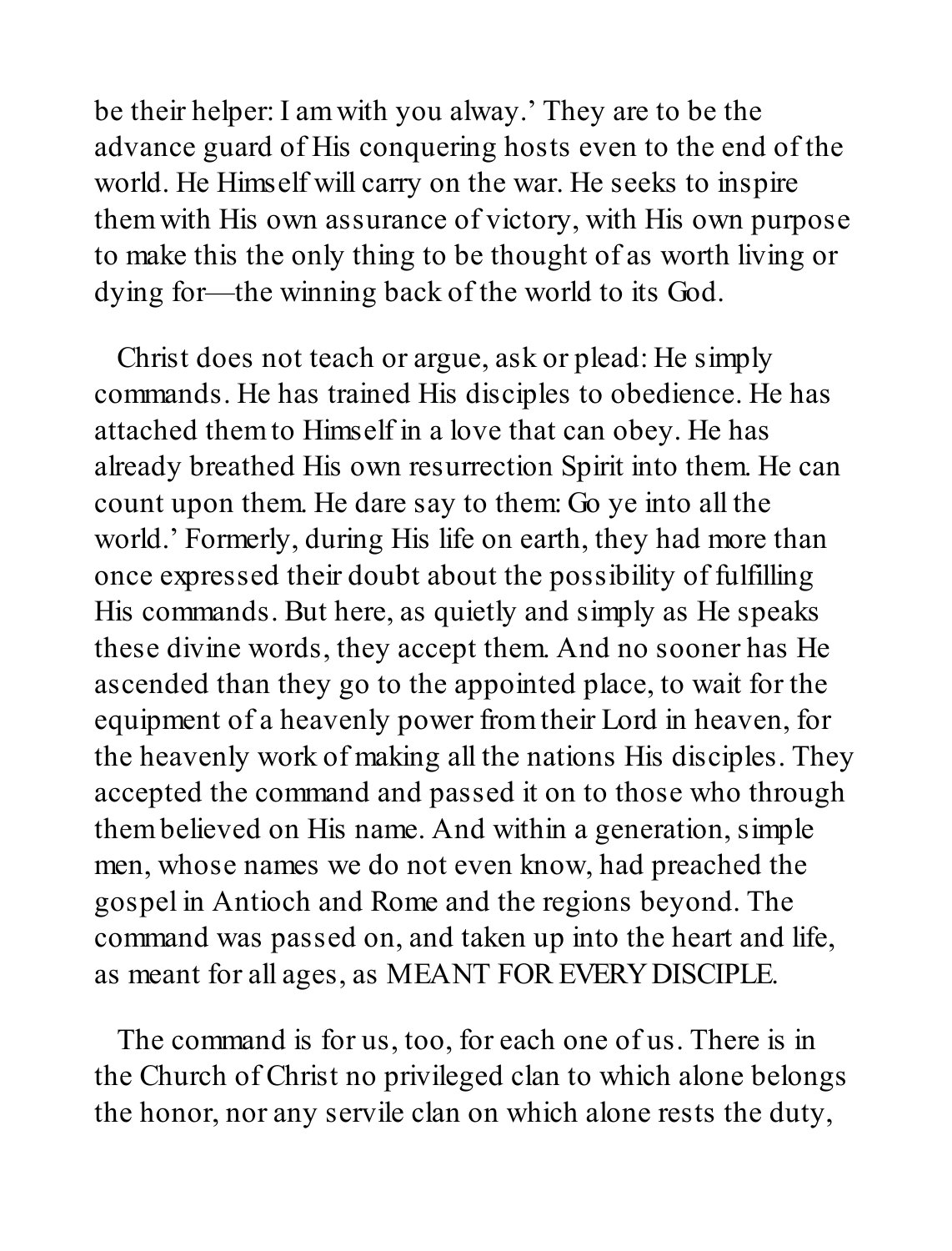of carrying the gospel to every creature. The life Christ imparts is His own life, the spirit He breathes is His very own Spirit, the one disposition He works is His own self-sacrificing love. It lies in the very nature of His salvation that every member of His body, in full and healthy access with Himfeels himself urged to impart what he has received. The command is no arbitrary law fromwithout. It is simply the revelation, for our intelligent and voluntary consent, of the wonderful truth that we are His body, that we now occupy His place on earth, and that His will and love now carry out through us the work He began, and that now in His stead we live to seek the Father's glory, in WINNING A LOST WORLD BACK TO HIM.

How terribly the Church has failed in obeying the command! How many Christians there are who never knew that there is such a command! How many who hear of it, but do not in earnest set themselves to obey it!

And how many who seek to obey it in such way and measure as seems to themfitting and convenient.

We have been studying what obedience is. We have professed to give ourselves up to a whole-hearted obedience. Surely we are prepared gladly to listen to anything that can help us to understand and carry out this our Lord's last and great command: the gospel to every creature.

Let me give you what I have to say under the three simple headings: Accept His command. Place yourself entirely at His disposal. Begin at once to live for His kingdom.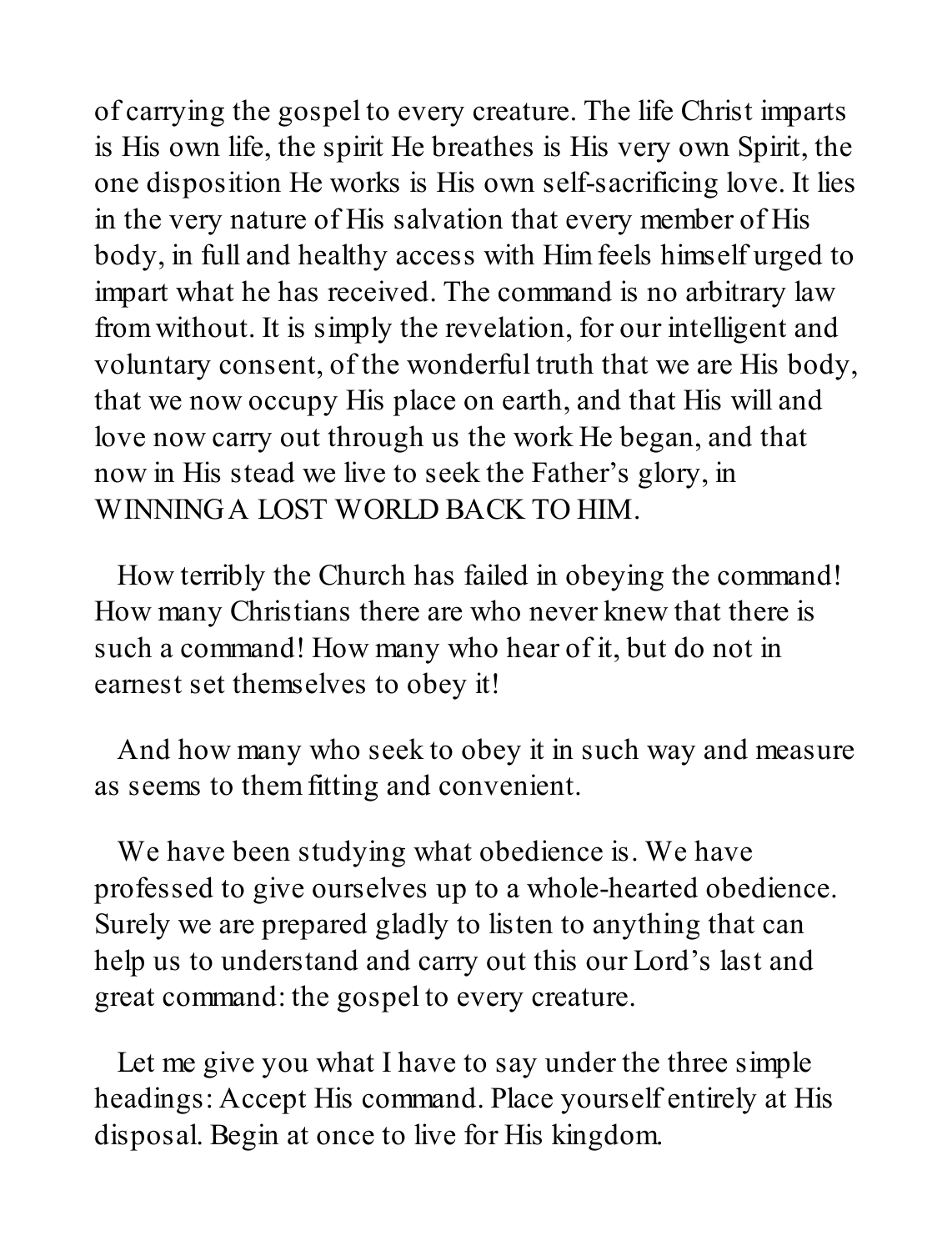# I. ACCEPT HIS COMMAND.

There are various things that weaken the force of this command. There is the impression that a command given to all and general in its nature is not as binding as one that is entirely personal and specific; that if others do not their part, our share of the blame is comparatively small; that where the difficulties are very great, obedience cannot be an absolute demand; that if we are willing to do our best, this is all that can be asked of us.

Brethren! this is not obedience. This is not the spirit in which the first disciples accepted it. This is not the spirit in which we wish to live with our beloved Lord. We want to say, each one of us—If there be no one else, I, by His grace, will give myself and my life to live for His kingdom. Let me for a moment separate myself fromall others, and think of my personal relation to Jesus.

I ama member of Christ's body. He expects every member to be at His disposal, to be animated by His Spirit, to live for what He is and does. It is so with my body. I carry every healthy member with me day by day, in the assurance that I can count upon it to do its part. Our Lord has taken me so truly up into His body that He can ask and expect nothing else fromme. And I have so truly yielded myself to Himthat there can be no idea of my wanting anything but just to know and do His will.

Or let me take the illustration of the Vine and the branches.' The branch has just as much only one object for its being as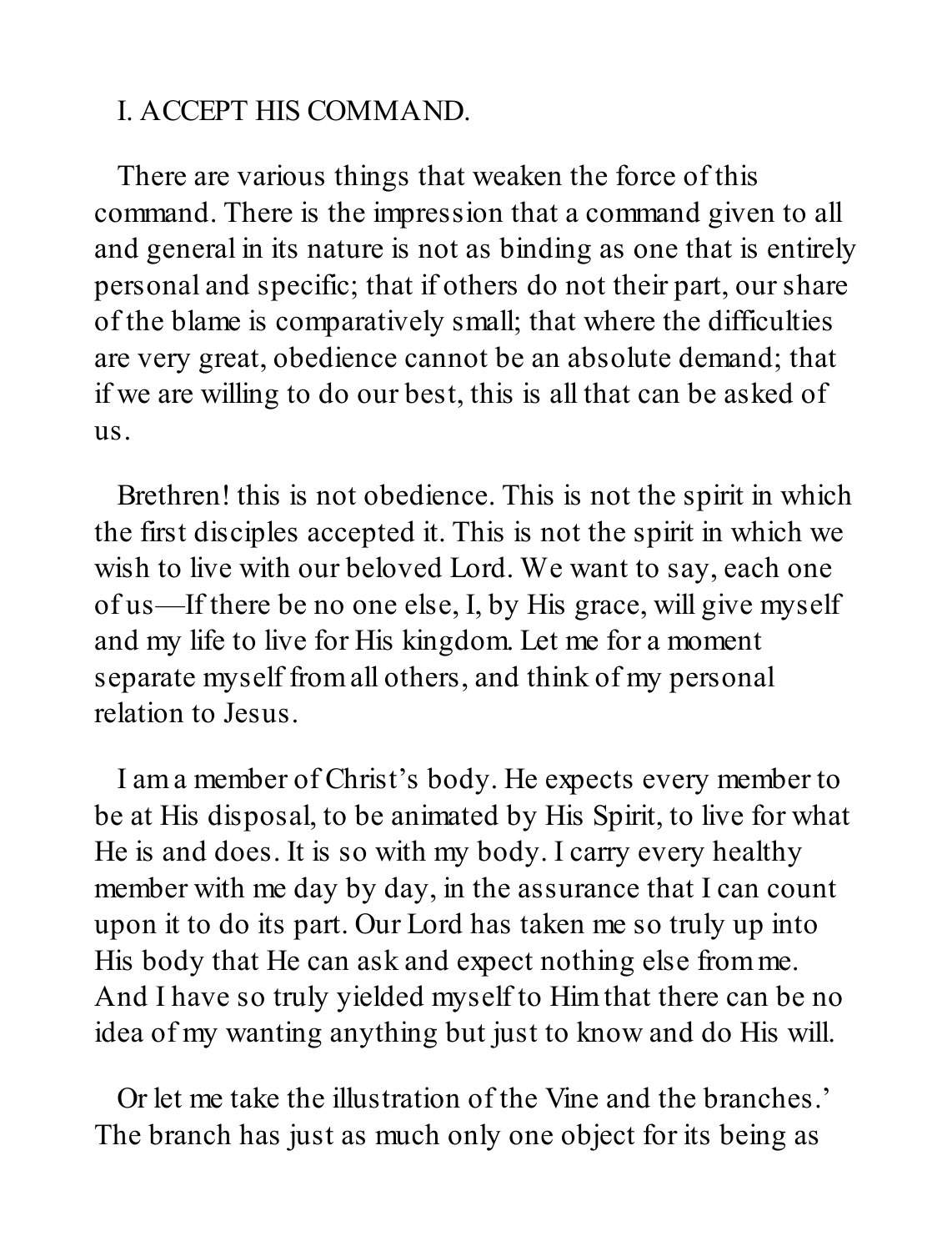the vine—bearing fruit. If I really ama branch, I amjust as much as He was in the world—only and wholly to bring forth fruit, to live and labor for the salvation of men.

Take still another illustration. Christ has bought me with His blood.

No slave conquered by force or purchased by money was ever so entirely the property of his master, as my soul, redeemed and won by Christ's blood, given up and bound to Himby love, is His property, for Himalone to do with it what He pleases. He claims by divine right, working through the Holy Spirit in an infinite power, and I have given a full assent, that I live wholly for His kingdomand service. This is my joy and my glory.

There was a time when it was different. There are two ways in which a man can bestow his money or service on another. In olden time there was once a slave, who by his trade earned much money. All the money came to the master. The master was kind and treated the slave well. At length the slave, from earnings his master had allowed him, was able to purchase his liberty. In course of time the master became impoverished, and had to come to his former slave for help. He was not only able, but most willing to give it, and gave liberally, in gratitude for former kindness.

You see at once the difference between the bringing of his money and service when be was a slave, and his gifts when he was free. In the former case he gave all, because it and he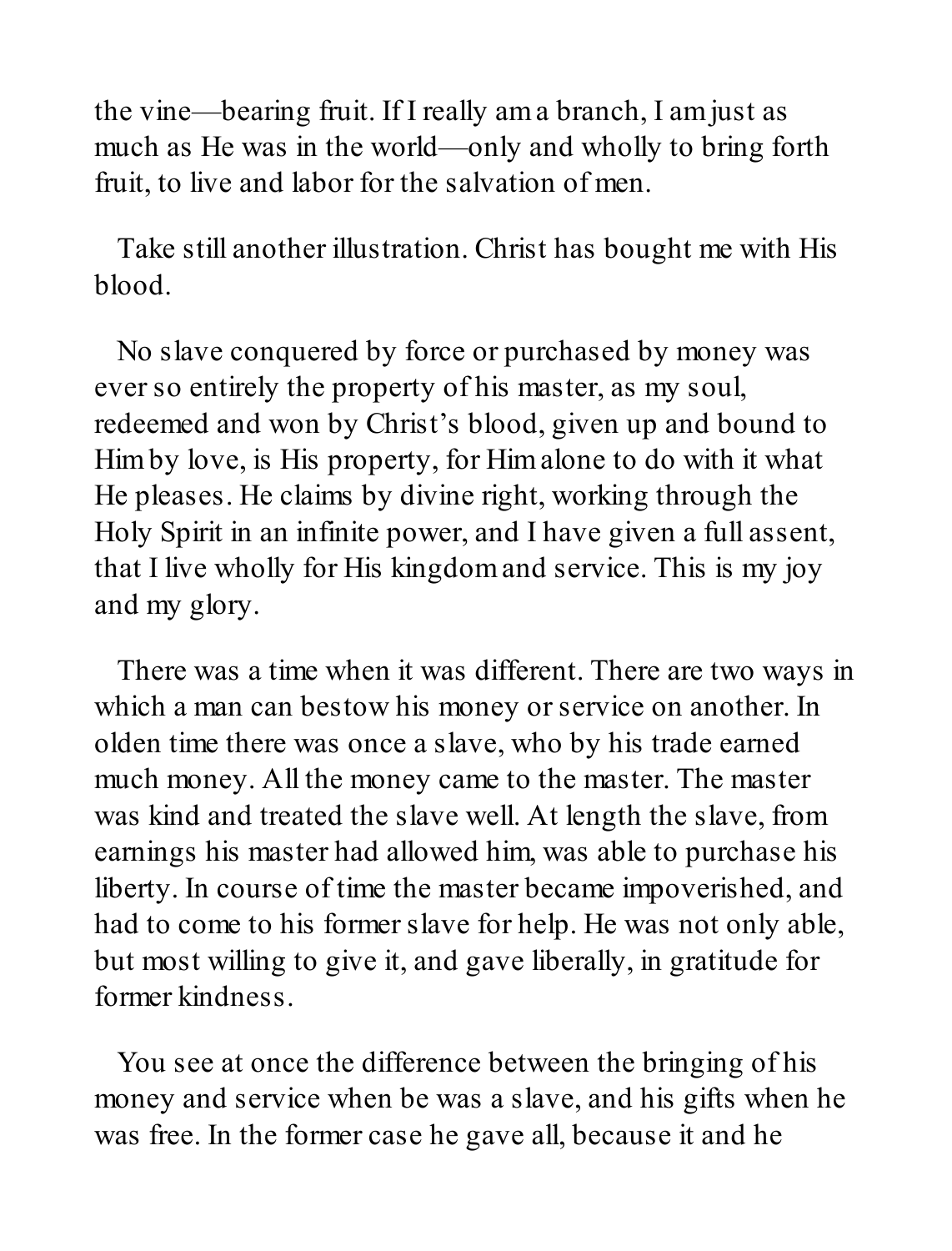belonged to the master. In the latter he only gave what he chose.

In which way ought we to give to Christ Jesus? I fear many, many give as if they were free to give what they chose, what they think they can afford. The believer to whomthe right which the purchase price of the blood has acquired, has been revealed by the Holy Spirit, delights to know that he is the bond slave of redeeming love, and to lay everything he has at his Master's feet, because he belongs to Him.

Have you ever wondered that the disciples accepted the great command so easily and so heartily? They came fresh from Calvary, where they had seen the blood. They had met the risen One, and He had breathed His Spirit into them. During the forty days, through the Holy Ghost He had given His commandments unto them.' Jesus was to themSavior, Master, Friend, and Lord. His word was with divine power; they could not but obey. Oh, let us bow at His feet, and yield to the Holy Spirit to reveal and assert His mighty claim, and let us unhesitatingly and with the whole heart accept the command as our one life-purpose: the gospel to every creature.

# II. PLACE YOURSELF AT HIS DISPOSAL.

The last great command has been so prominently urged in connection with Foreign Missions that many are inclined exclusively to confine it to them. This is a great mistake. Our Lord's words, Make disciples of all nations; teaching themto observe all things whatsoever I have commanded you,' tell us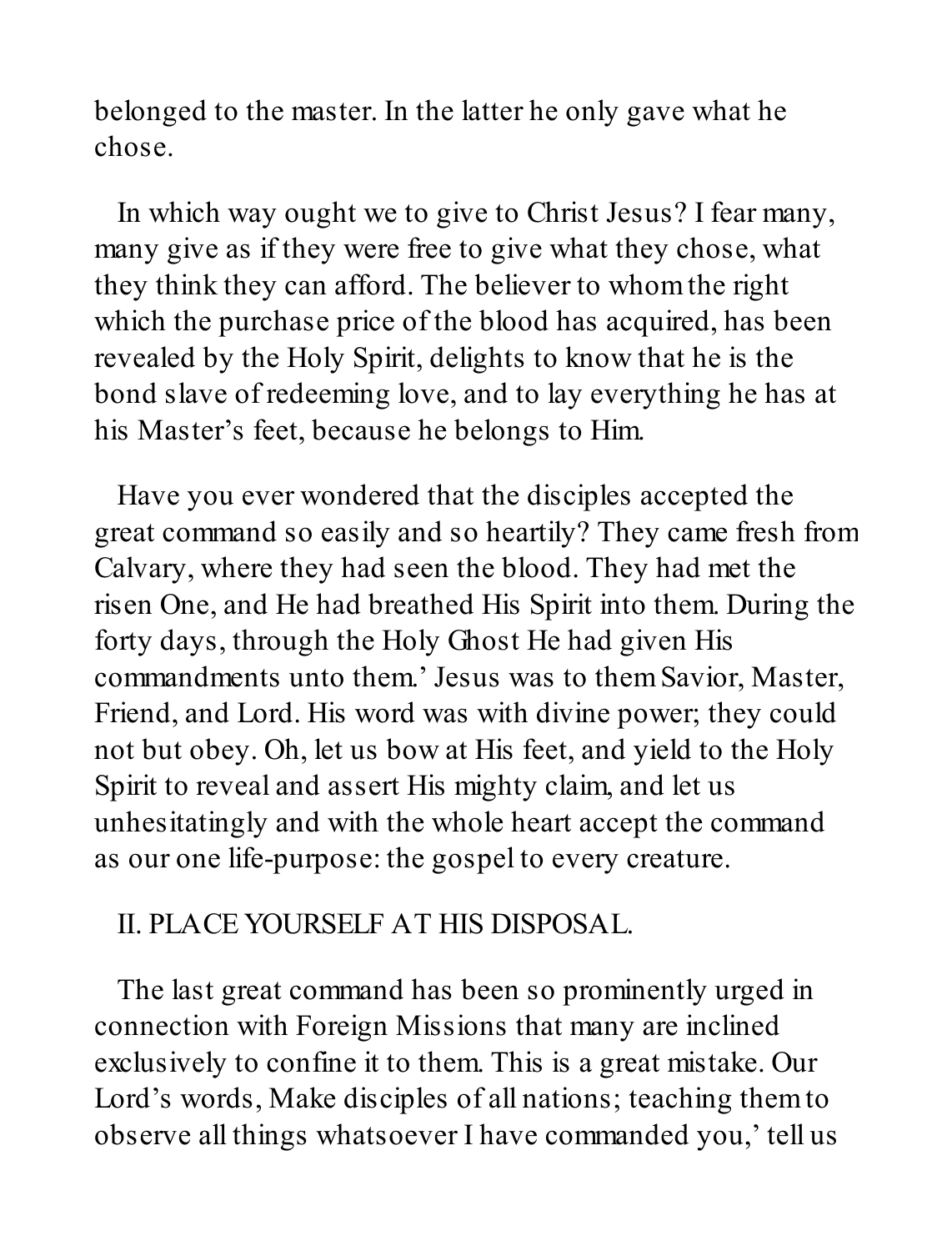what our aimis to be—nothing less than to make every man a true disciple, living in holy obedience to all Christ's will.

What a work there is to be done in our Christian churches and our so-called Christian communities ere it can be said that the command has been carried out! And what a need that the whole Church, with every believer in it, realize that to do this work is the sole object of its existence! The gospel brought fully, perseveringly, savingly to every creature: this is the mission, this ought to be the passion, of every redeemed soul. For this alone is the Spirit and likeness and life of Christ formed in you.

If there is one thing that the Church needs to preach, in the power of the Holy Ghost, it is the absolute and immediate duty of every child of God, not only to take some part in this work, as he may think fit or possible, but to give himself to Christ the Master, to be guided and used as He would have. And therefore I say to every reader who has taken the vow of full obedience—and dare we count ourselves true Christians if we have not done so?—place yourself at once and wholly at Christ's disposal. As binding, as is the first great command on all God's people, Thou shalt love the Lord thy God, with all thy heart,' is this the last great command too— The gospel to every creature.' Ere you know what your work may be, ere you feel any special desire or call or fitness for any work,—if you are willing to accept the command, place yourself at His disposal. It is His as Master to train and fit and guide and use you. Fear not; come at once and forever out of the selfish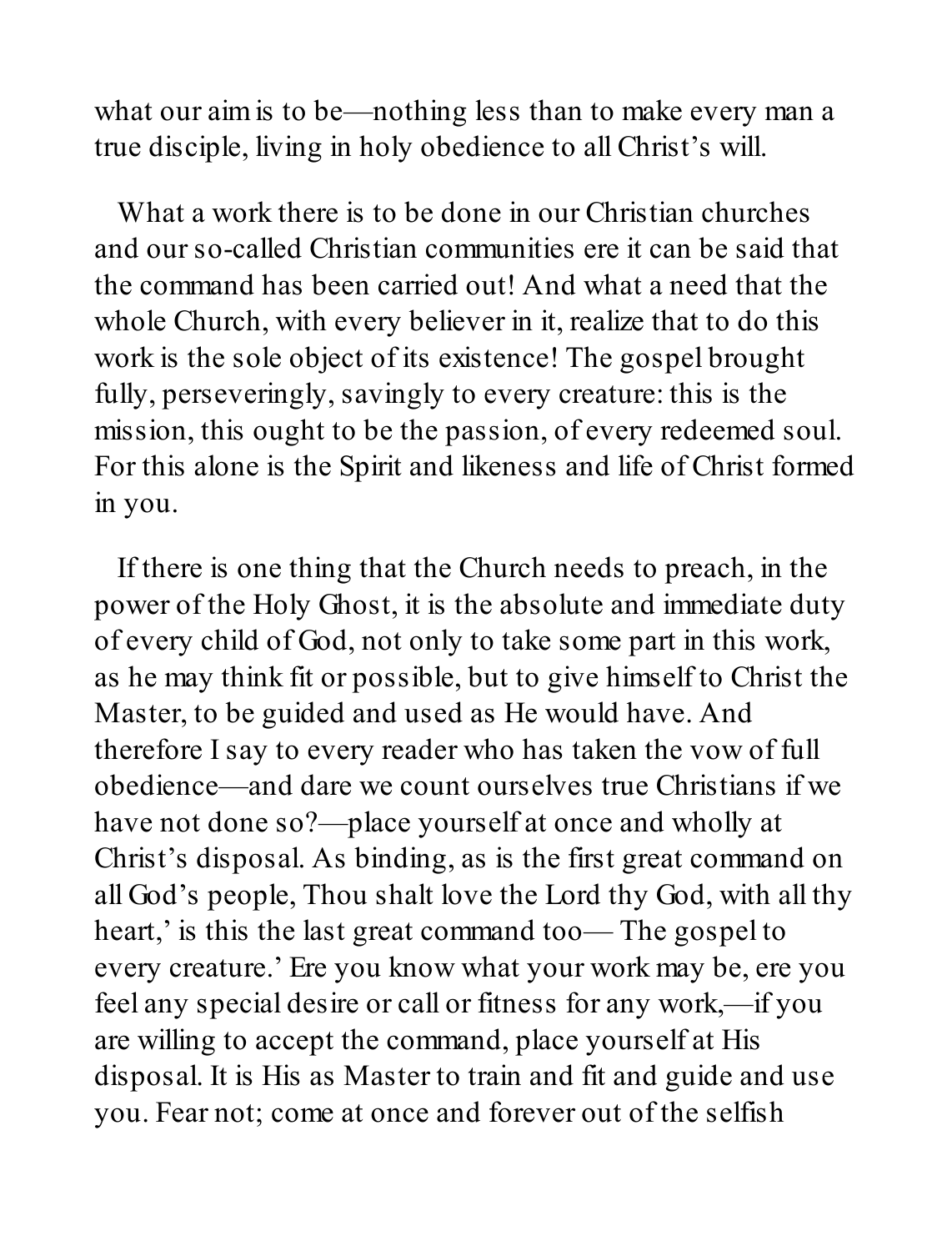religion which puts your own will and comfort first, and gives Christ what you see fit. Let the Master know that He can have you wholly. Enroll yourself at once with Himas A VOLUNTEER FOR HIS SERVICE.

God has in these few past years filled our hearts with joy and thanksgiving at what He has done through the Student Volunteer Movement. The blessing it is bringing the Christian Church is as great as that coming to the heathen world. I sometimes feel as if there were only one thing still needed to perfect its work. Is there not a need of an enrollment of Volunteers for Home Service, helping its members to feel that as intense and undivided as is the consecration to which the Volunteer for foreign work is stirred and helped is the devotion Christ asks of every one, whomHe has bought with His blood, for His service in saving the world? What blessings have not these simple words, It is my purpose, if God permit, to become a foreign missionary,' brought into thousands of lives! It helped theminto the surrender of obedience to the great command, and became an era in their history. What blessings might not come to many who can never go abroad, or who think so, because they have not asked their Master's will, if they could take the simple resolve By the grace of God I devote my life wholly to the service of Christ's kingdom! The external forsaking of home and going abroad is often a great help to the foreign volunteer, through the struggle it costs him, and the breaking away fromall that could hinder him. The home volunteer may have to abide in his calling, and not have the need of such an externalseparation—he needs all the more the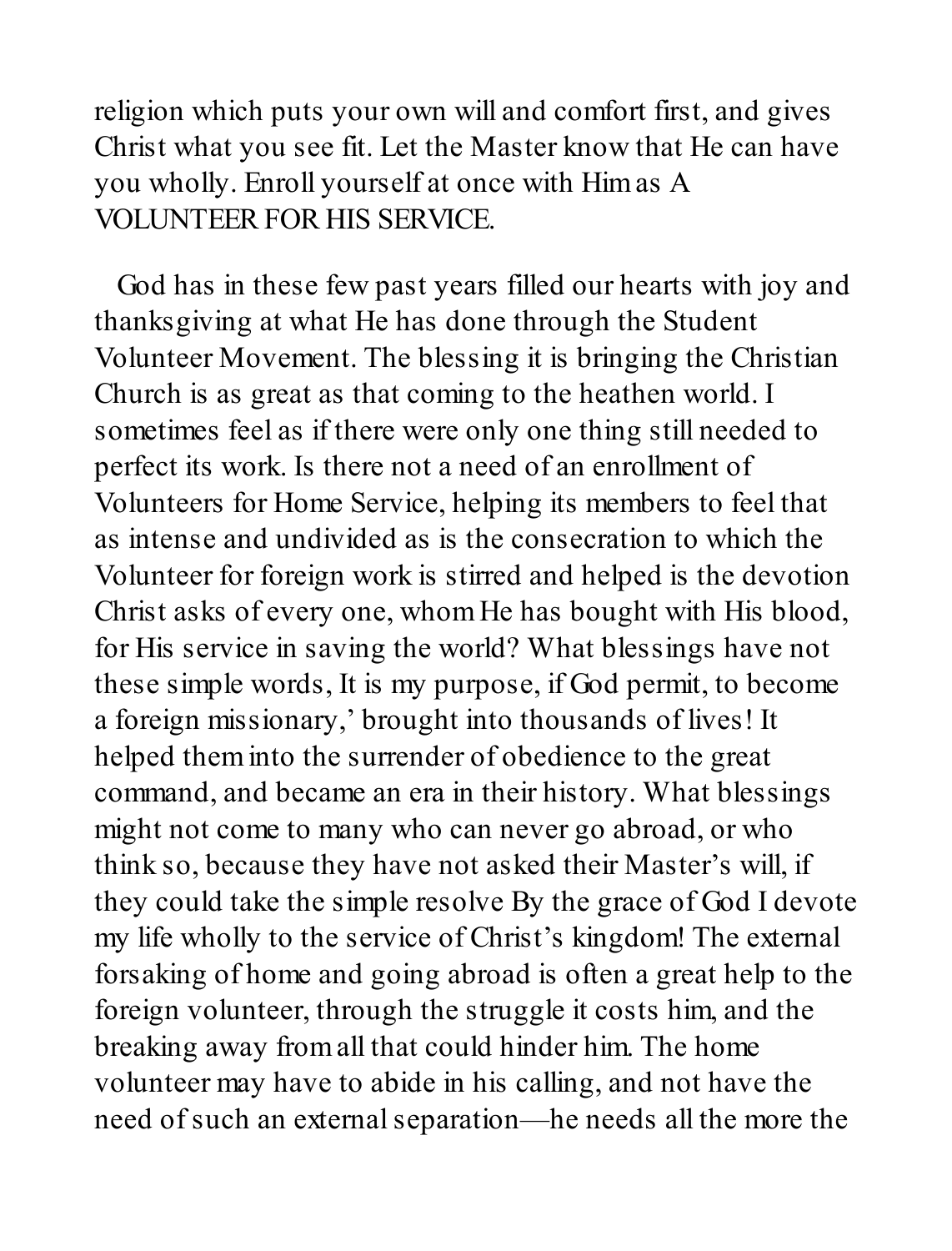help which a pledge, given in secret, or in union with others. can bring.

The blessed Spirit can make it a crisis and a consecration that leads to a life utterly devoted to God.

Students in the school of obedience study the last and great commandment well. Accept it with your whole heart. Place yourselves entirely at His disposal.

# III. AND BEGIN AT ONCE TO ACT ON YOUR OBEDIENCE.

In whatever circumstances you are, it is your privilege to have within reach souls that can be won for God. All around you there are numberless forms of Christian activity which invite your help and offer you theirs. Look upon yourself as redeemed by Christ for His service, as blessed with His Spirit to give you the very dispositions that were in Himself, and take up, humbly but boldly, your life calling, to take part in the great work of winning back the world to God. Whether you are led of God to join some of the many agencies already at work, or to walk in a more solitary path, remember not to regard the work as that of your church, or society, or as your own but as the Lord's. Cherish carefully the consciousness of doing it unto the Lord,' of being a servant who is under orders, and simply carrying themout; your work will then not, as so often, come between you and the fellowship with Christ, but link you inseparably to Him, His strength, and His approval.

It is so easy to get so engrossed in the human interest there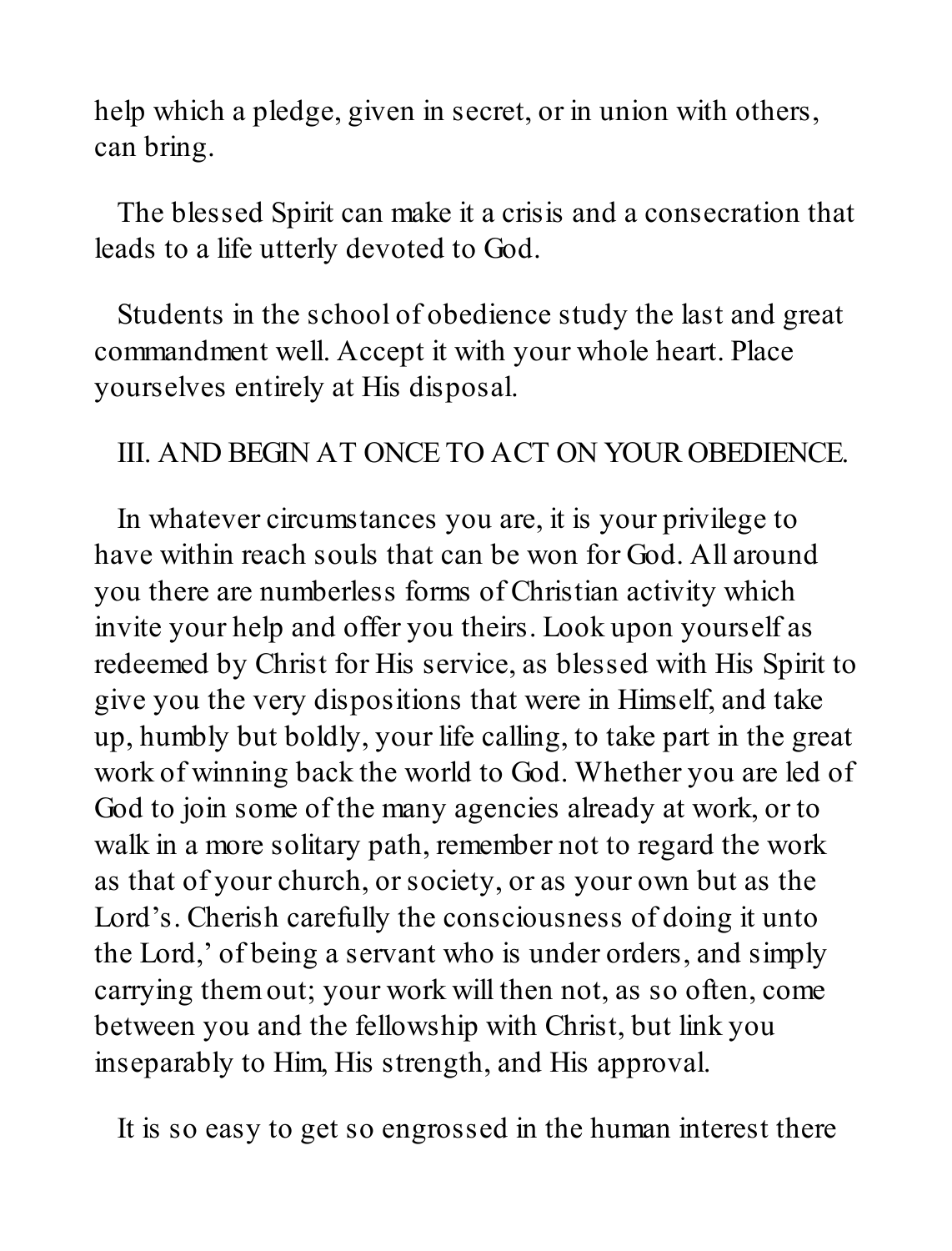is in our work, that its spiritual character, the supernatural power needed for it, the direct working of God in us and through us, all that can fill us with true heavenly joy and hope is lost out of sight. Keep your eye on your Master, on your King, on His throne. Ere He gave the command, and pointed His servants to the great field of the world. He first drew their eyes to Himself on the throne: All power is given Me in heaven and on earth.' It is the vision, the faith, of Christ on the throne that reminds of the need, that assures us of the sufficiency of His divine power. Obey, not a command, but the living Almighty Lord of Glory; faith in Himwill give you heavenly strength.

These words preceded the command, and then there followed, Lo, I amwith you alway.' It is not only Christ on the throne—glorious vision!—that we need, but Christ with us here below, in His abiding presence, Himself working for us and through us. Christ's power in heaven, Christ's presence on earth—between these two pillar promises lies the gate through which the Church enters to the conquest of the world. Let each of us follow our Leader, receive fromHimself our orders as to our share in the work, and never falter in the vow of obedience that has given itself to live wholly for His will and His work alone.

Such a beginning will be a training time, preparing us fully to know and follow His leading. If His call for the millions of dying heathen come to us, we shall be ready to go. If His providence does not permit our going, our devotion at home will be as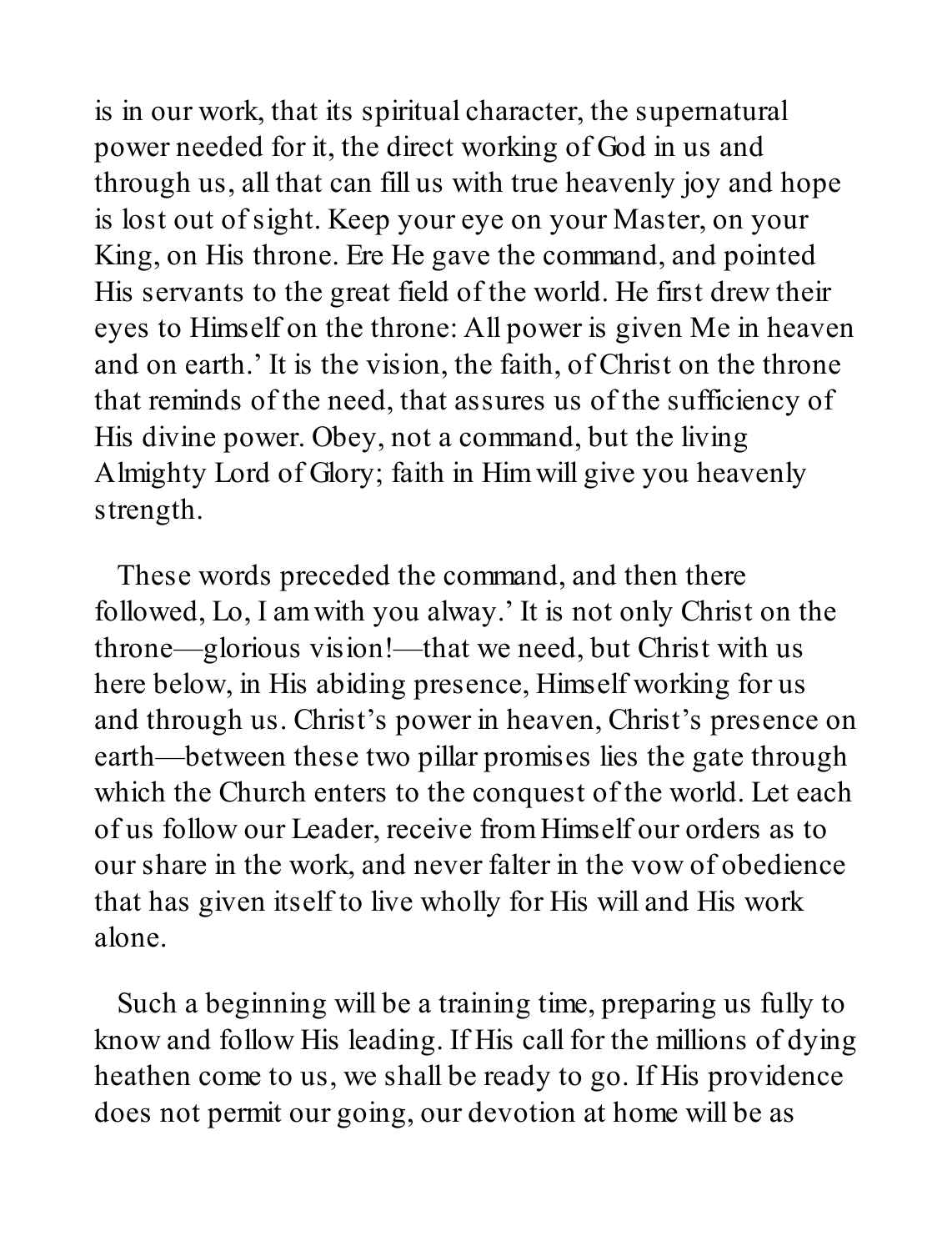complete and intense as if we had gone. Whether it be at home or abroad, if only the ranks of the obedient, the servants of obedience, the obedient unto earth, are filled up, Christ shall have His heart's desire, and His glorious thought—the gospel to every creature—find its accomplishment!

Blessed Son of God! Here I am. By Thy grace, I give my life to the carrying out of Thy last great command. Let my heart be as Thy heart.

Let my weakness be as Thy strength. In Thy name I take the vow of entire and everlasting obedience. Amen.

\_\_\_\_\_\_\_\_\_\_\_\_\_\_\_\_\_\_\_\_\_\_\_\_\_\_\_\_\_\_\_\_\_\_\_\_\_\_\_\_\_\_\_\_\_\_\_\_\_\_\_\_\_\_\_\_\_\_\_\_\_\_\_\_\_\_

## NOTE ON THE MORNINGWATCH.

By, the observance of the morning watch is commonly meant the spending of at least the first half-hour of every day alone with God, in personal devotional Bible study and prayer.

There are Christians who say that they do not have time to devote a full half-hour to such a spiritual exercise. It is a striking fact that the busiest Christians constitute the class who plead this excuse the least, and most generally observe the morning watch. Any Christian who will honestly and persistently follow this plan for a month or two will become convinced that it is the best possible use of his time, that it does not interfere with his regular work, and that it promotes the wisest economy of time….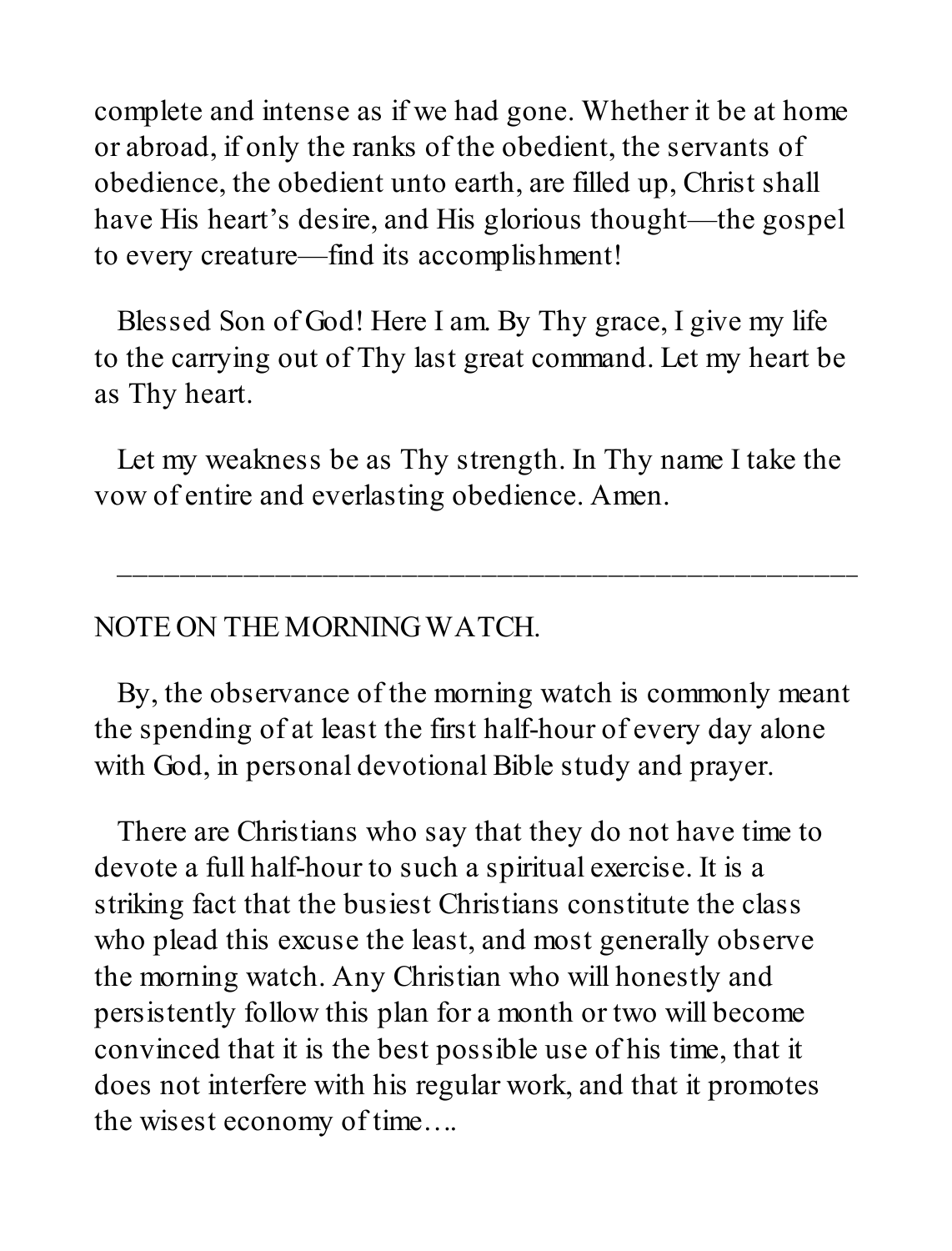In India, in China, in Japan, hundreds of students have agreed to keep the morning watch….

The practical question for each of us is, Why should not I keep the morning watch? Next to receiving Christ as Savior, and claiming the baptismof the Holy Ghost, we know of no act attended with larger good to ourselves and to others than the formation of an undiscourageable resolution to keep the morning watch.'

These quotations are froman address by John R. Mott. At first sight the closing statement appears too strong. But think a moment, what such a revelation implies.

It means the deep conviction that the only way to maintain and carry out the surrender to Christ and the Holy Spirit, is by meeting God very definitely at the commencement of each day, and receiving fromHimself the grace needed for a walk in holy obedience.

It means an insight into the folly of attempting to live a heavenly life without rising up into close communion with God in heaven, and receiving fromHimself the fresh bestowal of spiritual blessings.

It means the confession that it is alone in personal fellowship with God, and in delight in His nearness, that proof can be given that our love responds to His, and that we count His nearness our chief joy.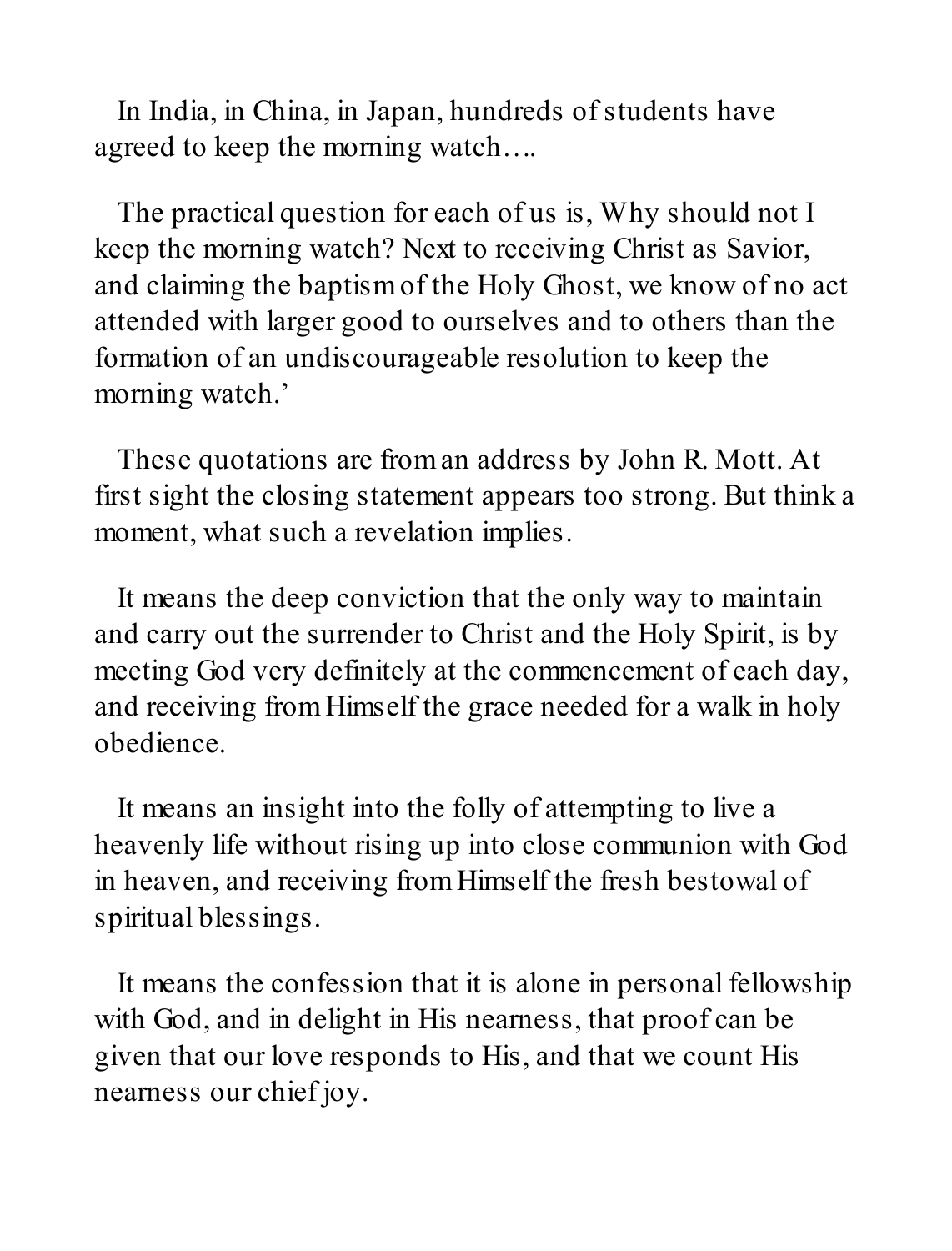It means the faith that if time enough be given for God to lay His hands on us, and renew the inflowings of His Spirit, our soul may be so closely united to Himthat no trials or duties can separate us fromHim.

It means a purpose to live wholly and only for God, and by the sacrifice of time and ease to prove that we are willing to pay any price to secure the first of all blessings the presence of God for all the day.

Let us now look again at that sentence—, Next to receiving Christ as our Savior, and claiming the baptismof the Holy Spirit, we know of no act attended with larger good to ourselves or to others than the formation of an undiscourageable resolution to keep the morning watch.'

If our acceptance of Christ as Lord and Master was wholehearted, if our prayer for and claiming of the Holy Spirit to guide and control was sincere, surely there can be no thought of not giving God each day sufficient time, our very best time, for receiving and increasing in us what is indispensable to a life for Christ's glory and in His service.

You tell me there are many Christians who are content with ten minutes or a quarter of an hour. There are, but you will certainly not as a rule find themstrong Christians. And the Students' Movement is pleading with God, above everything, that He would meet to train a race of devoted, whole-hearted young men and women. Christ asked great sacrifices of His disciples; He has perhaps asked little of you as yet.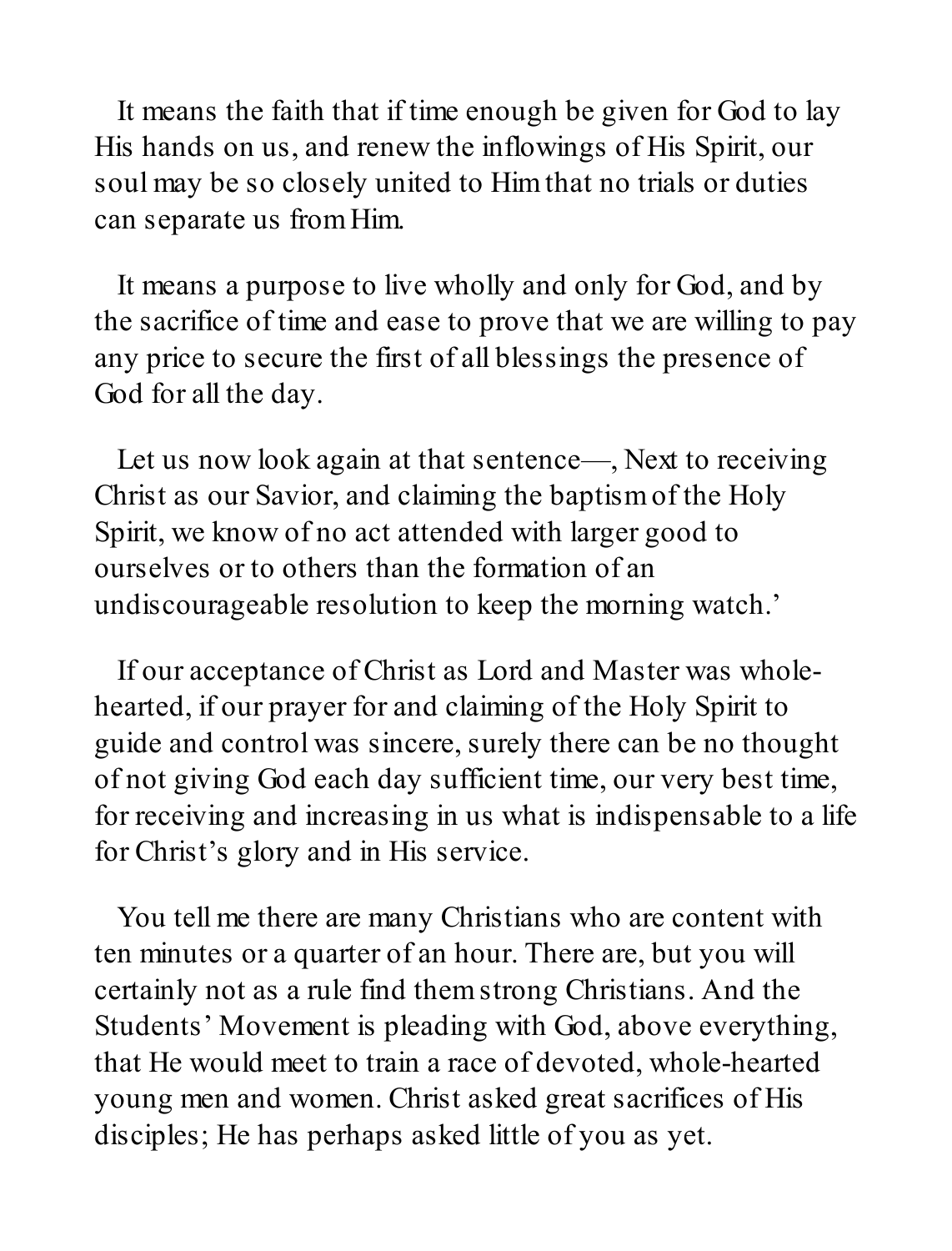But now He allows, He invites, He longs for you to make some.

Sacrifices make strong men. Sacrifices help wonderfully to wrench us away fromearth and self-pleasing, and lift us heavenward. Do not try to pare down the time limit of the morning watch to less than the half-hour. There can be no question about the possibility of finding the time. Ten minutes fromsleep, ten fromcompany or amusement ,ten fromlessons. How easy where the heart is right, hungering to know God and His will perfectly!

If you feel that you do not feel the need of so much time, and know not how to wait, we are content you should speak of your quiet time, or your hour of prayer. God may graciously, later on, draw you out to the morning watch. But do not undertake it unless you feel your heart stirred with the determination to make a sacrifice, and have full time for intimate intercourse with God. But if you are ready to do this, we urge you to join. The very fact of setting apart such a period helps to awaken the feeling: I have a great work to do, and I need time for it.

It strengthens in your heart the conviction: If I amto be kept all this day without sin I must have time to get near to God. It will give your Bible study new point, as you find time, between the reading, to be still and bow in humility for the Holy Spirit's hidden working, and wait till you get some real apprehension of God's will for you, through the Word. And, by the grace of God, it may help you to begin that habit of specific and definite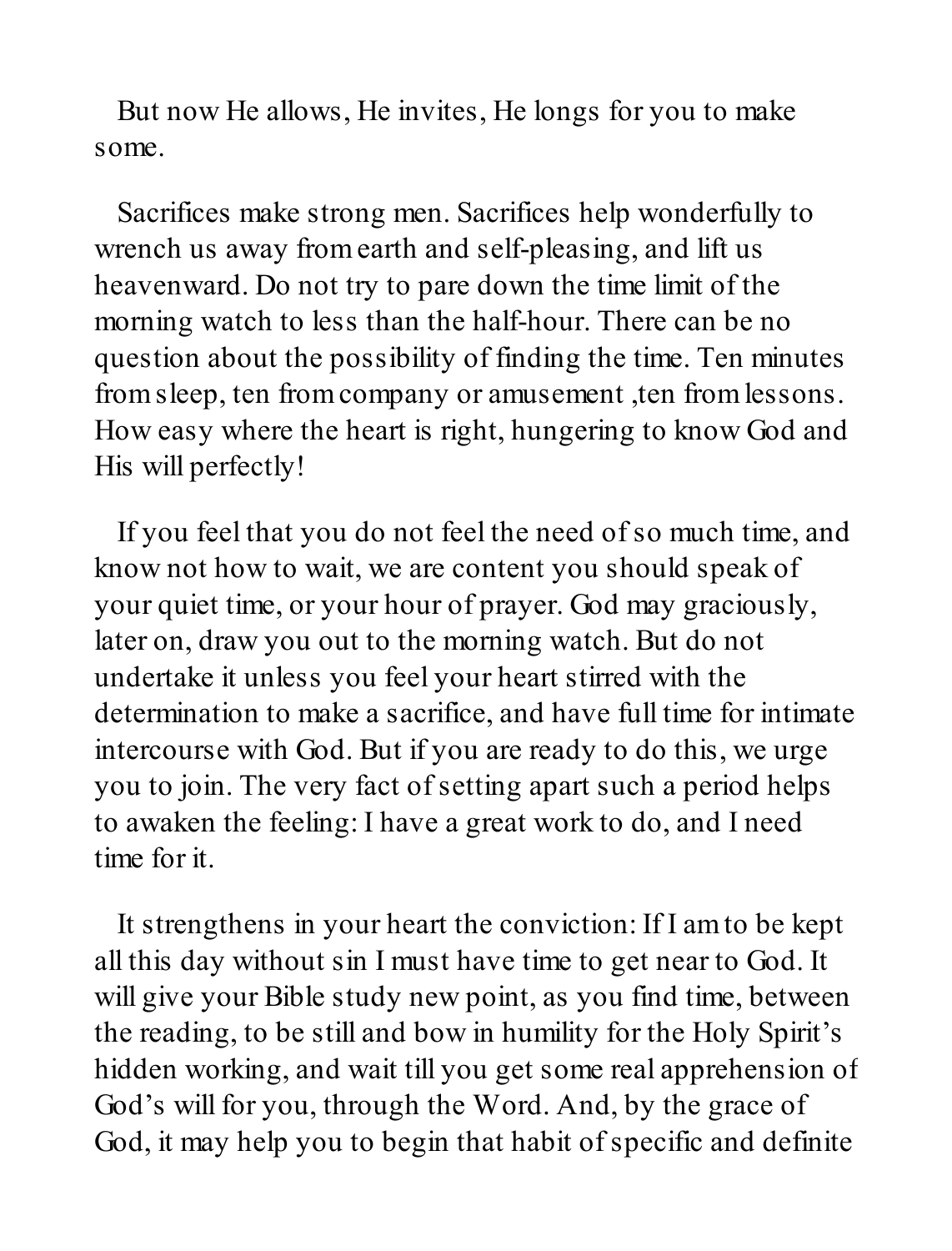intercession of which the Church so surely stands In need.

Students! you know not whether in your future life your time may be more limited, your circumstances more unfavorable, your Christian earnestness feebler. Now is the accepted time. Today, as the Holy Ghost saith. Listen to the invitation of your brethren in all lands, and fear not to forman undiscourageable resolution to spend at least half an hour each morning with God alone.

\_\_\_\_\_\_\_\_\_\_\_\_\_\_\_\_\_\_\_\_\_\_\_\_\_\_\_\_\_\_\_\_\_\_\_\_\_\_\_\_\_\_\_\_\_\_\_\_\_\_\_\_\_\_\_\_\_\_\_\_\_\_\_\_\_\_

\_\_\_\_\_\_\_\_\_\_\_\_\_\_\_\_\_\_\_\_\_\_\_\_\_\_\_\_\_\_\_\_\_\_\_\_\_\_\_\_\_\_\_\_\_\_\_\_\_\_\_\_\_\_\_\_\_\_\_\_\_\_\_\_\_\_

Indexes

Indexof Scripture References

Genesis

[1]2:16 [2]6:22 [3]22:12 [4]22:18

Exodus

[5]19:4

**Leviticus** 

[6]8

# **1 Samuel**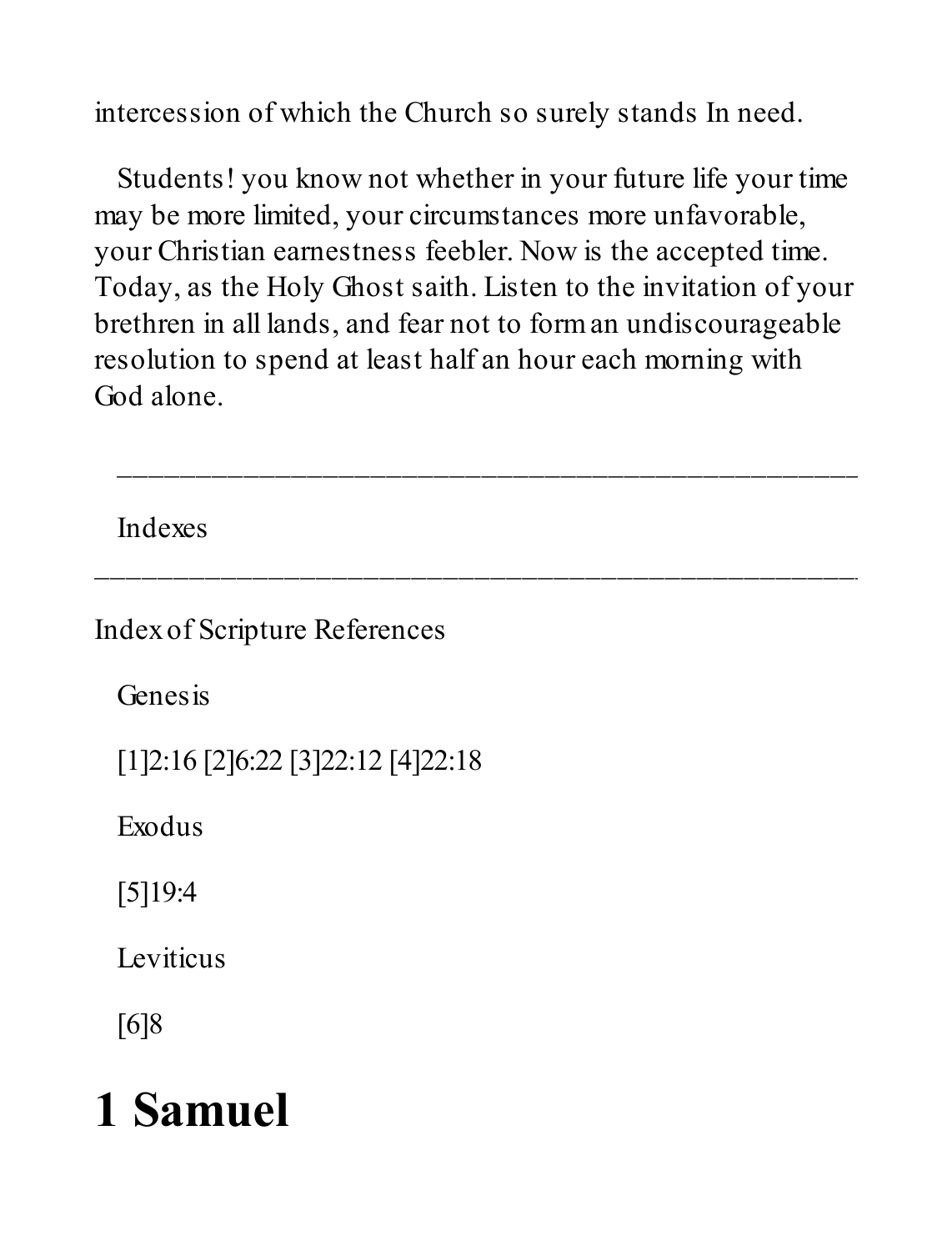[7]10:8

John

[8]10:17 [9]10:18 [10]14 [11]14:15 [12]14:16 [13]14:21

[14]14:21 [15]14:23 [16]14:23 [17]17:18

Romans

[18]5:19

Philippians

[19]2:8

Hebrews

[20]5:8 [21]5:8 [22]5:9 [23]11:7

Revelation

[24]22:14

This document is fromthe Christian Classics Ethereal Library at Calvin College, http://www.ccel.org, generated on demand fromThML source.

\_\_\_\_\_\_\_\_\_\_\_\_\_\_\_\_\_\_\_\_\_\_\_\_\_\_\_\_\_\_\_\_\_\_\_\_\_\_\_\_\_\_\_\_\_\_\_\_\_\_\_\_\_\_\_\_\_\_\_\_\_\_\_\_\_\_

References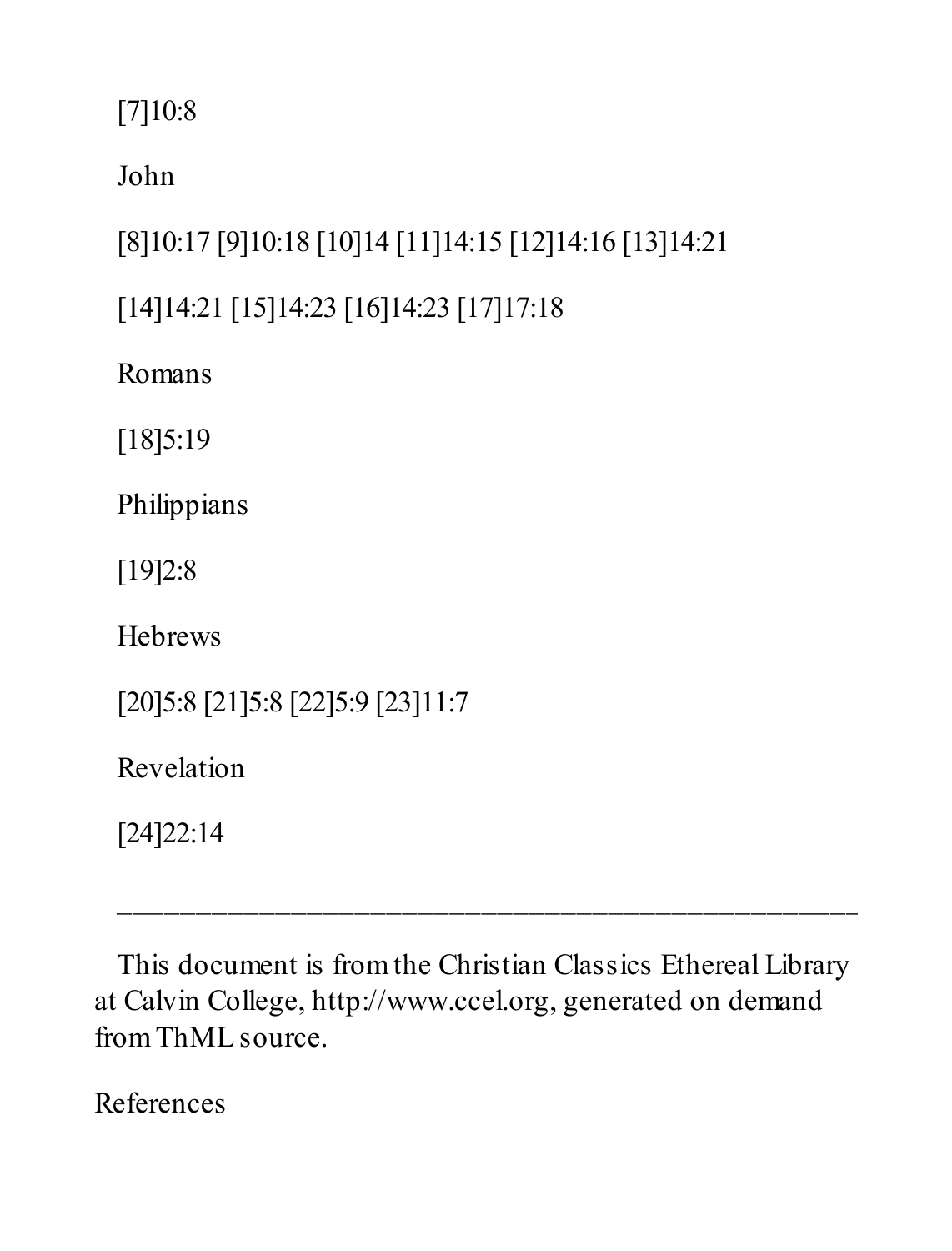1.

file://localhost/ccel/m/murray/obedience/cache/obedience.html3? scrBook=Gen&scrCh=2&scrV=16#iii-p3.1

 $\mathfrak{2}$ 

file://localhost/ccel/m/murray/obedience/cache/obedience.html3? scrBook=Gen&scrCh=6&scrV=22#iii-p13.1

3.

file://localhost/ccel/m/murray/obedience/cache/obedience.html? scrBook=Gen&scrCh=22&scrV=12#iii-p17.1

4.

file://localhost/ccel/m/murray/obedience/cache/obedience.html? scrBook=Gen&scrCh=22&scrV=18#iii-p17.1

5.

file://localhost/ccel/m/murray/obedience/cache/obedience.html? scrBook=Exod&scrCh=19&scrV=4#iii-p22.1

6.

file://localhost/ccel/m/murray/obedience/cache/obedience.html3? scrBook=Lev&scrCh=8&scrV=0#iii-p24.1

7.

file://localhost/ccel/m/murray/obedience/cache/obedience.html3? scrBook=1Sam&scrCh=10&scrV=8#iii-p29.1

8.

file://localhost/ccel/m/murray/obedience/cache/obedience.html3?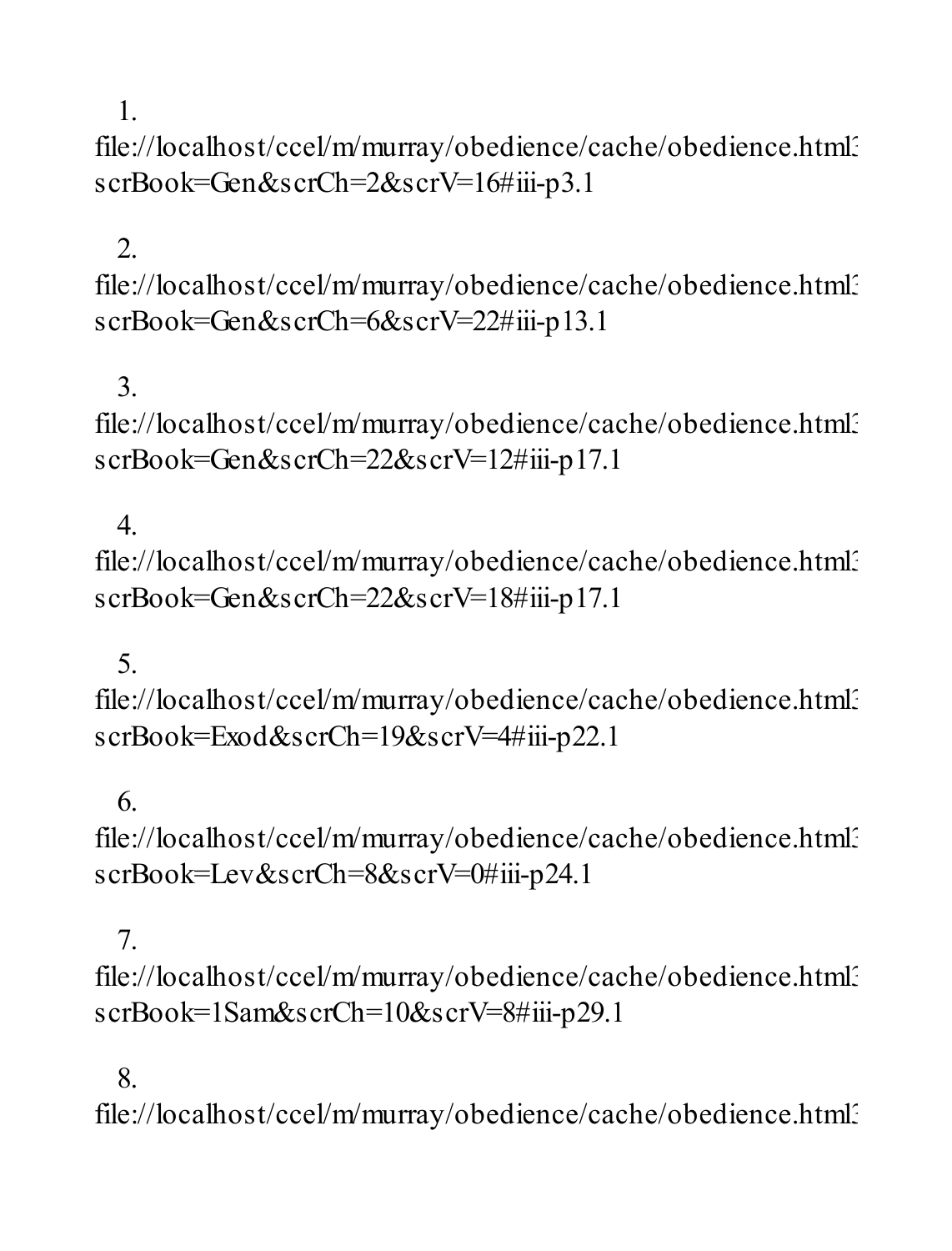```
scrBook=John&scrCh=10&scrV=17#iv-p25.1
```
9.

file://localhost/ccel/m/murray/obedience/cache/obedience.html3? scrBook=John&scrCh=10&scrV=18#iv-p25.1

10.

file://localhost/ccel/m/murray/obedience/cache/obedience.html? scrBook=John&scrCh=14&scrV=0#ix-p38.1

11.

file://localhost/ccel/m/murray/obedience/cache/obedience.html3? scrBook=John&scrCh=14&scrV=15#iii-p45.1

12.

file://localhost/ccel/m/murray/obedience/cache/obedience.html3? scrBook=John&scrCh=14&scrV=16#iii-p45.1

13.

file://localhost/ccel/m/murray/obedience/cache/obedience.html3? scrBook=John&scrCh=14&scrV=21#iii-p45.1

14.

file://localhost/ccel/m/murray/obedience/cache/obedience.html3? scrBook=John&scrCh=14&scrV=21#iv-p25.3

15.

file://localhost/ccel/m/murray/obedience/cache/obedience.html3? scrBook=John&scrCh=14&scrV=23#iii-p45.1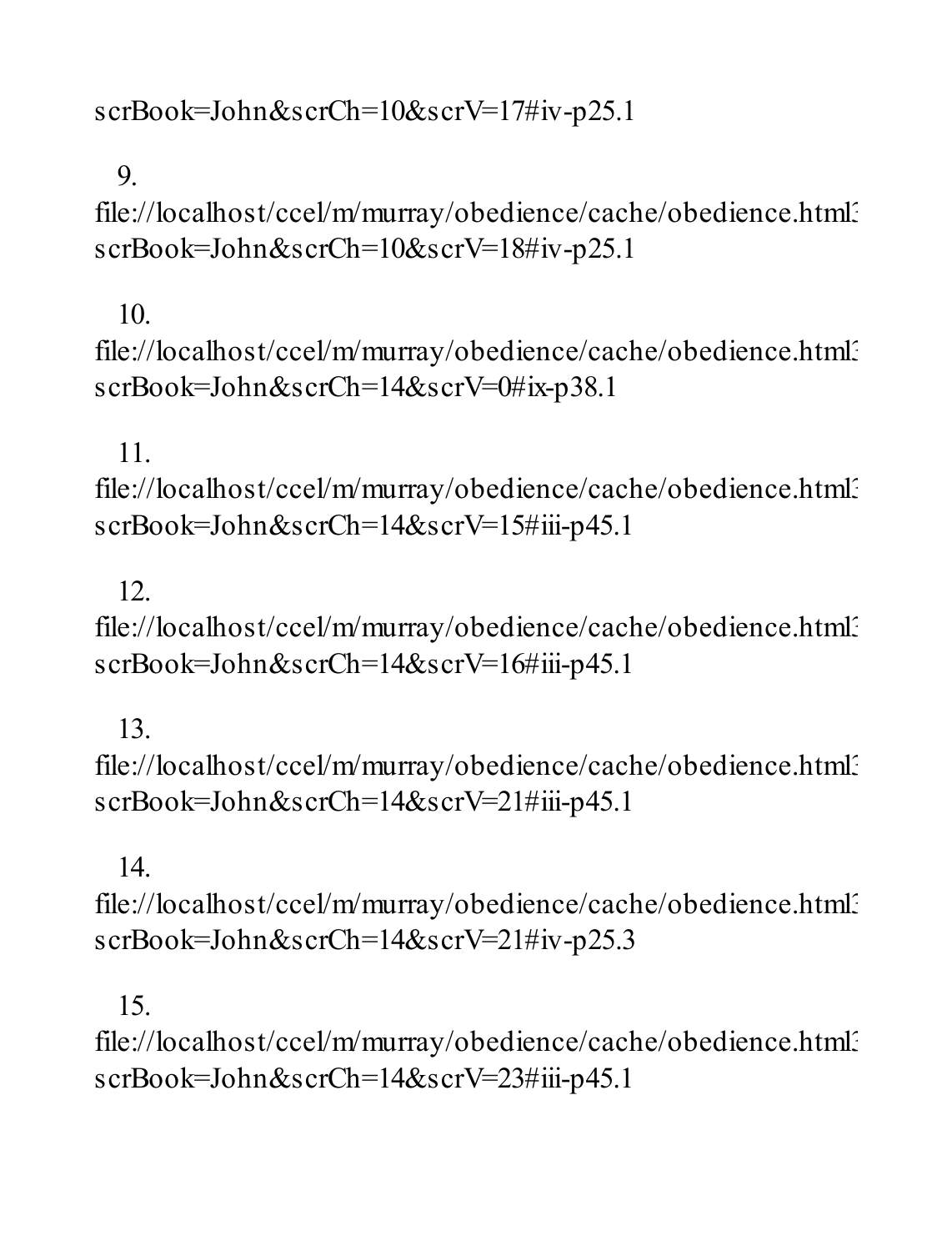16.

file://localhost/ccel/m/murray/obedience/cache/obedience.html? scrBook=John&scrCh=14&scrV=23#iv-p25.3

17.

file://localhost/ccel/m/murray/obedience/cache/obedience.html3? scrBook=John&scrCh=17&scrV=18#x-p4.1

18.

file://localhost/ccel/m/murray/obedience/cache/obedience.html? scrBook=Rom&scrCh=5&scrV=19#iii-p9.1

19.

file://localhost/ccel/m/murray/obedience/cache/obedience.html3? scrBook=Phil&scrCh=2&scrV=8#iii-p9.2

20.

file://localhost/ccel/m/murray/obedience/cache/obedience.html3? scrBook=Heb&scrCh=5&scrV=8#iii-p9.3

21.

file://localhost/ccel/m/murray/obedience/cache/obedience.html? scrBook=Heb&scrCh=5&scrV=8#v-p6.1

22.

file://localhost/ccel/m/murray/obedience/cache/obedience.html3? scrBook=Heb&scrCh=5&scrV=9#iii-p9.3

 $23.$ 

file://localhost/ccel/m/murray/obedience/cache/obedience.html3?